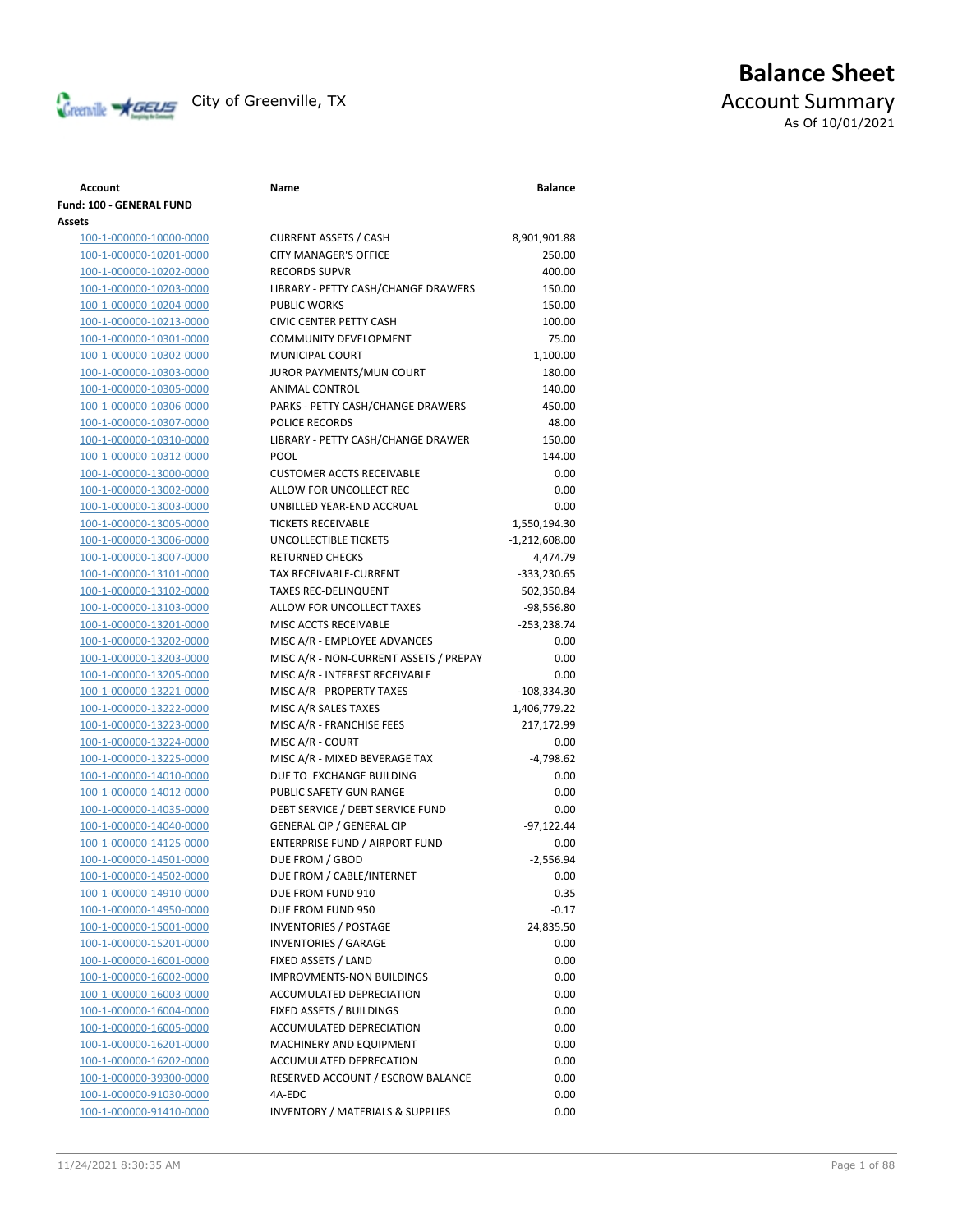### **Balance Sheet As Of 10/01/2021**

| Account                 | Name                                                          | <b>Balance</b> |               |
|-------------------------|---------------------------------------------------------------|----------------|---------------|
| 100-1-000000-91410-0700 | <b>INVENTORY / PAPER STOCK</b>                                | 0.00           |               |
| 100-1-000000-91430-0000 | NON-CURRENT ASSETS / PREPAYMENTS                              | 0.00           |               |
|                         | <b>Total Assets:</b>                                          | 10,500,600.21  | 10,500,600.21 |
|                         |                                                               |                |               |
| Liability               |                                                               |                |               |
| 100-1-000000-20101-0000 | <b>ACCOUNTS PAYABLE</b>                                       | 147,119.70     |               |
| 100-1-000000-20102-0000 | <b>CREDIT CARD PAYABLE</b>                                    | 0.00           |               |
| 100-1-000000-20103-0000 | ACCRUED ACCOUNTS PAYABLE                                      | 29,747.75      |               |
| 100-1-000000-20114-0000 | <b>INVESTMENT ADVISORY FEES</b>                               | 0.00           |               |
| 100-1-000000-20115-0000 | PD EMP COMMISSION                                             | 3,923.05       |               |
| 100-1-000000-20116-0000 | POLICE DONATIONS                                              | 1,317.97       |               |
| 100-1-000000-20117-0000 | <b>FIRE DONATIONS</b>                                         | 17,000.55      |               |
| 100-1-000000-20118-0000 | <b>COMBAT CHALLENGE</b>                                       | 804.06         |               |
| 100-1-000000-20119-0000 | <b>CEMETERIES DONATIONS</b>                                   | 61.79          |               |
| 100-1-000000-20120-0000 | <b>LIBRARY DONATIONS</b>                                      | 5,322.77       |               |
| 100-1-000000-20121-0000 | ANIMAL SHELTER DONATIONS                                      | 1,459.77       |               |
| 100-1-000000-20122-0000 | <b>PARKS DONATIONS</b>                                        | 8,118.52       |               |
| 100-1-000000-20125-0000 | SALES TAX PAYABLE / IN THE CITY                               | 220.90         |               |
| 100-1-000000-20127-0000 | STATE COURT COST/FEE PAYB                                     | 59,282.78      |               |
| 100-1-000000-20128-0000 | SEATBELT&CHILD RESTRAINT                                      | 7,486.78       |               |
| 100-1-000000-20129-0000 | MUNICIPAL COURT CLEARING                                      | $-679.90$      |               |
| 100-1-000000-20130-0000 | <b>3RD PARTY FTA FEE PAYABLE</b>                              | $-145.23$      |               |
| 100-1-000000-20131-0000 | <b>REFUNDS / OVERPAYMENTS</b>                                 | $-120.70$      |               |
| 100-1-000000-20132-0000 | <b>COURT COLL AGENCY FEES</b>                                 | 9.52           |               |
| 100-1-000000-20136-0000 | ATTORNEY COLLECTION FEES                                      | 0.00           |               |
| 100-1-000000-20137-0000 | PLAT FILING FEES PAYABLE                                      | 37,853.74      |               |
| 100-1-000000-20138-0000 | COMMUNITY DEV TRUST ACCT                                      | 16,620.38      |               |
| 100-1-000000-20139-0000 | RETAINAGES PAYABLE                                            | 0.00           |               |
| 100-1-000000-20141-0000 | <b>TELEPHONE CLEARING</b>                                     | 5,539.66       |               |
| 100-1-000000-20143-0000 | POLICE PROPERTY ROOM CLEARING                                 | 12,901.52      |               |
| 100-1-000000-20146-0000 | MAIN ST / FARMERS MRKT RESALE                                 | 262.12         |               |
| 100-1-000000-20147-0000 | YMCA REGISTRATIONS                                            | 0.00           |               |
| 100-1-000000-20155-0000 | MAIN STREET - DONATIONS                                       | 17.02          |               |
| 100-1-000000-20160-0000 | UNAPPLIED CREDIT                                              | 0.00           |               |
| 100-1-000000-20201-0000 | <b>DEFERRED REVENUE</b>                                       | 0.00           |               |
| 100-1-000000-20203-0000 | DEFERRED TAX REVENUE                                          | 49,639.35      |               |
| 100-1-000000-20204-0000 | DEFERRED TICKET REVENUE                                       | 281,322.30     |               |
| 100-1-000000-21040-0000 | DUE TO / GENERAL CIP FUND                                     | 0.00           |               |
| 100-1-000000-21201-0000 | DUE TO / CENTRAL SERVICE FUND                                 | 0.00           |               |
| 100-1-000000-21401-0000 | DUE TO / ELECTRIC OPERATING FUND                              | 0.00           |               |
| 100-1-000000-21506-0000 | DUE TO / 4A-EDC                                               | -71,919.63     |               |
| 100-1-000000-21507-0000 | DUE TO / BOARD OF DEVELOPMENT                                 | $-6,972.28$    |               |
| 100-1-000000-22001-0000 | SALARIES PAYABLE                                              | 624,351.22     |               |
| 100-1-000000-23001-0000 | CAPITAL LEASE PAYABLE                                         | 0.00           |               |
| 100-1-000000-23101-0000 | CAPITAL LEASE PAYABLE                                         | 0.00           |               |
| 100-1-000000-24001-0000 | O/S CHECKS PAYABLE                                            | $-11,755.77$   |               |
| 100-1-000000-24004-0000 | <b>INTEREST PAYABLE ON DEP</b>                                | 0.00           |               |
| 100-1-000000-24007-0000 | <b>BILLED DEPOSITS SUSPENSE</b>                               | 0.00           |               |
| 100-1-000000-24008-0000 | <b>CUSTOMER DEPOSITS / ANIMAL SHELTER</b>                     | 0.00           |               |
|                         | <b>LIBRARY MEETING ROOM DEPOSITS</b>                          | 616.20         |               |
| 100-1-000000-24009-0000 |                                                               | 0.00           |               |
| 100-1-000000-24010-0000 | <b>CIVIC CENTER DEPOSITS</b>                                  |                |               |
| 100-1-000000-24011-0000 | <b>AUDITORIUM DEPOSITS</b><br><b>COMPENSATED ABSENCES PAY</b> | 0.00           |               |
| 100-1-000000-26001-0000 |                                                               | 0.00           |               |
| 100-1-000000-29000-0000 | MISC LIABILITY - GREENVILLE ENERGY LLC                        | 0.00           |               |
| 100-1-000000-29001-0000 | RESALE                                                        | 0.00           |               |
| 100-1-000000-29300-0000 | <b>ENCUMBRANCE SUMMARY</b>                                    | 0.00           |               |
| 100-1-000000-29400-0000 | RESERVED ACCOUNT / ENCUMBRANCES                               | 0.00           |               |
| 100-1-000000-29400-0900 | RESERVED ACCOUNT / ENCUMBRANCES                               | 0.00           |               |
| 100-1-000000-92190-1202 | LABORATORY CLEARING                                           | 0.00           |               |
| 100-1-000000-92191-0000 | <b>SPONSORS - PARKS</b>                                       | 0.00           |               |
| 100-1-000000-92200-0000 | MISCELLANEOUS LIABILITIES                                     | 0.00           |               |
|                         |                                                               |                |               |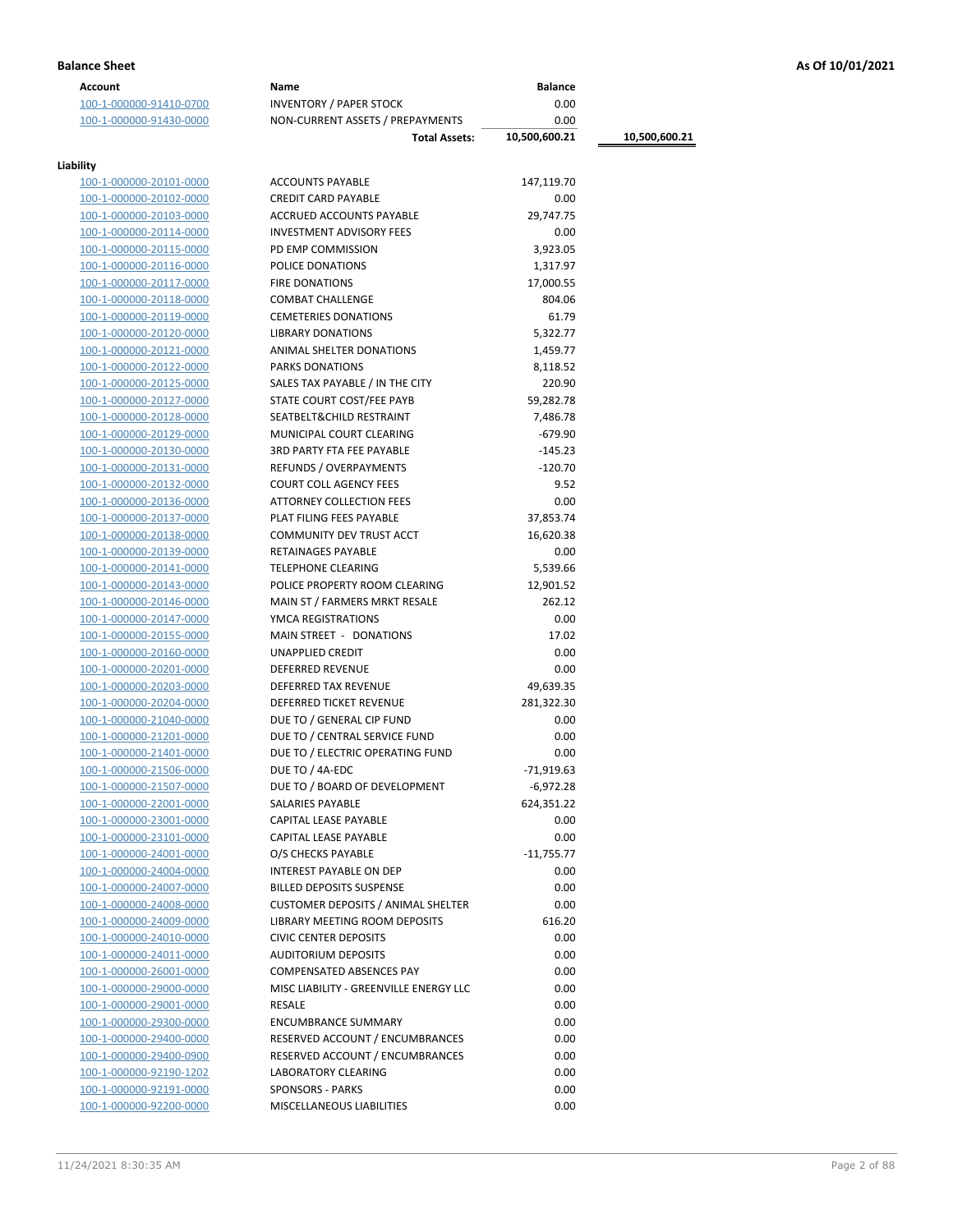### **Balance Sheet As Of 10/01/2021**

| <b>Account</b>                      | Name                                                     | <b>Balance</b>                  |               |
|-------------------------------------|----------------------------------------------------------|---------------------------------|---------------|
| 100-1-000000-92270-1600             | <b>CREDIT CARD FEES PAYABLE</b>                          | 0.00                            |               |
|                                     | <b>Total Liability:</b>                                  | 1,219,405.91                    |               |
| Equity                              |                                                          |                                 |               |
| 100-1-000000-39000-0000             | UNRESERVED-FUND BALANCE                                  | 9,801,817.99                    |               |
|                                     | <b>Total Beginning Equity:</b>                           | 9,801,817.99                    |               |
| <b>Total Revenue</b>                |                                                          | 178,649.60                      |               |
| <b>Total Expense</b>                |                                                          | 699,273.13                      |               |
| <b>Revenues Over/Under Expenses</b> |                                                          | $-520,623.53$                   |               |
|                                     | <b>Total Equity and Current Surplus (Deficit):</b>       | 9,281,194.46                    |               |
|                                     | Total Liabilities, Equity and Current Surplus (Deficit): |                                 | 10,500,600.37 |
|                                     |                                                          | *** FUND 100 OUT OF BALANCE *** | $-0.16$       |

**\*\*\*Warning: Account Authorization is turned on. Please run the Unauthorized Account Listing Report to see if you are out of balance due to missing accounts \*\*\***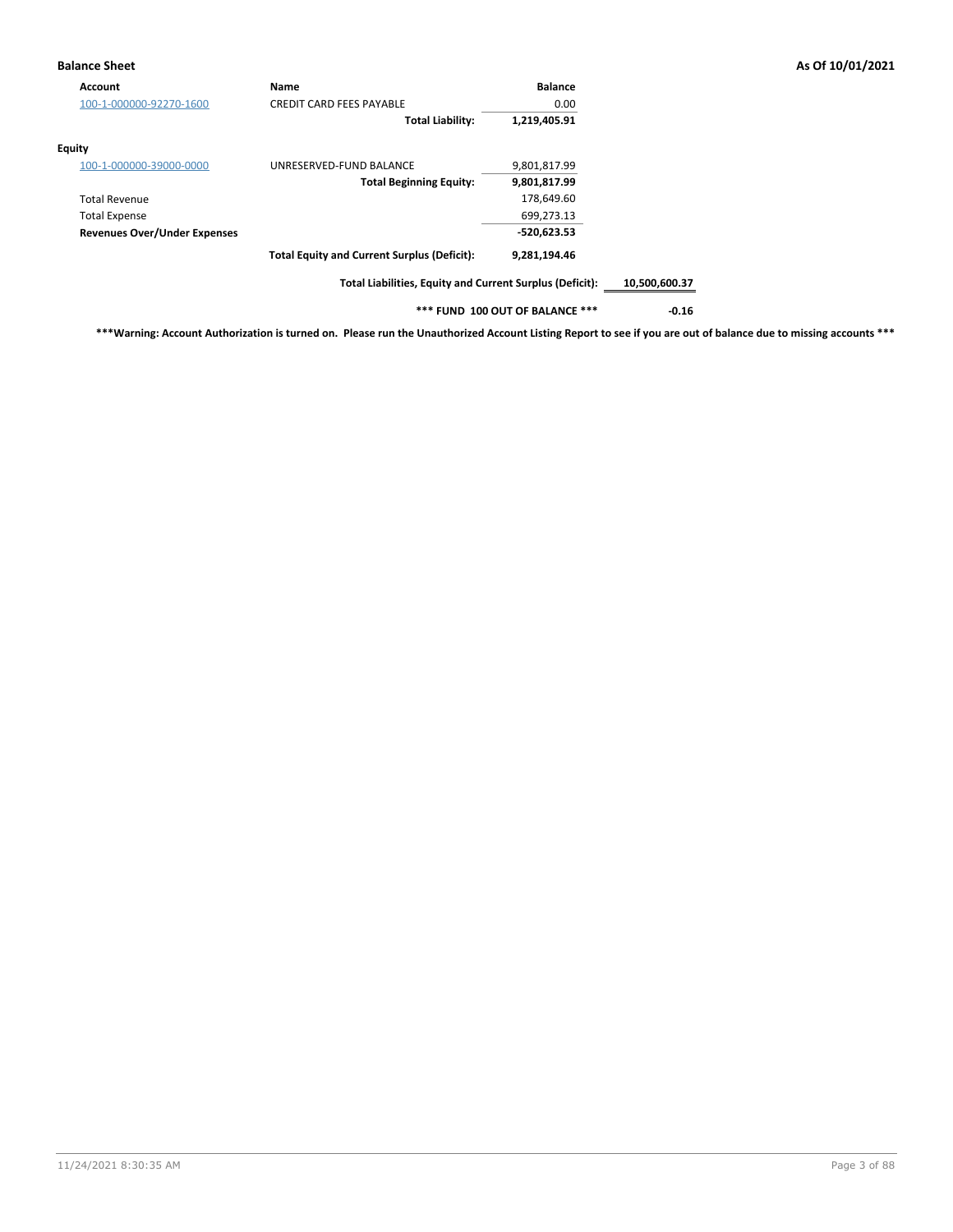| Account                                                   | <b>Name</b>                                        | <b>Balance</b> |           |
|-----------------------------------------------------------|----------------------------------------------------|----------------|-----------|
| <b>Fund: 101 - MUNICIPAL COURT BUILDING SECURITY FEES</b> |                                                    |                |           |
| <b>Assets</b>                                             |                                                    |                |           |
| 101-1-000000-10000-0000                                   | <b>CURRENT ASSETS / CASH</b>                       | 76,771.46      |           |
| 101-1-000000-13201-0000                                   | MISC ACCTS RECEIVABLE                              | 0.00           |           |
| 101-1-000000-13203-0000                                   | NON-CURRENT ASSETS / PREPAYMENTS                   | 0.00           |           |
| 101-1-000000-13205-0000                                   | <b>INTEREST RECEIVABLE</b>                         | 0.00           |           |
|                                                           | <b>Total Assets:</b>                               | 76,771.46      | 76,771.46 |
| Liability                                                 |                                                    |                |           |
| 101-1-000000-20101-0000                                   | <b>ACCOUNTS PAYABLE</b>                            | 1.34           |           |
| 101-1-000000-20102-0000                                   | <b>CREDIT CARD PAYABLE</b>                         | 0.00           |           |
| 101-1-000000-20103-0000                                   | <b>ACCRUED ACCOUNTS PAYABLE</b>                    | 0.00           |           |
| 101-1-000000-29300-0000                                   | <b>ENCUMBRANCE SUMMARY</b>                         | 0.00           |           |
| 101-1-000000-29400-0000                                   | RESERVED ACCOUNT / ENCUMBRANCES                    | 0.00           |           |
|                                                           | <b>Total Liability:</b>                            | 1.34           |           |
| <b>Equity</b>                                             |                                                    |                |           |
| 101-1-000000-39000-0000                                   | UNRESERVED-FUND BALANCE                            | 76,719.90      |           |
|                                                           | <b>Total Beginning Equity:</b>                     | 76,719.90      |           |
| <b>Total Revenue</b>                                      |                                                    | 50.22          |           |
| <b>Total Expense</b>                                      |                                                    | 0.00           |           |
| <b>Revenues Over/Under Expenses</b>                       |                                                    | 50.22          |           |
|                                                           | <b>Total Equity and Current Surplus (Deficit):</b> | 76,770.12      |           |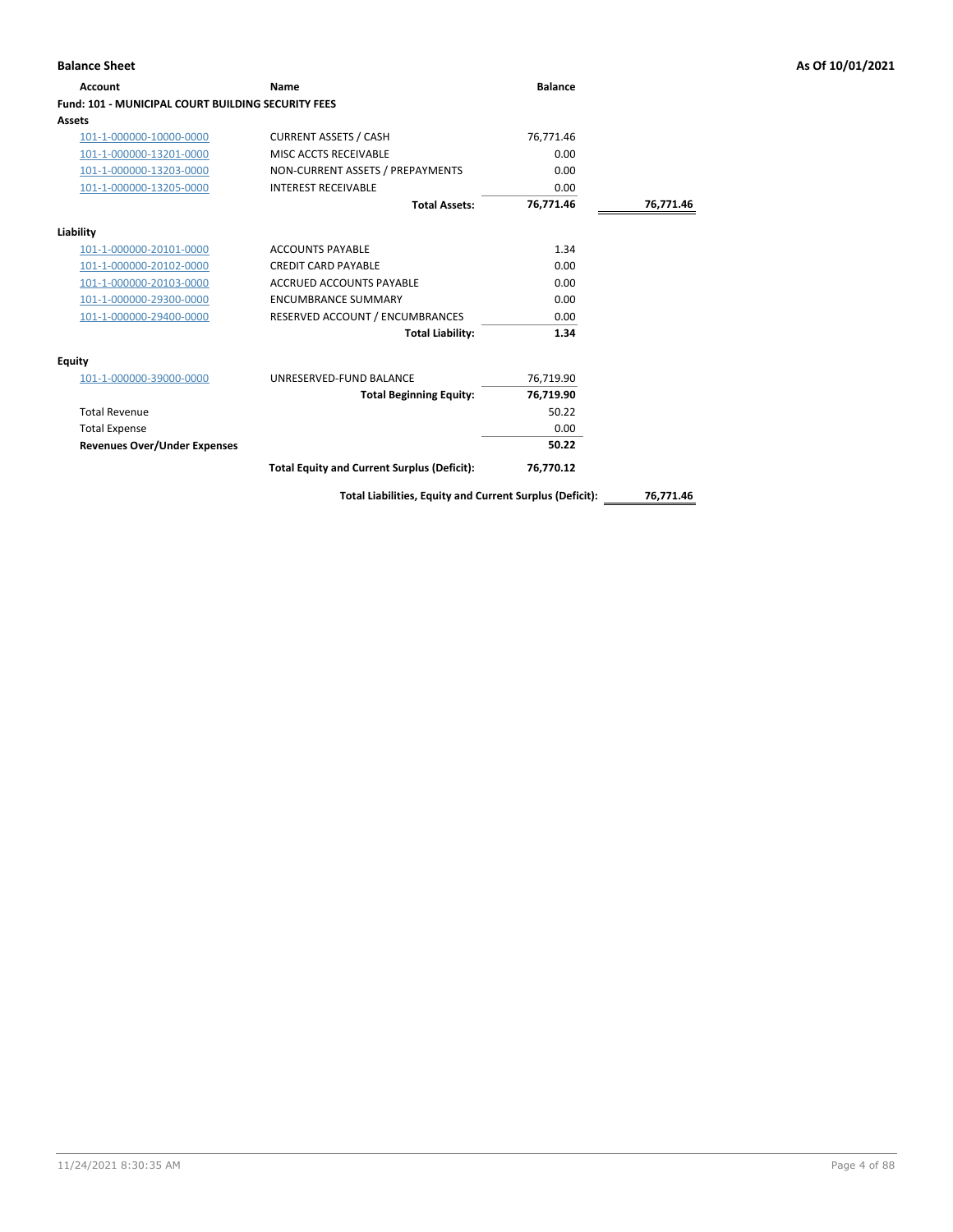| Account                               | Name                                               | <b>Balance</b> |           |
|---------------------------------------|----------------------------------------------------|----------------|-----------|
| Fund: 102 - MUNICIPAL COURT TECH FUND |                                                    |                |           |
| Assets                                |                                                    |                |           |
| 102-1-000000-10000-0000               | <b>CURRENT ASSETS / CASH</b>                       | 54,696.38      |           |
| 102-1-000000-13201-0000               | MISC ACCTS RECEIVABLE                              | 0.00           |           |
|                                       | <b>Total Assets:</b>                               | 54,696.38      | 54,696.38 |
| Liability                             |                                                    |                |           |
| 102-1-000000-20101-0000               | <b>ACCOUNTS PAYABLE</b>                            | 0.95           |           |
| 102-1-000000-20102-0000               | <b>CREDIT CARD PAYABLE</b>                         | 0.00           |           |
| 102-1-000000-20103-0000               | <b>ACCRUED ACCOUNTS PAYABLE</b>                    | 0.00           |           |
| 102-1-000000-23001-0000               | <b>CAPITAL LEASE PAYABLE</b>                       | 0.00           |           |
| 102-1-000000-23101-0000               | <b>CAPITAL LEASE PAYABLE</b>                       | 0.00           |           |
| 102-1-000000-29300-0000               | <b>ENCUMBRANCE SUMMARY</b>                         | 0.00           |           |
| 102-1-000000-29400-0000               | RESERVED ACCOUNT / ENCUMBRANCES                    | 0.00           |           |
|                                       | <b>Total Liability:</b>                            | 0.95           |           |
| <b>Equity</b>                         |                                                    |                |           |
| 102-1-000000-39000-0000               | UNRESERVED-FUND BALANCE                            | 54,644.87      |           |
|                                       | <b>Total Beginning Equity:</b>                     | 54,644.87      |           |
| <b>Total Revenue</b>                  |                                                    | 50.56          |           |
| <b>Total Expense</b>                  |                                                    | 0.00           |           |
| <b>Revenues Over/Under Expenses</b>   |                                                    | 50.56          |           |
|                                       | <b>Total Equity and Current Surplus (Deficit):</b> | 54,695.43      |           |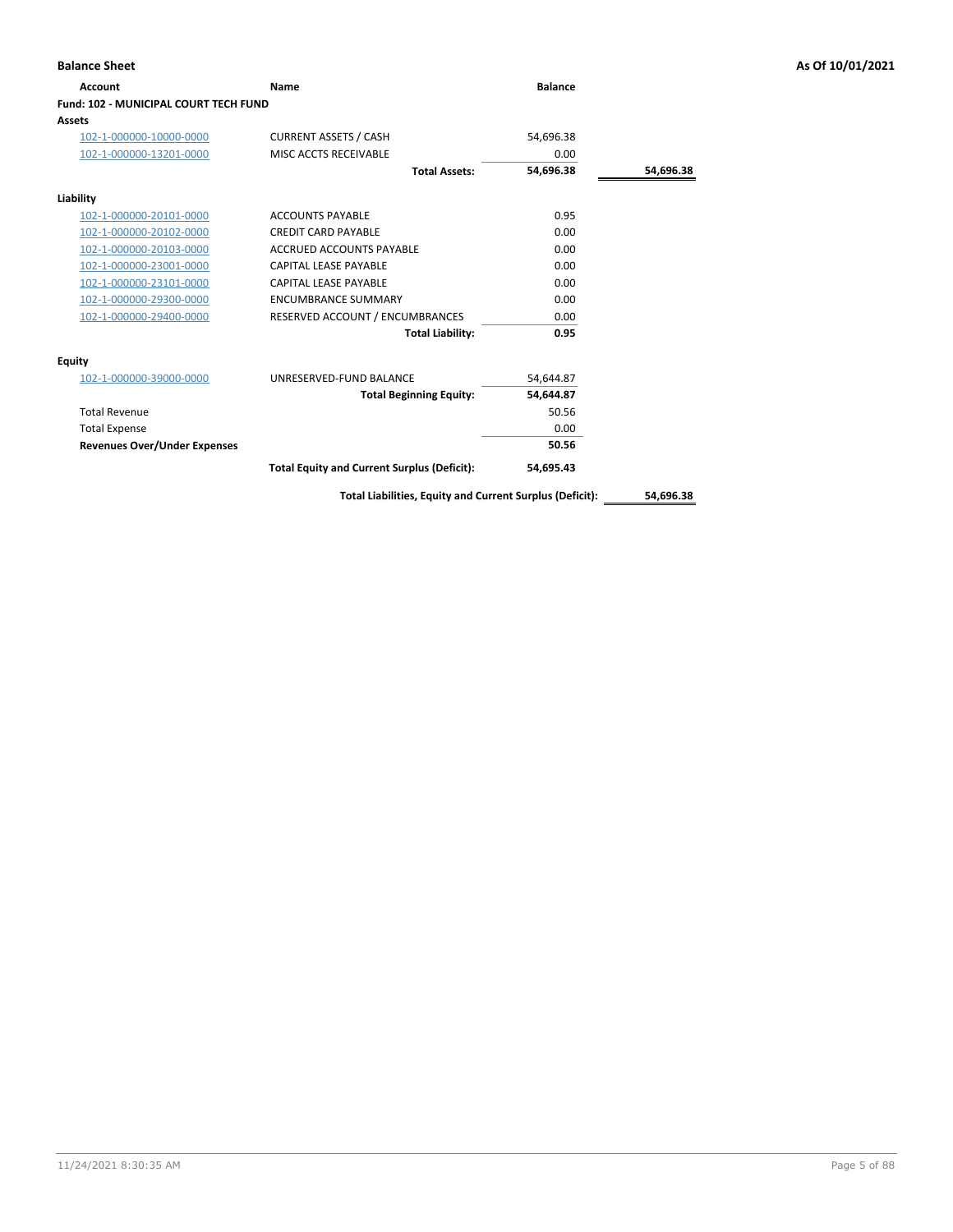| <b>Account</b>                                       | Name                                                     | <b>Balance</b> |           |
|------------------------------------------------------|----------------------------------------------------------|----------------|-----------|
| <b>Fund: 103 - MUNICIPAL COURT CHILD SAFETY FUND</b> |                                                          |                |           |
| Assets                                               |                                                          |                |           |
| 103-1-000000-10000-0000                              | <b>CURRENT ASSETS / CASH</b>                             | 11,634.38      |           |
| 103-1-000000-13201-0000                              | MISC ACCTS RECEIVABLE                                    | 0.00           |           |
| 103-1-000000-13203-0000                              | NON-CURRENT ASSETS / PREPAYMENTS                         | 0.00           |           |
| 103-1-000000-13205-0000                              | <b>INTEREST RECEIVABLE</b>                               | 0.00           |           |
|                                                      | <b>Total Assets:</b>                                     | 11,634.38      | 11,634.38 |
| Liability                                            |                                                          |                |           |
| 103-1-000000-20101-0000                              | <b>ACCOUNTS PAYABLE</b>                                  | 0.20           |           |
| 103-1-000000-20103-0000                              | ACCRUED ACCOUNTS PAYABLE                                 | 0.00           |           |
|                                                      | <b>Total Liability:</b>                                  | 0.20           |           |
| <b>Equity</b>                                        |                                                          |                |           |
| 103-1-000000-39000-0000                              | UNRESERVED-FUND BALANCE                                  | 11,634.18      |           |
|                                                      | <b>Total Beginning Equity:</b>                           | 11,634.18      |           |
| <b>Total Revenue</b>                                 |                                                          | 0.00           |           |
| <b>Total Expense</b>                                 |                                                          | 0.00           |           |
| <b>Revenues Over/Under Expenses</b>                  |                                                          | 0.00           |           |
|                                                      | <b>Total Equity and Current Surplus (Deficit):</b>       | 11,634.18      |           |
|                                                      | Total Liabilities, Equity and Current Surplus (Deficit): |                | 11.634.38 |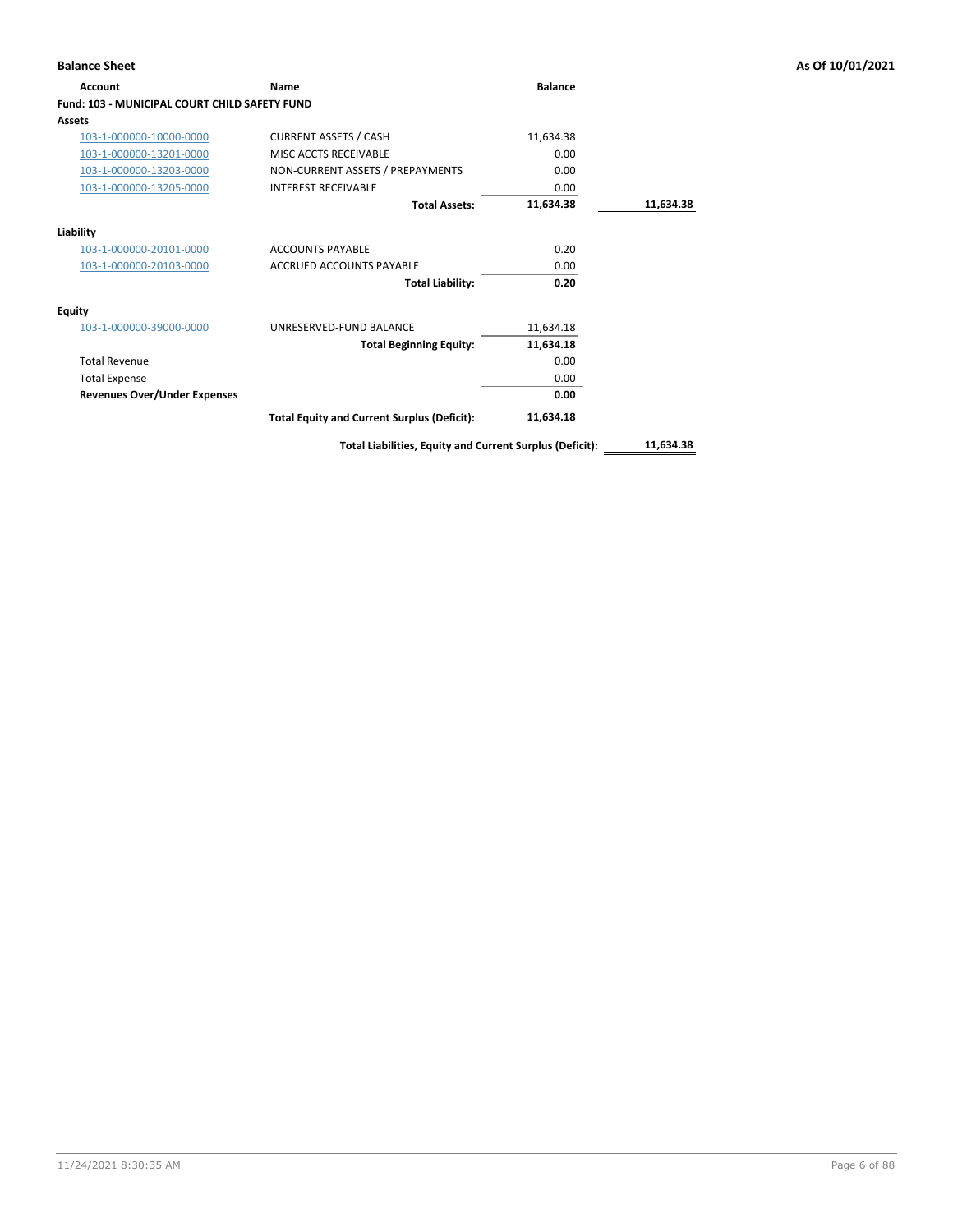| <b>Fund: 110 - EXCHANGE BUILDING FUND</b><br>Assets<br><b>CURRENT ASSETS / CASH</b><br>110-1-000000-10000-0000<br>-533,047.91<br>0.00<br>110-1-000000-13201-0000<br>MISC ACCTS RECEIVABLE<br>NON-CURRENT ASSETS / PREPAYMENTS<br>0.00<br>110-1-000000-13203-0000<br><b>INTEREST RECEIVABLE</b><br>0.00<br>110-1-000000-13205-0000<br>0.00<br>DUE FROM FUND 100<br>110-1-000000-14100-0000<br>FIXED ASSETS / LAND<br>0.00<br>110-1-000000-16001-0000<br>0.00<br>110-1-000000-16002-0000<br><b>IMPROVMENTS-NON BUILDINGS</b><br>ACCUMULATED DEPRECIATION<br>0.00<br>110-1-000000-16003-0000<br>FIXED ASSETS / BUILDINGS<br>0.00<br>110-1-000000-16004-0000<br>ACCUMULATED DEPRECIATION<br>0.00<br>110-1-000000-16005-0000<br>0.00<br>MACHINERY AND EQUIPMENT<br>110-1-000000-16201-0000<br>110-1-000000-16202-0000<br>ACCUMULATED DEPRECATION<br>0.00<br>FIXED ASSETS / C W I P<br>110-1-000000-16301-0000<br>0.00<br><b>Total Assets:</b><br>-533,047.91<br>Liability<br><b>ACCOUNTS PAYABLE</b><br>0.00<br>110-1-000000-20101-0000<br><b>CREDIT CARD PAYABLE</b><br>0.00<br>110-1-000000-20102-0000<br>0.00<br>110-1-000000-20103-0000<br>ACCRUED ACCOUNTS PAYABLE<br>110-1-000000-20109-0000<br><b>MISCELLANEOUS LIABILITIES</b><br>0.00<br>110-1-000000-20110-0000<br><b>REVENUE BONDS PAYABLE</b><br>0.00<br>0.00<br>110-1-000000-20112-0000<br>ACCRUED INTEREST PAYABLE<br><b>TELEPHONE CLEARING</b><br>0.00<br>110-1-000000-20141-0000<br>0.00<br>110-1-000000-20160-0000<br>UNAPPLIED CREDIT<br>DEFERRED REVENUE<br>0.00<br>110-1-000000-20201-0000<br><b>GENERAL FUND / GENERAL FUND</b><br>0.00<br>110-1-000000-21001-0000<br>SALARIES PAYABLE<br>0.00<br>110-1-000000-22001-0000<br><b>VACATION/SICK PAYABLE</b><br>0.00<br>110-1-000000-22002-0000<br><b>OBLIG FOR COMP ABSENCES</b><br>0.00<br>110-1-000000-26001-0000<br>0.00<br>110-1-000000-26102-0000<br>REVENUE BONDS PAYABLE<br><b>CONTRIBUTED CAPITAL</b><br>0.00<br>110-1-000000-27001-0000<br>0.00<br><b>ENCUMBRANCE SUMMARY</b><br>110-1-000000-29300-0000<br>110-1-000000-29400-0100<br>RESERVED ACCOUNT / ENCUMBRANCES<br>0.00<br><b>Total Liability:</b><br>0.00<br>Equity<br>110-1-000000-39000-0000<br>UNRESERVED-FUND BALANCE<br>0.00<br>UNRESERVED-RET. EARNINGS<br>110-1-000000-39100-0000<br>-533,047.91<br>-533,047.91<br><b>Total Beginning Equity:</b><br><b>Total Revenue</b><br>0.00<br>0.00<br><b>Total Expense</b> | Account | Name | <b>Balance</b> |             |
|---------------------------------------------------------------------------------------------------------------------------------------------------------------------------------------------------------------------------------------------------------------------------------------------------------------------------------------------------------------------------------------------------------------------------------------------------------------------------------------------------------------------------------------------------------------------------------------------------------------------------------------------------------------------------------------------------------------------------------------------------------------------------------------------------------------------------------------------------------------------------------------------------------------------------------------------------------------------------------------------------------------------------------------------------------------------------------------------------------------------------------------------------------------------------------------------------------------------------------------------------------------------------------------------------------------------------------------------------------------------------------------------------------------------------------------------------------------------------------------------------------------------------------------------------------------------------------------------------------------------------------------------------------------------------------------------------------------------------------------------------------------------------------------------------------------------------------------------------------------------------------------------------------------------------------------------------------------------------------------------------------------------------------------------------------------------------------------------------------------------------------------------------------------------------------------------------------------------------------------------------------------------------------------------------------------------------------------------------------------------------------------------------------|---------|------|----------------|-------------|
|                                                                                                                                                                                                                                                                                                                                                                                                                                                                                                                                                                                                                                                                                                                                                                                                                                                                                                                                                                                                                                                                                                                                                                                                                                                                                                                                                                                                                                                                                                                                                                                                                                                                                                                                                                                                                                                                                                                                                                                                                                                                                                                                                                                                                                                                                                                                                                                                         |         |      |                |             |
|                                                                                                                                                                                                                                                                                                                                                                                                                                                                                                                                                                                                                                                                                                                                                                                                                                                                                                                                                                                                                                                                                                                                                                                                                                                                                                                                                                                                                                                                                                                                                                                                                                                                                                                                                                                                                                                                                                                                                                                                                                                                                                                                                                                                                                                                                                                                                                                                         |         |      |                |             |
|                                                                                                                                                                                                                                                                                                                                                                                                                                                                                                                                                                                                                                                                                                                                                                                                                                                                                                                                                                                                                                                                                                                                                                                                                                                                                                                                                                                                                                                                                                                                                                                                                                                                                                                                                                                                                                                                                                                                                                                                                                                                                                                                                                                                                                                                                                                                                                                                         |         |      |                |             |
|                                                                                                                                                                                                                                                                                                                                                                                                                                                                                                                                                                                                                                                                                                                                                                                                                                                                                                                                                                                                                                                                                                                                                                                                                                                                                                                                                                                                                                                                                                                                                                                                                                                                                                                                                                                                                                                                                                                                                                                                                                                                                                                                                                                                                                                                                                                                                                                                         |         |      |                |             |
|                                                                                                                                                                                                                                                                                                                                                                                                                                                                                                                                                                                                                                                                                                                                                                                                                                                                                                                                                                                                                                                                                                                                                                                                                                                                                                                                                                                                                                                                                                                                                                                                                                                                                                                                                                                                                                                                                                                                                                                                                                                                                                                                                                                                                                                                                                                                                                                                         |         |      |                |             |
|                                                                                                                                                                                                                                                                                                                                                                                                                                                                                                                                                                                                                                                                                                                                                                                                                                                                                                                                                                                                                                                                                                                                                                                                                                                                                                                                                                                                                                                                                                                                                                                                                                                                                                                                                                                                                                                                                                                                                                                                                                                                                                                                                                                                                                                                                                                                                                                                         |         |      |                |             |
|                                                                                                                                                                                                                                                                                                                                                                                                                                                                                                                                                                                                                                                                                                                                                                                                                                                                                                                                                                                                                                                                                                                                                                                                                                                                                                                                                                                                                                                                                                                                                                                                                                                                                                                                                                                                                                                                                                                                                                                                                                                                                                                                                                                                                                                                                                                                                                                                         |         |      |                |             |
|                                                                                                                                                                                                                                                                                                                                                                                                                                                                                                                                                                                                                                                                                                                                                                                                                                                                                                                                                                                                                                                                                                                                                                                                                                                                                                                                                                                                                                                                                                                                                                                                                                                                                                                                                                                                                                                                                                                                                                                                                                                                                                                                                                                                                                                                                                                                                                                                         |         |      |                |             |
|                                                                                                                                                                                                                                                                                                                                                                                                                                                                                                                                                                                                                                                                                                                                                                                                                                                                                                                                                                                                                                                                                                                                                                                                                                                                                                                                                                                                                                                                                                                                                                                                                                                                                                                                                                                                                                                                                                                                                                                                                                                                                                                                                                                                                                                                                                                                                                                                         |         |      |                |             |
|                                                                                                                                                                                                                                                                                                                                                                                                                                                                                                                                                                                                                                                                                                                                                                                                                                                                                                                                                                                                                                                                                                                                                                                                                                                                                                                                                                                                                                                                                                                                                                                                                                                                                                                                                                                                                                                                                                                                                                                                                                                                                                                                                                                                                                                                                                                                                                                                         |         |      |                |             |
|                                                                                                                                                                                                                                                                                                                                                                                                                                                                                                                                                                                                                                                                                                                                                                                                                                                                                                                                                                                                                                                                                                                                                                                                                                                                                                                                                                                                                                                                                                                                                                                                                                                                                                                                                                                                                                                                                                                                                                                                                                                                                                                                                                                                                                                                                                                                                                                                         |         |      |                |             |
|                                                                                                                                                                                                                                                                                                                                                                                                                                                                                                                                                                                                                                                                                                                                                                                                                                                                                                                                                                                                                                                                                                                                                                                                                                                                                                                                                                                                                                                                                                                                                                                                                                                                                                                                                                                                                                                                                                                                                                                                                                                                                                                                                                                                                                                                                                                                                                                                         |         |      |                |             |
|                                                                                                                                                                                                                                                                                                                                                                                                                                                                                                                                                                                                                                                                                                                                                                                                                                                                                                                                                                                                                                                                                                                                                                                                                                                                                                                                                                                                                                                                                                                                                                                                                                                                                                                                                                                                                                                                                                                                                                                                                                                                                                                                                                                                                                                                                                                                                                                                         |         |      |                |             |
|                                                                                                                                                                                                                                                                                                                                                                                                                                                                                                                                                                                                                                                                                                                                                                                                                                                                                                                                                                                                                                                                                                                                                                                                                                                                                                                                                                                                                                                                                                                                                                                                                                                                                                                                                                                                                                                                                                                                                                                                                                                                                                                                                                                                                                                                                                                                                                                                         |         |      |                |             |
|                                                                                                                                                                                                                                                                                                                                                                                                                                                                                                                                                                                                                                                                                                                                                                                                                                                                                                                                                                                                                                                                                                                                                                                                                                                                                                                                                                                                                                                                                                                                                                                                                                                                                                                                                                                                                                                                                                                                                                                                                                                                                                                                                                                                                                                                                                                                                                                                         |         |      |                |             |
|                                                                                                                                                                                                                                                                                                                                                                                                                                                                                                                                                                                                                                                                                                                                                                                                                                                                                                                                                                                                                                                                                                                                                                                                                                                                                                                                                                                                                                                                                                                                                                                                                                                                                                                                                                                                                                                                                                                                                                                                                                                                                                                                                                                                                                                                                                                                                                                                         |         |      |                | -533,047.91 |
|                                                                                                                                                                                                                                                                                                                                                                                                                                                                                                                                                                                                                                                                                                                                                                                                                                                                                                                                                                                                                                                                                                                                                                                                                                                                                                                                                                                                                                                                                                                                                                                                                                                                                                                                                                                                                                                                                                                                                                                                                                                                                                                                                                                                                                                                                                                                                                                                         |         |      |                |             |
|                                                                                                                                                                                                                                                                                                                                                                                                                                                                                                                                                                                                                                                                                                                                                                                                                                                                                                                                                                                                                                                                                                                                                                                                                                                                                                                                                                                                                                                                                                                                                                                                                                                                                                                                                                                                                                                                                                                                                                                                                                                                                                                                                                                                                                                                                                                                                                                                         |         |      |                |             |
|                                                                                                                                                                                                                                                                                                                                                                                                                                                                                                                                                                                                                                                                                                                                                                                                                                                                                                                                                                                                                                                                                                                                                                                                                                                                                                                                                                                                                                                                                                                                                                                                                                                                                                                                                                                                                                                                                                                                                                                                                                                                                                                                                                                                                                                                                                                                                                                                         |         |      |                |             |
|                                                                                                                                                                                                                                                                                                                                                                                                                                                                                                                                                                                                                                                                                                                                                                                                                                                                                                                                                                                                                                                                                                                                                                                                                                                                                                                                                                                                                                                                                                                                                                                                                                                                                                                                                                                                                                                                                                                                                                                                                                                                                                                                                                                                                                                                                                                                                                                                         |         |      |                |             |
|                                                                                                                                                                                                                                                                                                                                                                                                                                                                                                                                                                                                                                                                                                                                                                                                                                                                                                                                                                                                                                                                                                                                                                                                                                                                                                                                                                                                                                                                                                                                                                                                                                                                                                                                                                                                                                                                                                                                                                                                                                                                                                                                                                                                                                                                                                                                                                                                         |         |      |                |             |
|                                                                                                                                                                                                                                                                                                                                                                                                                                                                                                                                                                                                                                                                                                                                                                                                                                                                                                                                                                                                                                                                                                                                                                                                                                                                                                                                                                                                                                                                                                                                                                                                                                                                                                                                                                                                                                                                                                                                                                                                                                                                                                                                                                                                                                                                                                                                                                                                         |         |      |                |             |
|                                                                                                                                                                                                                                                                                                                                                                                                                                                                                                                                                                                                                                                                                                                                                                                                                                                                                                                                                                                                                                                                                                                                                                                                                                                                                                                                                                                                                                                                                                                                                                                                                                                                                                                                                                                                                                                                                                                                                                                                                                                                                                                                                                                                                                                                                                                                                                                                         |         |      |                |             |
|                                                                                                                                                                                                                                                                                                                                                                                                                                                                                                                                                                                                                                                                                                                                                                                                                                                                                                                                                                                                                                                                                                                                                                                                                                                                                                                                                                                                                                                                                                                                                                                                                                                                                                                                                                                                                                                                                                                                                                                                                                                                                                                                                                                                                                                                                                                                                                                                         |         |      |                |             |
|                                                                                                                                                                                                                                                                                                                                                                                                                                                                                                                                                                                                                                                                                                                                                                                                                                                                                                                                                                                                                                                                                                                                                                                                                                                                                                                                                                                                                                                                                                                                                                                                                                                                                                                                                                                                                                                                                                                                                                                                                                                                                                                                                                                                                                                                                                                                                                                                         |         |      |                |             |
|                                                                                                                                                                                                                                                                                                                                                                                                                                                                                                                                                                                                                                                                                                                                                                                                                                                                                                                                                                                                                                                                                                                                                                                                                                                                                                                                                                                                                                                                                                                                                                                                                                                                                                                                                                                                                                                                                                                                                                                                                                                                                                                                                                                                                                                                                                                                                                                                         |         |      |                |             |
|                                                                                                                                                                                                                                                                                                                                                                                                                                                                                                                                                                                                                                                                                                                                                                                                                                                                                                                                                                                                                                                                                                                                                                                                                                                                                                                                                                                                                                                                                                                                                                                                                                                                                                                                                                                                                                                                                                                                                                                                                                                                                                                                                                                                                                                                                                                                                                                                         |         |      |                |             |
|                                                                                                                                                                                                                                                                                                                                                                                                                                                                                                                                                                                                                                                                                                                                                                                                                                                                                                                                                                                                                                                                                                                                                                                                                                                                                                                                                                                                                                                                                                                                                                                                                                                                                                                                                                                                                                                                                                                                                                                                                                                                                                                                                                                                                                                                                                                                                                                                         |         |      |                |             |
|                                                                                                                                                                                                                                                                                                                                                                                                                                                                                                                                                                                                                                                                                                                                                                                                                                                                                                                                                                                                                                                                                                                                                                                                                                                                                                                                                                                                                                                                                                                                                                                                                                                                                                                                                                                                                                                                                                                                                                                                                                                                                                                                                                                                                                                                                                                                                                                                         |         |      |                |             |
|                                                                                                                                                                                                                                                                                                                                                                                                                                                                                                                                                                                                                                                                                                                                                                                                                                                                                                                                                                                                                                                                                                                                                                                                                                                                                                                                                                                                                                                                                                                                                                                                                                                                                                                                                                                                                                                                                                                                                                                                                                                                                                                                                                                                                                                                                                                                                                                                         |         |      |                |             |
|                                                                                                                                                                                                                                                                                                                                                                                                                                                                                                                                                                                                                                                                                                                                                                                                                                                                                                                                                                                                                                                                                                                                                                                                                                                                                                                                                                                                                                                                                                                                                                                                                                                                                                                                                                                                                                                                                                                                                                                                                                                                                                                                                                                                                                                                                                                                                                                                         |         |      |                |             |
|                                                                                                                                                                                                                                                                                                                                                                                                                                                                                                                                                                                                                                                                                                                                                                                                                                                                                                                                                                                                                                                                                                                                                                                                                                                                                                                                                                                                                                                                                                                                                                                                                                                                                                                                                                                                                                                                                                                                                                                                                                                                                                                                                                                                                                                                                                                                                                                                         |         |      |                |             |
|                                                                                                                                                                                                                                                                                                                                                                                                                                                                                                                                                                                                                                                                                                                                                                                                                                                                                                                                                                                                                                                                                                                                                                                                                                                                                                                                                                                                                                                                                                                                                                                                                                                                                                                                                                                                                                                                                                                                                                                                                                                                                                                                                                                                                                                                                                                                                                                                         |         |      |                |             |
|                                                                                                                                                                                                                                                                                                                                                                                                                                                                                                                                                                                                                                                                                                                                                                                                                                                                                                                                                                                                                                                                                                                                                                                                                                                                                                                                                                                                                                                                                                                                                                                                                                                                                                                                                                                                                                                                                                                                                                                                                                                                                                                                                                                                                                                                                                                                                                                                         |         |      |                |             |
|                                                                                                                                                                                                                                                                                                                                                                                                                                                                                                                                                                                                                                                                                                                                                                                                                                                                                                                                                                                                                                                                                                                                                                                                                                                                                                                                                                                                                                                                                                                                                                                                                                                                                                                                                                                                                                                                                                                                                                                                                                                                                                                                                                                                                                                                                                                                                                                                         |         |      |                |             |
|                                                                                                                                                                                                                                                                                                                                                                                                                                                                                                                                                                                                                                                                                                                                                                                                                                                                                                                                                                                                                                                                                                                                                                                                                                                                                                                                                                                                                                                                                                                                                                                                                                                                                                                                                                                                                                                                                                                                                                                                                                                                                                                                                                                                                                                                                                                                                                                                         |         |      |                |             |
|                                                                                                                                                                                                                                                                                                                                                                                                                                                                                                                                                                                                                                                                                                                                                                                                                                                                                                                                                                                                                                                                                                                                                                                                                                                                                                                                                                                                                                                                                                                                                                                                                                                                                                                                                                                                                                                                                                                                                                                                                                                                                                                                                                                                                                                                                                                                                                                                         |         |      |                |             |
|                                                                                                                                                                                                                                                                                                                                                                                                                                                                                                                                                                                                                                                                                                                                                                                                                                                                                                                                                                                                                                                                                                                                                                                                                                                                                                                                                                                                                                                                                                                                                                                                                                                                                                                                                                                                                                                                                                                                                                                                                                                                                                                                                                                                                                                                                                                                                                                                         |         |      |                |             |
|                                                                                                                                                                                                                                                                                                                                                                                                                                                                                                                                                                                                                                                                                                                                                                                                                                                                                                                                                                                                                                                                                                                                                                                                                                                                                                                                                                                                                                                                                                                                                                                                                                                                                                                                                                                                                                                                                                                                                                                                                                                                                                                                                                                                                                                                                                                                                                                                         |         |      |                |             |
|                                                                                                                                                                                                                                                                                                                                                                                                                                                                                                                                                                                                                                                                                                                                                                                                                                                                                                                                                                                                                                                                                                                                                                                                                                                                                                                                                                                                                                                                                                                                                                                                                                                                                                                                                                                                                                                                                                                                                                                                                                                                                                                                                                                                                                                                                                                                                                                                         |         |      |                |             |
|                                                                                                                                                                                                                                                                                                                                                                                                                                                                                                                                                                                                                                                                                                                                                                                                                                                                                                                                                                                                                                                                                                                                                                                                                                                                                                                                                                                                                                                                                                                                                                                                                                                                                                                                                                                                                                                                                                                                                                                                                                                                                                                                                                                                                                                                                                                                                                                                         |         |      |                |             |
| <b>Revenues Over/Under Expenses</b><br>0.00                                                                                                                                                                                                                                                                                                                                                                                                                                                                                                                                                                                                                                                                                                                                                                                                                                                                                                                                                                                                                                                                                                                                                                                                                                                                                                                                                                                                                                                                                                                                                                                                                                                                                                                                                                                                                                                                                                                                                                                                                                                                                                                                                                                                                                                                                                                                                             |         |      |                |             |
| <b>Total Equity and Current Surplus (Deficit):</b><br>-533,047.91                                                                                                                                                                                                                                                                                                                                                                                                                                                                                                                                                                                                                                                                                                                                                                                                                                                                                                                                                                                                                                                                                                                                                                                                                                                                                                                                                                                                                                                                                                                                                                                                                                                                                                                                                                                                                                                                                                                                                                                                                                                                                                                                                                                                                                                                                                                                       |         |      |                |             |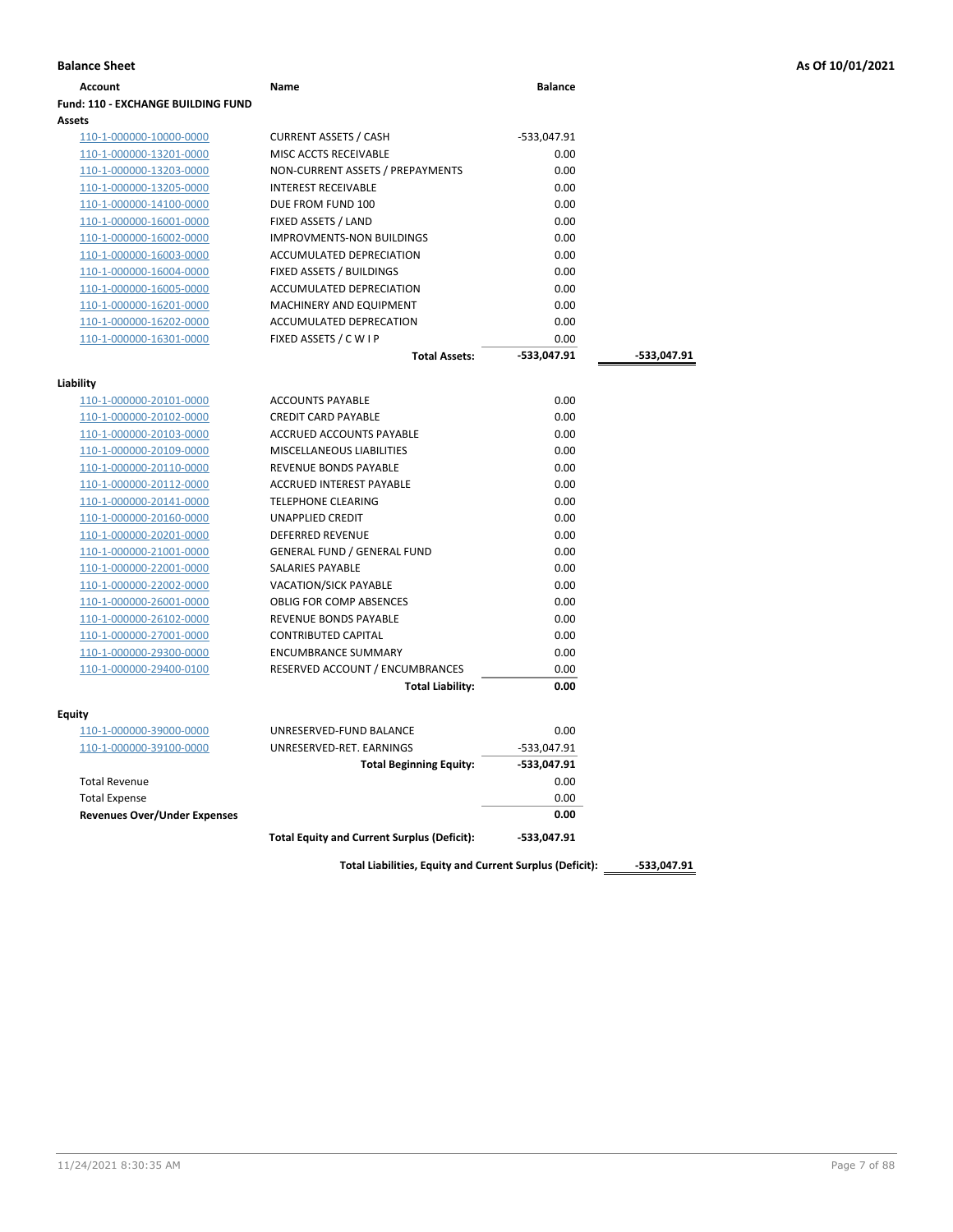| <b>Account</b>                         | <b>Name</b>                                              | <b>Balance</b> |               |
|----------------------------------------|----------------------------------------------------------|----------------|---------------|
| Fund: 111 - RECREATION ACTIVITIES FUND |                                                          |                |               |
| <b>Assets</b>                          |                                                          |                |               |
| 111-1-000000-10000-0000                | <b>CURRENT ASSETS / CASH</b>                             | $-124,473.25$  |               |
| 111-1-000000-10313-0000                | <b>CHANGE DRAWER - PARK CONCESSIONS</b>                  | 0.00           |               |
| 111-1-000000-13201-0000                | MISC ACCTS RECEIVABLE                                    | 0.00           |               |
| 111-1-000000-13205-0000                | <b>INTEREST RECEIVABLE</b>                               | 0.00           |               |
|                                        | <b>Total Assets:</b>                                     | $-124,473.25$  | -124,473.25   |
| Liability                              |                                                          |                |               |
| 111-1-000000-20101-0000                | <b>ACCOUNTS PAYABLE</b>                                  | 6,687.64       |               |
| 111-1-000000-20102-0000                | <b>CREDIT CARD PAYABLE</b>                               | 0.00           |               |
| 111-1-000000-20103-0000                | <b>ACCRUED ACCOUNTS PAYABLE</b>                          | 0.00           |               |
| 111-1-000000-20125-0000                | SALES TAX PAYABLE / IN THE CITY                          | 791.65         |               |
| 111-1-000000-20160-0000                | <b>UNAPPLIED CREDIT</b>                                  | 0.00           |               |
| 111-1-000000-20201-0000                | <b>DEFERRED REVENUE</b>                                  | 0.00           |               |
| 111-1-000000-22001-0000                | <b>SALARIES PAYABLE</b>                                  | 155.91         |               |
| 111-1-000000-29300-0000                | <b>ENCUMBRANCE SUMMARY</b>                               | 0.00           |               |
| 111-1-000000-29400-0100                | RESERVED ACCOUNT / ENCUMBRANCES                          | 0.00           |               |
|                                        | <b>Total Liability:</b>                                  | 7,635.20       |               |
| <b>Equity</b>                          |                                                          |                |               |
| 111-1-000000-39000-0000                | UNRESERVED-FUND BALANCE                                  | $-132,029.95$  |               |
| 111-1-000000-39100-0000                | UNRESERVED-RET. EARNINGS                                 | 0.00           |               |
|                                        | <b>Total Beginning Equity:</b>                           | $-132,029.95$  |               |
| <b>Total Revenue</b>                   |                                                          | 0.00           |               |
| <b>Total Expense</b>                   |                                                          | 78.50          |               |
| <b>Revenues Over/Under Expenses</b>    |                                                          | $-78.50$       |               |
|                                        | <b>Total Equity and Current Surplus (Deficit):</b>       | $-132,108.45$  |               |
|                                        | Total Liabilities, Equity and Current Surplus (Deficit): |                | $-124.473.25$ |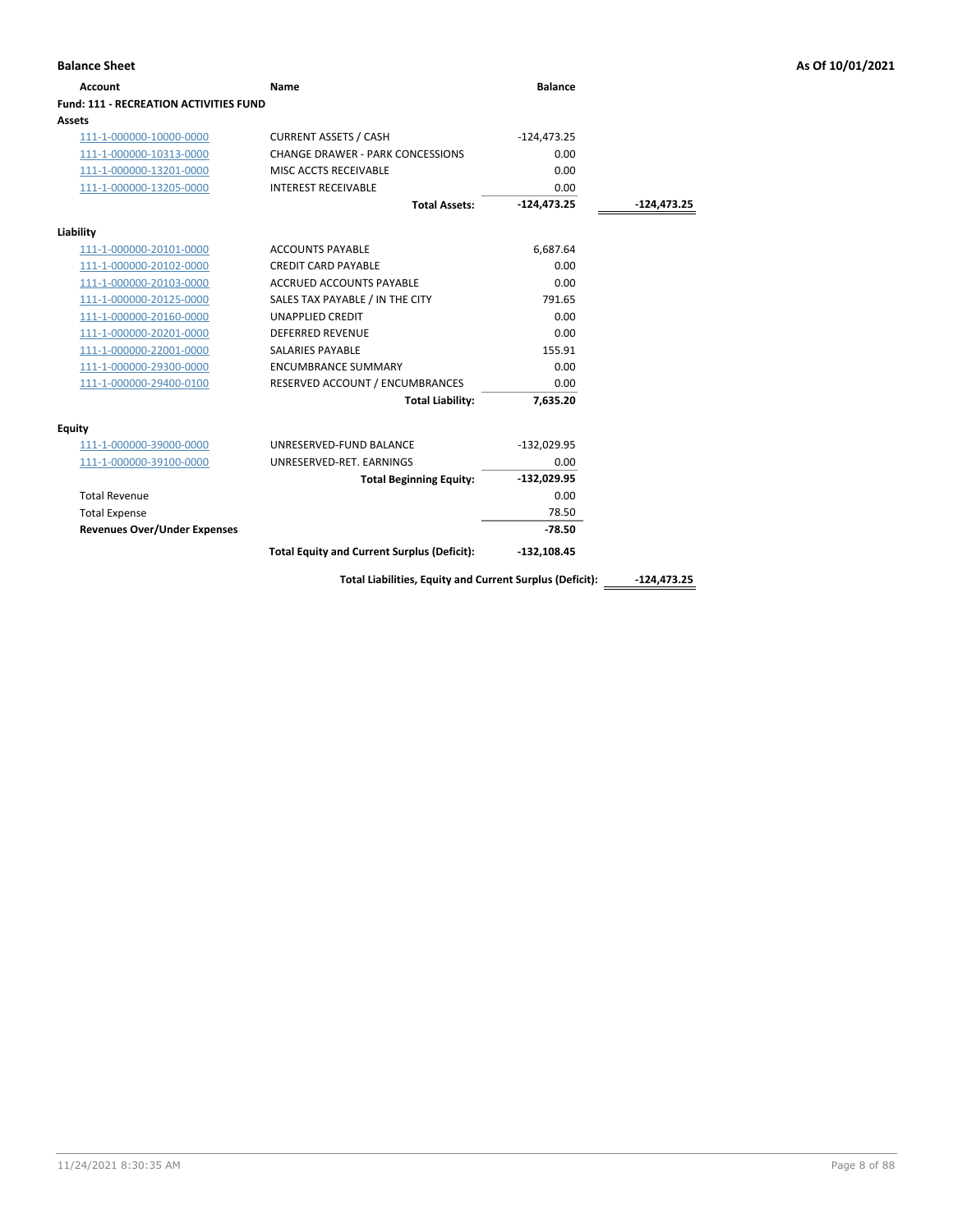| <b>Account</b>                      | <b>Name</b>                                        | <b>Balance</b> |          |
|-------------------------------------|----------------------------------------------------|----------------|----------|
| Fund: 112 - GUN RANGE FUND          |                                                    |                |          |
| <b>Assets</b>                       |                                                    |                |          |
| 112-1-000000-10000-0000             | <b>CURRENT ASSETS / CASH</b>                       | 1,173.46       |          |
| 112-1-000000-13201-0000             | MISC ACCTS RECEIVABLE                              | 0.00           |          |
|                                     | <b>Total Assets:</b>                               | 1,173.46       | 1,173.46 |
| Liability                           |                                                    |                |          |
| 112-1-000000-20101-0000             | <b>ACCOUNTS PAYABLE</b>                            | 0.02           |          |
| 112-1-000000-20103-0000             | <b>ACCRUED ACCOUNTS PAYABLE</b>                    | 0.00           |          |
| 112-1-000000-20160-0000             | <b>UNAPPLIED CREDIT</b>                            | 0.00           |          |
| 112-1-000000-21001-0000             | <b>GENERAL FUND / GENERAL FUND</b>                 | 0.00           |          |
| 112-1-000000-29300-0000             | <b>ENCUMBRANCE SUMMARY</b>                         | 0.00           |          |
| 112-1-000000-29400-0100             | RESERVED ACCOUNT / ENCUMBRANCES                    | 0.00           |          |
|                                     | <b>Total Liability:</b>                            | 0.02           |          |
| <b>Equity</b>                       |                                                    |                |          |
| 112-1-000000-39000-0000             | UNRESERVED-FUND BALANCE                            | 1,173.44       |          |
| 112-1-000000-39100-0000             | UNRESERVED-RET. EARNINGS                           | 0.00           |          |
|                                     | <b>Total Beginning Equity:</b>                     | 1,173.44       |          |
| <b>Total Revenue</b>                |                                                    | 0.00           |          |
| <b>Total Expense</b>                |                                                    | 0.00           |          |
| <b>Revenues Over/Under Expenses</b> |                                                    | 0.00           |          |
|                                     | <b>Total Equity and Current Surplus (Deficit):</b> | 1,173.44       |          |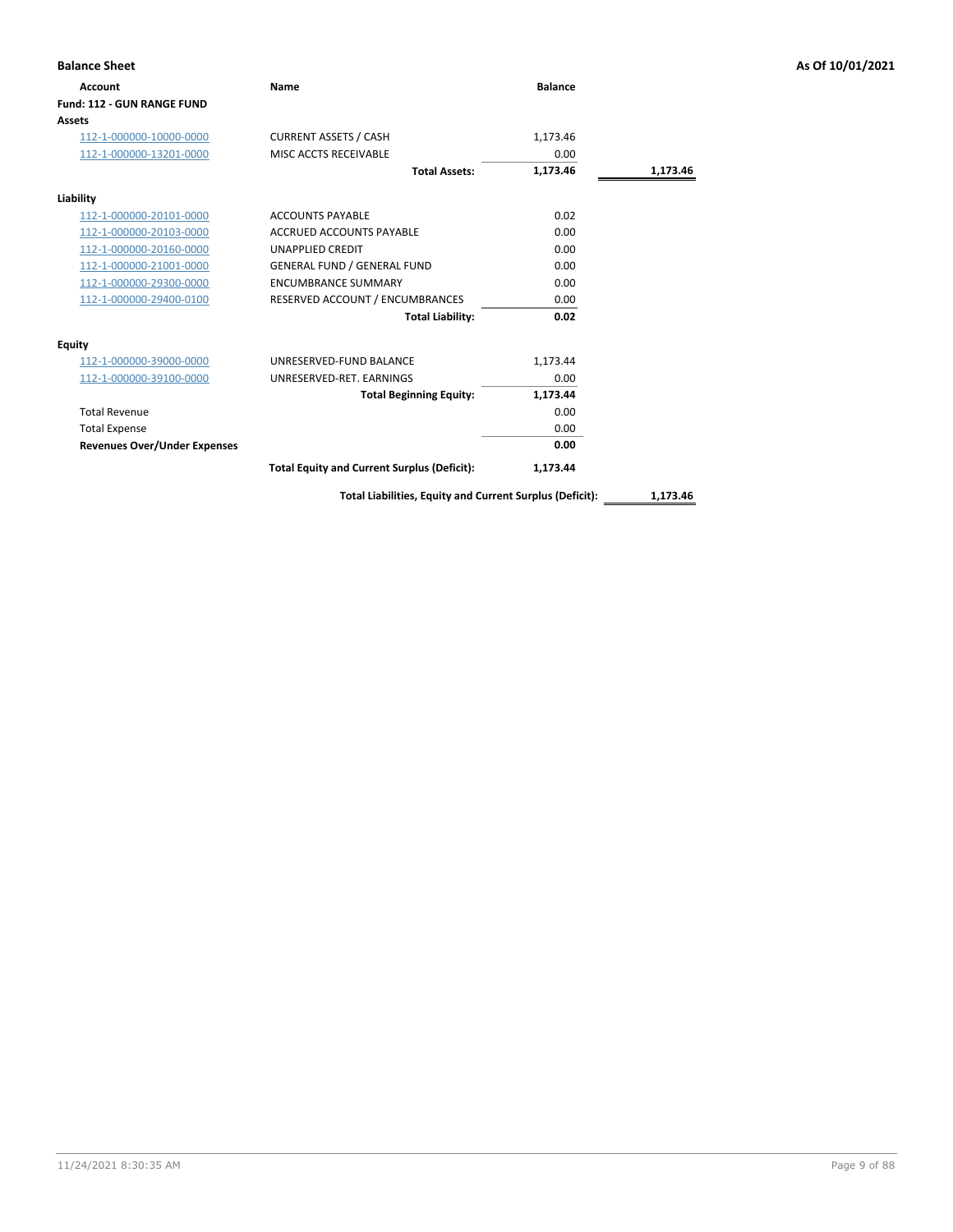## **Account Name Balance Fund: 113 - HOTEL / MOTEL OCCUPANCY TAX FUND Assets** 113-1-000000-10000-0000 CURRENT ASSETS / CASH 611,143.17 113-1-000000-13101-0000 TAX RECEIVABLE-CURRENT 0.00 113-1-000000-13201-0000 MISC ACCTS RECEIVABLE 0.00 113-1-000000-13202-0000 EMPLOYEE ADVANCES 0.00 113-1-000000-13203-0000 NON-CURRENT ASSETS / PREPAYMENTS 0.00 113-1-000000-13205-0000 INTEREST RECEIVABLE 0.00 **Total Assets: 611,143.17 611,143.17 Liability** 113-1-000000-20101-0000 ACCOUNTS PAYABLE 10,740.41 113-1-000000-20102-0000 CREDIT CARD PAYABLE 0.00 113-1-000000-20103-0000 ACCRUED ACCOUNTS PAYABLE 0.00 113-1-000000-20144-0000 SPECIAL EVENT DONATIONS -1,046.65 113-1-000000-20145-0000 DOWNTOWN DONATIONS 0.00 113-1-000000-22001-0000 SALARIES PAYABLE 1,702.66 113-1-000000-24001-0000 O/S CHECKS PAYABLE 0.00 113-1-000000-29300-0000 ENCUMBRANCE SUMMARY 0.00 113-1-000000-29400-0100 RESERVED ACCOUNT / ENCUMBRANCES 0.00 **Total Liability: 11,396.42 Equity** 113-1-000000-39000-0000 UNRESERVED-FUND BALANCE 644,824.56 **Total Beginning Equity: 644,824.56** Total Revenue 14.70 Total Expense 45,092.51 **Revenues Over/Under Expenses -45,077.81 Total Liabilities, Equity and Current Surplus (Deficit): 611,143.17 Total Equity and Current Surplus (Deficit): 599,746.75**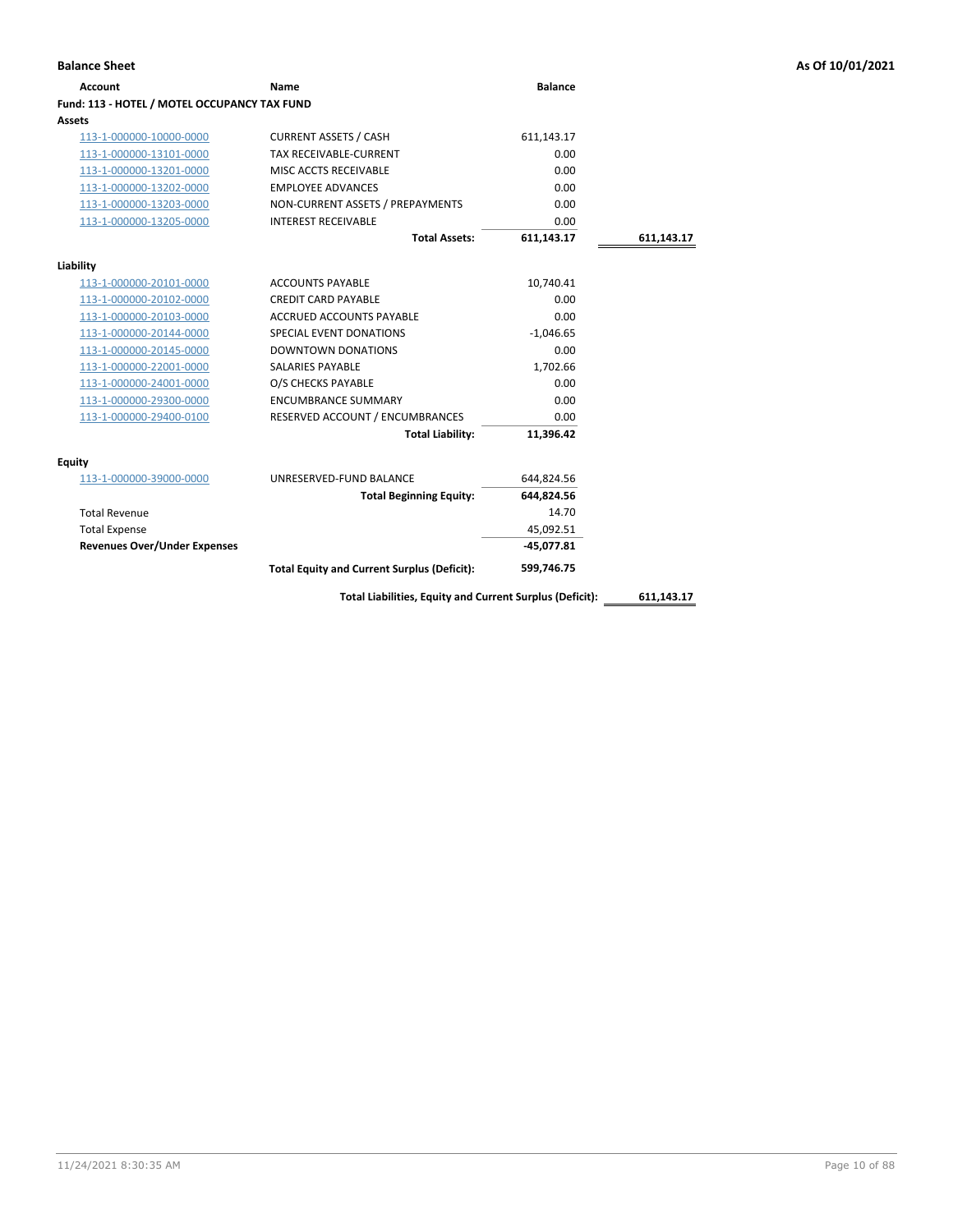| <b>Balance Sheet</b>                     |                                                    |                |             | As Of 10/01/2021 |
|------------------------------------------|----------------------------------------------------|----------------|-------------|------------------|
| <b>Account</b>                           | Name                                               | <b>Balance</b> |             |                  |
| <b>Fund: 114 - VENUE MANAGEMENT FUND</b> |                                                    |                |             |                  |
| Assets                                   |                                                    |                |             |                  |
| 114-1-000000-10000-0000                  | <b>CURRENT ASSETS / CASH</b>                       | $-190, 173.25$ |             |                  |
| 114-1-000000-10311-0000                  | CASH / PETTY CASH/CHANGE DRAWERS                   | 200.00         |             |                  |
| 114-1-000000-13201-0000                  | MISC ACCTS RECEIVABLE                              | 0.00           |             |                  |
| 114-1-000000-13203-0000                  | NON-CURRENT ASSETS / PREPAYMENTS                   | 0.00           |             |                  |
| 114-1-000000-13205-0000                  | <b>INTEREST RECEIVABLE</b>                         | 0.00           |             |                  |
|                                          | <b>Total Assets:</b>                               | $-189,973.25$  | -189,973.25 |                  |
| Liability                                |                                                    |                |             |                  |
| 114-1-000000-20101-0000                  | <b>ACCOUNTS PAYABLE</b>                            | 3,877.66       |             |                  |
| 114-1-000000-20102-0000                  | <b>CREDIT CARD PAYABLE</b>                         | 0.00           |             |                  |
| 114-1-000000-20103-0000                  | <b>ACCRUED ACCOUNTS PAYABLE</b>                    | 0.00           |             |                  |
| 114-1-000000-20125-0000                  | SALES TAX PAYABLE / IN THE CITY                    | 3,842.71       |             |                  |
| 114-1-000000-20144-0000                  | SPECIAL EVENT DONATIONS                            | 16,777.39      |             |                  |
| 114-1-000000-20150-0000                  | <b>TICKET SALE SHARING</b>                         | 18,614.10      |             |                  |
| 114-1-000000-20151-0000                  | <b>SOUND &amp; LIGHTING</b>                        | 0.00           |             |                  |
| 114-1-000000-20160-0000                  | <b>UNAPPLIED CREDIT</b>                            | 0.00           |             |                  |
| 114-1-000000-20201-0000                  | <b>DEFERRED REVENUE</b>                            | 0.00           |             |                  |
| 114-1-000000-22001-0000                  | SALARIES PAYABLE                                   | 1,154.26       |             |                  |
| 114-1-000000-24010-0000                  | <b>CIVIC CENTER DEPOSITS</b>                       | 6,780.00       |             |                  |
| 114-1-000000-24012-0000                  | <b>AUDITORIUM DEPOSITS</b>                         | 16,937.50      |             |                  |
| 114-1-000000-29300-0000                  | <b>ENCUMBRANCE SUMMARY</b>                         | 0.00           |             |                  |
| 114-1-000000-29400-0000                  | RESERVED ACCOUNT / ENCUMBRANCES                    | 0.00           |             |                  |
|                                          | <b>Total Liability:</b>                            | 67,983.62      |             |                  |
| Equity                                   |                                                    |                |             |                  |
| 114-1-000000-39000-0000                  | UNRESERVED-FUND BALANCE                            | $-281,446.12$  |             |                  |
|                                          | <b>Total Beginning Equity:</b>                     | $-281,446.12$  |             |                  |
| <b>Total Revenue</b>                     |                                                    | 25,000.00      |             |                  |
| <b>Total Expense</b>                     |                                                    | 1,510.75       |             |                  |
| <b>Revenues Over/Under Expenses</b>      |                                                    | 23,489.25      |             |                  |
|                                          | <b>Total Equity and Current Surplus (Deficit):</b> | $-257,956.87$  |             |                  |
|                                          |                                                    |                |             |                  |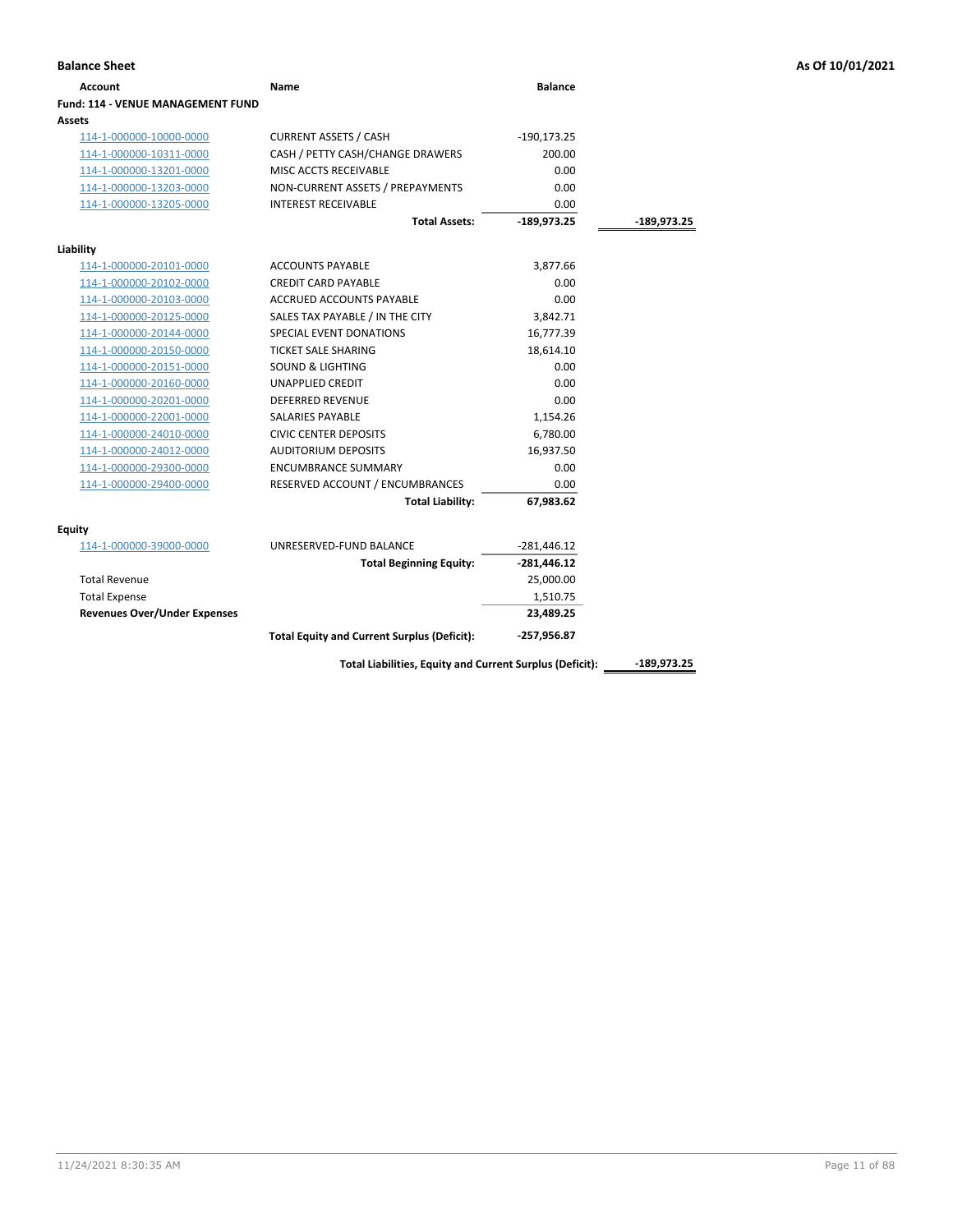| <b>Balance Sheet</b>                |                                                          |                |      | As Of 10/01/2021 |
|-------------------------------------|----------------------------------------------------------|----------------|------|------------------|
| <b>Account</b>                      | Name                                                     | <b>Balance</b> |      |                  |
| Fund: 115 - TIRZ FUND               |                                                          |                |      |                  |
| <b>Assets</b>                       |                                                          |                |      |                  |
| 115-1-000000-10000-0000             | <b>CURRENT ASSETS / CASH</b>                             | 0.00           |      |                  |
| 115-1-000000-13101-0000             | TAX RECEIVABLE-CURRENT                                   | 0.00           |      |                  |
| 115-1-000000-13102-0000             | <b>TAXES REC-DELINQUENT</b>                              | 0.00           |      |                  |
| 115-1-000000-13103-0000             | ALLOW FOR UNCOLLECT TAXES                                | 0.00           |      |                  |
| 115-1-000000-13201-0000             | MISC ACCTS RECEIVABLE                                    | 0.00           |      |                  |
| 115-1-000000-13205-0000             | <b>INTEREST RECEIVABLE</b>                               | 0.00           |      |                  |
|                                     | <b>Total Assets:</b>                                     | 0.00           | 0.00 |                  |
| Liability                           |                                                          |                |      |                  |
| 115-1-000000-20101-0000             | <b>ACCOUNTS PAYABLE</b>                                  | 0.00           |      |                  |
| 115-1-000000-20103-0000             | <b>ACCRUED ACCOUNTS PAYABLE</b>                          | 0.00           |      |                  |
| 115-1-000000-20203-0000             | DEFERRED TAX REVENUE                                     | 0.00           |      |                  |
| 115-1-000000-29300-0000             | <b>ENCUMBRANCE SUMMARY</b>                               | 0.00           |      |                  |
| 115-1-000000-29400-0100             | RESERVED ACCOUNT / ENCUMBRANCES                          | 0.00           |      |                  |
|                                     | <b>Total Liability:</b>                                  | 0.00           |      |                  |
| <b>Equity</b>                       |                                                          |                |      |                  |
| 115-1-000000-39000-0000             | UNRESERVED-FUND BALANCE                                  | 0.00           |      |                  |
| 115-1-000000-39100-0000             | UNRESERVED-RET. EARNINGS                                 | 0.00           |      |                  |
|                                     | <b>Total Beginning Equity:</b>                           | 0.00           |      |                  |
| <b>Total Revenue</b>                |                                                          | 0.00           |      |                  |
| <b>Total Expense</b>                |                                                          | 0.00           |      |                  |
| <b>Revenues Over/Under Expenses</b> |                                                          | 0.00           |      |                  |
|                                     | <b>Total Equity and Current Surplus (Deficit):</b>       | 0.00           |      |                  |
|                                     | Total Liabilities, Equity and Current Surplus (Deficit): |                | 0.00 |                  |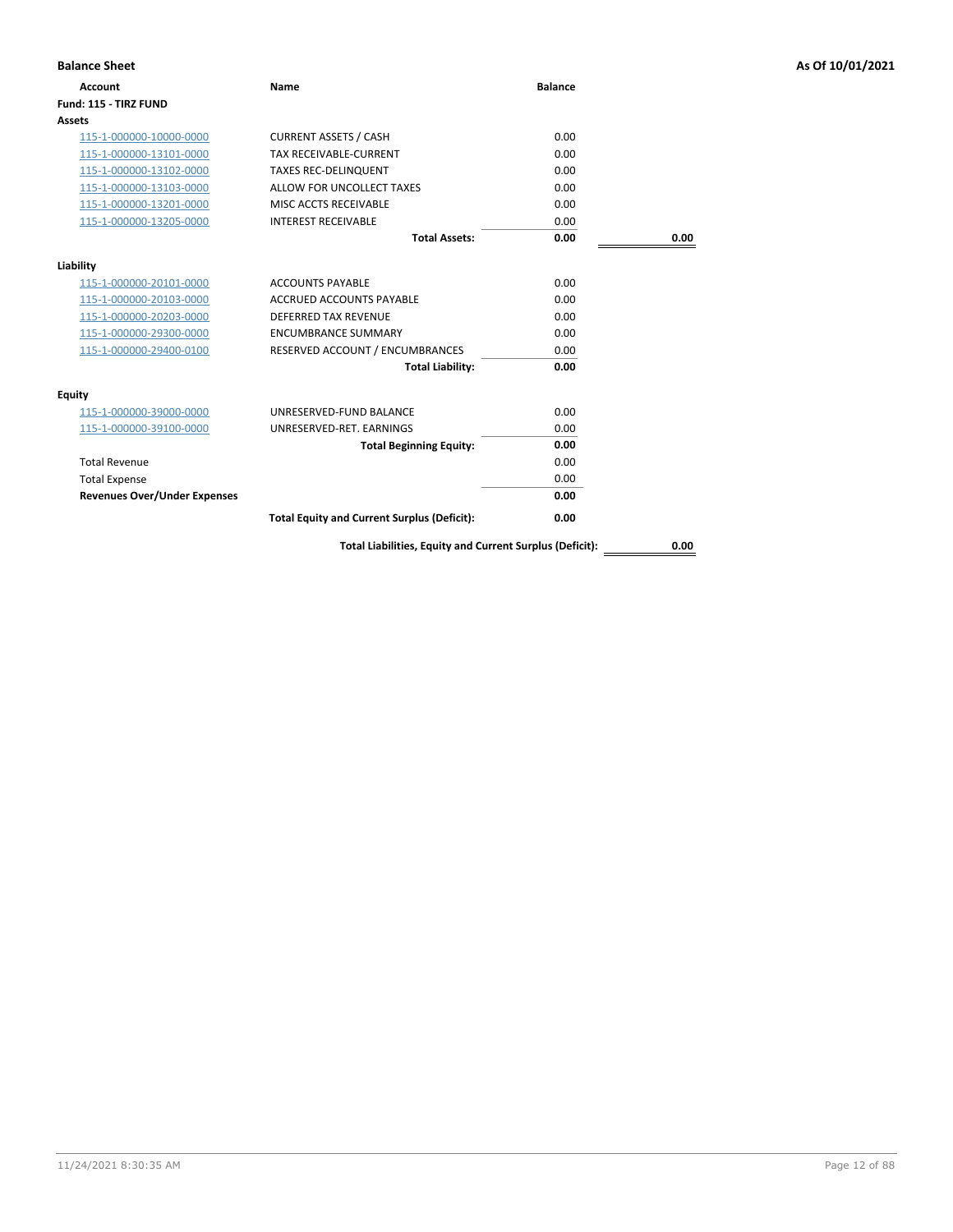| <b>Balance Sheet</b>                |                                                          |                |      | As Of 10/01/2021 |
|-------------------------------------|----------------------------------------------------------|----------------|------|------------------|
| Account                             | Name                                                     | <b>Balance</b> |      |                  |
| Fund: 116 - ROADWAY IMPACT FEE 1    |                                                          |                |      |                  |
| Assets                              |                                                          |                |      |                  |
| 116-1-000000-10000-0000             | <b>CURRENT ASSETS / CASH</b>                             | 0.00           |      |                  |
| 116-1-000000-13201-0000             | MISC ACCTS RECEIVABLE                                    | 0.00           |      |                  |
| 116-1-000000-13205-0000             | <b>INTEREST RECEIVABLE</b>                               | 0.00           |      |                  |
|                                     | <b>Total Assets:</b>                                     | 0.00           | 0.00 |                  |
| Liability                           |                                                          |                |      |                  |
| 116-1-000000-20101-0000             | <b>ACCOUNTS PAYABLE</b>                                  | 0.00           |      |                  |
| 116-1-000000-20103-0000             | <b>ACCRUED ACCOUNTS PAYABLE</b>                          | 0.00           |      |                  |
|                                     | <b>Total Liability:</b>                                  | 0.00           |      |                  |
| <b>Equity</b>                       |                                                          |                |      |                  |
| 116-1-000000-39000-0000             | UNRESERVED-FUND BALANCE                                  | 0.00           |      |                  |
| 116-1-000000-39100-0000             | UNRESERVED-RET. EARNINGS                                 | 0.00           |      |                  |
|                                     | <b>Total Beginning Equity:</b>                           | 0.00           |      |                  |
| <b>Total Revenue</b>                |                                                          | 0.00           |      |                  |
| <b>Total Expense</b>                |                                                          | 0.00           |      |                  |
| <b>Revenues Over/Under Expenses</b> |                                                          | 0.00           |      |                  |
|                                     | <b>Total Equity and Current Surplus (Deficit):</b>       | 0.00           |      |                  |
|                                     | Total Liabilities, Equity and Current Surplus (Deficit): |                | 0.00 |                  |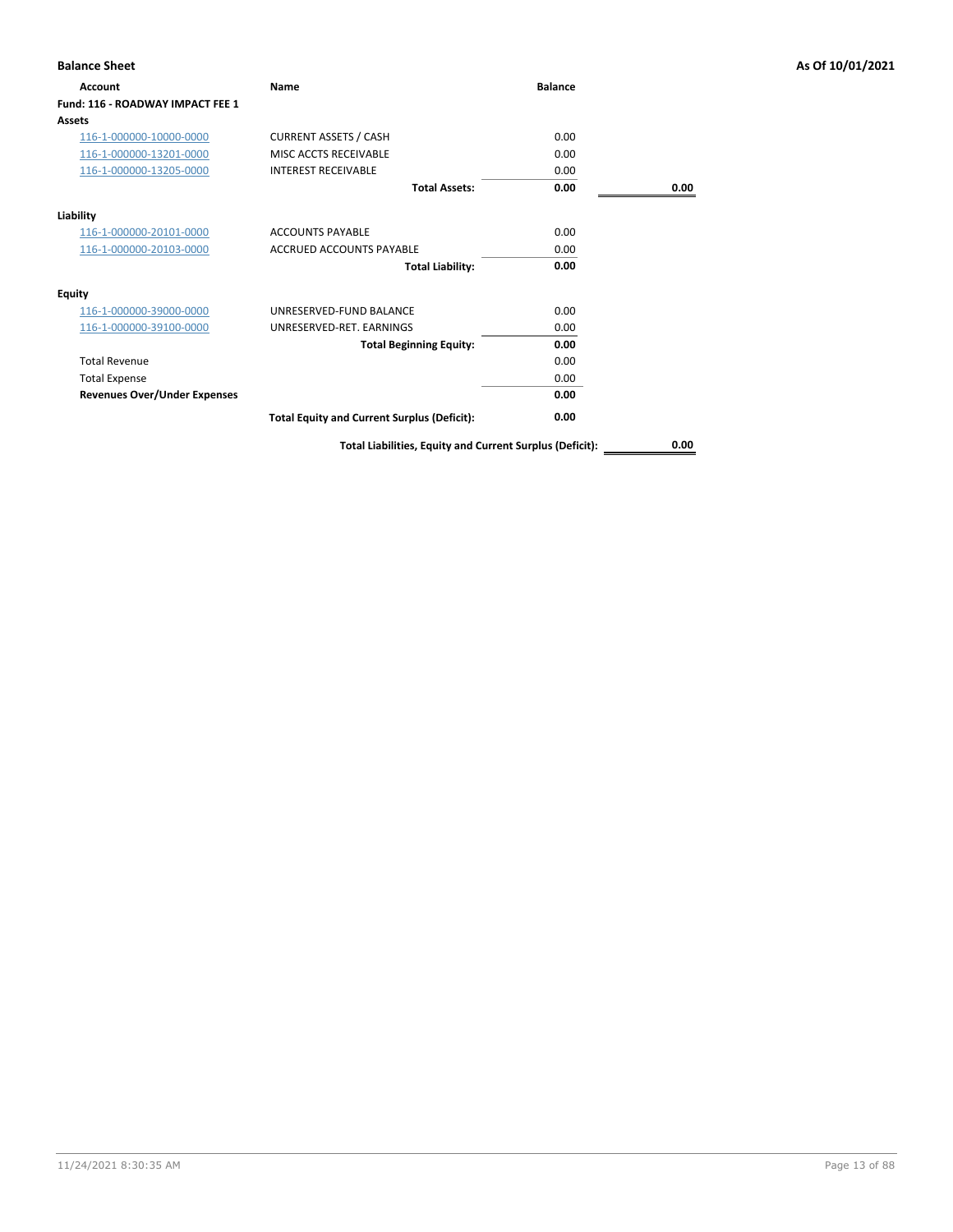| <b>Balance Sheet</b>                |                                                          |                |      | As Of 10/01/2021 |
|-------------------------------------|----------------------------------------------------------|----------------|------|------------------|
| Account                             | Name                                                     | <b>Balance</b> |      |                  |
| Fund: 117 - ROADWAY IMPACT FEE 2    |                                                          |                |      |                  |
| Assets                              |                                                          |                |      |                  |
| 117-1-000000-10000-0000             | <b>CURRENT ASSETS / CASH</b>                             | 0.00           |      |                  |
| 117-1-000000-13201-0000             | MISC ACCTS RECEIVABLE                                    | 0.00           |      |                  |
| 117-1-000000-13205-0000             | <b>INTEREST RECEIVABLE</b>                               | 0.00           |      |                  |
|                                     | <b>Total Assets:</b>                                     | 0.00           | 0.00 |                  |
| Liability                           |                                                          |                |      |                  |
| 117-1-000000-20101-0000             | <b>ACCOUNTS PAYABLE</b>                                  | 0.00           |      |                  |
| 117-1-000000-20103-0000             | <b>ACCRUED ACCOUNTS PAYABLE</b>                          | 0.00           |      |                  |
|                                     | <b>Total Liability:</b>                                  | 0.00           |      |                  |
| <b>Equity</b>                       |                                                          |                |      |                  |
| 117-1-000000-39000-0000             | UNRESERVED-FUND BALANCE                                  | 0.00           |      |                  |
| 117-1-000000-39100-0000             | UNRESERVED-RET. EARNINGS                                 | 0.00           |      |                  |
|                                     | <b>Total Beginning Equity:</b>                           | 0.00           |      |                  |
| <b>Total Revenue</b>                |                                                          | 0.00           |      |                  |
| <b>Total Expense</b>                |                                                          | 0.00           |      |                  |
| <b>Revenues Over/Under Expenses</b> |                                                          | 0.00           |      |                  |
|                                     | <b>Total Equity and Current Surplus (Deficit):</b>       | 0.00           |      |                  |
|                                     | Total Liabilities, Equity and Current Surplus (Deficit): |                | 0.00 |                  |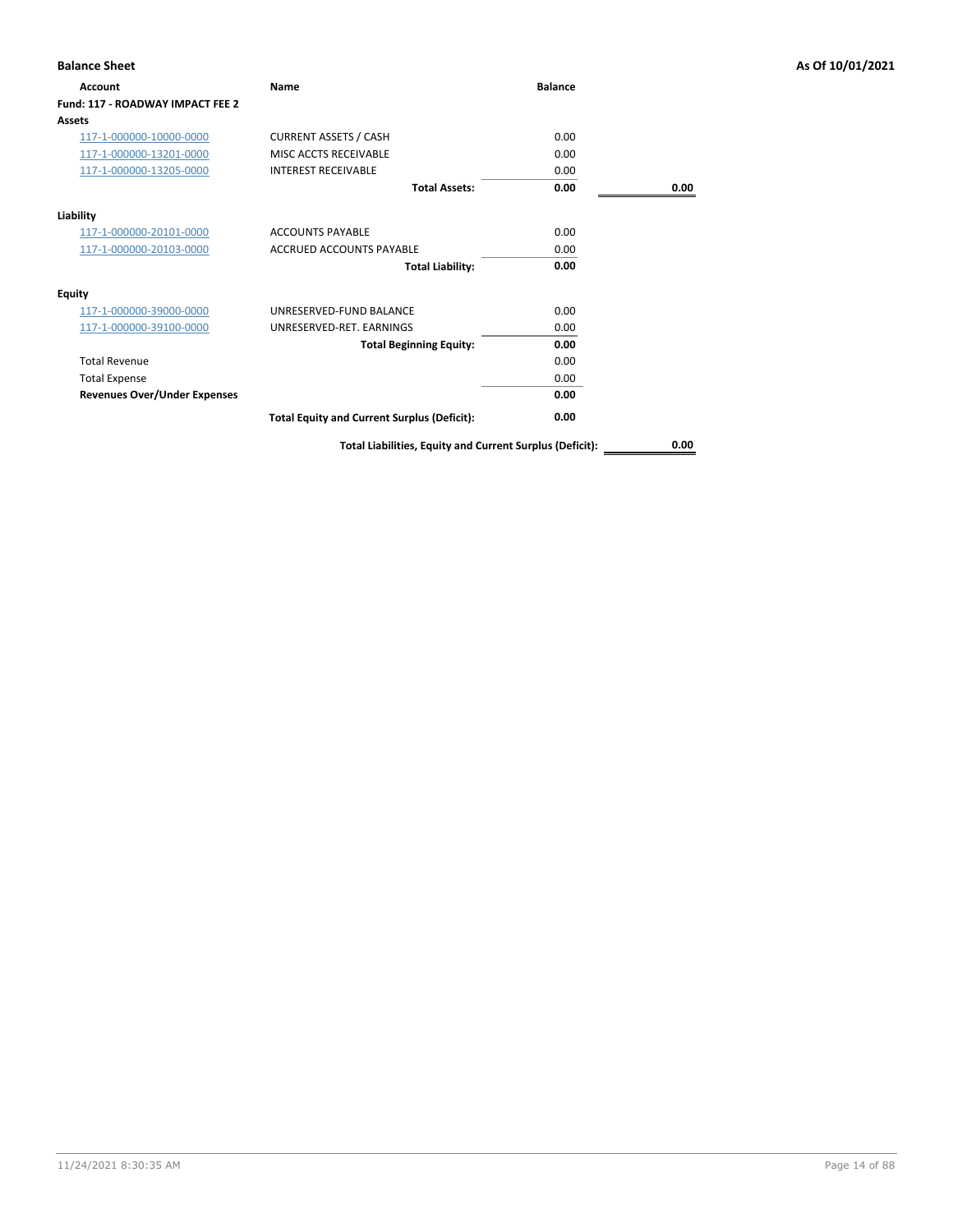| <b>Balance Sheet</b>                |                                                          |                |      | As Of 10/01/2021 |
|-------------------------------------|----------------------------------------------------------|----------------|------|------------------|
| Account                             | Name                                                     | <b>Balance</b> |      |                  |
| Fund: 118 - ROADWAY IMPACT FEE 3    |                                                          |                |      |                  |
| Assets                              |                                                          |                |      |                  |
| 118-1-000000-10000-0000             | <b>CURRENT ASSETS / CASH</b>                             | 0.00           |      |                  |
| 118-1-000000-13201-0000             | MISC ACCTS RECEIVABLE                                    | 0.00           |      |                  |
| 118-1-000000-13205-0000             | <b>INTEREST RECEIVABLE</b>                               | 0.00           |      |                  |
|                                     | <b>Total Assets:</b>                                     | 0.00           | 0.00 |                  |
| Liability                           |                                                          |                |      |                  |
| 118-1-000000-20101-0000             | <b>ACCOUNTS PAYABLE</b>                                  | 0.00           |      |                  |
| 118-1-000000-20103-0000             | <b>ACCRUED ACCOUNTS PAYABLE</b>                          | 0.00           |      |                  |
|                                     | <b>Total Liability:</b>                                  | 0.00           |      |                  |
| <b>Equity</b>                       |                                                          |                |      |                  |
| 118-1-000000-39000-0000             | UNRESERVED-FUND BALANCE                                  | 0.00           |      |                  |
| 118-1-000000-39100-0000             | UNRESERVED-RET. EARNINGS                                 | 0.00           |      |                  |
|                                     | <b>Total Beginning Equity:</b>                           | 0.00           |      |                  |
| <b>Total Revenue</b>                |                                                          | 0.00           |      |                  |
| <b>Total Expense</b>                |                                                          | 0.00           |      |                  |
| <b>Revenues Over/Under Expenses</b> |                                                          | 0.00           |      |                  |
|                                     | <b>Total Equity and Current Surplus (Deficit):</b>       | 0.00           |      |                  |
|                                     | Total Liabilities, Equity and Current Surplus (Deficit): |                | 0.00 |                  |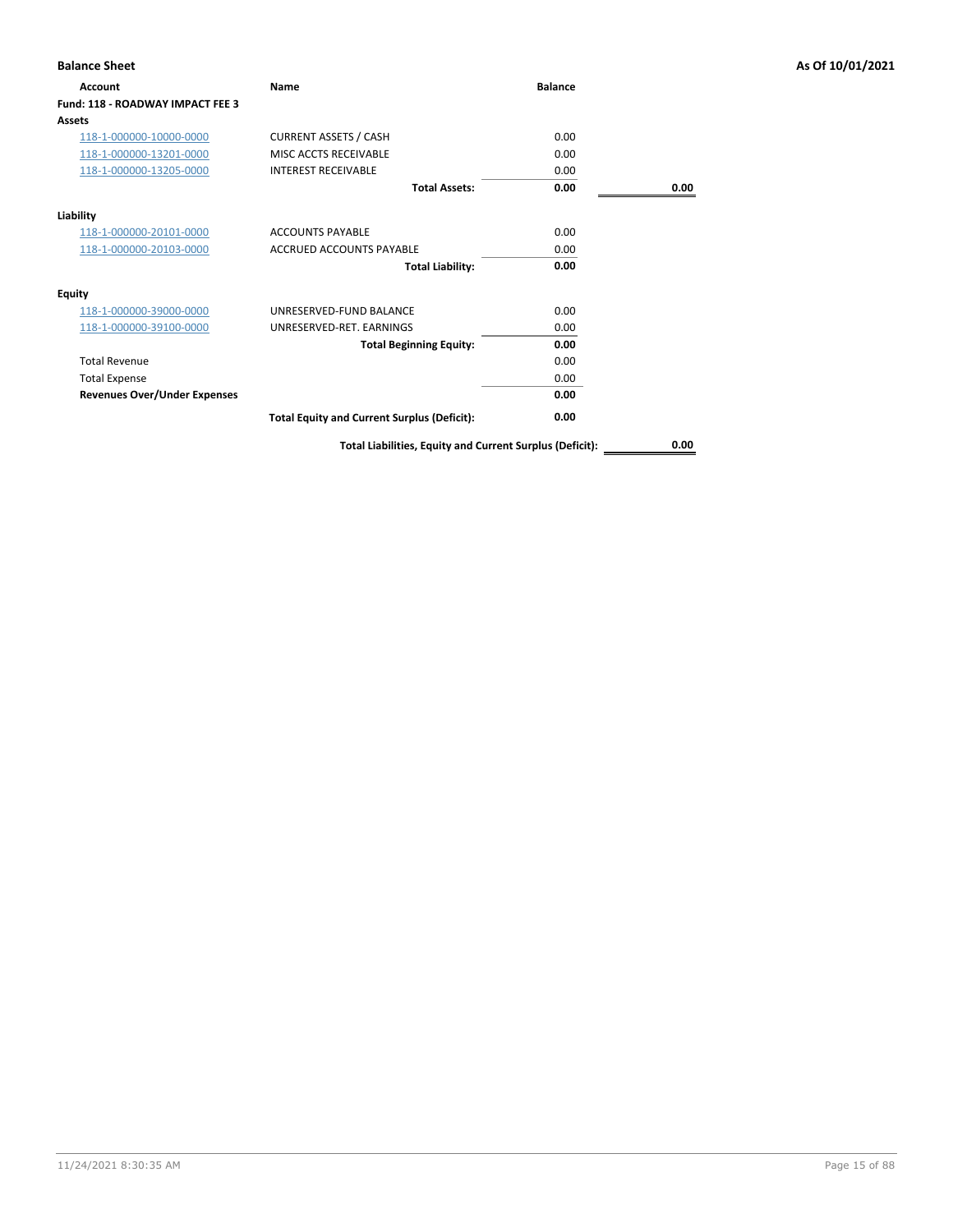| <b>Balance Sheet</b>                |                                                          |                |      | As Of 10/01/2021 |
|-------------------------------------|----------------------------------------------------------|----------------|------|------------------|
| Account                             | Name                                                     | <b>Balance</b> |      |                  |
| Fund: 119 - ROADWAY IMPACT FEE 4    |                                                          |                |      |                  |
| Assets                              |                                                          |                |      |                  |
| 119-1-000000-10000-0000             | <b>CURRENT ASSETS / CASH</b>                             | 0.00           |      |                  |
| 119-1-000000-13201-0000             | MISC ACCTS RECEIVABLE                                    | 0.00           |      |                  |
| 119-1-000000-13205-0000             | <b>INTEREST RECEIVABLE</b>                               | 0.00           |      |                  |
|                                     | <b>Total Assets:</b>                                     | 0.00           | 0.00 |                  |
| Liability                           |                                                          |                |      |                  |
| 119-1-000000-20101-0000             | <b>ACCOUNTS PAYABLE</b>                                  | 0.00           |      |                  |
| 119-1-000000-20103-0000             | <b>ACCRUED ACCOUNTS PAYABLE</b>                          | 0.00           |      |                  |
|                                     | <b>Total Liability:</b>                                  | 0.00           |      |                  |
| <b>Equity</b>                       |                                                          |                |      |                  |
| 119-1-000000-39000-0000             | UNRESERVED-FUND BALANCE                                  | 0.00           |      |                  |
| 119-1-000000-39100-0000             | UNRESERVED-RET. EARNINGS                                 | 0.00           |      |                  |
|                                     | <b>Total Beginning Equity:</b>                           | 0.00           |      |                  |
| <b>Total Revenue</b>                |                                                          | 0.00           |      |                  |
| <b>Total Expense</b>                |                                                          | 0.00           |      |                  |
| <b>Revenues Over/Under Expenses</b> |                                                          | 0.00           |      |                  |
|                                     | <b>Total Equity and Current Surplus (Deficit):</b>       | 0.00           |      |                  |
|                                     | Total Liabilities, Equity and Current Surplus (Deficit): |                | 0.00 |                  |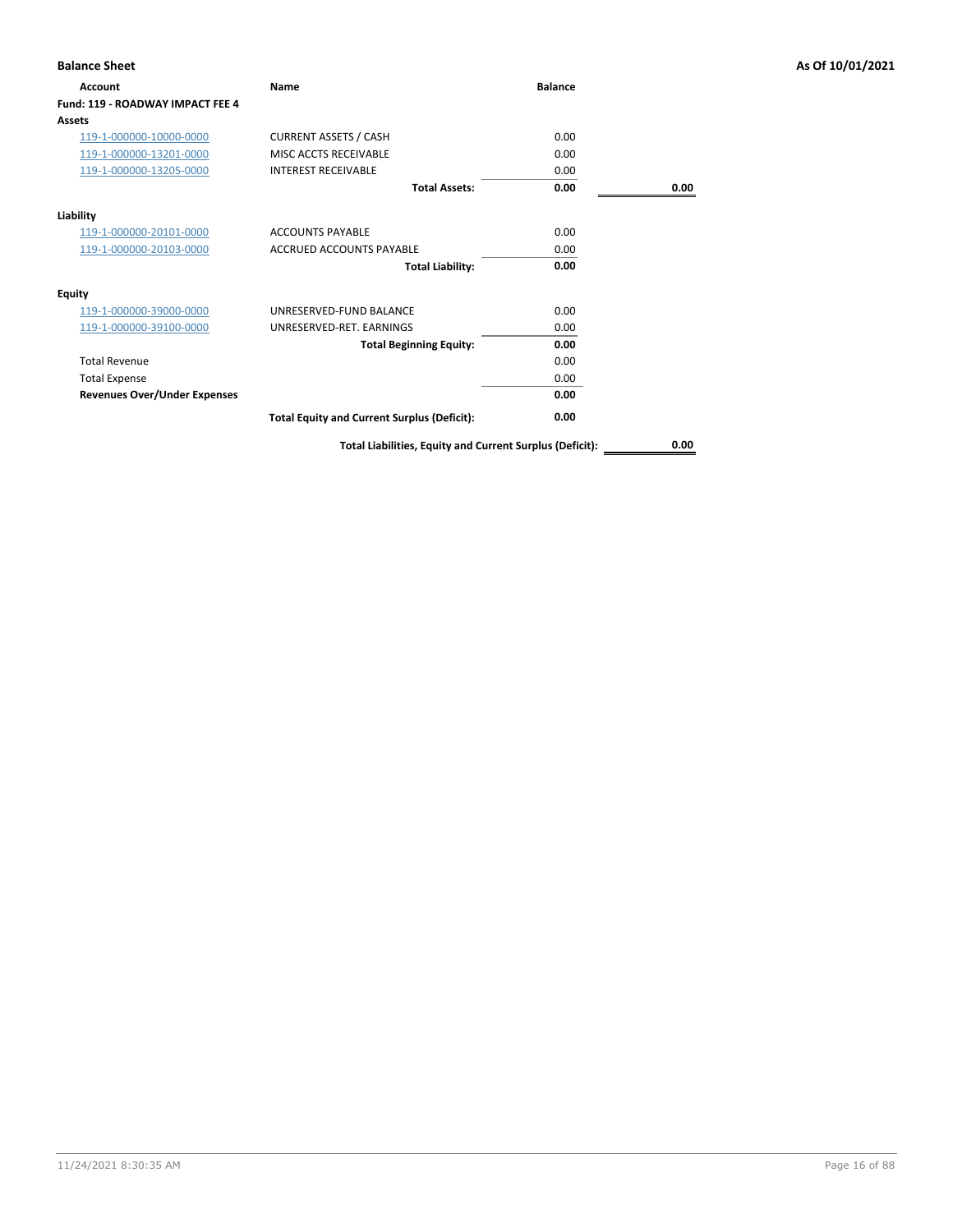| Account                                                  | <b>Name</b>                                        | <b>Balance</b> |      |
|----------------------------------------------------------|----------------------------------------------------|----------------|------|
| <b>Fund: 120 - BROWNSFIELD HAZARDOUS WASTE EPA GRANT</b> |                                                    |                |      |
| Assets                                                   |                                                    |                |      |
| 120-1-000000-10000-0000                                  | <b>CURRENT ASSETS / CASH</b>                       | 0.00           |      |
| 120-1-000000-13201-0000                                  | MISC ACCTS RECEIVABLE                              | 0.00           |      |
|                                                          | <b>Total Assets:</b>                               | 0.00           | 0.00 |
| Liability                                                |                                                    |                |      |
| 120-1-000000-20101-0000                                  | <b>ACCOUNTS PAYABLE</b>                            | 0.00           |      |
| 120-1-000000-20102-0000                                  | <b>CREDIT CARD PAYABLE</b>                         | 0.00           |      |
| 120-1-000000-20902-0000                                  | <b>DEFERRED GRANT REVENUE</b>                      | 0.00           |      |
| 120-1-000000-29300-0000                                  | <b>ENCUMBRANCE SUMMARY</b>                         | 0.00           |      |
| 120-1-000000-29400-0000                                  | RESERVED ACCOUNT / ENCUMBRANCES                    | 0.00           |      |
|                                                          | <b>Total Liability:</b>                            | 0.00           |      |
| <b>Equity</b>                                            |                                                    |                |      |
| 120-1-000000-39000-0000                                  | UNRESERVED-FUND BALANCE                            | 0.00           |      |
|                                                          | <b>Total Beginning Equity:</b>                     | 0.00           |      |
| <b>Total Revenue</b>                                     |                                                    | 0.00           |      |
| <b>Total Expense</b>                                     |                                                    | 0.00           |      |
| <b>Revenues Over/Under Expenses</b>                      |                                                    | 0.00           |      |
|                                                          | <b>Total Equity and Current Surplus (Deficit):</b> | 0.00           |      |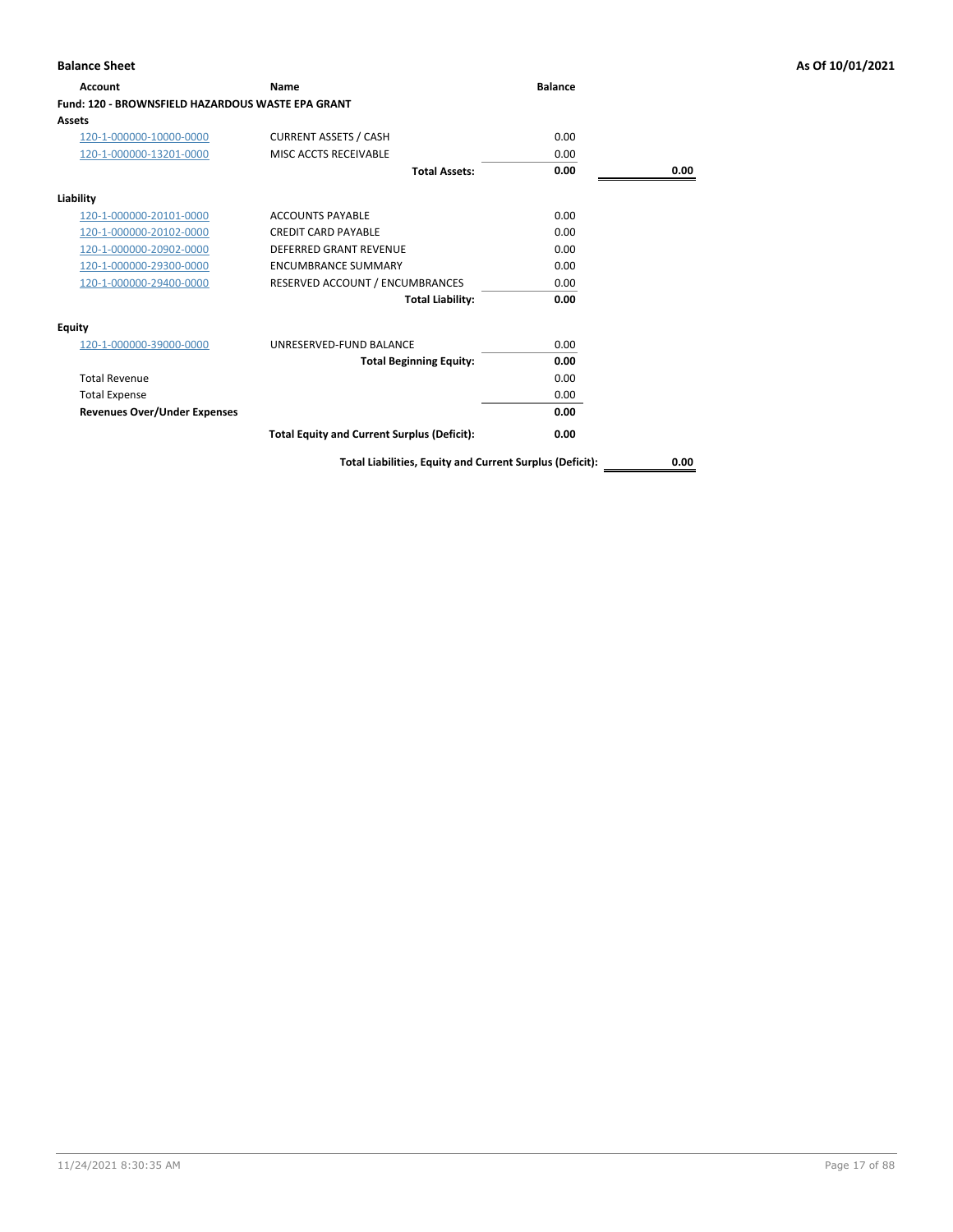| <b>Account</b>                                     | Name                                               | <b>Balance</b> |      |
|----------------------------------------------------|----------------------------------------------------|----------------|------|
| <b>Fund: 121 - BROWNSFIELD PETROLEUM EPA GRANT</b> |                                                    |                |      |
| Assets                                             |                                                    |                |      |
| 121-1-000000-10000-0000                            | <b>CURRENT ASSETS / CASH</b>                       | 0.00           |      |
| 121-1-000000-13201-0000                            | MISC ACCTS RECEIVABLE                              | 0.00           |      |
|                                                    | <b>Total Assets:</b>                               | 0.00           | 0.00 |
| Liability                                          |                                                    |                |      |
| 121-1-000000-20101-0000                            | <b>ACCOUNTS PAYABLE</b>                            | 0.00           |      |
| 121-1-000000-20102-0000                            | <b>CREDIT CARD PAYABLE</b>                         | 0.00           |      |
| 121-1-000000-20103-0000                            | <b>ACCRUED ACCOUNTS PAYABLE</b>                    | 0.00           |      |
| 121-1-000000-20902-0000                            | <b>DEFERRED GRANT REVENUE</b>                      | 0.00           |      |
| 121-1-000000-29300-0000                            | <b>ENCUMBRANCE SUMMARY</b>                         | 0.00           |      |
| 121-1-000000-29400-0000                            | RESERVED ACCOUNT / ENCUMBRANCES                    | 0.00           |      |
|                                                    | <b>Total Liability:</b>                            | 0.00           |      |
| Equity                                             |                                                    |                |      |
| 121-1-000000-39000-0000                            | UNRESERVED-FUND BALANCE                            | 0.00           |      |
|                                                    | <b>Total Beginning Equity:</b>                     | 0.00           |      |
| <b>Total Revenue</b>                               |                                                    | 0.00           |      |
| <b>Total Expense</b>                               |                                                    | 0.00           |      |
| <b>Revenues Over/Under Expenses</b>                |                                                    | 0.00           |      |
|                                                    | <b>Total Equity and Current Surplus (Deficit):</b> | 0.00           |      |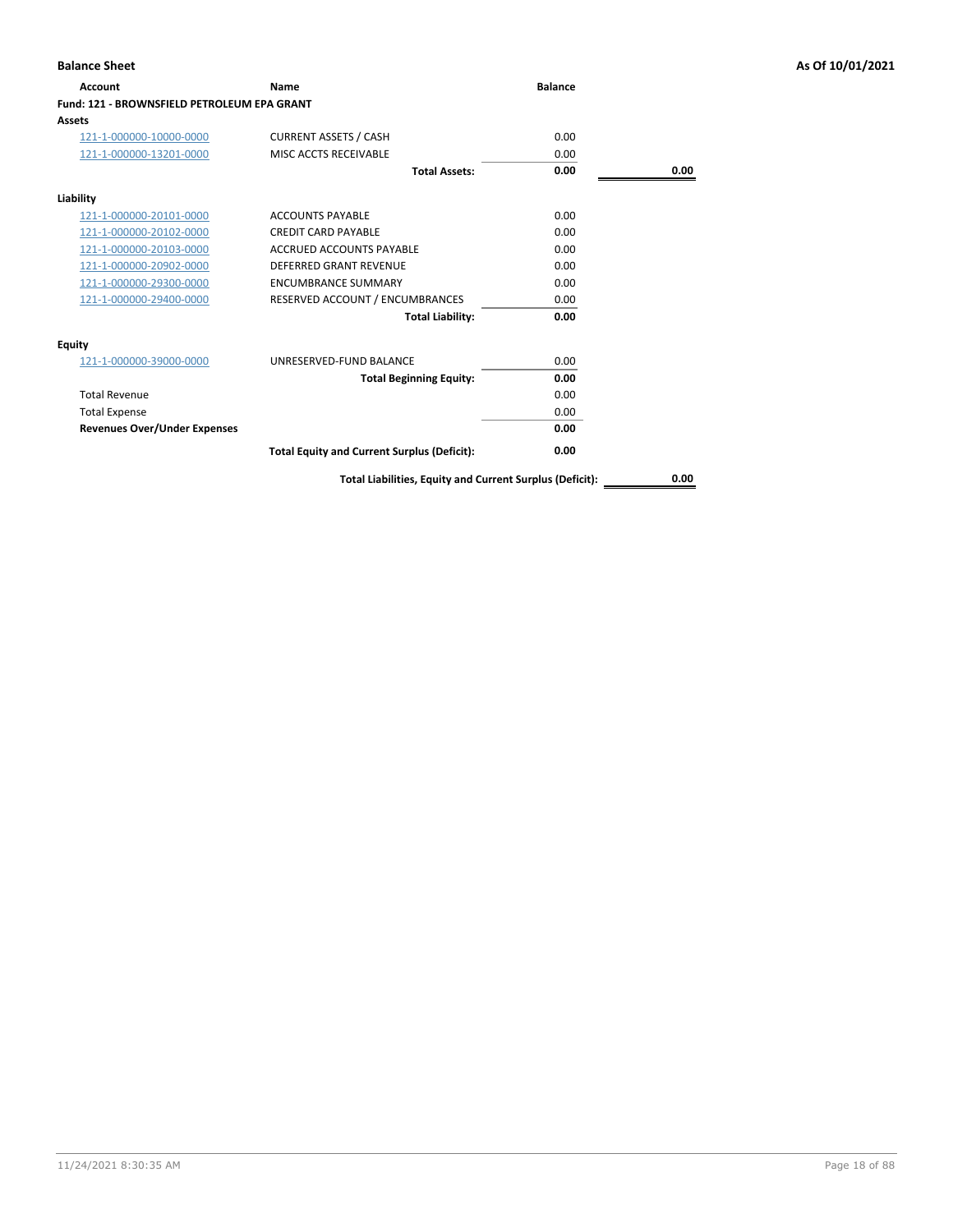| Account                                            | <b>Name</b>                                              | <b>Balance</b> |      |
|----------------------------------------------------|----------------------------------------------------------|----------------|------|
| Fund: 122 - COPS HIRING PROGRAM GRANT 2010UMWX0308 |                                                          |                |      |
| Assets                                             |                                                          |                |      |
| 122-1-000000-10000-0000                            | <b>CURRENT ASSETS / CASH</b>                             | 0.00           |      |
| 122-1-000000-13201-0000                            | MISC ACCTS RECEIVABLE                                    | 0.00           |      |
|                                                    | <b>Total Assets:</b>                                     | 0.00           | 0.00 |
| Liability                                          |                                                          |                |      |
| 122-1-000000-20101-0000                            | <b>ACCOUNTS PAYABLE</b>                                  | 0.00           |      |
| 122-1-000000-20102-0000                            | <b>CREDIT CARD PAYABLE</b>                               | 0.00           |      |
| 122-1-000000-20103-0000                            | <b>ACCRUED ACCOUNTS PAYABLE</b>                          | 0.00           |      |
| 122-1-000000-20902-0000                            | <b>DEFERRED GRANT REVENUE</b>                            | 0.00           |      |
|                                                    | <b>Total Liability:</b>                                  | 0.00           |      |
| Equity                                             |                                                          |                |      |
| 122-1-000000-39000-0000                            | UNRESERVED-FUND BALANCE                                  | 0.00           |      |
|                                                    | <b>Total Beginning Equity:</b>                           | 0.00           |      |
| <b>Total Revenue</b>                               |                                                          | 0.00           |      |
| <b>Total Expense</b>                               |                                                          | 0.00           |      |
| <b>Revenues Over/Under Expenses</b>                |                                                          | 0.00           |      |
|                                                    | <b>Total Equity and Current Surplus (Deficit):</b>       | 0.00           |      |
|                                                    | Total Liabilities, Equity and Current Surplus (Deficit): |                | 0.00 |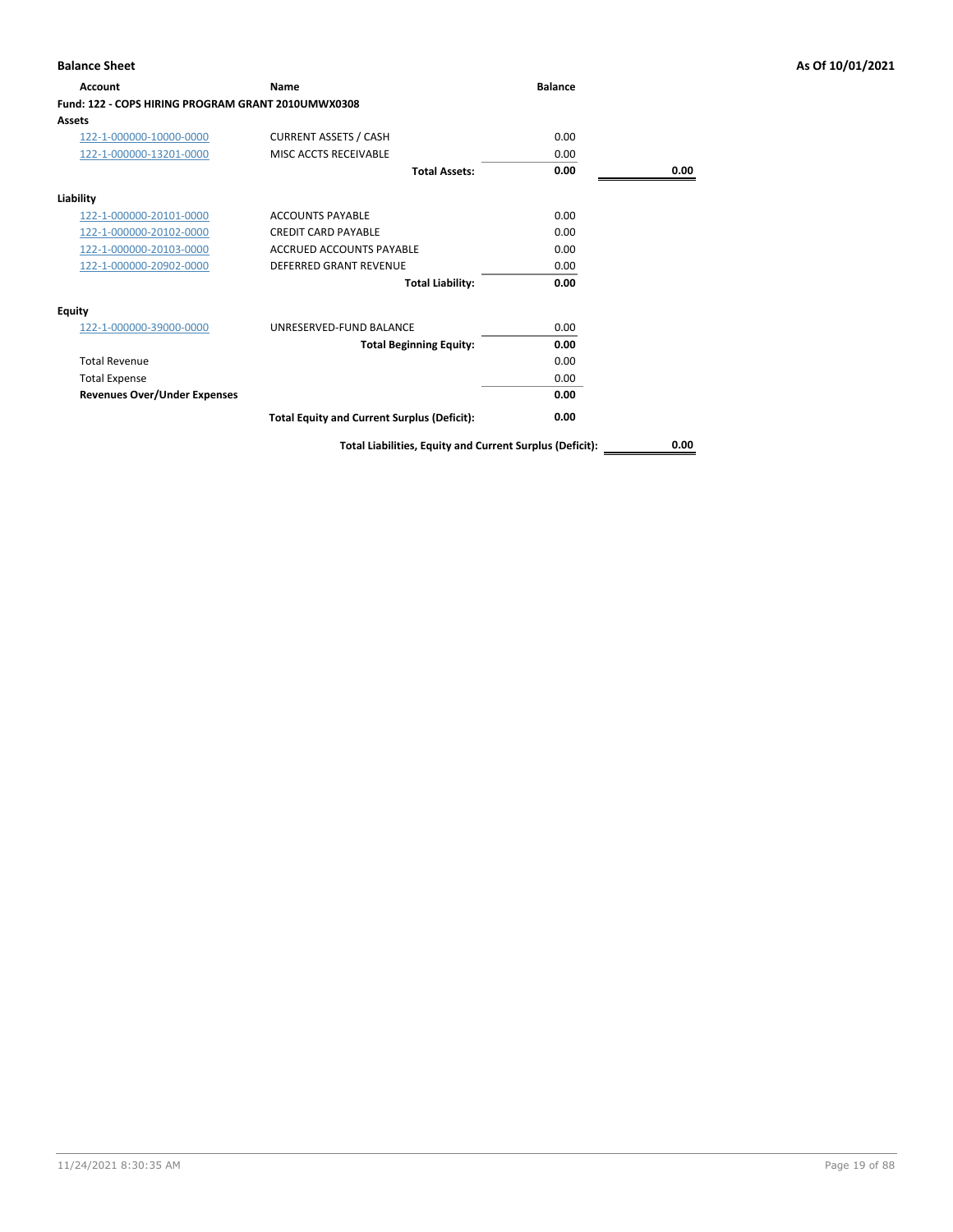| <b>Account</b>                                                            | Name                                               | <b>Balance</b> |          |
|---------------------------------------------------------------------------|----------------------------------------------------|----------------|----------|
| <b>Fund: 123 - PTRAIN - POLICE REIMBURSEMENT GRANTS &amp; CONT EDUCAT</b> |                                                    |                |          |
| <b>Assets</b>                                                             |                                                    |                |          |
| 123-1-000000-10000-0000                                                   | <b>CURRENT ASSETS / CASH</b>                       | 5,281.72       |          |
| 123-1-000000-13201-0000                                                   | MISC ACCTS RECEIVABLE                              | 0.00           |          |
|                                                                           | <b>Total Assets:</b>                               | 5,281.72       | 5,281.72 |
| Liability                                                                 |                                                    |                |          |
| 123-1-000000-20101-0000                                                   | <b>ACCOUNTS PAYABLE</b>                            | 225.09         |          |
| 123-1-000000-20102-0000                                                   | <b>CREDIT CARD PAYABLE</b>                         | 0.00           |          |
| 123-1-000000-20103-0000                                                   | ACCRUED ACCOUNTS PAYABLE                           | 0.00           |          |
|                                                                           | <b>Total Liability:</b>                            | 225.09         |          |
| <b>Equity</b>                                                             |                                                    |                |          |
| 123-1-000000-39000-0000                                                   | UNRESERVED-FUND BALANCE                            | 4,996.63       |          |
|                                                                           | <b>Total Beginning Equity:</b>                     | 4,996.63       |          |
| <b>Total Revenue</b>                                                      |                                                    | 0.00           |          |
| <b>Total Expense</b>                                                      |                                                    | $-60.00$       |          |
| <b>Revenues Over/Under Expenses</b>                                       |                                                    | 60.00          |          |
|                                                                           | <b>Total Equity and Current Surplus (Deficit):</b> | 5,056.63       |          |
|                                                                           |                                                    |                |          |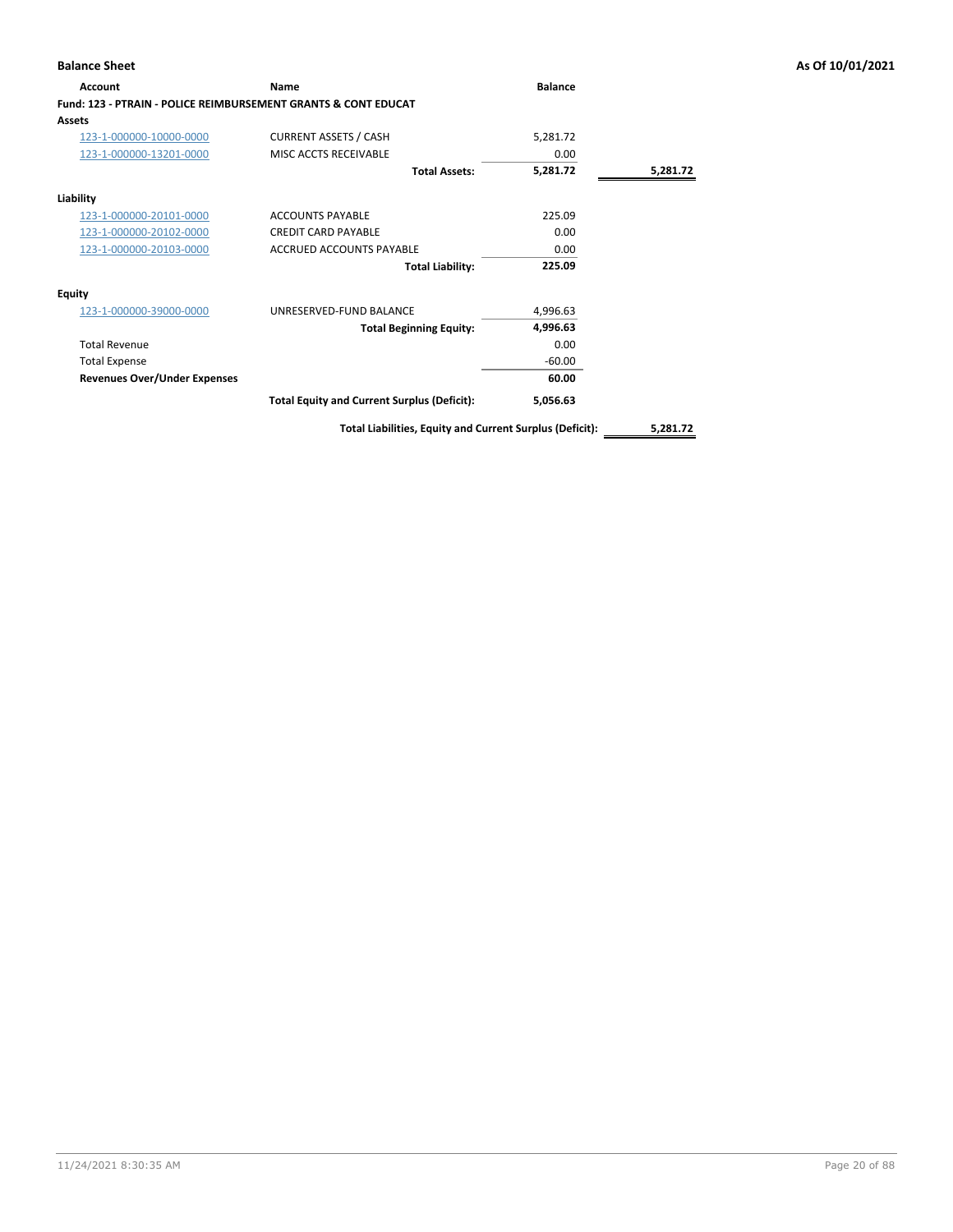| <b>Balance Sheet</b>                 |                                                    |                |        | As Of 10/01/2021 |
|--------------------------------------|----------------------------------------------------|----------------|--------|------------------|
| <b>Account</b>                       | Name                                               | <b>Balance</b> |        |                  |
| <b>Fund: 124 - FIRE HAZMAT GRANT</b> |                                                    |                |        |                  |
| <b>Assets</b>                        |                                                    |                |        |                  |
| 124-1-000000-10000-0000              | <b>CURRENT ASSETS / CASH</b>                       | 984.36         |        |                  |
| 124-1-000000-13201-0000              | MISC ACCTS RECEIVABLE                              | 0.00           |        |                  |
| 124-1-000000-13205-0000              | <b>INTEREST RECEIVABLE</b>                         | 0.00           |        |                  |
|                                      | <b>Total Assets:</b>                               | 984.36         | 984.36 |                  |
| Liability                            |                                                    |                |        |                  |
| 124-1-000000-20101-0000              | <b>ACCOUNTS PAYABLE</b>                            | 0.02           |        |                  |
| 124-1-000000-20102-0000              | <b>CREDIT CARD PAYABLE</b>                         | 0.00           |        |                  |
| 124-1-000000-20902-0000              | <b>DEFERRED GRANT REVENUE</b>                      | 0.00           |        |                  |
| 124-1-000000-21001-0000              | <b>GENERAL FUND / GENERAL FUND</b>                 | 0.00           |        |                  |
| 124-1-000000-29300-0000              | <b>ENCUMBRANCE SUMMARY</b>                         | 0.00           |        |                  |
| 124-1-000000-29400-0000              | RESERVED ACCOUNT / ENCUMBRANCES                    | 0.00           |        |                  |
|                                      | <b>Total Liability:</b>                            | 0.02           |        |                  |
| <b>Equity</b>                        |                                                    |                |        |                  |
| 124-1-000000-39000-0000              | UNRESERVED-FUND BALANCE                            | 984.34         |        |                  |
|                                      | <b>Total Beginning Equity:</b>                     | 984.34         |        |                  |
| <b>Total Revenue</b>                 |                                                    | 0.00           |        |                  |
| <b>Total Expense</b>                 |                                                    | 0.00           |        |                  |
| <b>Revenues Over/Under Expenses</b>  |                                                    | 0.00           |        |                  |
|                                      | <b>Total Equity and Current Surplus (Deficit):</b> | 984.34         |        |                  |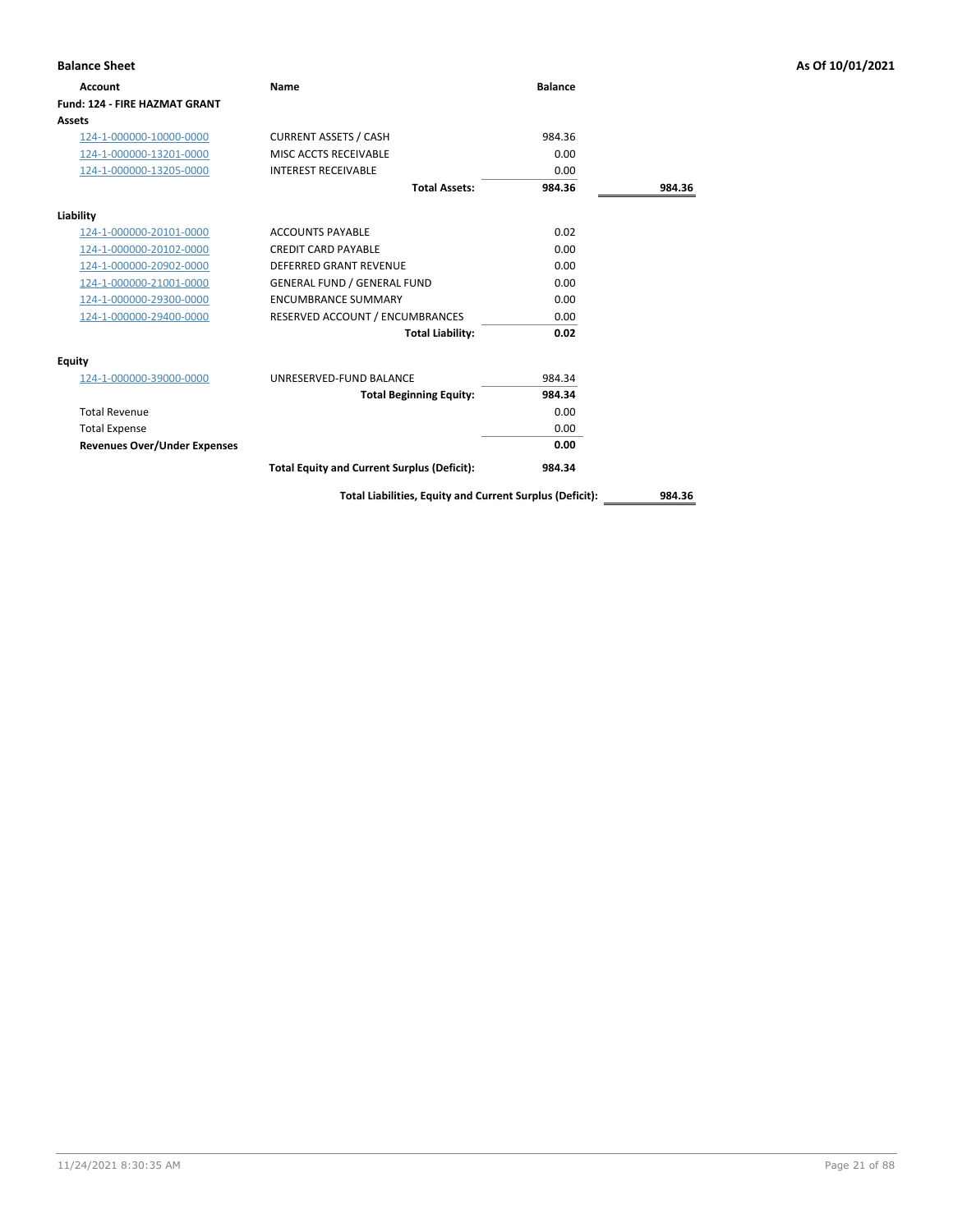| Account                                                   | Name                                               | <b>Balance</b> |      |
|-----------------------------------------------------------|----------------------------------------------------|----------------|------|
| <b>Fund: 125 - TRAINING &amp; HUMANITIES TEXAS GRANTS</b> |                                                    |                |      |
| Assets                                                    |                                                    |                |      |
| 125-1-000000-10000-0000                                   | <b>CURRENT ASSETS / CASH</b>                       | 0.00           |      |
| 125-1-000000-13205-0000                                   | <b>INTEREST RECEIVABLE</b>                         | 0.00           |      |
|                                                           | <b>Total Assets:</b>                               | 0.00           | 0.00 |
| Liability                                                 |                                                    |                |      |
| 125-1-000000-20101-0000                                   | <b>ACCOUNTS PAYABLE</b>                            | 0.00           |      |
| 125-1-000000-20102-0000                                   | <b>CREDIT CARD PAYABLE</b>                         | 0.00           |      |
| 125-1-000000-20103-0000                                   | <b>ACCRUED ACCOUNTS PAYABLE</b>                    | 0.00           |      |
| 125-1-000000-20902-0000                                   | <b>DEFERRED GRANT REVENUE</b>                      | 0.00           |      |
| 125-1-000000-29300-0000                                   | <b>ENCUMBRANCE SUMMARY</b>                         | 0.00           |      |
| 125-1-000000-29400-0000                                   | RESERVED ACCOUNT / ENCUMBRANCES                    | 0.00           |      |
|                                                           | <b>Total Liability:</b>                            | 0.00           |      |
| Equity                                                    |                                                    |                |      |
| 125-1-000000-39000-0000                                   | UNRESERVED-FUND BALANCE                            | 0.00           |      |
|                                                           | <b>Total Beginning Equity:</b>                     | 0.00           |      |
| <b>Total Revenue</b>                                      |                                                    | 0.00           |      |
| <b>Total Expense</b>                                      |                                                    | 0.00           |      |
| <b>Revenues Over/Under Expenses</b>                       |                                                    | 0.00           |      |
|                                                           | <b>Total Equity and Current Surplus (Deficit):</b> | 0.00           |      |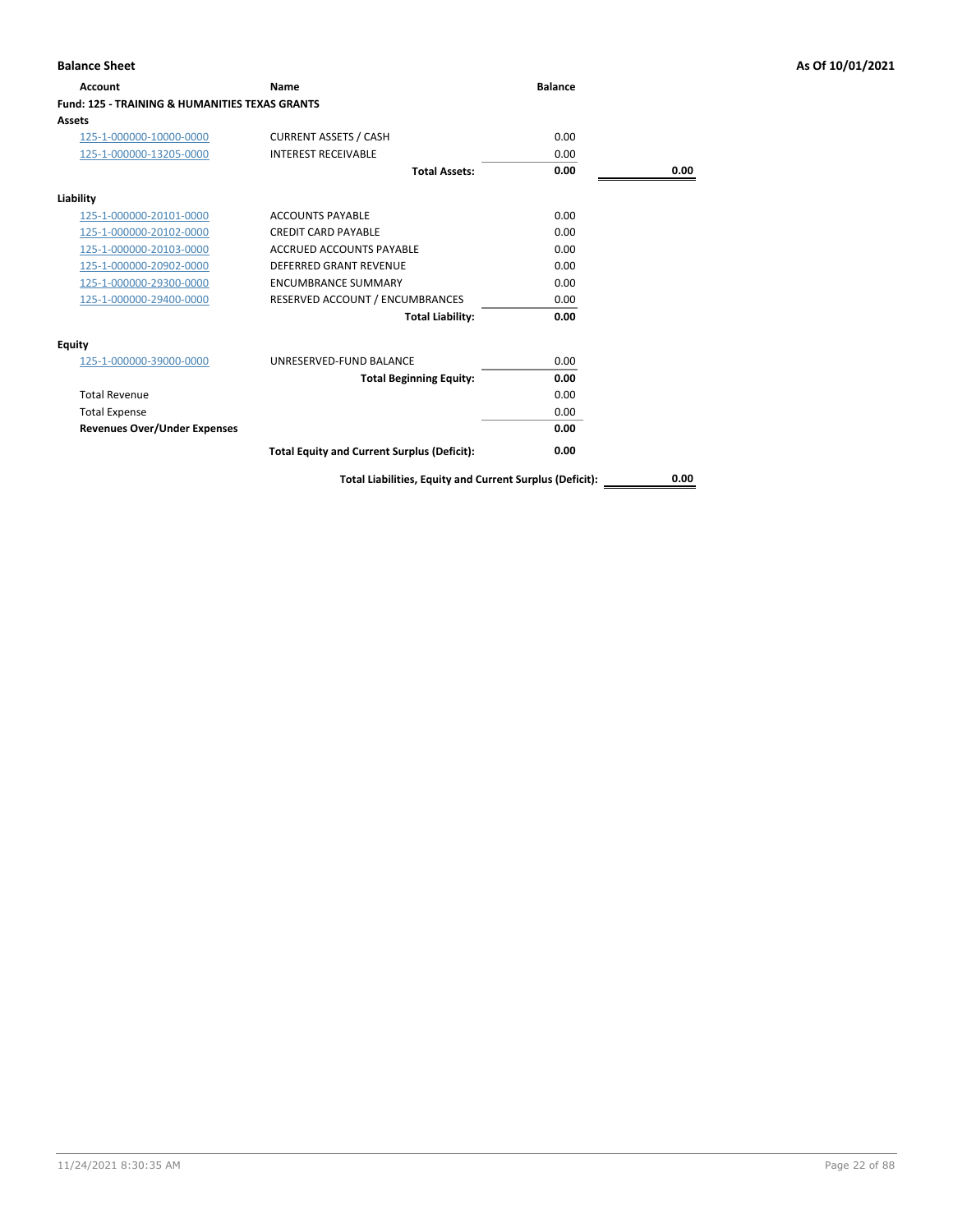| <b>Balance Sheet</b>                   |                                                          |                |      | As Of 10/01/2021 |
|----------------------------------------|----------------------------------------------------------|----------------|------|------------------|
| <b>Account</b>                         | Name                                                     | <b>Balance</b> |      |                  |
| <b>Fund: 126 - TIFMAS MOBILIZATION</b> |                                                          |                |      |                  |
| <b>Assets</b>                          |                                                          |                |      |                  |
| 126-1-000000-10000-0000                | <b>CURRENT ASSETS / CASH</b>                             | 0.00           |      |                  |
| 126-1-000000-13201-0000                | MISC ACCTS RECEIVABLE                                    | 0.00           |      |                  |
|                                        | <b>Total Assets:</b>                                     | 0.00           | 0.00 |                  |
| Liability                              |                                                          |                |      |                  |
| 126-1-000000-20101-0000                | <b>ACCOUNTS PAYABLE</b>                                  | 0.00           |      |                  |
| 126-1-000000-20102-0000                | <b>CREDIT CARD PAYABLE</b>                               | 0.00           |      |                  |
| 126-1-000000-39100-0000                | UNRESERVED-RET. EARNINGS                                 | 0.00           |      |                  |
|                                        | <b>Total Liability:</b>                                  | 0.00           |      |                  |
| Equity                                 |                                                          |                |      |                  |
| 126-1-000000-39000-0000                | UNRESERVED-FUND BALANCE                                  | 0.00           |      |                  |
|                                        | <b>Total Beginning Equity:</b>                           | 0.00           |      |                  |
| <b>Total Revenue</b>                   |                                                          | 0.00           |      |                  |
| <b>Total Expense</b>                   |                                                          | 0.00           |      |                  |
| <b>Revenues Over/Under Expenses</b>    |                                                          | 0.00           |      |                  |
|                                        | <b>Total Equity and Current Surplus (Deficit):</b>       | 0.00           |      |                  |
|                                        | Total Liabilities, Equity and Current Surplus (Deficit): |                | 0.00 |                  |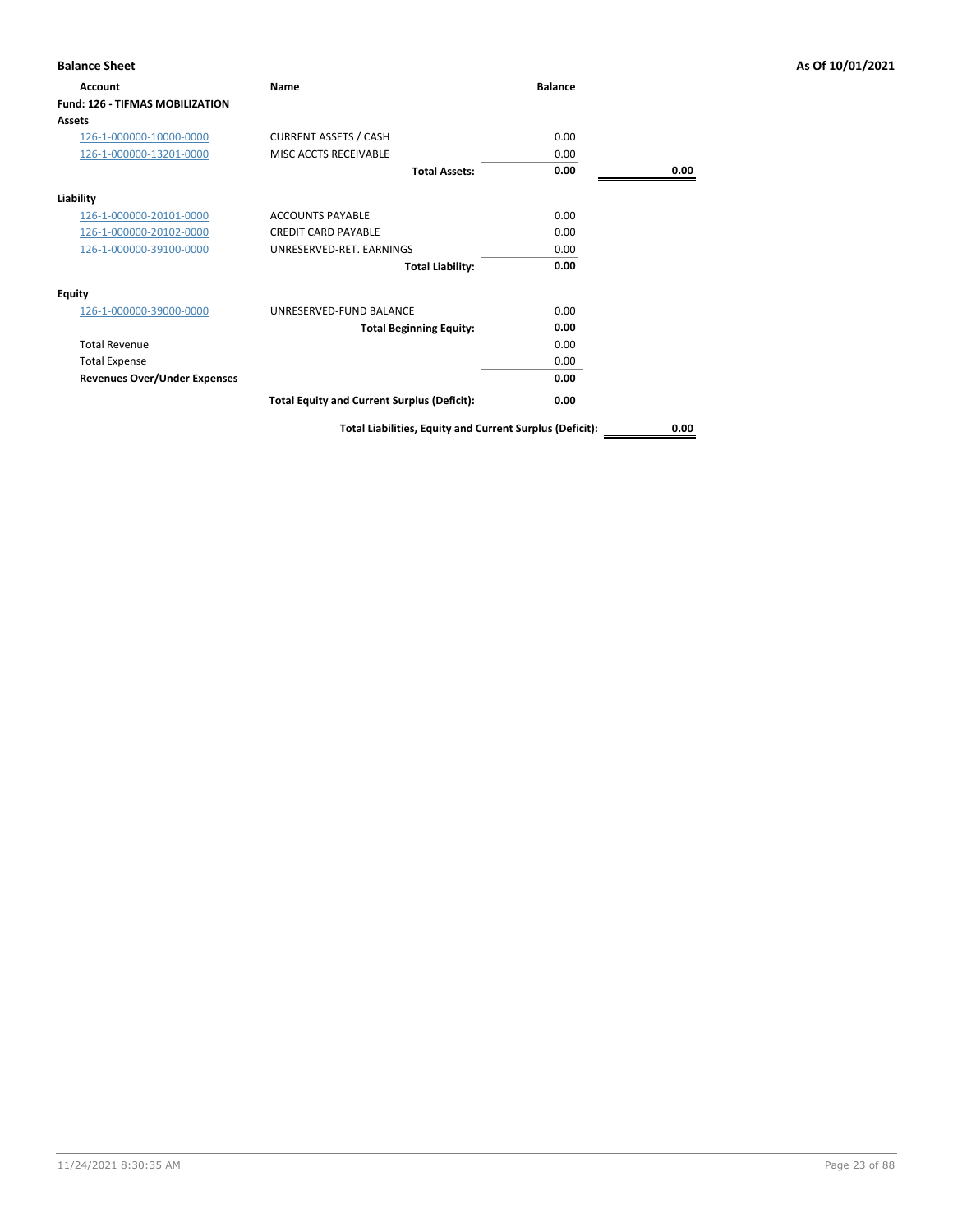| <b>Account</b>                      | Name                                               | <b>Balance</b> |      |
|-------------------------------------|----------------------------------------------------|----------------|------|
| Fund: 127 - FIRE GRANT              |                                                    |                |      |
| <b>Assets</b>                       |                                                    |                |      |
| 127-1-000000-10000-0000             | <b>CURRENT ASSETS / CASH</b>                       | 0.00           |      |
| 127-1-000000-13201-0000             | MISC ACCTS RECEIVABLE                              | 0.00           |      |
|                                     | <b>Total Assets:</b>                               | 0.00           | 0.00 |
| Liability                           |                                                    |                |      |
| 127-1-000000-20101-0000             | <b>ACCOUNTS PAYABLE</b>                            | 0.00           |      |
|                                     | <b>Total Liability:</b>                            | 0.00           |      |
| <b>Equity</b>                       |                                                    |                |      |
| 127-1-000000-39000-0000             | UNRESERVED-FUND BALANCE                            | 0.00           |      |
|                                     | <b>Total Beginning Equity:</b>                     | 0.00           |      |
| <b>Total Revenue</b>                |                                                    | 0.00           |      |
| <b>Total Expense</b>                |                                                    | 0.00           |      |
| <b>Revenues Over/Under Expenses</b> |                                                    | 0.00           |      |
|                                     | <b>Total Equity and Current Surplus (Deficit):</b> | 0.00           |      |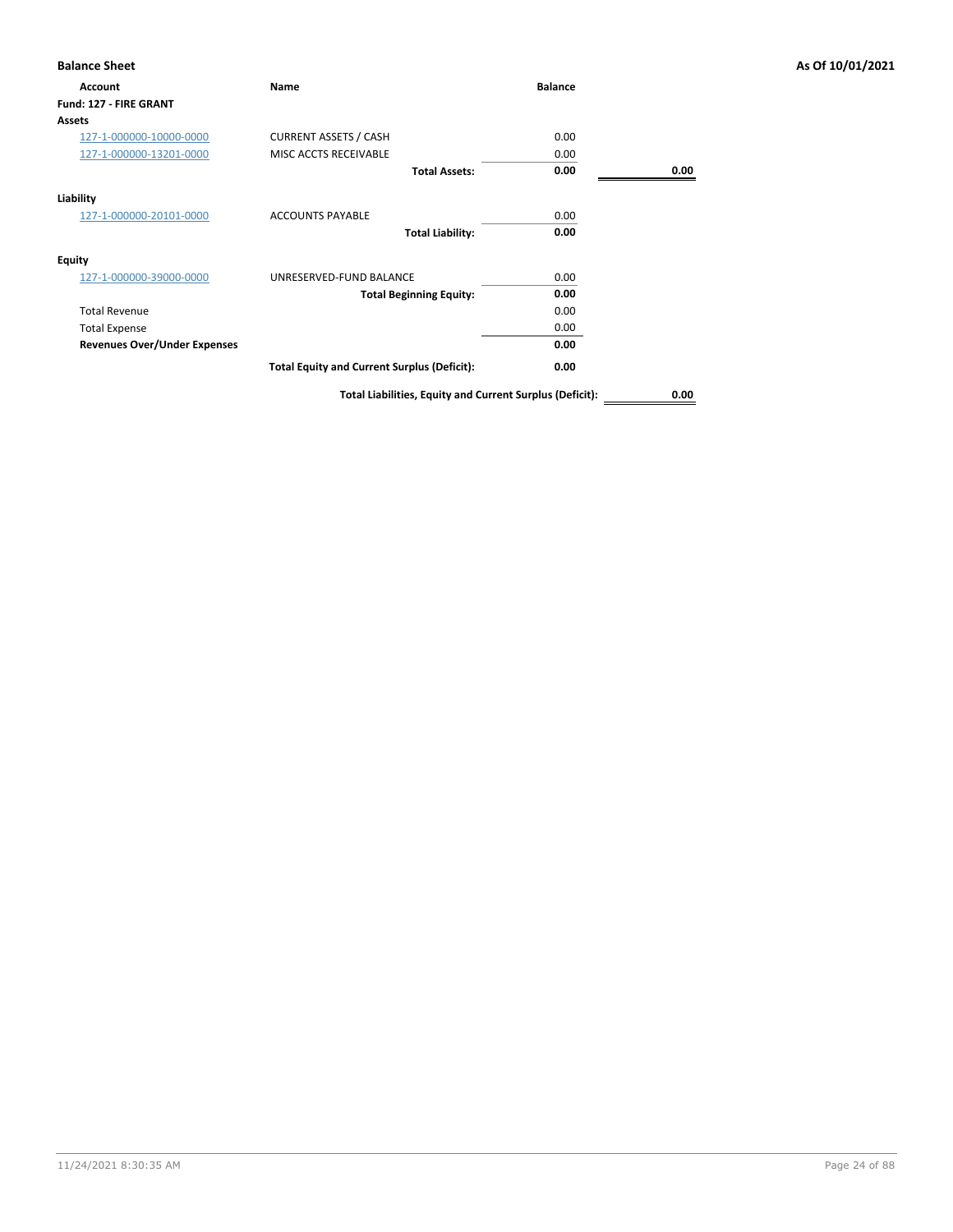| <b>Balance Sheet</b>                 |                                                    |                |              | As Of 10/01/2021 |
|--------------------------------------|----------------------------------------------------|----------------|--------------|------------------|
| Account                              | Name                                               | <b>Balance</b> |              |                  |
| <b>Fund: 140 - DEBT SERVICE FUND</b> |                                                    |                |              |                  |
| Assets                               |                                                    |                |              |                  |
| 140-1-000000-10000-0000              | <b>CURRENT ASSETS / CASH</b>                       | 680,119.12     |              |                  |
| 140-1-000000-12101-0000              | <b>BOND ISSUANCE COSTS</b>                         | 0.00           |              |                  |
| 140-1-000000-13101-0000              | TAX RECEIVABLE-CURRENT                             | 1,162,229.97   |              |                  |
| 140-1-000000-13102-0000              | <b>TAXES REC-DELINQUENT</b>                        | 247,479.09     |              |                  |
| 140-1-000000-13103-0000              | ALLOW FOR UNCOLLECT TAXES                          | $-50,164.27$   |              |                  |
| 140-1-000000-13203-0000              | NON-CURRENT ASSETS / PREPAYMENTS                   | 0.00           |              |                  |
| 140-1-000000-13205-0000              | <b>INTEREST RECEIVABLE</b>                         | 0.00           |              |                  |
| 140-1-000000-13221-0000              | MISC A/R - PROPERTY TAXES                          | 44,389.08      |              |                  |
|                                      | <b>Total Assets:</b>                               | 2,084,052.99   | 2,084,052.99 |                  |
| Liability                            |                                                    |                |              |                  |
| 140-1-000000-20101-0000              | <b>ACCOUNTS PAYABLE</b>                            | 9.65           |              |                  |
| 140-1-000000-20102-0000              | <b>CREDIT CARD PAYABLE</b>                         | 0.00           |              |                  |
| 140-1-000000-20103-0000              | ACCRUED ACCOUNTS PAYABLE                           | 0.00           |              |                  |
| 140-1-000000-20108-0000              | <b>MATURED BONDS PAYABLE</b>                       | 0.00           |              |                  |
| 140-1-000000-20111-0000              | <b>MATURED INTEREST PAYABLE</b>                    | 0.00           |              |                  |
| 140-1-000000-20112-0000              | ACCRUED INTEREST PAYABLE                           | 0.00           |              |                  |
| 140-1-000000-20203-0000              | <b>DEFERRED TAX REVENUE</b>                        | 1,349,365.73   |              |                  |
| 140-1-000000-21001-0000              | <b>GENERAL FUND / GENERAL FUND</b>                 | 0.00           |              |                  |
| 140-1-000000-21040-0000              | DUE TO / GENERAL CIP FUND                          | 0.00           |              |                  |
| 140-1-000000-29300-0000              | <b>ENCUMBRANCE SUMMARY</b>                         | 0.00           |              |                  |
| 140-1-000000-29400-0000              | RESERVED ACCOUNT / ENCUMBRANCES                    | 0.00           |              |                  |
|                                      | <b>Total Liability:</b>                            | 1,349,375.38   |              |                  |
| <b>Equity</b>                        |                                                    |                |              |                  |
| 140-1-000000-39000-0000              | UNRESERVED-FUND BALANCE                            | 610,404.61     |              |                  |
|                                      | <b>Total Beginning Equity:</b>                     | 610,404.61     |              |                  |
| <b>Total Revenue</b>                 |                                                    | 124,273.00     |              |                  |
| <b>Total Expense</b>                 |                                                    | 0.00           |              |                  |
| <b>Revenues Over/Under Expenses</b>  |                                                    | 124,273.00     |              |                  |
|                                      | <b>Total Equity and Current Surplus (Deficit):</b> | 734,677.61     |              |                  |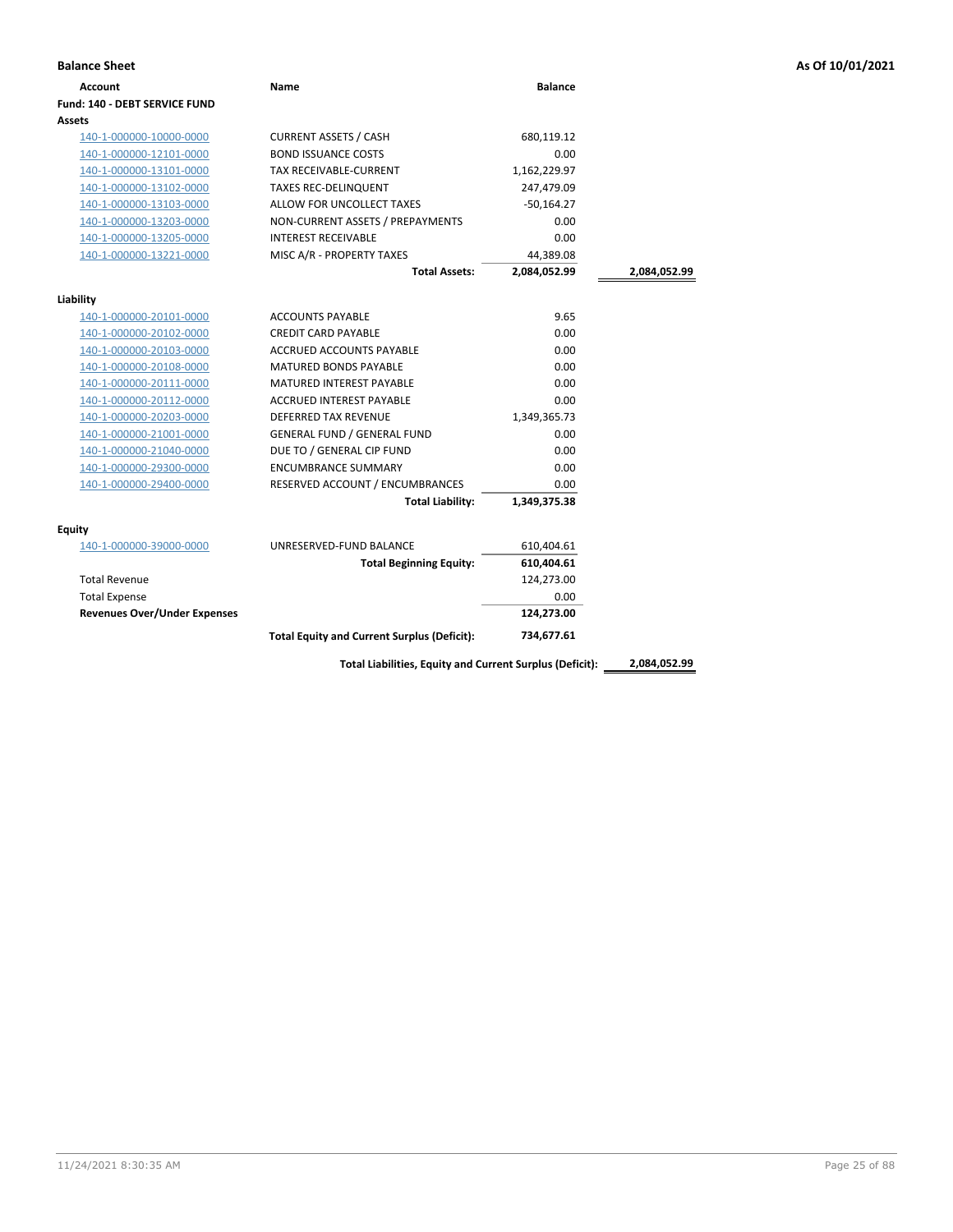| Account                                             | Name                                                 | <b>Balance</b> |               |
|-----------------------------------------------------|------------------------------------------------------|----------------|---------------|
| <b>Fund: 160 - GENERAL CAPITAL IMPROVEMENT FUND</b> |                                                      |                |               |
| <b>Assets</b>                                       |                                                      |                |               |
| 160-1-000000-10000-0000                             | <b>CURRENT ASSETS / CASH</b>                         | 3,458,180.98   |               |
| 160-1-000000-11402-0000                             | 2002 CO'S                                            | 256,588.87     |               |
| 160-1-000000-11514-0000                             | EXCHANGE BLDG - TX DAILY ACCOUNT 1157                | 229,515.39     |               |
| 160-1-000000-11515-0000                             | 2019 GO STREET BOND PROCEEDS - TX TERN               | 9,655,254.73   |               |
| 160-1-000000-11517-0000                             | <b>EXCHANGE BLDG - TX TERM</b>                       | 0.00           |               |
| 160-1-000000-11520-0000                             | <b>CERTIFICATES OF DEPOSIT</b>                       | 0.00           |               |
| 160-1-000000-11602-0000                             | 2001 CO                                              | 0.00           |               |
| 160-1-000000-11603-0000                             | 2001-A CO'S                                          | 77,575.78      |               |
| 160-1-000000-11700-0000                             | <b>TXFIT General Street Improvement &amp; Repair</b> | 0.00           |               |
| 160-1-000000-11701-0000                             | TXFIT Fire Admin & Em Ops Center Building            | 0.00           |               |
| 160-1-000000-11702-0000                             | TXFIT Radio Infrastructure Replacement 202           | 0.00           |               |
| 160-1-000000-11703-0000                             | <b>TXFIT Roy Warren Expansion 2021 GO</b>            | 0.00           |               |
| 160-1-000000-11704-0000                             | <b>TXFIT Austin Park 2021 CO</b>                     | 0.00           |               |
| 160-1-000000-13201-0000                             | MISC ACCTS RECEIVABLE                                | $-33,079.00$   |               |
| 160-1-000000-13205-0000                             | <b>INTEREST RECEIVABLE</b>                           | 0.00           |               |
| 160-1-000000-14035-0000                             | DEBT SERVICE / DEBT SERVICE FUND                     | 0.00           |               |
|                                                     | <b>Total Assets:</b>                                 | 13,644,036.75  | 13,644,036.75 |
|                                                     |                                                      |                |               |
| Liability                                           |                                                      |                |               |
| 160-1-000000-20101-0000                             | <b>ACCOUNTS PAYABLE</b>                              | 2,017,441.17   |               |
| 160-1-000000-20102-0000                             | <b>CREDIT CARD PAYABLE</b>                           | 0.00           |               |
| 160-1-000000-20103-0000                             | ACCRUED ACCOUNTS PAYABLE                             | 0.00           |               |
| 160-1-000000-20113-0000                             | <b>DEVELOPERS ESCROW</b>                             | 0.00           |               |
| 160-1-000000-20139-0000                             | <b>RETAINAGES PAYABLE</b>                            | 227,133.70     |               |
| 160-1-000000-20902-0000                             | <b>DEFERRED GRANT REVENUE</b>                        | 0.00           |               |
| 160-1-000000-21001-0000                             | <b>GENERAL FUND / GENERAL FUND</b>                   | 0.00           |               |
| 160-1-000000-21035-0000                             | DEBT SERVICE / DUE TO DEBT SERVICE                   | 0.00           |               |
| 160-1-000000-21101-0000                             | ENTERPRISE / WTR/WWTR UTILITY FUND                   | 0.00           |               |
| 160-1-000000-29300-0000                             | <b>ENCUMBRANCE SUMMARY</b>                           | 0.00           |               |
| 160-1-000000-29400-0100                             | RESERVED ACCOUNT / ENCUMBRANCES                      | 0.00           |               |
|                                                     | <b>Total Liability:</b>                              | 2,244,574.87   |               |
| <b>Equity</b>                                       |                                                      |                |               |
| 160-1-000000-39000-0000                             | UNRESERVED-FUND BALANCE                              | 11,177,759.53  |               |
|                                                     | <b>Total Beginning Equity:</b>                       | 11,177,759.53  |               |
| <b>Total Revenue</b>                                |                                                      | 221,702.35     |               |
| <b>Total Expense</b>                                |                                                      | 0.00           |               |
| <b>Revenues Over/Under Expenses</b>                 |                                                      | 221,702.35     |               |
|                                                     |                                                      |                |               |
|                                                     | <b>Total Equity and Current Surplus (Deficit):</b>   | 11,399,461.88  |               |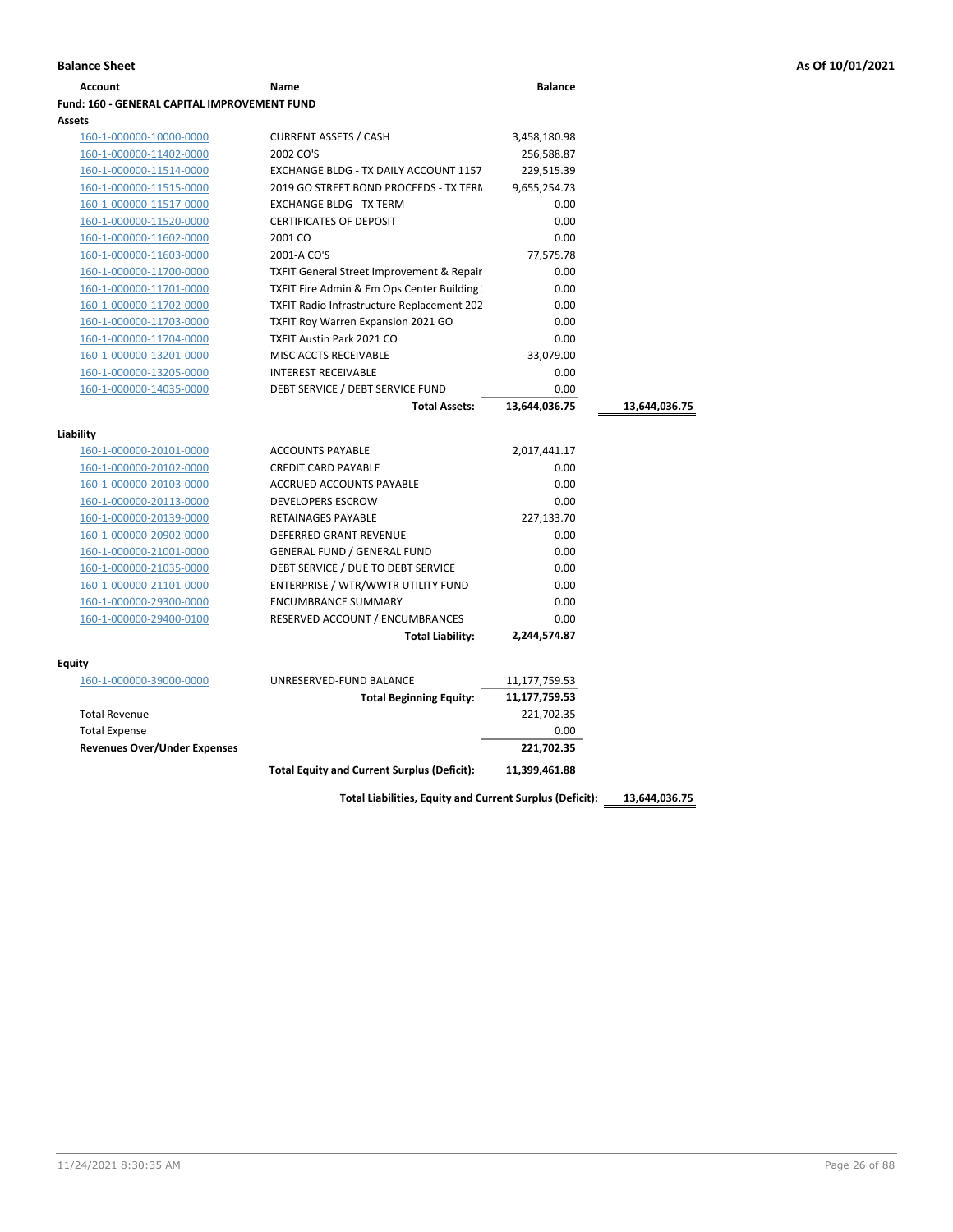| <b>Account</b>                              | Name                                                     | <b>Balance</b>  |               |
|---------------------------------------------|----------------------------------------------------------|-----------------|---------------|
| <b>Fund: 161 - STREET CONSTRUCTION FUND</b> |                                                          |                 |               |
| Assets                                      |                                                          |                 |               |
| 161-1-000000-10000-0000                     | <b>CURRENT ASSETS / CASH</b>                             | $-964,814.08$   |               |
| 161-1-000000-11003-0000                     | 2010 CO'S                                                | 0.00            |               |
| 161-1-000000-13205-0000                     | <b>INTEREST RECEIVABLE</b>                               | 0.00            |               |
| 161-1-000000-14035-0000                     | DEBT SERVICE / DEBT SERVICE FUND                         | 0.00            |               |
|                                             | <b>Total Assets:</b>                                     | $-964,814.08$   | $-964,814.08$ |
| Liability                                   |                                                          |                 |               |
| 161-1-000000-20101-0000                     | <b>ACCOUNTS PAYABLE</b>                                  | 0.00            |               |
| 161-1-000000-20102-0000                     | <b>CREDIT CARD PAYABLE</b>                               | 0.00            |               |
| 161-1-000000-20103-0000                     | <b>ACCRUED ACCOUNTS PAYABLE</b>                          | 0.00            |               |
| 161-1-000000-20139-0000                     | <b>RETAINAGES PAYABLE</b>                                | 92,397.43       |               |
| 161-1-000000-21001-0000                     | <b>GENERAL FUND / GENERAL FUND</b>                       | 0.00            |               |
| 161-1-000000-21035-0000                     | DEBT SERVICE / DUE TO DEBT SERVICE                       | 0.00            |               |
| 161-1-000000-29300-0000                     | <b>ENCUMBRANCE SUMMARY</b>                               | 0.00            |               |
| 161-1-000000-29400-0100                     | RESERVED ACCOUNT / ENCUMBRANCES                          | 0.00            |               |
|                                             | <b>Total Liability:</b>                                  | 92,397.43       |               |
| <b>Equity</b>                               |                                                          |                 |               |
| 161-1-000000-39000-0000                     | UNRESERVED-FUND BALANCE                                  | $-1,057,211.51$ |               |
|                                             | <b>Total Beginning Equity:</b>                           | $-1,057,211.51$ |               |
| <b>Total Revenue</b>                        |                                                          | 0.00            |               |
| <b>Total Expense</b>                        |                                                          | 0.00            |               |
| <b>Revenues Over/Under Expenses</b>         |                                                          | 0.00            |               |
|                                             | <b>Total Equity and Current Surplus (Deficit):</b>       | $-1,057,211.51$ |               |
|                                             | Total Liabilities, Equity and Current Surplus (Deficit): |                 | $-964,814.08$ |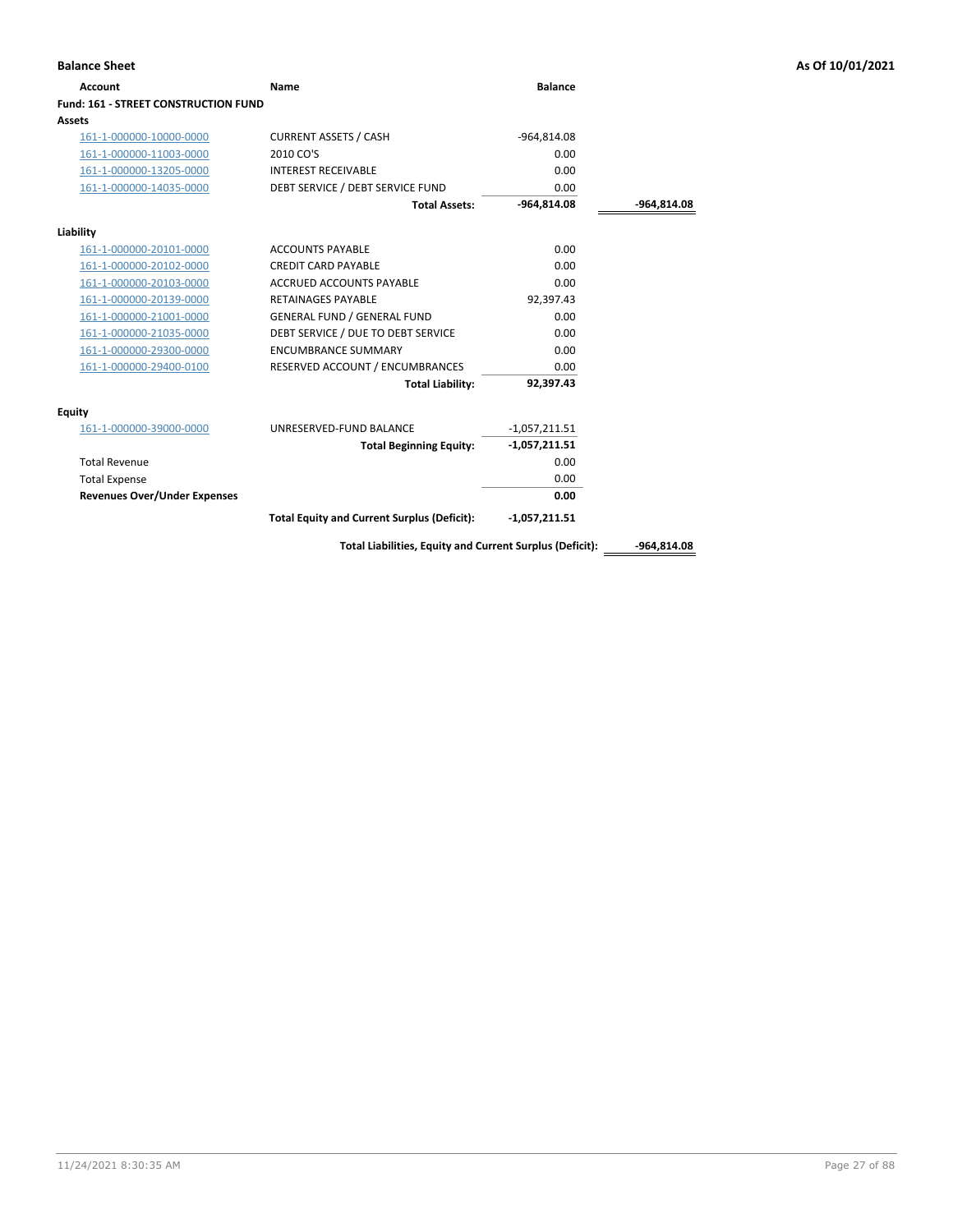| <b>Account</b>                                  | Name                                               | <b>Balance</b> |      |
|-------------------------------------------------|----------------------------------------------------|----------------|------|
| <b>Fund: 162 - GRAHAM PARK RENOVATIONS FUND</b> |                                                    |                |      |
| Assets                                          |                                                    |                |      |
| 162-1-000000-10000-0000                         | <b>CURRENT ASSETS / CASH</b>                       | 0.00           |      |
| 162-1-000000-13201-0000                         | MISC ACCTS RECEIVABLE                              | 0.00           |      |
|                                                 | <b>Total Assets:</b>                               | 0.00           | 0.00 |
| Liability                                       |                                                    |                |      |
| 162-1-000000-20101-0000                         | <b>ACCOUNTS PAYABLE</b>                            | 0.00           |      |
| 162-1-000000-20139-0000                         | <b>RETAINAGES PAYABLE</b>                          | 0.00           |      |
| 162-1-000000-20202-0000                         | <b>DEFERRED REVENUE</b>                            | 0.00           |      |
| 162-1-000000-29300-0000                         | <b>ENCUMBRANCE SUMMARY</b>                         | 0.00           |      |
| 162-1-000000-29400-0000                         | RESERVED ACCOUNT / ENCUMBRANCES                    | 0.00           |      |
|                                                 | <b>Total Liability:</b>                            | 0.00           |      |
| Equity                                          |                                                    |                |      |
| 162-1-000000-39000-0000                         | UNRESERVED-FUND BALANCE                            | 0.00           |      |
|                                                 | <b>Total Beginning Equity:</b>                     | 0.00           |      |
| <b>Total Revenue</b>                            |                                                    | 0.00           |      |
| <b>Total Expense</b>                            |                                                    | 0.00           |      |
| <b>Revenues Over/Under Expenses</b>             |                                                    | 0.00           |      |
|                                                 | <b>Total Equity and Current Surplus (Deficit):</b> | 0.00           |      |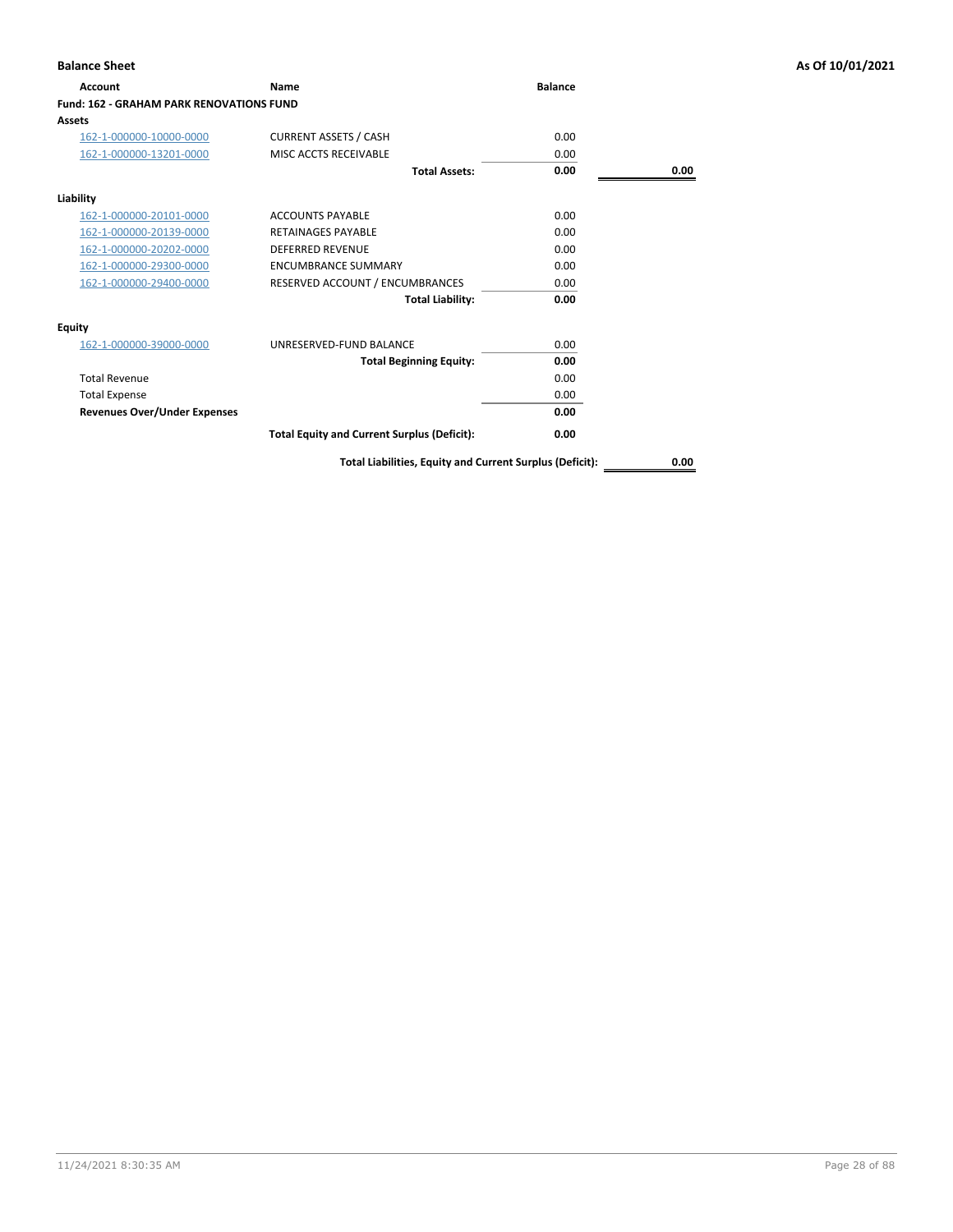| Account                                      | Name                                                     | <b>Balance</b> |      |
|----------------------------------------------|----------------------------------------------------------|----------------|------|
| <b>Fund: 163 - SECO STIMULAS BLOCK GRANT</b> |                                                          |                |      |
| Assets                                       |                                                          |                |      |
| 163-1-000000-10000-0000                      | <b>CURRENT ASSETS / CASH</b>                             | 0.00           |      |
| 163-1-000000-13201-0000                      | MISC ACCTS RECEIVABLE                                    | 0.00           |      |
| 163-1-000000-13205-0000                      | <b>INTEREST RECEIVABLE</b>                               | 0.00           |      |
|                                              | <b>Total Assets:</b>                                     | 0.00           | 0.00 |
| Liability                                    |                                                          |                |      |
| 163-1-000000-20101-0000                      | <b>ACCOUNTS PAYABLE</b>                                  | 0.00           |      |
| 163-1-000000-20102-0000                      | <b>CREDIT CARD PAYABLE</b>                               | 0.00           |      |
| 163-1-000000-20103-0000                      | <b>ACCRUED ACCOUNTS PAYABLE</b>                          | 0.00           |      |
| 163-1-000000-20139-0000                      | <b>RETAINAGES PAYABLE</b>                                | 0.00           |      |
| 163-1-000000-20902-0000                      | <b>DEFERRED GRANT REVENUE</b>                            | 0.00           |      |
| 163-1-000000-29300-0000                      | <b>ENCUMBRANCE SUMMARY</b>                               | 0.00           |      |
| 163-1-000000-29400-0100                      | RESERVED ACCOUNT / ENCUMBRANCES                          | 0.00           |      |
|                                              | <b>Total Liability:</b>                                  | 0.00           |      |
| <b>Equity</b>                                |                                                          |                |      |
| 163-1-000000-39000-0000                      | UNRESERVED-FUND BALANCE                                  | 0.00           |      |
|                                              | <b>Total Beginning Equity:</b>                           | 0.00           |      |
| <b>Total Revenue</b>                         |                                                          | 0.00           |      |
| <b>Total Expense</b>                         |                                                          | 0.00           |      |
| <b>Revenues Over/Under Expenses</b>          |                                                          | 0.00           |      |
|                                              | <b>Total Equity and Current Surplus (Deficit):</b>       | 0.00           |      |
|                                              | Total Liabilities, Equity and Current Surplus (Deficit): |                | 0.00 |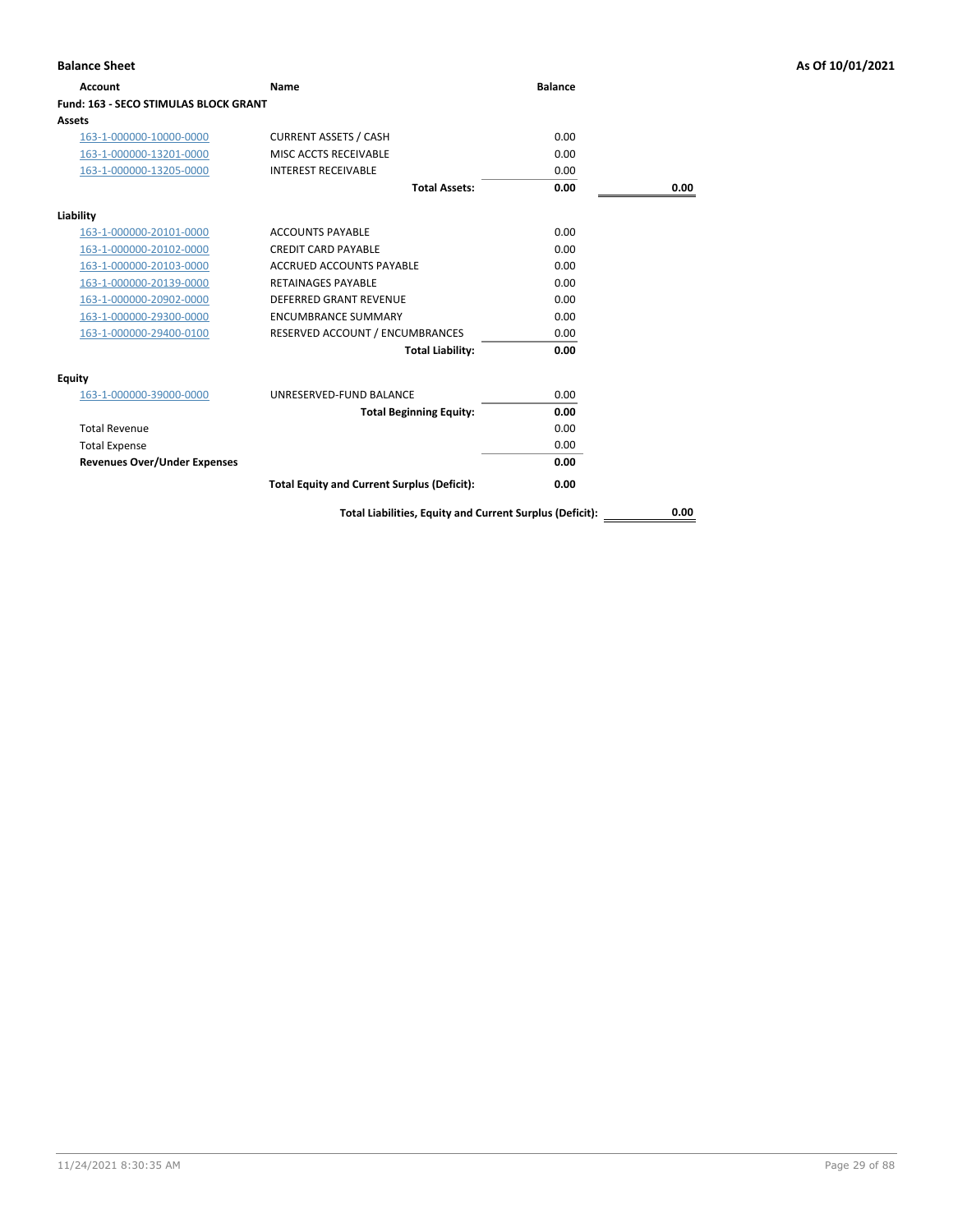| <b>Balance Sheet</b>                |                                                          |                |           | As Of 10/01/2021 |
|-------------------------------------|----------------------------------------------------------|----------------|-----------|------------------|
| <b>Account</b>                      | Name                                                     | <b>Balance</b> |           |                  |
| Fund: 164 - 2013 CO CAPITAL FUND    |                                                          |                |           |                  |
| Assets                              |                                                          |                |           |                  |
| 164-1-000000-10000-0000             | <b>CURRENT ASSETS / CASH</b>                             | 32,904.72      |           |                  |
| 164-1-000000-11508-0000             | 2013 CO'S PROJ CONST                                     | 2,085.88       |           |                  |
| 164-1-000000-11509-0000             | 2013 CO'S DEBT SERVICE                                   | 0.00           |           |                  |
| 164-1-000000-13205-0000             | <b>INTEREST RECEIVABLE</b>                               | 0.00           |           |                  |
| 164-1-000000-14035-0000             | DEBT SERVICE / DEBT SERVICE FUND                         | 0.00           |           |                  |
|                                     | <b>Total Assets:</b>                                     | 34,990.60      | 34,990.60 |                  |
| Liability                           |                                                          |                |           |                  |
| 164-1-000000-20101-0000             | <b>ACCOUNTS PAYABLE</b>                                  | 0.58           |           |                  |
| 164-1-000000-20102-0000             | <b>CREDIT CARD PAYABLE</b>                               | 0.00           |           |                  |
| 164-1-000000-20103-0000             | <b>ACCRUED ACCOUNTS PAYABLE</b>                          | 0.00           |           |                  |
| 164-1-000000-20139-0000             | <b>RETAINAGES PAYABLE</b>                                | 0.00           |           |                  |
| 164-1-000000-21001-0000             | <b>GENERAL FUND / GENERAL FUND</b>                       | 0.00           |           |                  |
| 164-1-000000-21035-0000             | DEBT SERVICE / DUE TO DEBT SERVICE                       | 0.00           |           |                  |
| 164-1-000000-29300-0000             | <b>ENCUMBRANCE SUMMARY</b>                               | 0.00           |           |                  |
| 164-1-000000-29400-0100             | RESERVED ACCOUNT / ENCUMBRANCES                          | 0.00           |           |                  |
|                                     | <b>Total Liability:</b>                                  | 0.58           |           |                  |
| <b>Equity</b>                       |                                                          |                |           |                  |
| 164-1-000000-39000-0000             | UNRESERVED-FUND BALANCE                                  | 34,990.02      |           |                  |
|                                     | <b>Total Beginning Equity:</b>                           | 34,990.02      |           |                  |
| <b>Total Revenue</b>                |                                                          | 0.00           |           |                  |
| <b>Total Expense</b>                |                                                          | 0.00           |           |                  |
| <b>Revenues Over/Under Expenses</b> |                                                          | 0.00           |           |                  |
|                                     | <b>Total Equity and Current Surplus (Deficit):</b>       | 34,990.02      |           |                  |
|                                     | Total Liabilities, Equity and Current Surplus (Deficit): |                | 34,990.60 |                  |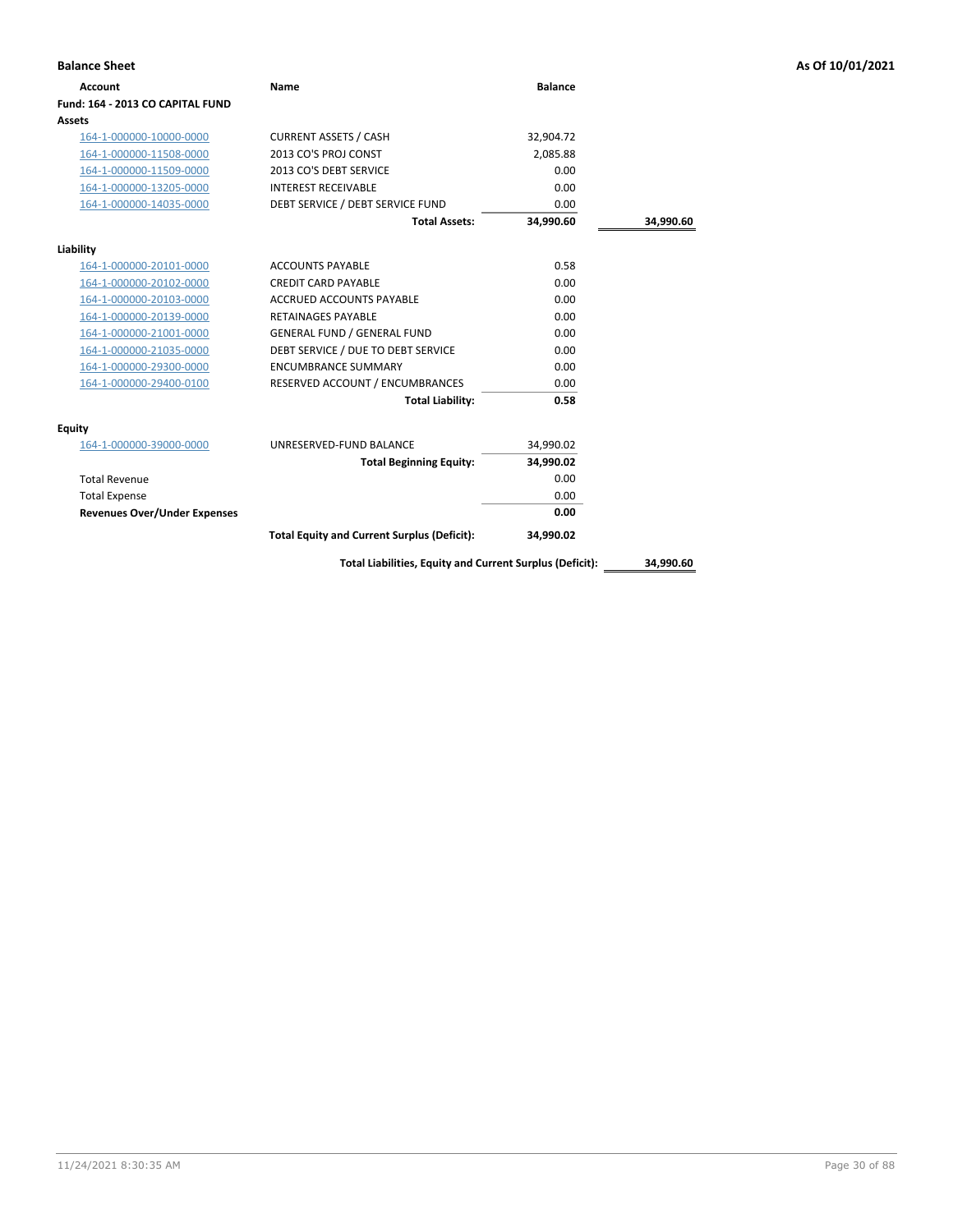| <b>Account</b>                      | Name                                               | <b>Balance</b> |            |
|-------------------------------------|----------------------------------------------------|----------------|------------|
| Fund: 165 - 2014 GO FUND            |                                                    |                |            |
| Assets                              |                                                    |                |            |
| 165-1-000000-10000-0000             | <b>CURRENT ASSETS / CASH</b>                       | $-8,613.63$    |            |
| 165-1-000000-11003-0000             | 2010 CO'S                                          | 0.00           |            |
| 165-1-000000-11202-0000             | 2014 GO STREET BONDS                               | 0.00           |            |
| 165-1-000000-11511-0000             | <b>2015 GO PROJECT CONSTRUCTION</b>                | 802,777.03     |            |
| 165-1-000000-11520-0000             | <b>CERTIFICATES OF DEPOSIT</b>                     | 0.00           |            |
| 165-1-000000-11530-0000             | <b>TexasTERM CP</b>                                | 0.00           |            |
| 165-1-000000-13201-0000             | MISC ACCTS RECEIVABLE                              | 0.00           |            |
| 165-1-000000-13205-0000             | <b>INTEREST RECEIVABLE</b>                         | 0.00           |            |
| 165-1-000000-14035-0000             | DEBT SERVICE / DEBT SERVICE FUND                   | 0.00           |            |
|                                     | <b>Total Assets:</b>                               | 794,163.40     | 794,163.40 |
|                                     |                                                    |                |            |
| Liability                           |                                                    |                |            |
| 165-1-000000-20101-0000             | <b>ACCOUNTS PAYABLE</b>                            | 0.00           |            |
| 165-1-000000-20102-0000             | <b>CREDIT CARD PAYABLE</b>                         | 0.00           |            |
| 165-1-000000-20103-0000             | <b>ACCRUED ACCOUNTS PAYABLE</b>                    | 0.00           |            |
| 165-1-000000-20139-0000             | <b>RETAINAGES PAYABLE</b>                          | 0.00           |            |
| 165-1-000000-21001-0000             | <b>GENERAL FUND / GENERAL FUND</b>                 | 0.00           |            |
| 165-1-000000-21035-0000             | DEBT SERVICE / DUE TO DEBT SERVICE                 | 0.00           |            |
| 165-1-000000-29300-0000             | <b>ENCUMBRANCE SUMMARY</b>                         | 0.00           |            |
| 165-1-000000-29400-0100             | RESERVED ACCOUNT / ENCUMBRANCES                    | 0.00           |            |
|                                     | <b>Total Liability:</b>                            | 0.00           |            |
| Equity                              |                                                    |                |            |
| 165-1-000000-39000-0000             | UNRESERVED-FUND BALANCE                            | 794,163.40     |            |
|                                     | <b>Total Beginning Equity:</b>                     | 794,163.40     |            |
| <b>Total Revenue</b>                |                                                    | 0.00           |            |
| <b>Total Expense</b>                |                                                    | 0.00           |            |
| <b>Revenues Over/Under Expenses</b> |                                                    | 0.00           |            |
|                                     | <b>Total Equity and Current Surplus (Deficit):</b> | 794,163.40     |            |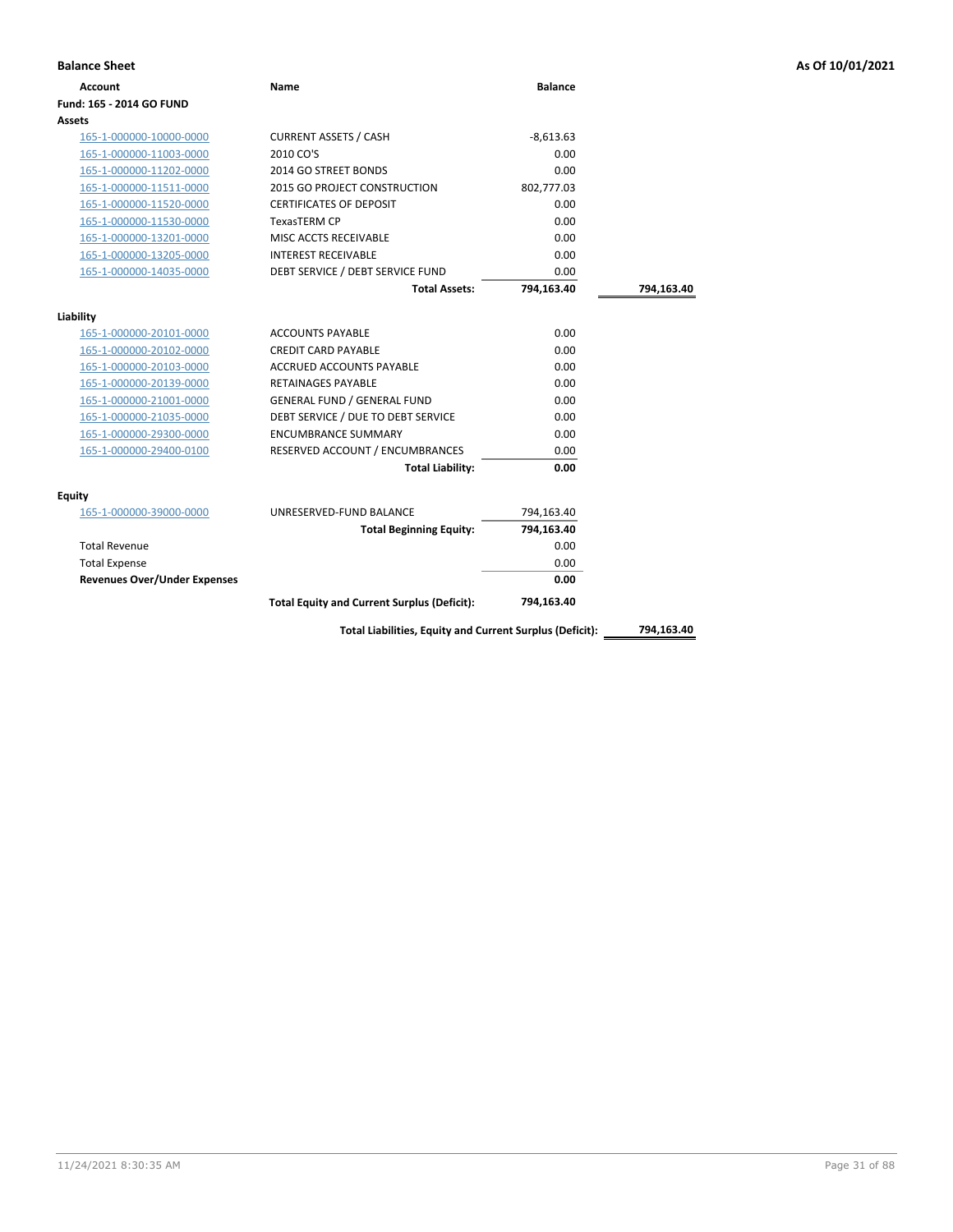| <b>Account</b>                                        | <b>Name</b>                                              | <b>Balance</b> |      |
|-------------------------------------------------------|----------------------------------------------------------|----------------|------|
| Fund: 170 - LAW ENFORCEMENT GRANT - CAPITAL PURCHASES |                                                          |                |      |
| <b>Assets</b>                                         |                                                          |                |      |
| 170-1-000000-10000-0000                               | <b>CURRENT ASSETS / CASH</b>                             | 0.00           |      |
| 170-1-000000-13201-0000                               | MISC ACCTS RECEIVABLE                                    | 0.00           |      |
|                                                       | <b>Total Assets:</b>                                     | 0.00           | 0.00 |
| Liability                                             |                                                          |                |      |
| 170-1-000000-20101-0000                               | <b>ACCOUNTS PAYABLE</b>                                  | 0.00           |      |
| 170-1-000000-20102-0000                               | <b>CREDIT CARD PAYABLE</b>                               | 0.00           |      |
| 170-1-000000-20103-0000                               | <b>ACCRUED ACCOUNTS PAYABLE</b>                          | 0.00           |      |
| 170-1-000000-20902-0000                               | <b>DEFERRED GRANT REVENUE</b>                            | 0.00           |      |
| 170-1-000000-21001-0000                               | <b>GENERAL FUND / GENERAL FUND</b>                       | 0.00           |      |
| 170-1-000000-24004-0000                               | <b>INTEREST PAYABLE ON DEP</b>                           | 0.00           |      |
| 170-1-000000-29300-0000                               | <b>ENCUMBRANCE SUMMARY</b>                               | 0.00           |      |
| 170-1-000000-29400-0000                               | RESERVED ACCOUNT / ENCUMBRANCES                          | 0.00           |      |
|                                                       | <b>Total Liability:</b>                                  | 0.00           |      |
| <b>Equity</b>                                         |                                                          |                |      |
| 170-1-000000-39000-0000                               | UNRESERVED-FUND BALANCE                                  | 0.00           |      |
|                                                       | <b>Total Beginning Equity:</b>                           | 0.00           |      |
| <b>Total Revenue</b>                                  |                                                          | 0.00           |      |
| <b>Total Expense</b>                                  |                                                          | 0.00           |      |
| <b>Revenues Over/Under Expenses</b>                   |                                                          | 0.00           |      |
|                                                       | <b>Total Equity and Current Surplus (Deficit):</b>       | 0.00           |      |
|                                                       | Total Liabilities, Equity and Current Surplus (Deficit): |                | 0.00 |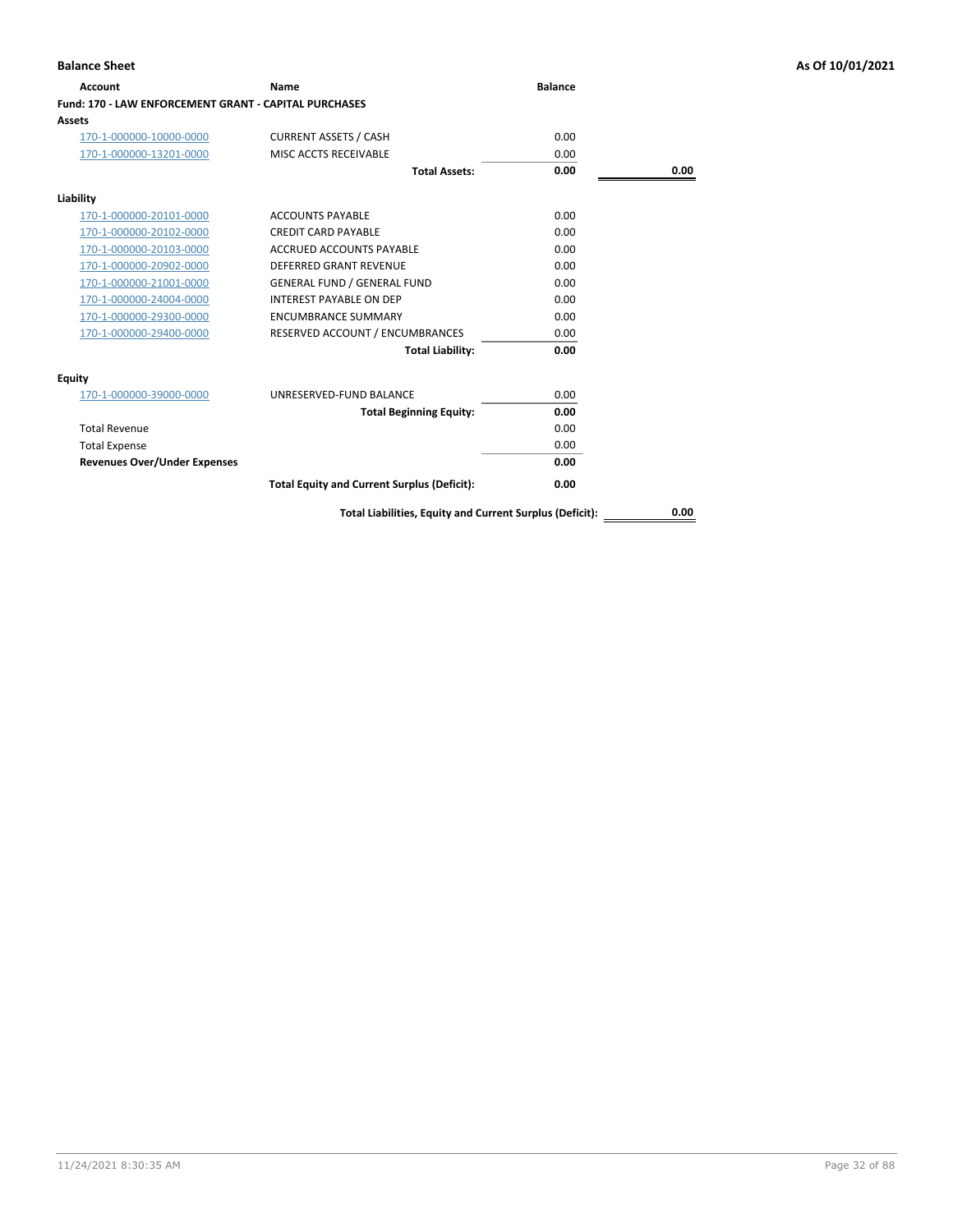| <b>Balance Sheet</b>                           |                                                          |                |              | As Of 10/01/2021 |
|------------------------------------------------|----------------------------------------------------------|----------------|--------------|------------------|
| <b>Account</b>                                 | <b>Name</b>                                              | <b>Balance</b> |              |                  |
| <b>Fund: 171 - MAIN STREET SPECIAL REVENUE</b> |                                                          |                |              |                  |
| <b>Assets</b>                                  |                                                          |                |              |                  |
| 171-1-000000-10000-0000                        | <b>CURRENT ASSETS / CASH</b>                             | $-41,268.16$   |              |                  |
| 171-1-000000-13201-0000                        | MISC ACCTS RECEIVABLE                                    | 0.00           |              |                  |
| 171-1-000000-13205-0000                        | <b>INTEREST RECEIVABLE</b>                               | 0.00           |              |                  |
|                                                | <b>Total Assets:</b>                                     | $-41,268.16$   | $-41,268.16$ |                  |
| Liability                                      |                                                          |                |              |                  |
| 171-1-000000-20101-0000                        | <b>ACCOUNTS PAYABLE</b>                                  | 0.00           |              |                  |
| 171-1-000000-20102-0000                        | <b>CREDIT CARD PAYABLE</b>                               | 0.00           |              |                  |
| 171-1-000000-20103-0000                        | ACCRUED ACCOUNTS PAYABLE                                 | 0.00           |              |                  |
| 171-1-000000-20139-0000                        | <b>RETAINAGES PAYABLE</b>                                | 0.00           |              |                  |
| 171-1-000000-20902-0000                        | <b>DEFERRED GRANT REVENUE</b>                            | 0.00           |              |                  |
| 171-1-000000-29300-0000                        | <b>ENCUMBRANCE SUMMARY</b>                               | 0.00           |              |                  |
| 171-1-000000-29400-0100                        | RESERVED ACCOUNT / ENCUMBRANCES                          | 0.00           |              |                  |
|                                                | <b>Total Liability:</b>                                  | 0.00           |              |                  |
| <b>Equity</b>                                  |                                                          |                |              |                  |
| 171-1-000000-39000-0000                        | UNRESERVED-FUND BALANCE                                  | $-41,268.16$   |              |                  |
|                                                | <b>Total Beginning Equity:</b>                           | $-41,268.16$   |              |                  |
| <b>Total Revenue</b>                           |                                                          | 0.00           |              |                  |
| <b>Total Expense</b>                           |                                                          | 0.00           |              |                  |
| <b>Revenues Over/Under Expenses</b>            |                                                          | 0.00           |              |                  |
|                                                | <b>Total Equity and Current Surplus (Deficit):</b>       | $-41,268.16$   |              |                  |
|                                                | Total Liabilities, Equity and Current Surplus (Deficit): |                | $-41.268.16$ |                  |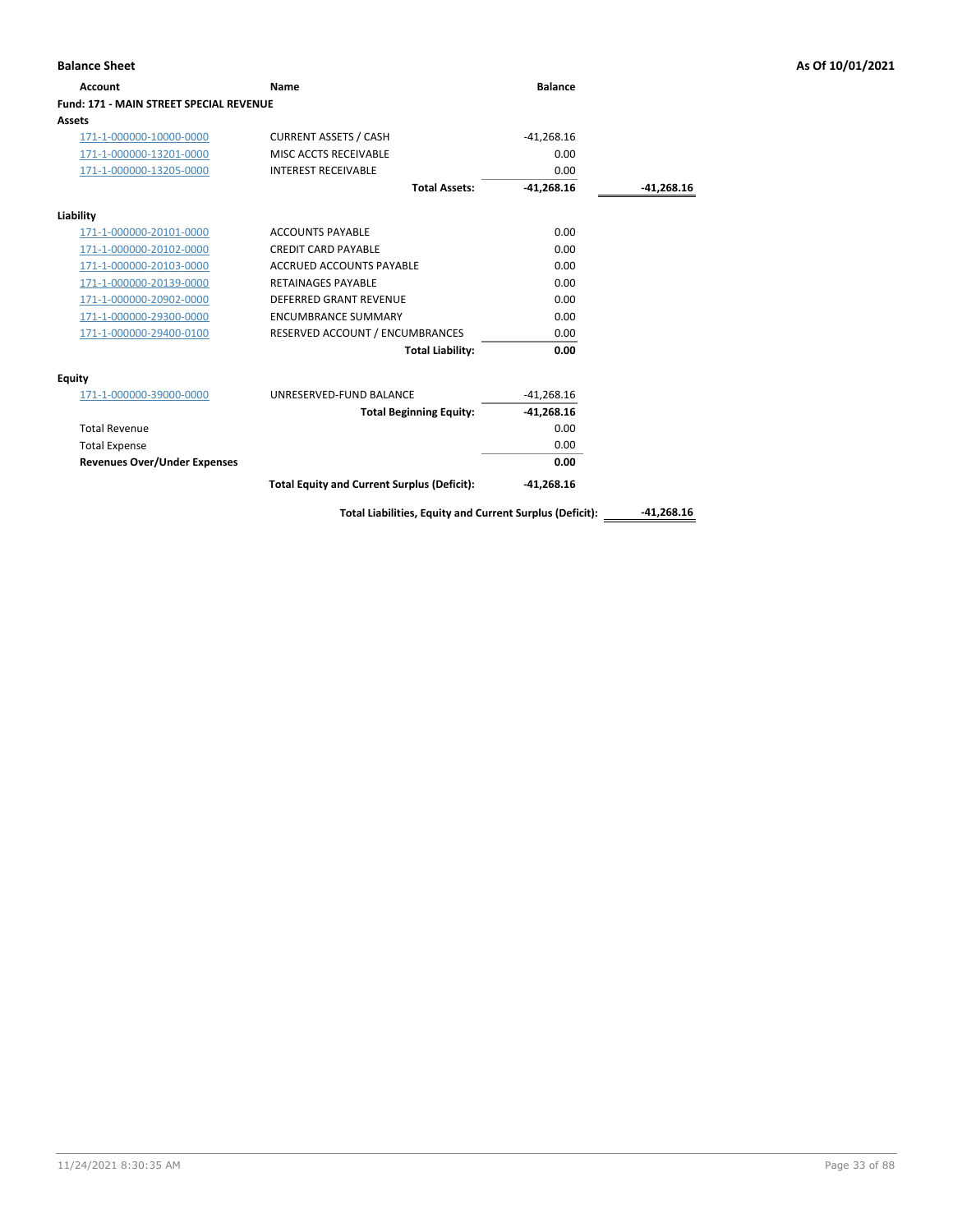| <b>Balance Sheet</b>                 |                                                    |                |           | As Of 10/01/2021 |
|--------------------------------------|----------------------------------------------------|----------------|-----------|------------------|
| <b>Account</b>                       | Name                                               | <b>Balance</b> |           |                  |
| <b>Fund: 172 - MINOR GRANTS FUND</b> |                                                    |                |           |                  |
| Assets                               |                                                    |                |           |                  |
| 172-1-000000-10000-0000              | <b>CURRENT ASSETS / CASH</b>                       | 13,592.49      |           |                  |
| 172-1-000000-13201-0000              | MISC ACCTS RECEIVABLE                              | 0.00           |           |                  |
| 172-1-000000-13205-0000              | <b>INTEREST RECEIVABLE</b>                         | 0.00           |           |                  |
|                                      | <b>Total Assets:</b>                               | 13,592.49      | 13,592.49 |                  |
| Liability                            |                                                    |                |           |                  |
| 172-1-000000-20101-0000              | <b>ACCOUNTS PAYABLE</b>                            | 0.00           |           |                  |
| 172-1-000000-20102-0000              | <b>CREDIT CARD PAYABLE</b>                         | 0.00           |           |                  |
| 172-1-000000-20103-0000              | ACCRUED ACCOUNTS PAYABLE                           | 0.00           |           |                  |
| 172-1-000000-20902-0000              | <b>DEFERRED GRANT REVENUE</b>                      | 0.00           |           |                  |
| 172-1-000000-29300-0000              | <b>ENCUMBRANCE SUMMARY</b>                         | 0.00           |           |                  |
| 172-1-000000-29400-0000              | RESERVED ACCOUNT / ENCUMBRANCES                    | 0.00           |           |                  |
|                                      | <b>Total Liability:</b>                            | 0.00           |           |                  |
| <b>Equity</b>                        |                                                    |                |           |                  |
| 172-1-000000-39000-0000              | UNRESERVED-FUND BALANCE                            | 13,592.49      |           |                  |
|                                      | <b>Total Beginning Equity:</b>                     | 13,592.49      |           |                  |
| <b>Total Revenue</b>                 |                                                    | 0.00           |           |                  |
| <b>Total Expense</b>                 |                                                    | 0.00           |           |                  |
| <b>Revenues Over/Under Expenses</b>  |                                                    | 0.00           |           |                  |
|                                      | <b>Total Equity and Current Surplus (Deficit):</b> | 13,592.49      |           |                  |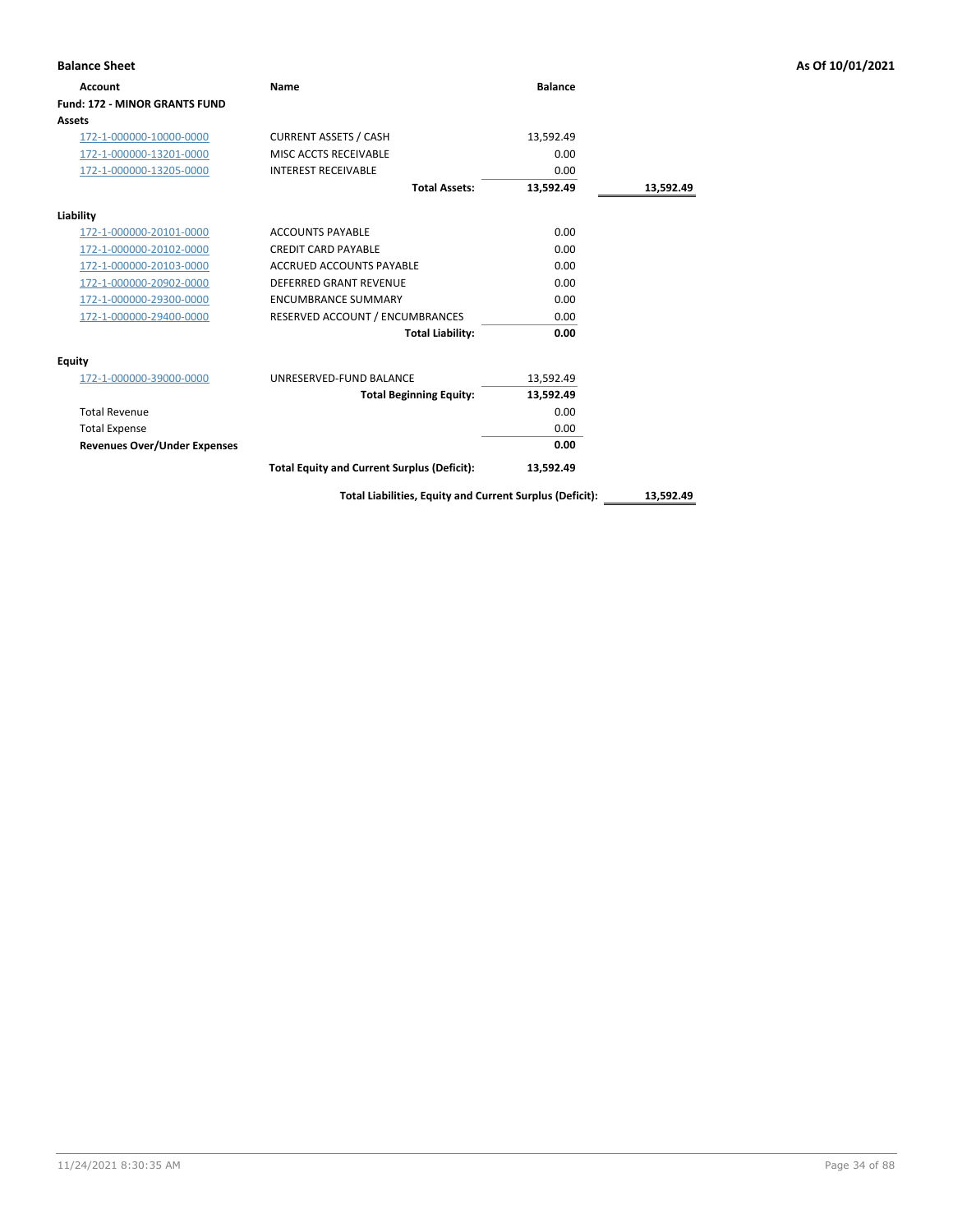| <b>Balance Sheet</b>                |                                                          |                |      | As Of 10/01/2021 |
|-------------------------------------|----------------------------------------------------------|----------------|------|------------------|
| Account                             | Name                                                     | <b>Balance</b> |      |                  |
| Fund: 173 - FL YOUNG FOUNDATION     |                                                          |                |      |                  |
| Assets                              |                                                          |                |      |                  |
| 173-1-000000-10000-0000             | <b>CURRENT ASSETS / CASH</b>                             | 0.00           |      |                  |
| 173-1-000000-13201-0000             | MISC ACCTS RECEIVABLE                                    | 0.00           |      |                  |
|                                     | <b>Total Assets:</b>                                     | 0.00           | 0.00 |                  |
| Liability                           |                                                          |                |      |                  |
| 173-1-000000-20101-0000             | <b>ACCOUNTS PAYABLE</b>                                  | 0.00           |      |                  |
| 173-1-000000-20102-0000             | <b>CREDIT CARD PAYABLE</b>                               | 0.00           |      |                  |
| 173-1-000000-20902-0000             | <b>DEFERRED GRANT REVENUE</b>                            | 0.00           |      |                  |
| 173-1-000000-29300-0000             | <b>ENCUMBRANCE SUMMARY</b>                               | 0.00           |      |                  |
| 173-1-000000-29400-0000             | RESERVED ACCOUNT / ENCUMBRANCES                          | 0.00           |      |                  |
|                                     | <b>Total Liability:</b>                                  | 0.00           |      |                  |
| <b>Equity</b>                       |                                                          |                |      |                  |
| 173-1-000000-39000-0000             | UNRESERVED-FUND BALANCE                                  | 0.00           |      |                  |
|                                     | <b>Total Beginning Equity:</b>                           | 0.00           |      |                  |
| <b>Total Revenue</b>                |                                                          | 0.00           |      |                  |
| <b>Total Expense</b>                |                                                          | 0.00           |      |                  |
| <b>Revenues Over/Under Expenses</b> |                                                          | 0.00           |      |                  |
|                                     | <b>Total Equity and Current Surplus (Deficit):</b>       | 0.00           |      |                  |
|                                     | Total Liabilities, Equity and Current Surplus (Deficit): |                | 0.00 |                  |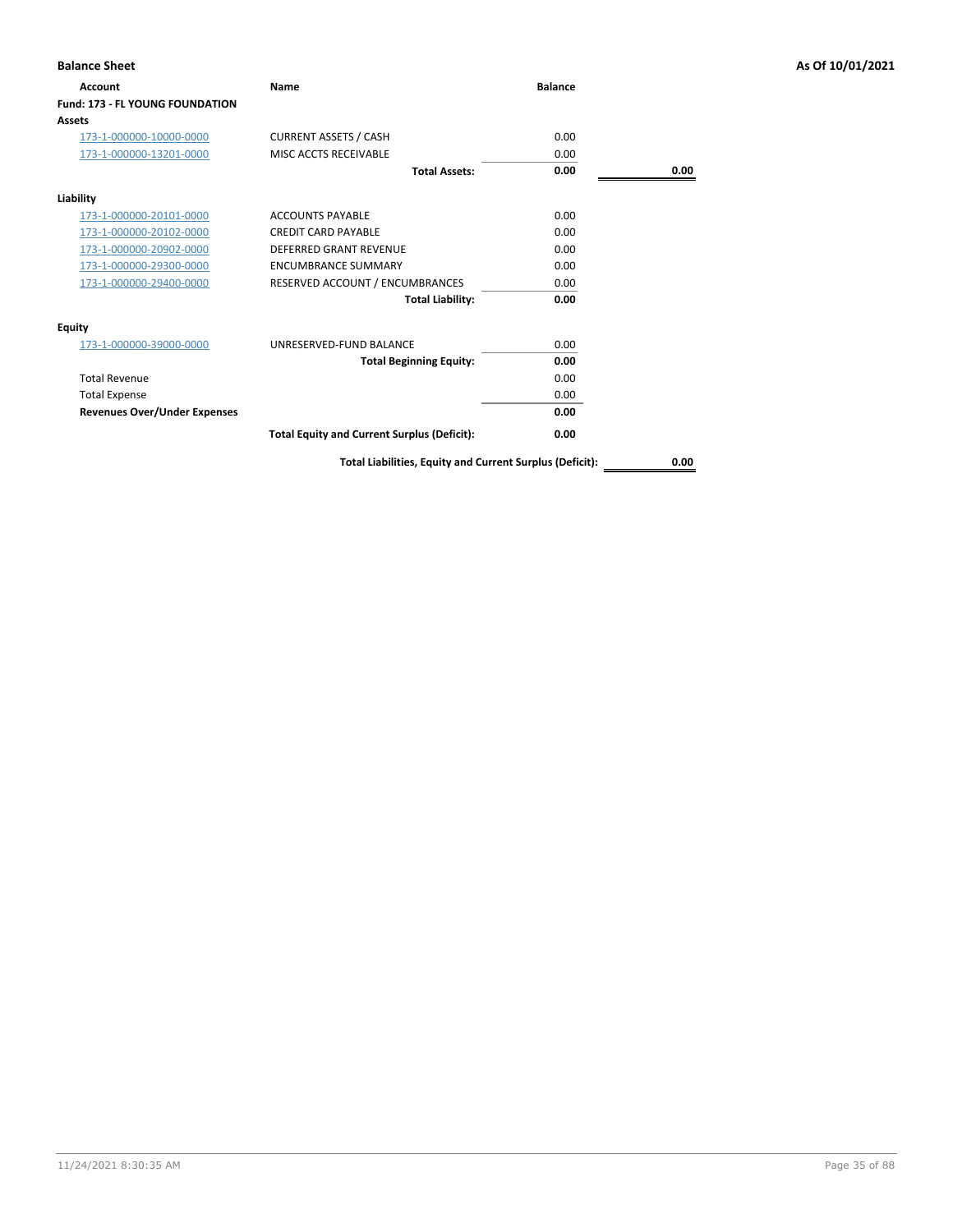| <b>Balance Sheet</b>                |                                                    |                |      | As Of 10/01/2021 |
|-------------------------------------|----------------------------------------------------|----------------|------|------------------|
| <b>Account</b>                      | Name                                               | <b>Balance</b> |      |                  |
| Fund: 174 - FEMA GRANT              |                                                    |                |      |                  |
| <b>Assets</b>                       |                                                    |                |      |                  |
| 174-1-000000-10000-0000             | <b>CURRENT ASSETS / CASH</b>                       | 0.00           |      |                  |
| 174-1-000000-13201-0000             | MISC ACCTS RECEIVABLE                              | 0.00           |      |                  |
| 174-1-000000-13205-0000             | <b>INTEREST RECEIVABLE</b>                         | 0.00           |      |                  |
|                                     | <b>Total Assets:</b>                               | 0.00           | 0.00 |                  |
| Liability                           |                                                    |                |      |                  |
| 174-1-000000-20101-0000             | <b>ACCOUNTS PAYABLE</b>                            | 0.00           |      |                  |
| 174-1-000000-20102-0000             | <b>CREDIT CARD PAYABLE</b>                         | 0.00           |      |                  |
| 174-1-000000-20103-0000             | <b>ACCRUED ACCOUNTS PAYABLE</b>                    | 0.00           |      |                  |
| 174-1-000000-20902-0000             | DEFERRED GRANT REVENUE                             | 0.00           |      |                  |
| 174-1-000000-29300-0000             | <b>ENCUMBRANCE SUMMARY</b>                         | 0.00           |      |                  |
| 174-1-000000-29400-0000             | RESERVED ACCOUNT / ENCUMBRANCES                    | 0.00           |      |                  |
|                                     | <b>Total Liability:</b>                            | 0.00           |      |                  |
| <b>Equity</b>                       |                                                    |                |      |                  |
| 174-1-000000-39000-0000             | UNRESERVED-FUND BALANCE                            | 0.00           |      |                  |
|                                     | <b>Total Beginning Equity:</b>                     | 0.00           |      |                  |
| <b>Total Revenue</b>                |                                                    | 0.00           |      |                  |
| <b>Total Expense</b>                |                                                    | 0.00           |      |                  |
| <b>Revenues Over/Under Expenses</b> |                                                    | 0.00           |      |                  |
|                                     | <b>Total Equity and Current Surplus (Deficit):</b> | 0.00           |      |                  |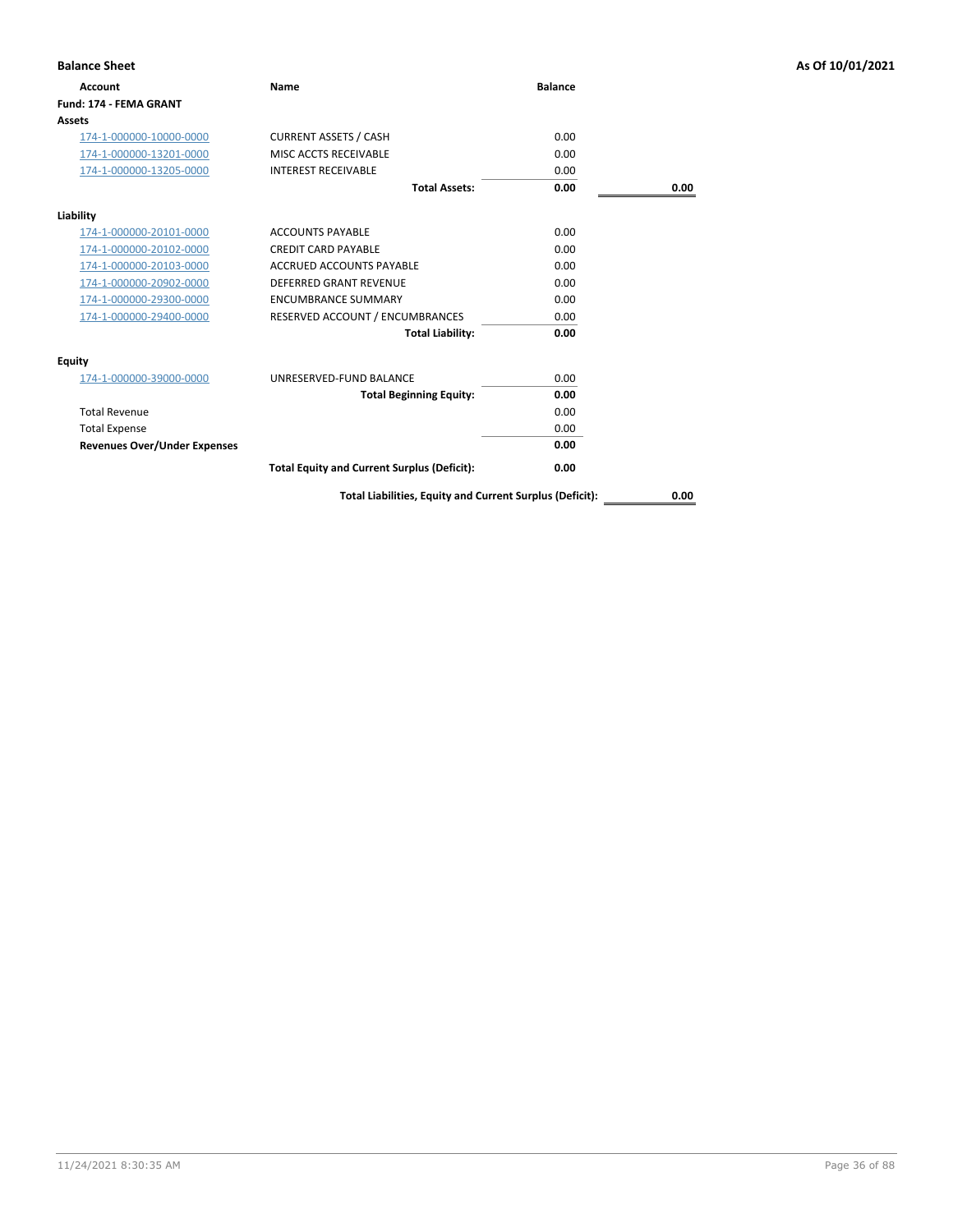| <b>Balance Sheet</b>                       |                                                    |                |           | As Of 10/01/2021 |
|--------------------------------------------|----------------------------------------------------|----------------|-----------|------------------|
| Account                                    | Name                                               | <b>Balance</b> |           |                  |
| Fund: 175 - JUSTICE ASSISTANCE GRANT - JAG |                                                    |                |           |                  |
| <b>Assets</b>                              |                                                    |                |           |                  |
| 175-1-000000-10000-0000                    | <b>CURRENT ASSETS / CASH</b>                       | 13,761.65      |           |                  |
| 175-1-000000-13201-0000                    | MISC ACCTS RECEIVABLE                              | 0.00           |           |                  |
|                                            | <b>Total Assets:</b>                               | 13,761.65      | 13,761.65 |                  |
| Liability                                  |                                                    |                |           |                  |
| 175-1-000000-20101-0000                    | <b>ACCOUNTS PAYABLE</b>                            | 0.00           |           |                  |
| 175-1-000000-20102-0000                    | <b>CREDIT CARD PAYABLE</b>                         | 0.00           |           |                  |
| 175-1-000000-20902-0000                    | <b>DEFERRED GRANT REVENUE</b>                      | 0.00           |           |                  |
| 175-1-000000-29300-0000                    | <b>ENCUMBRANCE SUMMARY</b>                         | 0.00           |           |                  |
| 175-1-000000-29400-0000                    | RESERVED ACCOUNT / ENCUMBRANCES                    | 0.00           |           |                  |
|                                            | <b>Total Liability:</b>                            | 0.00           |           |                  |
| <b>Equity</b>                              |                                                    |                |           |                  |
| 175-1-000000-39000-0000                    | UNRESERVED-FUND BALANCE                            | 13,761.65      |           |                  |
|                                            | <b>Total Beginning Equity:</b>                     | 13,761.65      |           |                  |
| <b>Total Revenue</b>                       |                                                    | 0.00           |           |                  |
| <b>Total Expense</b>                       |                                                    | 0.00           |           |                  |
| <b>Revenues Over/Under Expenses</b>        |                                                    | 0.00           |           |                  |
|                                            | <b>Total Equity and Current Surplus (Deficit):</b> | 13,761.65      |           |                  |
|                                            |                                                    |                |           |                  |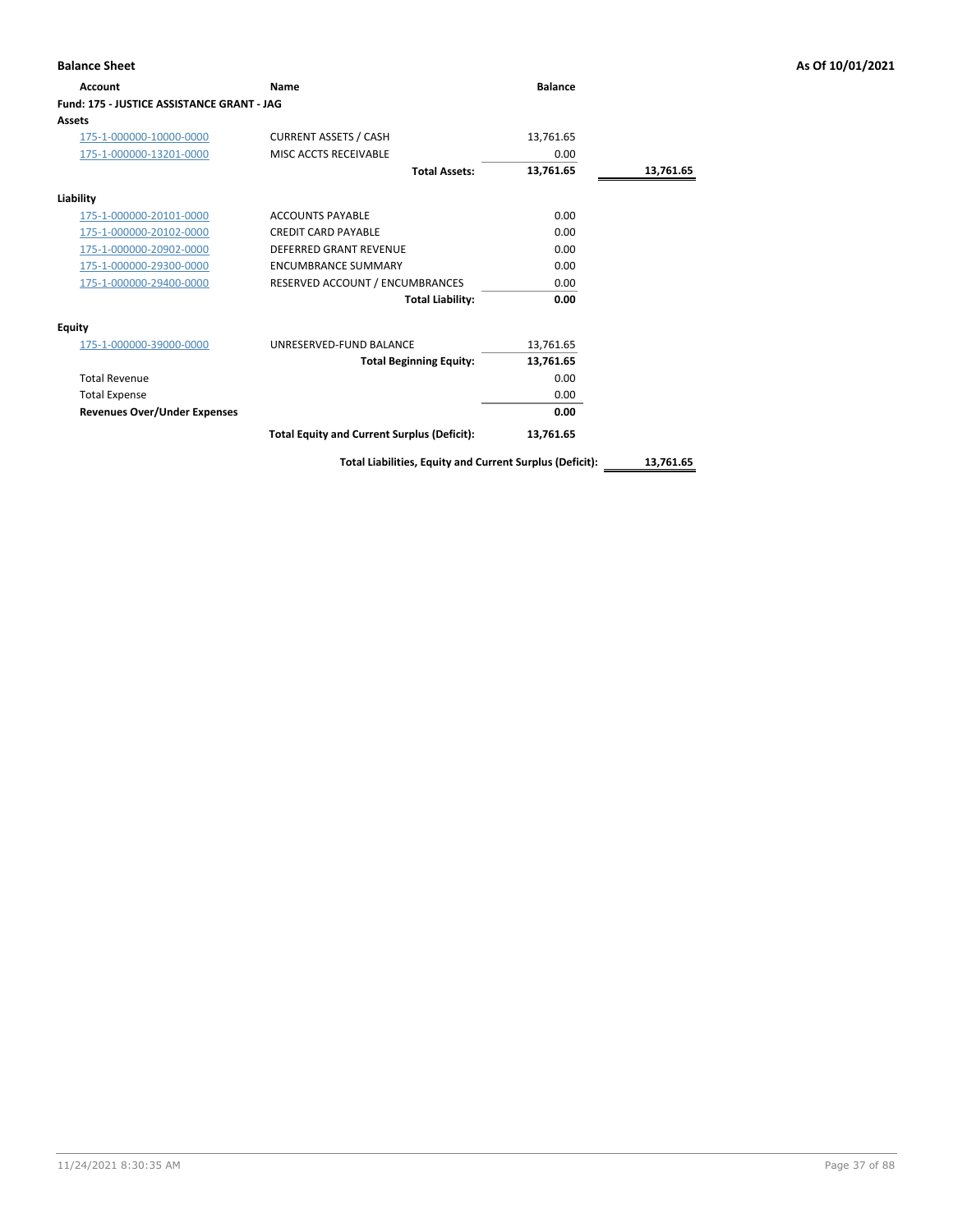| <b>Balance Sheet</b>                |                                                    |                |      | As Of 10/01/2021 |
|-------------------------------------|----------------------------------------------------|----------------|------|------------------|
| <b>Account</b>                      | Name                                               | <b>Balance</b> |      |                  |
| <b>Fund: 176 - HOME GRANT FUND</b>  |                                                    |                |      |                  |
| <b>Assets</b>                       |                                                    |                |      |                  |
| 176-1-000000-10000-0000             | <b>CURRENT ASSETS / CASH</b>                       | 0.00           |      |                  |
| 176-1-000000-13201-0000             | MISC ACCTS RECEIVABLE                              | 0.00           |      |                  |
| 176-1-000000-13205-0000             | <b>INTEREST RECEIVABLE</b>                         | 0.00           |      |                  |
|                                     | <b>Total Assets:</b>                               | 0.00           | 0.00 |                  |
| Liability                           |                                                    |                |      |                  |
| 176-1-000000-20101-0000             | <b>ACCOUNTS PAYABLE</b>                            | 0.00           |      |                  |
| 176-1-000000-20102-0000             | <b>CREDIT CARD PAYABLE</b>                         | 0.00           |      |                  |
| 176-1-000000-20103-0000             | <b>ACCRUED ACCOUNTS PAYABLE</b>                    | 0.00           |      |                  |
| 176-1-000000-20902-0000             | DEFERRED GRANT REVENUE                             | 0.00           |      |                  |
| 176-1-000000-29300-0000             | <b>ENCUMBRANCE SUMMARY</b>                         | 0.00           |      |                  |
| 176-1-000000-29400-0000             | RESERVED ACCOUNT / ENCUMBRANCES                    | 0.00           |      |                  |
|                                     | <b>Total Liability:</b>                            | 0.00           |      |                  |
| <b>Equity</b>                       |                                                    |                |      |                  |
| 176-1-000000-39000-0000             | UNRESERVED-FUND BALANCE                            | 0.00           |      |                  |
|                                     | <b>Total Beginning Equity:</b>                     | 0.00           |      |                  |
| <b>Total Revenue</b>                |                                                    | 0.00           |      |                  |
| <b>Total Expense</b>                |                                                    | 0.00           |      |                  |
| <b>Revenues Over/Under Expenses</b> |                                                    | 0.00           |      |                  |
|                                     | <b>Total Equity and Current Surplus (Deficit):</b> | 0.00           |      |                  |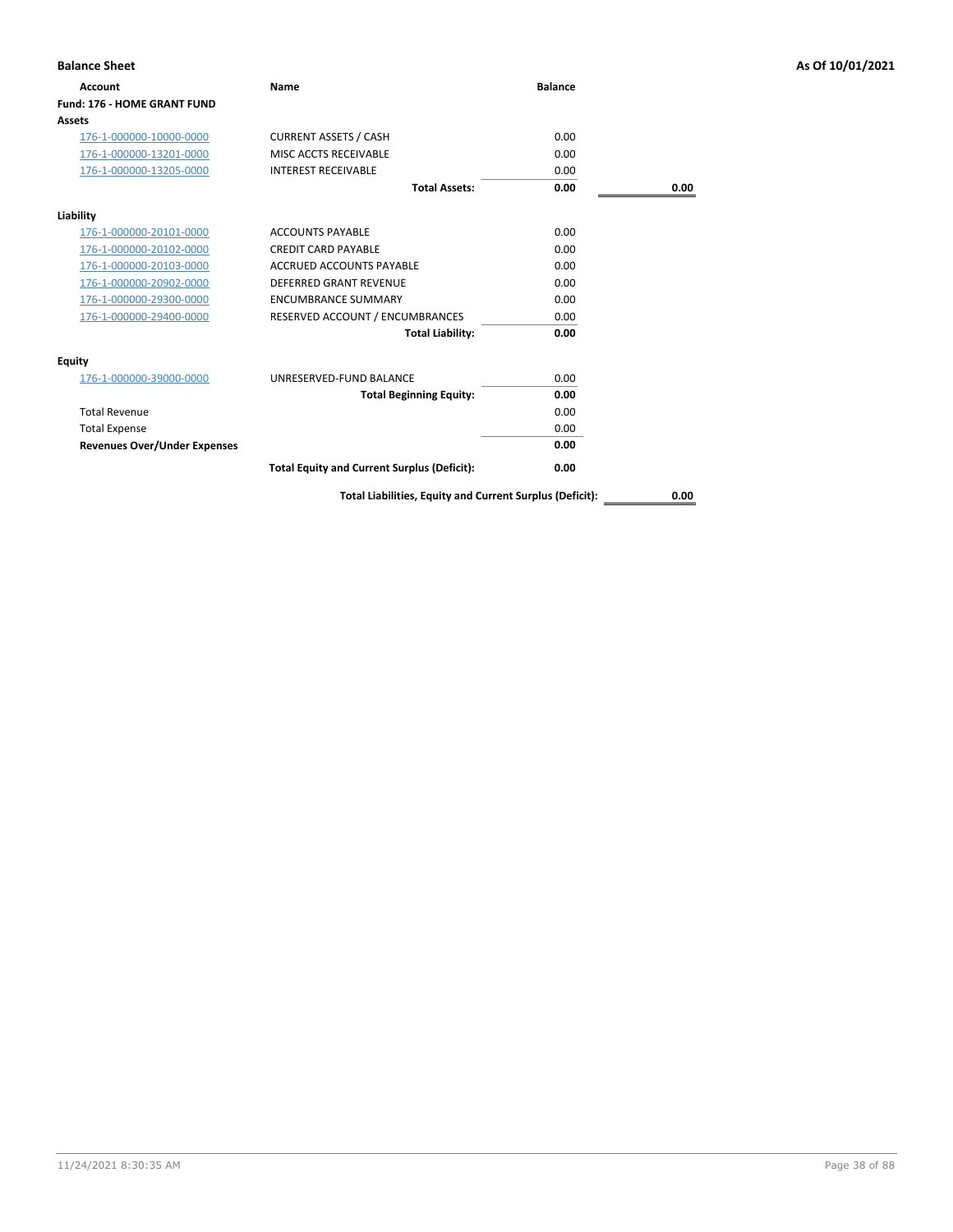| Account                                        | <b>Name</b>                                        | <b>Balance</b> |      |
|------------------------------------------------|----------------------------------------------------|----------------|------|
| <b>Fund: 177 - SAFE ROUTES TO SCHOOL GRANT</b> |                                                    |                |      |
| Assets                                         |                                                    |                |      |
| 177-1-000000-10000-0000                        | <b>CURRENT ASSETS / CASH</b>                       | 0.00           |      |
| 177-1-000000-13201-0000                        | MISC ACCTS RECEIVABLE                              | 0.00           |      |
| 177-1-000000-13205-0000                        | <b>INTEREST RECEIVABLE</b>                         | 0.00           |      |
|                                                | <b>Total Assets:</b>                               | 0.00           | 0.00 |
| Liability                                      |                                                    |                |      |
| 177-1-000000-20101-0000                        | <b>ACCOUNTS PAYABLE</b>                            | 0.00           |      |
| 177-1-000000-20102-0000                        | <b>CREDIT CARD PAYABLE</b>                         | 0.00           |      |
| 177-1-000000-20139-0000                        | <b>RETAINAGES PAYABLE</b>                          | 0.00           |      |
| 177-1-000000-20902-0000                        | <b>DEFERRED GRANT REVENUE</b>                      | 0.00           |      |
|                                                | <b>Total Liability:</b>                            | 0.00           |      |
| Equity                                         |                                                    |                |      |
| 177-1-000000-39000-0000                        | UNRESERVED-FUND BALANCE                            | 0.00           |      |
|                                                | <b>Total Beginning Equity:</b>                     | 0.00           |      |
| <b>Total Revenue</b>                           |                                                    | 0.00           |      |
| <b>Total Expense</b>                           |                                                    | 0.00           |      |
| <b>Revenues Over/Under Expenses</b>            |                                                    | 0.00           |      |
|                                                | <b>Total Equity and Current Surplus (Deficit):</b> | 0.00           |      |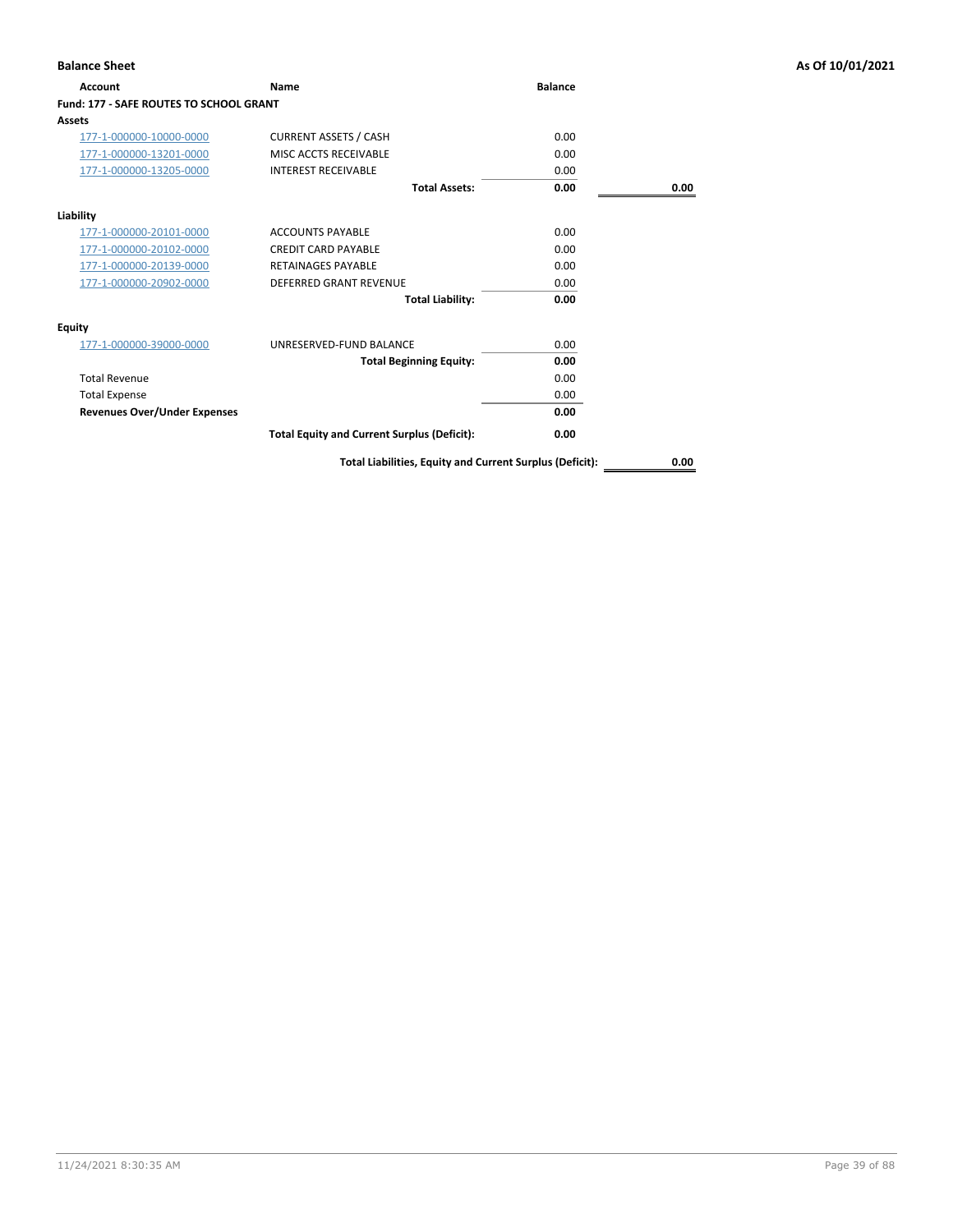|  |  |  |  | As Of 10/01/2021 |
|--|--|--|--|------------------|
|--|--|--|--|------------------|

| <b>Balance Sheet</b>                |                                                    |                |               | As Of 10/01/2021 |
|-------------------------------------|----------------------------------------------------|----------------|---------------|------------------|
| Account                             | Name                                               | <b>Balance</b> |               |                  |
| Fund: 190 - FIXED ASSETS            |                                                    |                |               |                  |
| Assets                              |                                                    |                |               |                  |
| 190-1-000000-10000-0000             | <b>CURRENT ASSETS / CASH</b>                       | 3,979,096.29   |               |                  |
| 190-1-000000-16001-0000             | FIXED ASSETS / LAND                                | 4,319,195.57   |               |                  |
| 190-1-000000-16002-0000             | FIXED ASSETS / IMPROVMENTS-NON BUILDI              | 10,204,720.27  |               |                  |
| 190-1-000000-16003-0000             | ACCUM DEPR / IMPROVEMENTS- NON BUIL                | -5,279,069.78  |               |                  |
| 190-1-000000-16004-0000             | FIXED ASSETS / BUILDINGS                           | 19,011,788.92  |               |                  |
| 190-1-000000-16005-0000             | ACCUM DEPR / BUILDINGS                             | -7,959,633.29  |               |                  |
| 190-1-000000-16109-0000             | FIXED ASSETS / INFRASTRUCTURE                      | 42,782,473.41  |               |                  |
| 190-1-000000-16110-0000             | ACCUM DEPR / INFRASTRUCTURE                        | -18,985,158.96 |               |                  |
| 190-1-000000-16201-0000             | FIXED ASSETS / MACHINERY AND EQUIPMEN              | 7,517,060.92   |               |                  |
| 190-1-000000-16202-0000             | ACCUM DEPR / MACHINERY AND EQUIPMEI                | -5,470,999.17  |               |                  |
| 190-1-000000-16205-0000             | FIXED ASSETS / SEIZURE FUNDED VEHICLES             | 109,736.85     |               |                  |
| 190-1-000000-16206-0000             | ACCUM DEPR / SEIZURE FUNDED VEHICLES               | $-109,944.73$  |               |                  |
| 190-1-000000-16301-0000             | FIXED ASSETS / C W I P                             | 7,376,517.30   |               |                  |
|                                     | <b>Total Assets:</b>                               | 57,495,783.60  | 57,495,783.60 |                  |
|                                     |                                                    |                |               |                  |
| Liability                           |                                                    |                |               |                  |
| 190-1-000000-20101-0000             | <b>ACCOUNTS PAYABLE</b>                            | 0.00           |               |                  |
| 190-1-000000-20102-0000             | <b>CREDIT CARD PAYABLE</b>                         | 0.00           |               |                  |
| 190-1-000000-27001-0000             | CONTRIBUTED CAPITAL / DEVELOPERS                   | 7,196,125.29   |               |                  |
| 190-1-000000-27101-0000             | INVESTMENT IN GFA / GENERAL FUND                   | 2,194,657.07   |               |                  |
| 190-1-000000-27102-0000             | SPECIAL REVENUE FUNDS                              | 4,861,998.29   |               |                  |
| 190-1-000000-27103-0000             | <b>GENERAL CIP FUND</b>                            | 67,970,001.56  |               |                  |
| 190-1-000000-27104-0000             | PROPRIETARY FUNDS                                  | 13,885,324.34  |               |                  |
| 190-1-000000-27105-0000             | INTERNAL SERVICE FUNDS                             | 0.00           |               |                  |
| 190-1-000000-27106-0000             | <b>EXPENDABLE TRUST FUNDS</b>                      | 0.00           |               |                  |
| 190-1-000000-27107-0000             | INVESTMENT IN GFA / SEIZURE FUNDS                  | 127,680.68     |               |                  |
| 190-1-000000-27108-0000             | INVESTMENT IN GFA / FIRE DEPARTMEN                 | 0.00           |               |                  |
| 190-1-000000-27109-0000             | PARKS & RECREATION DEPT                            | 0.00           |               |                  |
| 190-1-000000-27110-0000             | INVESTMENT IN GFA / 4A EDC                         | 524,560.49     |               |                  |
| 190-1-000000-27201-0000             | CAFR USE / MUNICIPAL BUILDINGS                     | 1,862,037.81   |               |                  |
| 190-1-000000-27202-0000             | CAFR USE / OTHER GENERAL GOVERNMEN                 | 363,987.04     |               |                  |
| 190-1-000000-27203-0000             | CAFR USE / POLICE PROTECTION                       | 1,742,383.46   |               |                  |
| 190-1-000000-27204-0000             | CAFR USE / FIRE PROTECTION                         | 2,609,936.84   |               |                  |
| 190-1-000000-27205-0000             | CAFR USE / PUBLIC WORKS                            | 2,509,263.59   |               |                  |
| 190-1-000000-27206-0000             | CAFR USE / LIBRARIES                               | 2,147,054.00   |               |                  |
| 190-1-000000-27207-0000             | CAFR USE / RECREATION                              | 4,153,623.63   |               |                  |
| 190-1-000000-27208-0000             | CAFR USE / CEMETERY                                | 246,894.00     |               |                  |
| 190-1-000000-27209-0000             | CAFR USE / EXCHANGE BUILDING                       | 6,053,703.29   |               |                  |
| 190-1-000000-27210-0000             | CAFR USE / INVESTMENT IN GFA                       | -21,688,883.66 |               |                  |
| 190-1-000000-27301-0000             | DONATIONS/GRANTS                                   | 2,478,141.06   |               |                  |
|                                     | <b>Total Liability:</b>                            | 99,238,488.78  |               |                  |
|                                     |                                                    |                |               |                  |
| Equity<br>190-1-000000-39000-0000   | UNRESERVED-FUND BALANCE                            | -41,742,705.18 |               |                  |
|                                     | <b>Total Beginning Equity:</b>                     | -41,742,705.18 |               |                  |
| <b>Total Expense</b>                |                                                    | 0.00           |               |                  |
| <b>Revenues Over/Under Expenses</b> |                                                    | 0.00           |               |                  |
|                                     |                                                    |                |               |                  |
|                                     | <b>Total Equity and Current Surplus (Deficit):</b> | -41,742,705.18 |               |                  |
|                                     |                                                    |                |               |                  |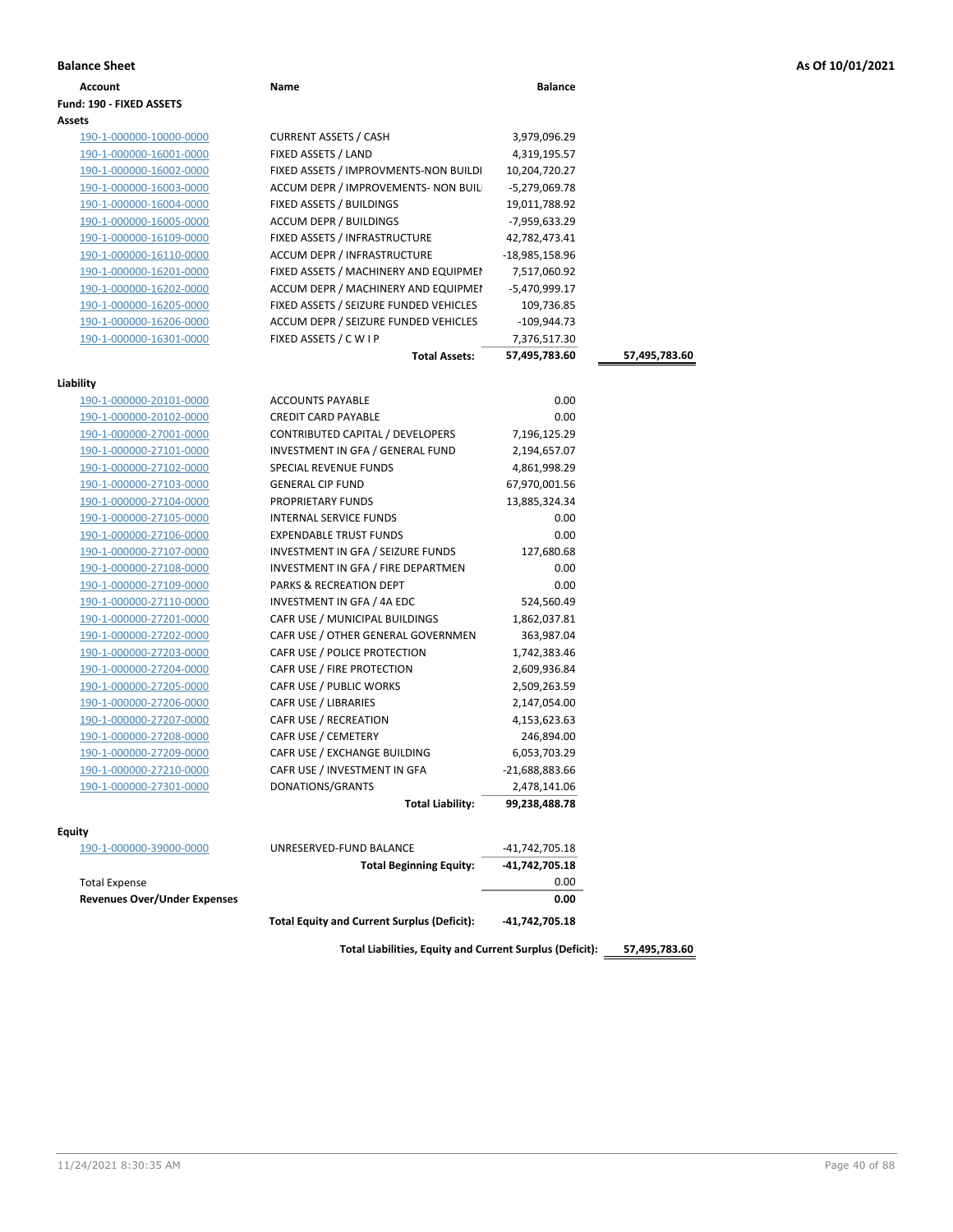| <b>Balance Sheet</b>                |                                                          |                 |              | As Of 10/01/2021 |
|-------------------------------------|----------------------------------------------------------|-----------------|--------------|------------------|
| <b>Account</b>                      | Name                                                     | <b>Balance</b>  |              |                  |
| <b>Fund: 191 - DEBT</b>             |                                                          |                 |              |                  |
| Assets                              |                                                          |                 |              |                  |
| 191-1-000000-12101-0000             | <b>BOND ISSUANCE COSTS</b>                               | 0.00            |              |                  |
| 191-1-000000-12201-0000             | DEFERRED CHARGES / BOND DISCOUNT                         | $-382,663.52$   |              |                  |
| 191-1-000000-14101-0000             | WTR/WWTR UTILITY FUND                                    | 0.00            |              |                  |
| 191-1-000000-17101-0000             | LONG-TERM DEBT / AMT TO BE PROVIDE                       | 4,833,249.98    |              |                  |
|                                     | <b>Total Assets:</b>                                     | 4,450,586.46    | 4,450,586.46 |                  |
| Liability                           |                                                          |                 |              |                  |
| 191-1-000000-20102-0000             | <b>CREDIT CARD PAYABLE</b>                               | 0.00            |              |                  |
| 191-1-000000-22002-0000             | VACATION/SICK PAYABLE                                    | 1,789,644.28    |              |                  |
| 191-1-000000-26001-0000             | COMPENSATED ABSENCES PAY                                 | 2,162,327.37    |              |                  |
| 191-1-000000-26003-0000             | EXCESS SALES TAX DUE TO STATE OF TEXAS                   | 2,511,401.93    |              |                  |
| 191-1-000000-26101-0000             | <b>GENERAL OBLIG BONDS PAY</b>                           | 38,009,000.00   |              |                  |
| 191-1-000000-26103-0000             | DEFERRED LOSS/DEFEASEMENT                                | 469,986.21      |              |                  |
| 191-1-000000-26104-0000             | <b>ACCRETED INTEREST</b>                                 | 166,084.28      |              |                  |
| 191-1-000000-26105-0000             | INV NET OF RELATED DEBT                                  | -34,384,329.59  |              |                  |
| 191-1-000000-26106-0000             | <b>RESTRICTED DEBT SERVICE</b>                           | 621,308.00      |              |                  |
|                                     | <b>Total Liability:</b>                                  | 11,345,422.48   |              |                  |
| <b>Equity</b>                       |                                                          |                 |              |                  |
| 191-1-000000-39000-0000             | UNRESERVED-FUND BALANCE                                  | $-6,894,836.02$ |              |                  |
|                                     | <b>Total Beginning Equity:</b>                           | $-6,894,836.02$ |              |                  |
| <b>Total Expense</b>                |                                                          | 0.00            |              |                  |
| <b>Revenues Over/Under Expenses</b> |                                                          | 0.00            |              |                  |
|                                     | <b>Total Equity and Current Surplus (Deficit):</b>       | $-6,894,836.02$ |              |                  |
|                                     | Total Liabilities, Equity and Current Surplus (Deficit): |                 | 4,450,586.46 |                  |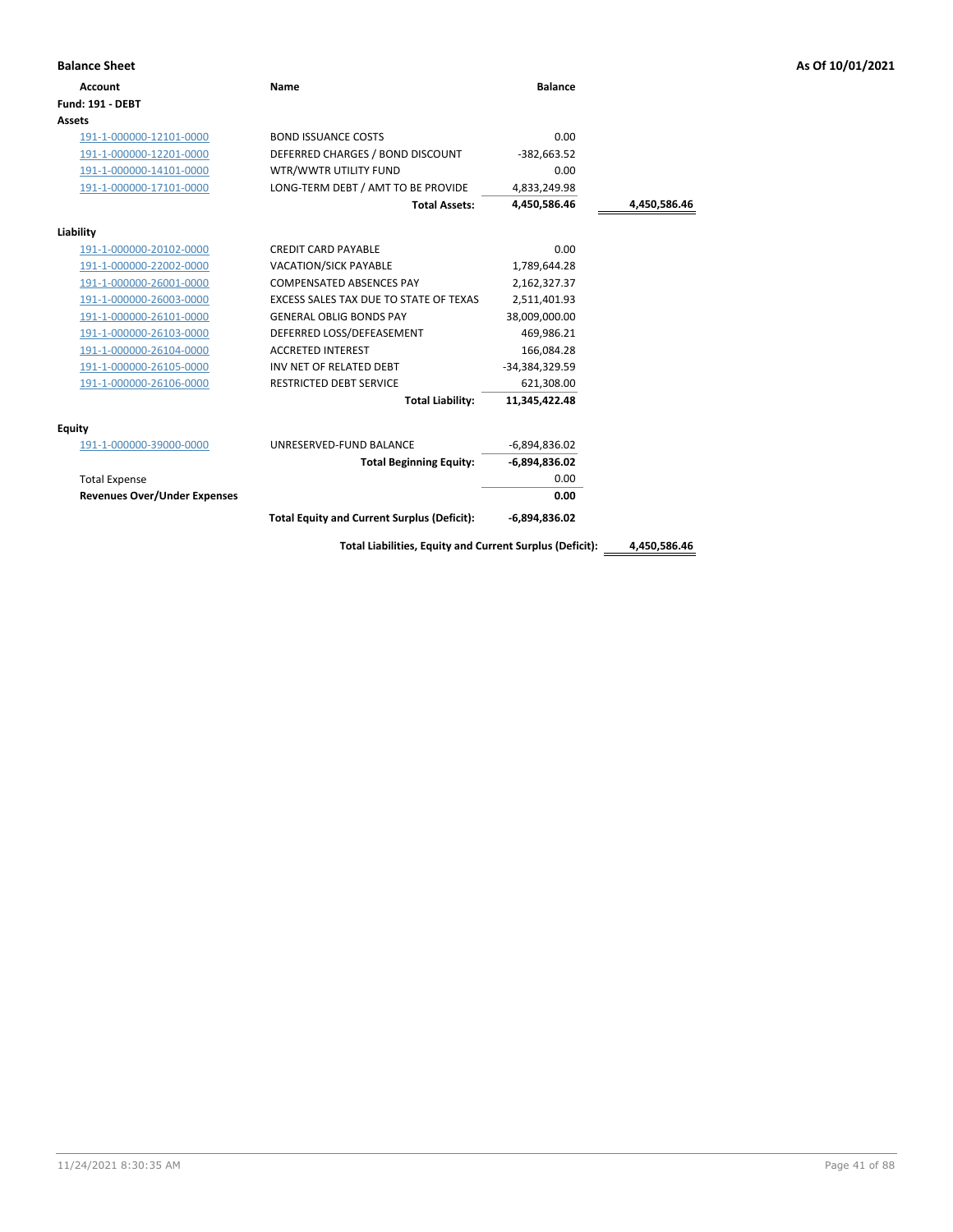| Account                             | Name | <b>Balance</b> |
|-------------------------------------|------|----------------|
| <b>Fund: 192 - PAYROLL CLEARING</b> |      |                |
| Assets                              |      |                |

192-1-000000-10000-0000 CURRENT ASSETS / CASH -263,218.68<br>192-1-000000-13201-0000 MISC ACCTS RECEIVABLE 0.00 192-1-000000-13201-0000 MISC ACCTS RECEIVABLE 0.00 192-1-000000-13203-0000 NON-CURRENT ASSETS / PREPAYMENTS 0.00 192-1-000000-13205-0000 INTEREST RECEIVABLE 0.00

# **Liability**

| lity                    |                                       |               |
|-------------------------|---------------------------------------|---------------|
| 192-1-000000-20101-0000 | <b>ACCOUNTS PAYABLE</b>               | 25,936.69     |
| 192-1-000000-20102-0000 | <b>CREDIT CARD PAYABLE</b>            | 0.00          |
| 192-1-000000-20103-0000 | <b>ACCRUED ACCOUNTS PAYABLE</b>       | 0.00          |
| 192-1-000000-22001-0000 | SALARIES PAYABLE                      | $-7,844.69$   |
| 192-1-000000-22002-0000 | <b>VACATION/SICK PAYABLE</b>          | 0.00          |
| 192-1-000000-22101-0000 | TAXES - FEDERAL WITHHOLDING           | 0.00          |
| 192-1-000000-22102-0000 | <b>TAXES - FICA</b>                   | $-1.35$       |
| 192-1-000000-22103-0000 | <b>TAXES - MEDICARE</b>               | 0.00          |
| 192-1-000000-22201-0000 | INS - AFLAC                           | $-11,931.58$  |
| 192-1-000000-22202-0000 | INS - LIFE INSURANCE                  | 0.00          |
| 192-1-000000-22203-0000 | INS - CITY EMPLOYEE PORTION           | 0.00          |
| 192-1-000000-22204-0000 | INS - GEUS EMPLOYEE PORTION           | 0.00          |
| 192-1-000000-22205-0000 | INS - CITY EMPL-FLEXCARD              | $-165,600.71$ |
| 192-1-000000-22206-0000 | INS - CITY EMPL-DEPENDENT CARE        | 0.00          |
| 192-1-000000-22207-0000 | INS - GEUS EMPL-HEALTH CARE           | 0.00          |
| 192-1-000000-22208-0000 | INS - AMERICAN FIDELITY               | 0.00          |
| 192-1-000000-22209-0000 | INS - GEUS EMPL-DEPENDENT CARE        | 0.00          |
| 192-1-000000-22210-0000 | INS - CITY EMPLOYEE - OPT OU          | 0.00          |
| 192-1-000000-22211-0000 | INS - GEUS EMP - OPT OU               | 0.00          |
| 192-1-000000-22212-0000 | <b>INS - VISION PLAN</b>              | $-5,905.50$   |
| 192-1-000000-22213-0000 | INS - AIG CRITICAL CARE               | 0.00          |
| 192-1-000000-22214-0000 | INS - AIG ACCIDENT                    | 0.00          |
| 192-1-000000-22215-0000 | <b>INS - ALLSTATE CANCER</b>          | 0.00          |
| 192-1-000000-22216-0000 | INS - CRITICAL ILLNESS/CHARTIS        | 0.00          |
| 192-1-000000-22217-0000 | INS - MUTUAL OF OMAHA                 | $-18,353.39$  |
| 192-1-000000-22218-0000 | INS - TX LIFE                         | $-2,197.73$   |
| 192-1-000000-22219-0000 | <b>INS - NEW YORK LIFE</b>            | 0.00          |
| 192-1-000000-22220-0000 | INS - AFLAC CRITICAL INSURANCE        | $-1,609.45$   |
| 192-1-000000-22223-0000 | <b>INS - DENTAL PLAN</b>              | $-6,319.87$   |
| 192-1-000000-22301-0000 | <b>RETIREMENT - TMRS</b>              | $-18,266.78$  |
| 192-1-000000-22302-0000 | <b>RETIREMENT - F R &amp; R</b>       | 6,375.78      |
| 192-1-000000-22303-0000 | RETIREMENT - NATIONWIDE / PEBSCO      | $-52,318.05$  |
| 192-1-000000-22304-0000 | RETIREMENT - 401 ICMA RETIREMENT      | 0.00          |
| 192-1-000000-22305-0000 | RETIREMENT - VANTAGE CARE PRE-TAX RSP | 0.00          |
| 192-1-000000-22401-0000 | <b>GARNISHMENT - TAX LEVY</b>         | 0.00          |
| 192-1-000000-22402-0000 | <b>GARNISHMENT - CHILD SUPPORT</b>    | 0.00          |
| 192-1-000000-22403-0000 | <b>GARNISHMENT - CHAPTER 13</b>       | 0.00          |
| 192-1-000000-22404-0000 | <b>GARNISHMENT - STUDENT LOAN</b>     | 0.00          |
| 192-1-000000-22501-0000 | <b>CHARITY PAYABLE</b>                | 0.00          |
| 192-1-000000-22502-0000 | <b>UNITED WAY</b>                     | $-118.50$     |
|                         | AMERICAN CANCER SOCIETY               |               |
| 192-1-000000-22503-0000 |                                       | 0.00          |
| 192-1-000000-22601-0000 | PR DEDUCT - SAVINGS BOND              | 0.00          |
| 192-1-000000-22602-0000 | PR DEDUCT - CREDIT UNION              | $-3,261.50$   |
| 192-1-000000-22603-0000 | PR DEDUCT - PRE PAID LEGAL FEE        | $-1,802.05$   |
| 192-1-000000-22604-0000 | PR DEDUCT - AUTO LEASE AGREEMENT      | 0.00          |
| 192-1-000000-22605-0000 | PR DEDUCT - YMCA                      | 0.00          |
| 192-1-000000-22606-0000 | PR DEDUCT - GAC                       | 0.00          |
| 192-1-000000-22607-0000 | PR DEDUCT - WEIGHT WATCHERS           | 0.00          |
| 192-1-000000-22608-0000 | PR DEDUCT - HUNT REG-FITNESS CTR      | 0.00          |
| 192-1-000000-22609-0000 | PR DEDUCT - MISCELLANEOUS             | 0.00          |
| 192-1-000000-22610-0000 | PR DEDUCT - MISC REIMB                | 0.00          |
| 192-1-000000-22611-0000 | PR DEDUCT - GOLF COURSE FEES          | 0.00          |

**Total Assets: -263,218.68 -263,218.68**

**Balance Sheet As Of 10/01/2021**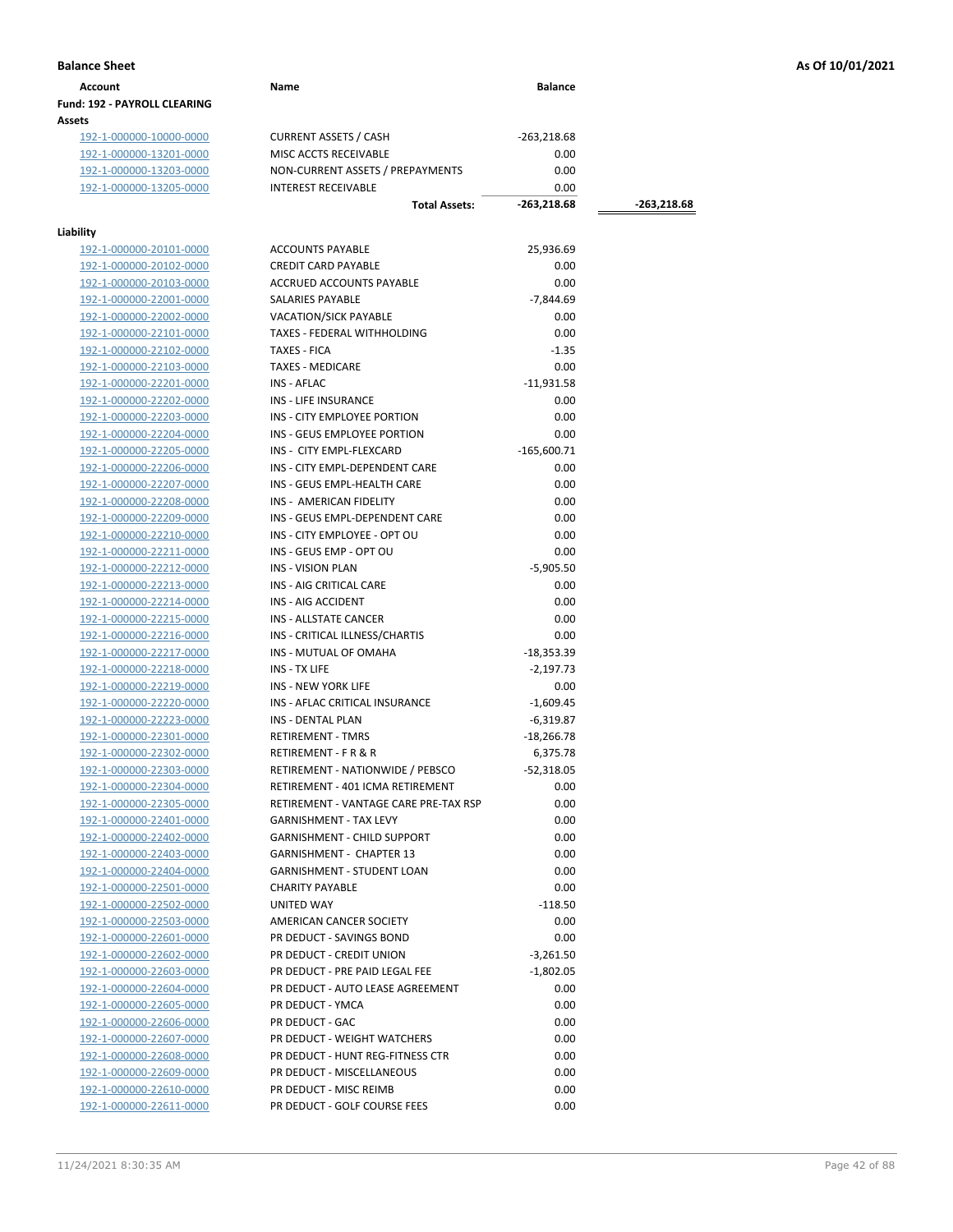| <b>Balance Sheet</b>    |                                                          |                |               | As Of 10/01/2021 |
|-------------------------|----------------------------------------------------------|----------------|---------------|------------------|
| <b>Account</b>          | <b>Name</b>                                              | <b>Balance</b> |               |                  |
| 192-1-000000-22612-0000 | PR DEDUCT - WEARING APPAREL                              | 0.00           |               |                  |
| 192-1-000000-22613-0000 | PR DEDUCT - SNAP FITNESS                                 | 0.00           |               |                  |
|                         | <b>Total Liability:</b>                                  | $-263,218.68$  |               |                  |
| <b>Equity</b>           |                                                          |                |               |                  |
| 192-1-000000-39000-0000 | UNRESERVED-FUND BALANCE                                  | 0.00           |               |                  |
|                         | <b>Total Beginning Equity:</b>                           | 0.00           |               |                  |
|                         | <b>Total Equity and Current Surplus (Deficit):</b>       | 0.00           |               |                  |
|                         | Total Liabilities, Equity and Current Surplus (Deficit): |                | $-263,218.68$ |                  |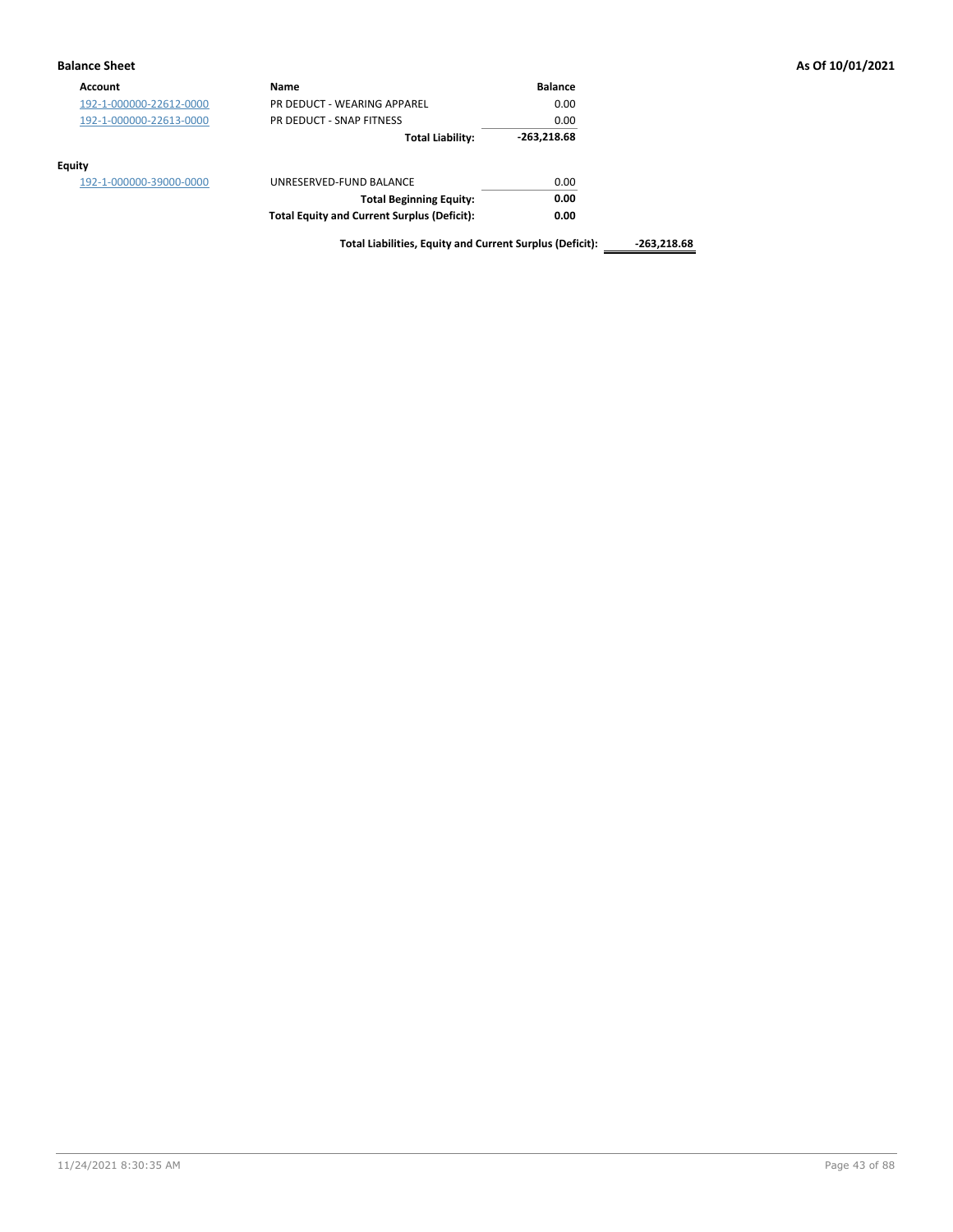| Account                             | Name | <b>Balance</b> |
|-------------------------------------|------|----------------|
| Fund: 200 - WATER / WASTEWATER FUND |      |                |
| <b>Assets</b>                       |      |                |

| 200-2-000000-10000-0000 | <b>CURRENT ASSETS / CASH</b>          | $-13,073,535.00$ |
|-------------------------|---------------------------------------|------------------|
| 200-2-000000-12101-0000 | <b>BOND ISSUANCE COSTS</b>            | 0.00             |
| 200-2-000000-12201-0000 | DEFERRED CHARGES / BOND DISCOUNT      | $-331,028.31$    |
| 200-2-000000-13000-0000 | <b>CUSTOMER ACCTS RECEIVABLE</b>      | 613,407.60       |
| 200-2-000000-13001-0000 | NON CURRENT CUSTOMER ACCTS RECEIVAE   | 289,345.78       |
| 200-2-000000-13002-0000 | ALLOW FOR UNCOLLECT REC               | $-224,513.33$    |
| 200-2-000000-13003-0000 | UNBILLED YEAR-END ACCRUAL             | 1,239,789.83     |
| 200-2-000000-13004-0000 | <b>WASTE HAULER RECEIVABLE</b>        | 12,202.30        |
| 200-2-000000-13007-0000 | <b>RETURNED CHECKS</b>                | 0.00             |
| 200-2-000000-13010-0000 | <b>CADDO MILLS</b>                    | 0.00             |
| 200-2-000000-13201-0000 | MISC ACCTS RECEIVABLE                 | $-45,829.06$     |
| 200-2-000000-13202-0000 | <b>EMPLOYEE ADVANCES</b>              | 0.00             |
| 200-2-000000-13203-0000 | NON-CURRENT ASSETS / PREPAYMENTS      | 0.00             |
| 200-2-000000-13205-0000 | <b>INTEREST RECEIVABLE</b>            | 0.00             |
| 200-2-000000-14001-0000 | DUE FROM / GENERAL FUND               | 0.00             |
| 200-2-000000-14040-0000 | <b>GENERAL CIP / GENERAL CIP</b>      | 0.00             |
| 200-2-000000-14120-0000 | DUE FROM UTILITY CIP                  | 38,336,026.85    |
| 200-2-000000-15401-0000 | <b>INVENTORIES / WATER STOCK</b>      | 255,981.59       |
| 200-2-000000-15501-0000 | INVENTORIES / WASTEWATER STOCK        | 37,450.62        |
| 200-2-000000-16001-0000 | FIXED ASSETS / LAND                   | 685,983.11       |
| 200-2-000000-16002-0000 | FIXED ASSETS / IMPROVMENTS-NON BUILDI | 5,565,701.69     |
| 200-2-000000-16003-0000 | ACCUM DEPR / IMPROVEMENTS-NON BUILI   | $-2,563,314.54$  |
| 200-2-000000-16004-0000 | FIXED ASSETS / BUILDINGS              | 23,444,349.28    |
| 200-2-000000-16005-0000 | <b>ACCUM DEPR / BUILDINGS</b>         | $-3,705,886.88$  |
| 200-2-000000-16006-0000 | FIXED ASSETS / FILTRATION PLANT       | 11,644,653.00    |
| 200-2-000000-16007-0000 | ACCUM DEPR / FILTRATION PLANT         | -7,682,201.86    |
| 200-2-000000-16008-0000 | FIXED ASSETS / WATER RECLAMATION PLAN | 7,290,892.03     |
| 200-2-000000-16009-0000 | ACCUM DEPR / WATER RECLAMATION PLAN   | $-6,524,752.91$  |
| 200-2-000000-16101-0000 | FIXED ASSETS / WATER MAINS            | 20,586,456.10    |
| 200-2-000000-16102-0000 | ACCUM DEPR / WATER MAINS              | $-11,006,266.98$ |
| 200-2-000000-16103-0000 | FIXED ASSETS / SANITARY SEWERS        | 26,762,935.28    |
| 200-2-000000-16104-0000 | <b>ACCUM DEPR / SANITARY SEWERS</b>   | $-12,557,604.47$ |
| 200-2-000000-16105-0000 | FIXED ASSETS / RESERVOIRS & TANKS     | 10,498,644.74    |
| 200-2-000000-16106-0000 | ACCUM DEPR / RESERVOIRS & TANKS       | $-1,157,033.18$  |
| 200-2-000000-16107-0000 | FIXED ASSETS / PUMP STATIONS          | 6,574,011.03     |
| 200-2-000000-16108-0000 | <b>ACCUM DEPR / PUMP STATIONS</b>     | -503,643.65      |
| 200-2-000000-16201-0000 | FIXED ASSETS / MACHINERY AND EQUIPMEN | 3,883,571.50     |
| 200-2-000000-16202-0000 | ACCUM DEPR / MACHINERY AND EQUIPMEI   | $-2,126,635.65$  |
| 200-2-000000-16301-0000 | FIXED ASSETS / C W I P                | -286,982.00      |
| 200-2-000000-17501-0000 | <b>EMPLOYEE CONTRIBUTIONS</b>         | 206,986.00       |
| 200-2-000000-17504-0000 | <b>INVESTMENT RETURN</b>              | $-402, 199.00$   |
| 200-2-000000-17508-0000 | <b>EXPERIENCE DIFFERENCE- OUTFLOW</b> | 80,821.00        |
| 200-2-000000-17509-0000 | <b>EXPERIENCE DIFFERENCE - INFLOW</b> | $-8,926.00$      |
| 200-2-000000-17520-0000 | <b>ASSUMPTION CHANGES</b>             | 19,613.00        |

# **Liability**

| 200-2-000000-20101-0000 |
|-------------------------|
| 200-2-000000-20102-0000 |
| 200-2-000000-20103-0000 |
| 200-2-000000-20104-0000 |
| 200-2-000000-20109-0000 |
| 200-2-000000-20110-0000 |
| 200-2-000000-20112-0000 |
| 200-2-000000-20125-0000 |
| 200-2-000000-20139-0000 |
| 200-2-000000-20141-0000 |
| 200-2-000000-20160-0000 |
| 200-2-000000-21001-0000 |

|                                                               | <b>Total Assets:</b> | 95,828,469.51 | 95,828,469.51 |
|---------------------------------------------------------------|----------------------|---------------|---------------|
| lity                                                          |                      |               |               |
| <b>ACCOUNTS PAYABLE</b><br>200-2-000000-20101-0000            |                      | 365,890.65    |               |
| 200-2-000000-20102-0000<br><b>CREDIT CARD PAYABLE</b>         |                      | 0.00          |               |
| 200-2-000000-20103-0000<br>ACCRUED ACCOUNTS PAYABLE           |                      | 10,000.00     |               |
| 200-2-000000-20104-0000<br><b>ESCHEATED LIABILITY</b>         |                      | 0.00          |               |
| <b>GENERAL OBLIG BONDS PAY</b><br>200-2-000000-20109-0000     |                      | 1,718,000.00  |               |
| 200-2-000000-20110-0000<br><b>REVENUE BONDS PAYABLE</b>       |                      | 1,005,000.00  |               |
| 200-2-000000-20112-0000<br>ACCRUED INTEREST PAYABLE           |                      | 63.911.41     |               |
| SALES TAX PAYABLE / IN THE CITY<br>200-2-000000-20125-0000    |                      | 0.00          |               |
| <b>RETAINAGES PAYABLE</b><br>200-2-000000-20139-0000          |                      | 0.00          |               |
| 200-2-000000-20141-0000<br>TELEPHONE CLEARING                 |                      | 0.01          |               |
| 200-2-000000-20160-0000<br>UNAPPLIED CREDIT                   |                      | 0.00          |               |
| <b>GENERAL FUND / GENERAL FUND</b><br>200-2-000000-21001-0000 |                      | 0.00          |               |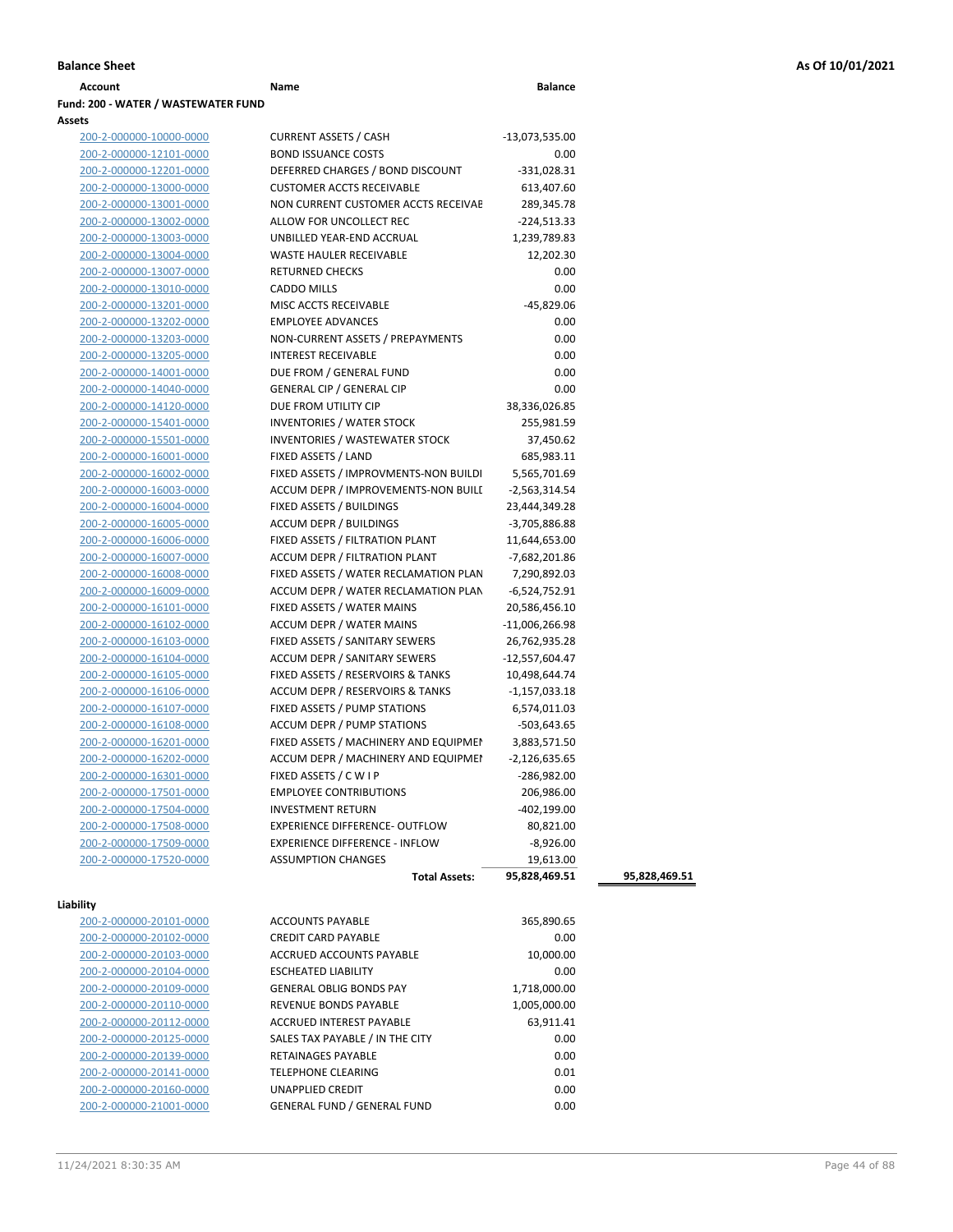# **Balance Sheet As Of 10/01/2021**

| Account                             | Name                                                     | <b>Balance</b>                  |
|-------------------------------------|----------------------------------------------------------|---------------------------------|
| 200-2-000000-21101-0000             | ENTERPRISE / WTR/WWTR UTILITY FUND                       | 0.00                            |
| 200-2-000000-22001-0000             | SALARIES PAYABLE                                         | 102,386.42                      |
| 200-2-000000-22002-0000             | <b>VACATION/SICK PAYABLE</b>                             | 221,369.33                      |
| 200-2-000000-23001-0000             | CAPITAL LEASE PAYABLE                                    | 0.00                            |
| 200-2-000000-24001-0000             | O/S CHECKS PAYABLE                                       | 0.00                            |
| 200-2-000000-24002-0000             | <b>CUSTOMER DEPOSITS</b>                                 | 768,772.88                      |
| 200-2-000000-24003-0000             | <b>CUSTOMER OVERPMT SUSPENSE</b>                         | 388,334.64                      |
| 200-2-000000-24004-0000             | <b>INTEREST PAYABLE ON DEP</b>                           | 0.00                            |
| 200-2-000000-24005-0000             | ACCRUED INT PAY ON DEP                                   | 0.00                            |
| 200-2-000000-24006-0000             | <b>AWAITING CUSTOMER SETUP</b>                           | 1,955.61                        |
| 200-2-000000-24007-0000             | <b>BILLED DEPOSITS SUSPENSE</b>                          | 0.00                            |
| 200-2-000000-26001-0000             | COMPENSATED ABSENCES PAY                                 | 278,649.49                      |
| 200-2-000000-26101-0000             | <b>GENERAL OBLIG BONDS PAY</b>                           | 2,836,907.00                    |
| 200-2-000000-26102-0000             | REVENUE BONDS PAYABLE                                    | 30,185,000.00                   |
| 200-2-000000-26103-0000             | DEFERRED LOSS/DEFEASEMENT                                | $-136,237.88$                   |
| 200-2-000000-27001-0000             | <b>CONTRIBUTED CAPITAL</b>                               | 0.00                            |
| 200-2-000000-27002-0000             | CONTRIBUTED CAPITAL / DEVELOPERS                         | 0.00                            |
| 200-2-000000-29300-0000             | <b>ENCUMBRANCE SUMMARY</b>                               | 0.00                            |
| 200-2-000000-29400-0100             | RESERVED ACCOUNT / ENCUMBRANCES                          | 0.00                            |
| 200-2-000000-29999-0000             | <b>NET PENSION LIABILITY</b>                             | 541,374.00                      |
| 200-2-000000-92080-0000             | <b>GLTDAG</b>                                            | 0.00                            |
|                                     | <b>Total Liability:</b>                                  | 38,351,313.56                   |
| <b>Equity</b>                       |                                                          |                                 |
| 200-2-000000-39000-0000             | UNRESERVED-FUND BALANCE                                  | 0.00                            |
| 200-2-000000-39100-0000             | UNRESERVED-RET. EARNINGS                                 | 57,949,816.35                   |
| 200-2-000000-39150-0000             | RESERVED-RET. EARNINGS                                   | 0.00                            |
| 200-2-000000-39500-0000             | <b>NET POSITION - PENSION</b>                            | $-965.00$                       |
|                                     | <b>Total Beginning Equity:</b>                           | 57,948,851.35                   |
| <b>Total Revenue</b>                |                                                          | 4,849.02                        |
| <b>Total Expense</b>                |                                                          | 476,544.41                      |
| <b>Revenues Over/Under Expenses</b> |                                                          | $-471,695.39$                   |
|                                     | <b>Total Equity and Current Surplus (Deficit):</b>       | 57,477,155.96                   |
|                                     | Total Liabilities, Equity and Current Surplus (Deficit): |                                 |
|                                     |                                                          | *** FUND 200 OUT OF BALANCE *** |

**\*\*\*Warning: Account Authorization is turned on. Please run the Unauthorized Account Listing Report to see if you are out of balance due to missing accounts \*\*\***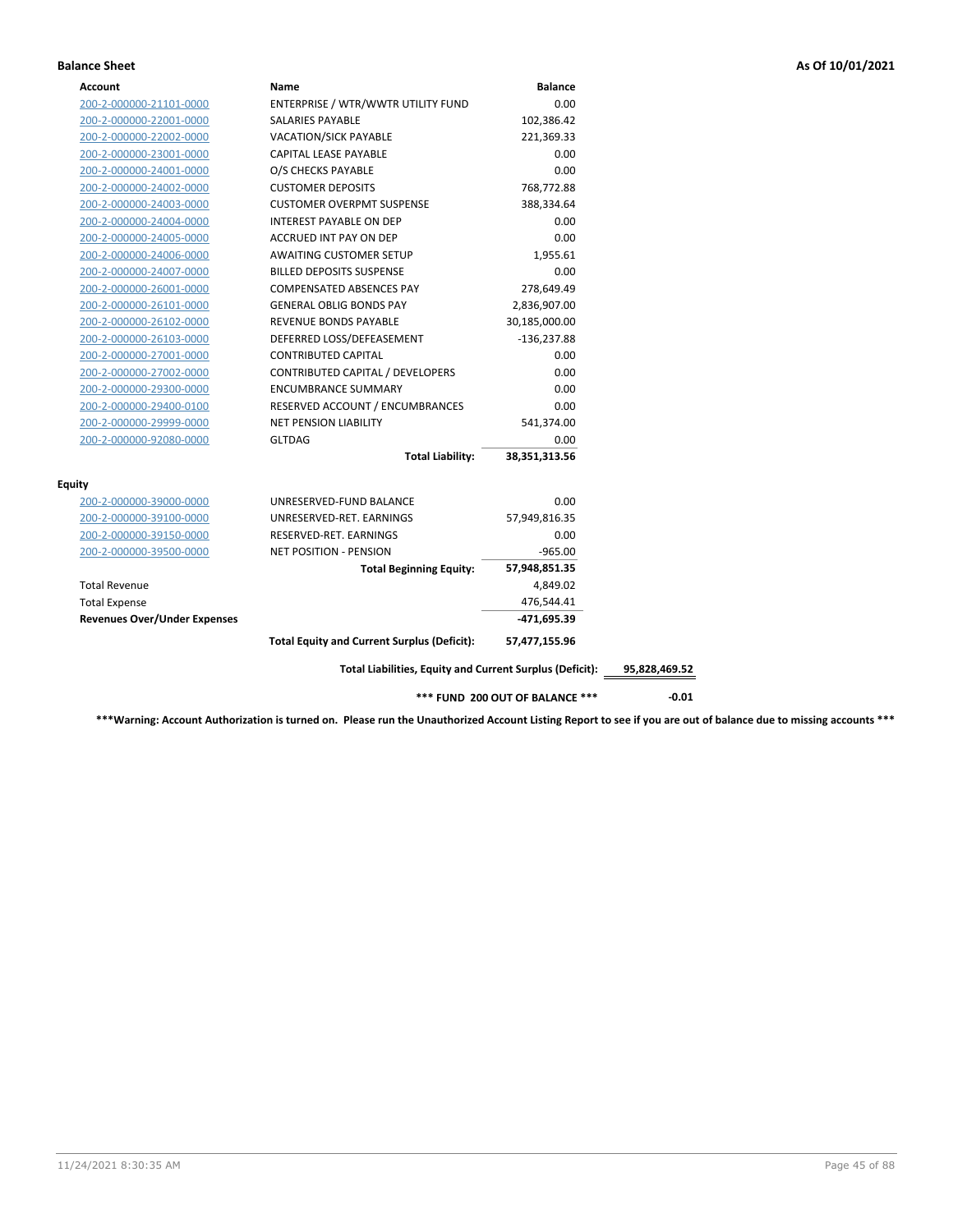| <b>Balance Sheet</b>                |                                                    |                |         | As Of 10/01/2021 |
|-------------------------------------|----------------------------------------------------|----------------|---------|------------------|
| Account                             | Name                                               | <b>Balance</b> |         |                  |
| Fund: 210 - WATER IMPACT FEES       |                                                    |                |         |                  |
| Assets                              |                                                    |                |         |                  |
| 210-2-000000-10000-0000             | <b>CURRENT ASSETS / CASH</b>                       | $-541.09$      |         |                  |
| 210-2-000000-13201-0000             | MISC ACCTS RECEIVABLE                              | 0.00           |         |                  |
| 210-2-000000-13205-0000             | <b>INTEREST RECEIVABLE</b>                         | 0.00           |         |                  |
|                                     | <b>Total Assets:</b>                               | $-541.09$      | -541.09 |                  |
| Liability                           |                                                    |                |         |                  |
| 210-2-000000-20101-0000             | <b>ACCOUNTS PAYABLE</b>                            | 258.63         |         |                  |
| 210-2-000000-20103-0000             | <b>ACCRUED ACCOUNTS PAYABLE</b>                    | 0.00           |         |                  |
| 210-2-000000-29300-0000             | <b>ENCUMBRANCE SUMMARY</b>                         | 0.00           |         |                  |
| 210-2-000000-29400-0000             | RESERVED ACCOUNT / ENCUMBRANCES                    | 0.00           |         |                  |
|                                     | <b>Total Liability:</b>                            | 258.63         |         |                  |
| <b>Equity</b>                       |                                                    |                |         |                  |
| 210-2-000000-39000-0000             | UNRESERVED-FUND BALANCE                            | 0.00           |         |                  |
| 210-2-000000-39100-0000             | UNRESERVED-RET. EARNINGS                           | $-799.72$      |         |                  |
|                                     | <b>Total Beginning Equity:</b>                     | $-799.72$      |         |                  |
| <b>Total Revenue</b>                |                                                    | 0.00           |         |                  |
| <b>Total Expense</b>                |                                                    | 0.00           |         |                  |
| <b>Revenues Over/Under Expenses</b> |                                                    | 0.00           |         |                  |
|                                     | <b>Total Equity and Current Surplus (Deficit):</b> | $-799.72$      |         |                  |

Total Liabilities, Equity and Current Surplus (Deficit): \_\_\_\_\_\_\_\_\_\_\_-541.09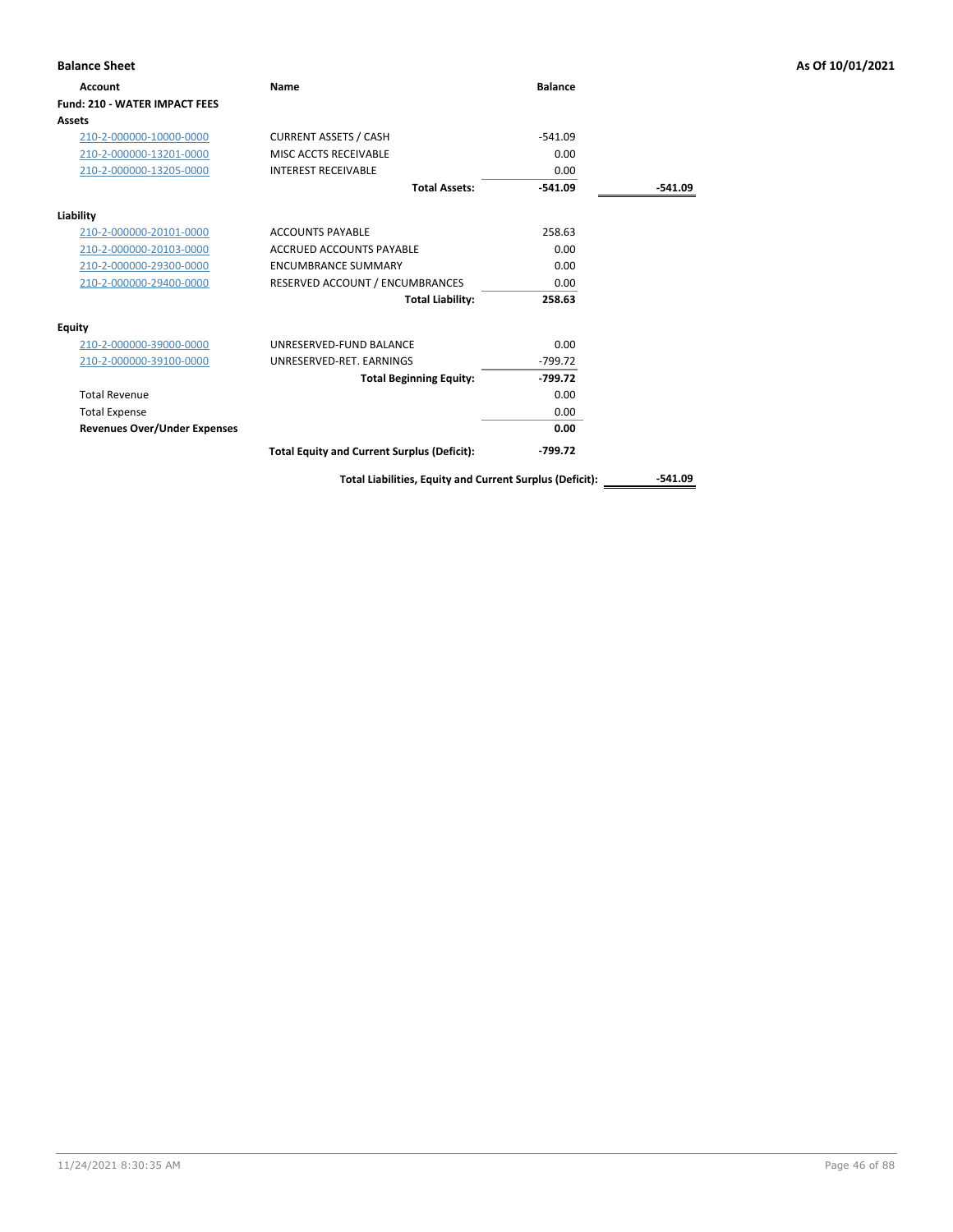| <b>Balance Sheet</b>                      |                                                          |                |      | As Of 10/01/2021 |
|-------------------------------------------|----------------------------------------------------------|----------------|------|------------------|
| Account                                   | Name                                                     | <b>Balance</b> |      |                  |
| <b>Fund: 211 - WASTEWATER IMPACT FEES</b> |                                                          |                |      |                  |
| Assets                                    |                                                          |                |      |                  |
| 211-2-000000-10000-0000                   | <b>CURRENT ASSETS / CASH</b>                             | 0.00           |      |                  |
| 211-2-000000-13201-0000                   | MISC ACCTS RECEIVABLE                                    | 0.00           |      |                  |
| 211-2-000000-13205-0000                   | <b>INTEREST RECEIVABLE</b>                               | 0.00           |      |                  |
|                                           | <b>Total Assets:</b>                                     | 0.00           | 0.00 |                  |
| Liability                                 |                                                          |                |      |                  |
| 211-2-000000-20101-0000                   | <b>ACCOUNTS PAYABLE</b>                                  | 0.00           |      |                  |
| 211-2-000000-20103-0000                   | <b>ACCRUED ACCOUNTS PAYABLE</b>                          | 0.00           |      |                  |
|                                           | <b>Total Liability:</b>                                  | 0.00           |      |                  |
| <b>Equity</b>                             |                                                          |                |      |                  |
| 211-2-000000-39000-0000                   | UNRESERVED-FUND BALANCE                                  | 0.00           |      |                  |
| 211-2-000000-39100-0000                   | UNRESERVED-RET. EARNINGS                                 | 0.00           |      |                  |
|                                           | <b>Total Beginning Equity:</b>                           | 0.00           |      |                  |
| <b>Total Revenue</b>                      |                                                          | 0.00           |      |                  |
| <b>Total Expense</b>                      |                                                          | 0.00           |      |                  |
| <b>Revenues Over/Under Expenses</b>       |                                                          | 0.00           |      |                  |
|                                           | <b>Total Equity and Current Surplus (Deficit):</b>       | 0.00           |      |                  |
|                                           | Total Liabilities, Equity and Current Surplus (Deficit): |                | 0.00 |                  |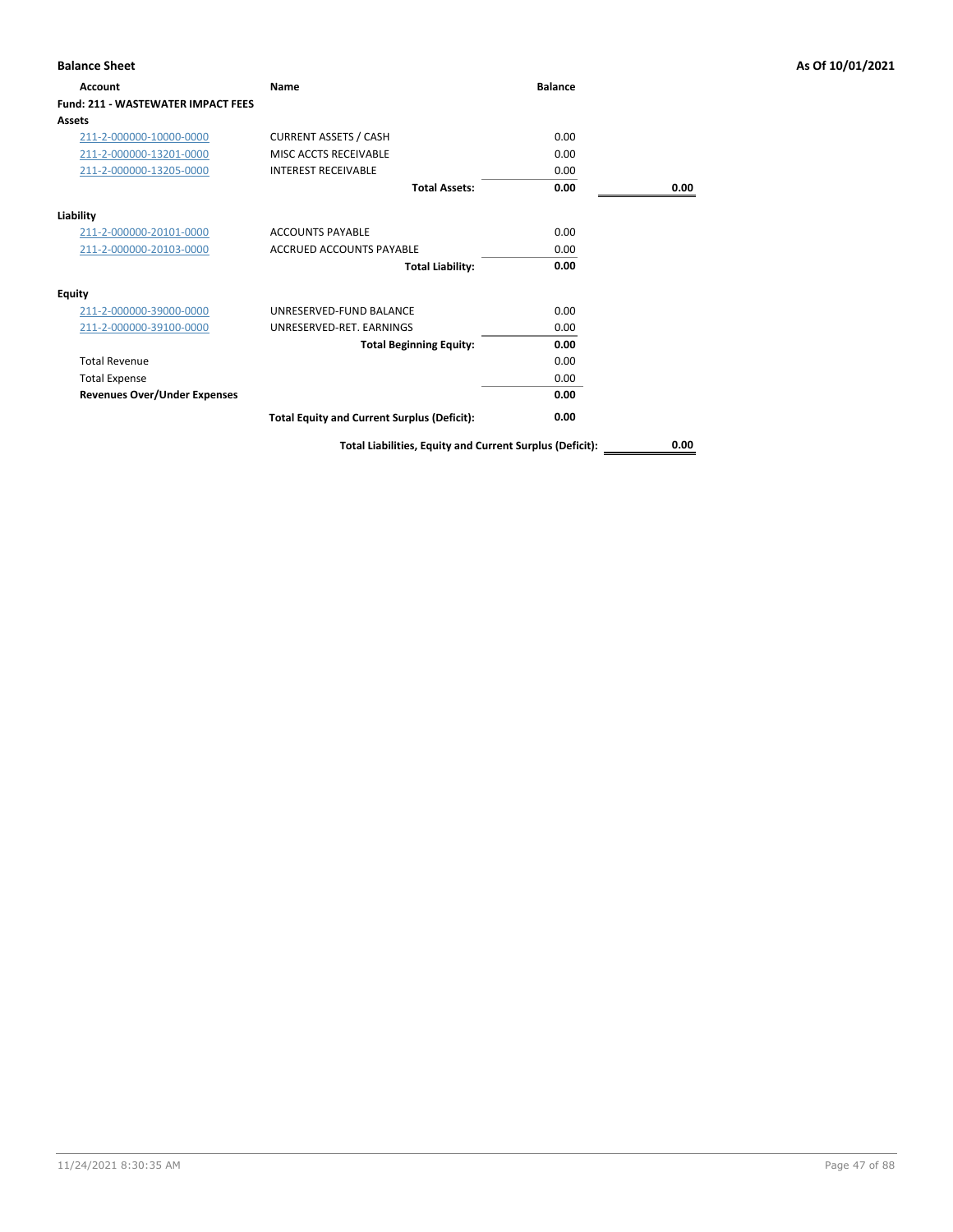| Account                                                   | Name                                                     | <b>Balance</b> |            |
|-----------------------------------------------------------|----------------------------------------------------------|----------------|------------|
| Fund: 212 - TX COMMUNITY DEV SWR SYSTEM IMPROV PROG GRANT |                                                          |                |            |
| Assets                                                    |                                                          |                |            |
| 212-2-000000-10000-0000                                   | <b>CURRENT ASSETS / CASH</b>                             | 105,849.57     |            |
| 212-2-000000-13201-0000                                   | MISC ACCTS RECEIVABLE                                    | 0.00           |            |
| 212-2-000000-13205-0000                                   | <b>INTEREST RECEIVABLE</b>                               | 0.00           |            |
| 212-2-000000-16301-0000                                   | FIXED ASSETS / C W I P                                   | 0.00           |            |
|                                                           | <b>Total Assets:</b>                                     | 105,849.57     | 105,849.57 |
| Liability                                                 |                                                          |                |            |
| 212-2-000000-20101-0000                                   | <b>ACCOUNTS PAYABLE</b>                                  | 0.00           |            |
| 212-2-000000-20102-0000                                   | <b>CREDIT CARD PAYABLE</b>                               | 0.00           |            |
| 212-2-000000-20103-0000                                   | <b>ACCRUED ACCOUNTS PAYABLE</b>                          | 0.00           |            |
| 212-2-000000-20139-0000                                   | <b>RETAINAGES PAYABLE</b>                                | 0.00           |            |
| 212-2-000000-20902-0000                                   | <b>DEFERRED GRANT REVENUE</b>                            | 0.00           |            |
| 212-2-000000-21001-0000                                   | <b>GENERAL FUND / GENERAL FUND</b>                       | 0.00           |            |
| 212-2-000000-29300-0000                                   | <b>ENCUMBRANCE SUMMARY</b>                               | 0.00           |            |
| 212-2-000000-29400-0100                                   | RESERVED ACCOUNT / ENCUMBRANCES                          | 0.00           |            |
|                                                           | <b>Total Liability:</b>                                  | 0.00           |            |
| Equity                                                    |                                                          |                |            |
| 212-2-000000-39100-0000                                   | UNRESERVED-RET. EARNINGS                                 | 105,849.57     |            |
|                                                           | <b>Total Beginning Equity:</b>                           | 105,849.57     |            |
| <b>Total Revenue</b>                                      |                                                          | 0.00           |            |
| <b>Total Expense</b>                                      |                                                          | 0.00           |            |
| <b>Revenues Over/Under Expenses</b>                       |                                                          | 0.00           |            |
|                                                           | <b>Total Equity and Current Surplus (Deficit):</b>       | 105,849.57     |            |
|                                                           | Total Liabilities, Equity and Current Surplus (Deficit): |                | 105,849.57 |

**Balance Sheet As Of 10/01/2021**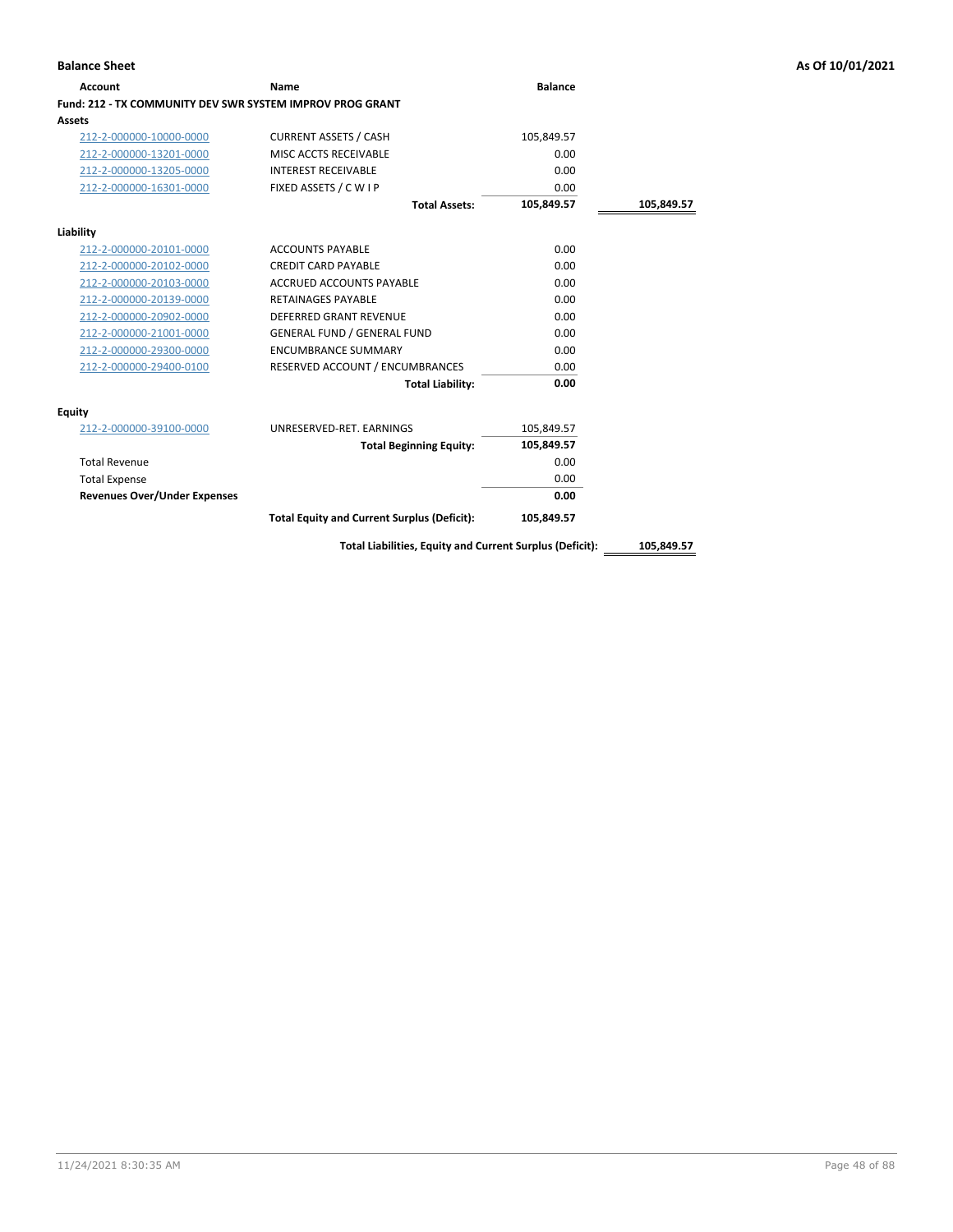| As Of 10/01/2021 |  |  |  |
|------------------|--|--|--|
|                  |  |  |  |

| <b>Balance Sheet</b>                                        |                                                    |                    |               | As Of 10/01/2021 |
|-------------------------------------------------------------|----------------------------------------------------|--------------------|---------------|------------------|
| <b>Account</b>                                              | Name                                               | <b>Balance</b>     |               |                  |
| Fund: 216 - UTILIITY CIP FUND                               |                                                    |                    |               |                  |
| Assets                                                      |                                                    |                    |               |                  |
| 216-2-000000-10000-0000                                     | <b>CURRENT ASSETS / CASH</b>                       | 14,768,061.90      |               |                  |
| 216-2-000000-11101-0000                                     | MBIA ACCOUNTS / 2002 WSSR                          | 0.00               |               |                  |
| 216-2-000000-11103-0000                                     | 2005 WSSR                                          | 0.00               |               |                  |
| 216-2-000000-11403-0000                                     | RESERVE FUND / 2003 WSSR                           | 0.00               |               |                  |
| 216-2-000000-11404-0000                                     | SERIES 2019 WSSR CO'S                              | 9,985,104.52       |               |                  |
| 216-2-000000-11503-0000                                     | 2008WSSR CONST 486000273                           | 0.00               |               |                  |
| 216-2-000000-11505-0000                                     | SRA RAW WATER SALE PROCEEDS                        | 13,689,436.59      |               |                  |
| 216-2-000000-11700-0000                                     | TXFIT Tawakoni Raw Water Line Replacemer           | 0.00               |               |                  |
| 216-2-000000-13000-0000                                     | <b>CUSTOMER ACCTS RECEIVABLE</b>                   | 0.00               |               |                  |
| 216-2-000000-13002-0000                                     | ALLOW FOR UNCOLLECT REC                            | 0.00               |               |                  |
| 216-2-000000-13003-0000                                     | UNBILLED YEAR-END ACCRUAL                          | 0.00               |               |                  |
| 216-2-000000-13201-0000                                     | MISC ACCTS RECEIVABLE                              | 70.32              |               |                  |
| 216-2-000000-13205-0000                                     | <b>INTEREST RECEIVABLE</b>                         | 0.00               |               |                  |
| 216-2-000000-16301-0000                                     | FIXED ASSETS / C W I P                             | 2,969,368.61       |               |                  |
|                                                             | <b>Total Assets:</b>                               | 41,412,041.94      | 41,412,041.94 |                  |
| Liability                                                   |                                                    |                    |               |                  |
| 216-2-000000-20101-0000                                     | <b>ACCOUNTS PAYABLE</b>                            | 49,786.30          |               |                  |
| 216-2-000000-20102-0000                                     | <b>CREDIT CARD PAYABLE</b>                         | 0.00               |               |                  |
| 216-2-000000-20103-0000                                     | ACCRUED ACCOUNTS PAYABLE                           | 0.00               |               |                  |
| 216-2-000000-20113-0000                                     | <b>DEVELOPERS ESCROW</b>                           | 0.00               |               |                  |
| 216-2-000000-20139-0000                                     | RETAINAGES PAYABLE                                 | 122,898.03         |               |                  |
| 216-2-000000-21101-0000                                     | ENTERPRISE / WTR/WWTR UTILITY FUND                 | 18,939,652.64      |               |                  |
| 216-2-000000-29300-0000                                     | <b>ENCUMBRANCE SUMMARY</b>                         | 0.00               |               |                  |
| 216-2-000000-29400-0100                                     | RESERVED ACCOUNT / ENCUMBRANCES                    | 0.00               |               |                  |
|                                                             | Total Liability:                                   | 19,112,336.97      |               |                  |
|                                                             |                                                    |                    |               |                  |
| Equity<br>216-2-000000-39000-0000                           | UNRESERVED-FUND BALANCE                            | 0.00               |               |                  |
|                                                             | UNRESERVED-RET. EARNINGS                           |                    |               |                  |
| 216-2-000000-39100-0000                                     |                                                    | 22,191,371.64      |               |                  |
| <b>Total Revenue</b>                                        | <b>Total Beginning Equity:</b>                     | 22,191,371.64      |               |                  |
|                                                             |                                                    | 108,333.33         |               |                  |
| <b>Total Expense</b><br><b>Revenues Over/Under Expenses</b> |                                                    | 0.00<br>108,333.33 |               |                  |
|                                                             |                                                    |                    |               |                  |
|                                                             | <b>Total Equity and Current Surplus (Deficit):</b> | 22,299,704.97      |               |                  |
|                                                             |                                                    |                    |               |                  |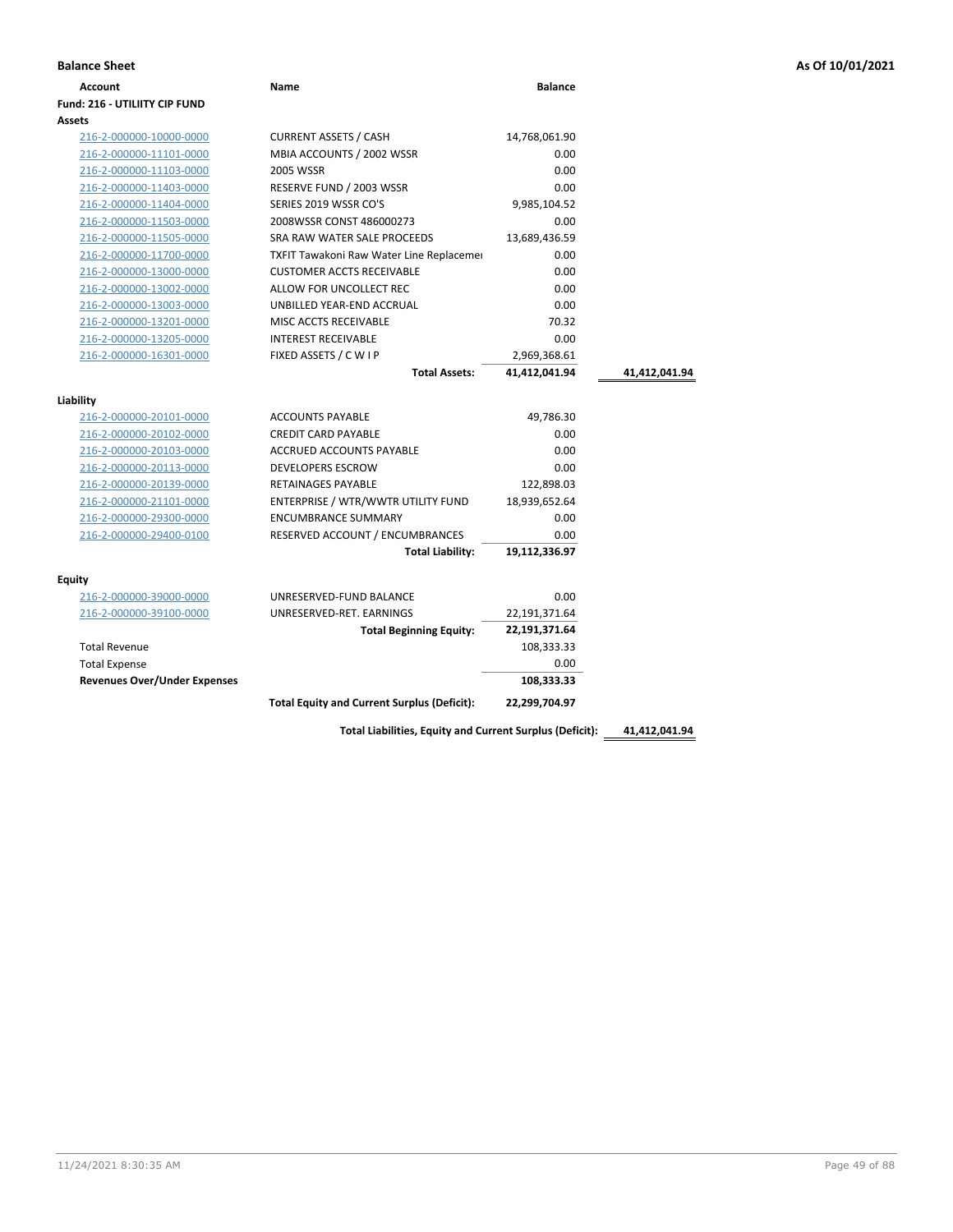| Account                                 | Name                                                     | <b>Balance</b>   |            |
|-----------------------------------------|----------------------------------------------------------|------------------|------------|
| Fund: 217 - WASTEWATER RECLAMATION FUND |                                                          |                  |            |
| Assets                                  |                                                          |                  |            |
| 217-2-000000-10000-0000                 | <b>CURRENT ASSETS / CASH</b>                             | $-70,603.30$     |            |
| 217-2-000000-11301-0000                 | TEXASTERM / 2008 WSSR REVENUE BOND                       | 0.00             |            |
| 217-2-000000-11302-0000                 | 2008 WSSR REVENUE BOND                                   | 0.00             |            |
| 217-2-000000-11503-0000                 | 2008WSSR CONST 486000273                                 | 778,783.17       |            |
| 217-2-000000-13000-0000                 | <b>CUSTOMER ACCTS RECEIVABLE</b>                         | 0.00             |            |
| 217-2-000000-13002-0000                 | ALLOW FOR UNCOLLECT REC                                  | 0.00             |            |
| 217-2-000000-13201-0000                 | MISC ACCTS RECEIVABLE                                    | 0.00             |            |
| 217-2-000000-13205-0000                 | <b>INTEREST RECEIVABLE</b>                               | 0.00             |            |
| 217-2-000000-16301-0000                 | FIXED ASSETS / C W I P                                   | 0.00             |            |
|                                         | <b>Total Assets:</b>                                     | 708,179.87       | 708,179.87 |
|                                         |                                                          |                  |            |
| Liability                               |                                                          |                  |            |
| 217-2-000000-20101-0000                 | <b>ACCOUNTS PAYABLE</b>                                  | 0.00             |            |
| 217-2-000000-20102-0000                 | <b>CREDIT CARD PAYABLE</b>                               | 0.00             |            |
| 217-2-000000-20103-0000                 | <b>ACCRUED ACCOUNTS PAYABLE</b>                          | 0.00             |            |
| 217-2-000000-20139-0000                 | <b>RETAINAGES PAYABLE</b>                                | 0.00             |            |
| 217-2-000000-21101-0000                 | ENTERPRISE / WTR/WWTR UTILITY FUND                       | 19,396,374.21    |            |
| 217-2-000000-29300-0000                 | <b>ENCUMBRANCE SUMMARY</b>                               | 0.00             |            |
| 217-2-000000-29400-0100                 | RESERVED ACCOUNT / ENCUMBRANCES                          | 0.00             |            |
|                                         | <b>Total Liability:</b>                                  | 19,396,374.21    |            |
| <b>Equity</b>                           |                                                          |                  |            |
| 217-2-000000-39100-0000                 | UNRESERVED-RET. EARNINGS                                 | -18,688,194.34   |            |
|                                         | <b>Total Beginning Equity:</b>                           | -18,688,194.34   |            |
| <b>Total Revenue</b>                    |                                                          | 0.00             |            |
| <b>Total Expense</b>                    |                                                          | 0.00             |            |
| <b>Revenues Over/Under Expenses</b>     |                                                          | 0.00             |            |
|                                         | <b>Total Equity and Current Surplus (Deficit):</b>       | $-18,688,194.34$ |            |
|                                         | Total Liabilities, Equity and Current Surplus (Deficit): |                  | 708,179.87 |
|                                         |                                                          |                  |            |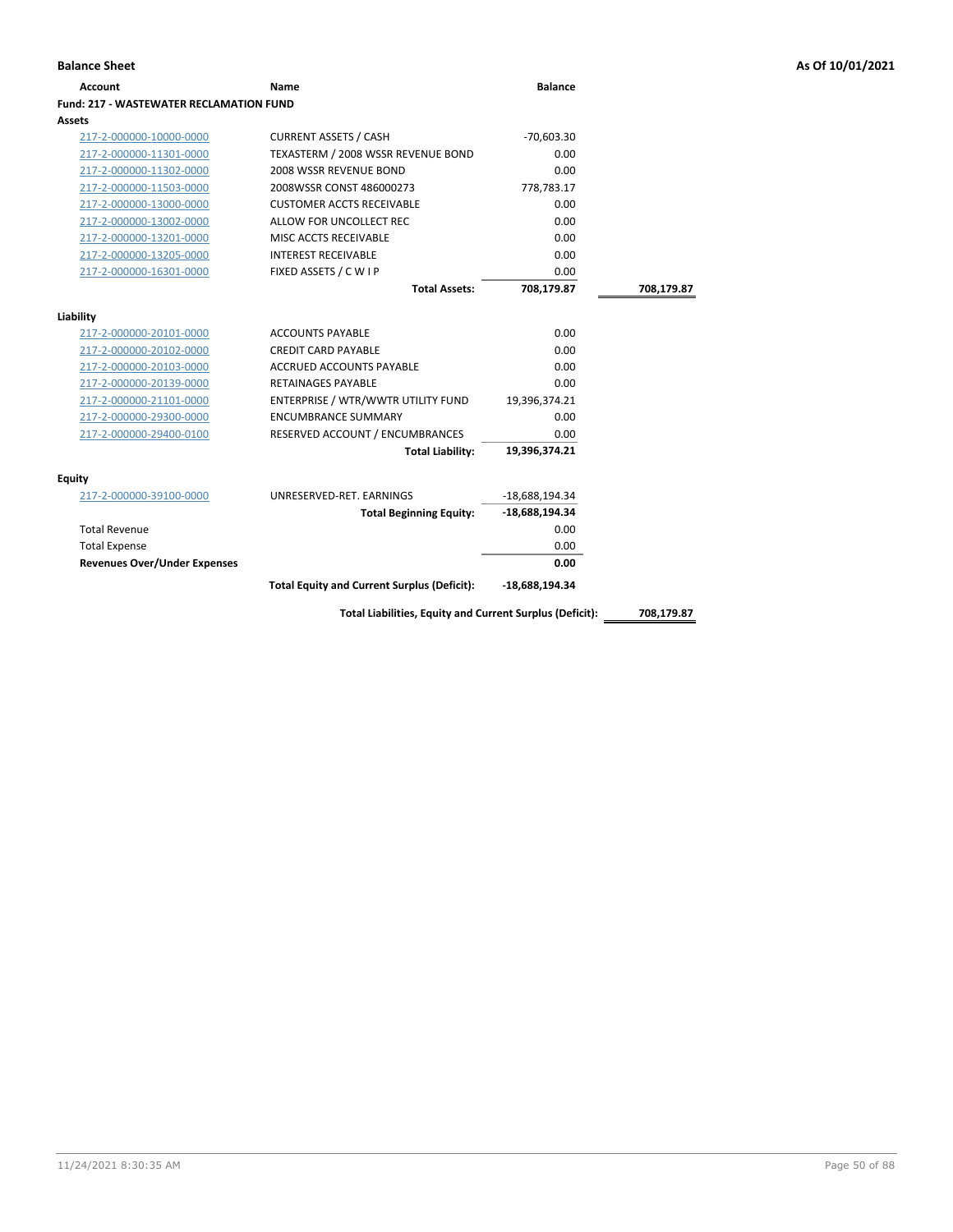|  |  |  | As Of 10/01/2021 |
|--|--|--|------------------|
|--|--|--|------------------|

| <b>Balance Sheet</b>            |                                        |                |               | As Of 10/01/2021 |
|---------------------------------|----------------------------------------|----------------|---------------|------------------|
| Account                         | Name                                   | <b>Balance</b> |               |                  |
| <b>Fund: 300 - AIRPORT FUND</b> |                                        |                |               |                  |
| <b>Assets</b>                   |                                        |                |               |                  |
| 300-2-000000-10000-0000         | <b>CURRENT ASSETS / CASH</b>           | -7,951,025.07  |               |                  |
| 300-2-000000-13201-0000         | MISC ACCTS RECEIVABLE                  | -650.39        |               |                  |
| 300-2-000000-13202-0000         | <b>EMPLOYEE ADVANCES</b>               | 0.00           |               |                  |
| 300-2-000000-13203-0000         | NON-CURRENT ASSETS / PREPAYMENTS       | 0.00           |               |                  |
| 300-2-000000-13205-0000         | <b>INTEREST RECEIVABLE</b>             | 0.00           |               |                  |
| 300-2-000000-14126-0000         | <b>GRANT FUND / AIRPORT GRANT FUND</b> | 0.00           |               |                  |
| 300-2-000000-16001-0000         | FIXED ASSETS / LAND                    | 982,275.46     |               |                  |
| 300-2-000000-16002-0000         | FIXED ASSETS / IMPROVMENTS-NON BUILDI  | 75,750,553.49  |               |                  |
| 300-2-000000-16003-0000         | ACCUM DEPR / IMPROVEMENTS-NON BUILL    | -42,614,921.75 |               |                  |
| 300-2-000000-16004-0000         | FIXED ASSETS / BUILDINGS               | 69,917,050.27  |               |                  |
| 300-2-000000-16005-0000         | ACCUM DEPR / BUILDINGS                 | -28,924,133.27 |               |                  |
| 300-2-000000-16201-0000         | FIXED ASSETS / MACHINERY AND EQUIPMEN  | 528,771.61     |               |                  |
| 300-2-000000-16202-0000         | ACCUM DEPR / MACHINERY AND EQUIPMEI    | $-70,669.34$   |               |                  |
| 300-2-000000-16301-0000         | FIXED ASSETS / C W I P                 | 1,285,346.50   |               |                  |
| 300-2-000000-17501-0000         | <b>EMPLOYEE CONTRIBUTIONS</b>          | 0.00           |               |                  |
| 300-2-000000-17504-0000         | <b>INVESTMENT RETURN</b>               | 0.00           |               |                  |
| 300-2-000000-17508-0000         | <b>EXPERIENCE DIFFERENCE- OUTFLOW</b>  | 0.00           |               |                  |
| 300-2-000000-17509-0000         | <b>EXPERIENCE DIFFERENCE - INFLOW</b>  | 0.00           |               |                  |
| 300-2-000000-17520-0000         | <b>ASSUMPTION CHANGES</b>              | 0.00           |               |                  |
|                                 | <b>Total Assets:</b>                   | 68,902,597.51  | 68,902,597.51 |                  |
|                                 |                                        |                |               |                  |
| Liability                       |                                        |                |               |                  |
| 300-2-000000-20101-0000         | <b>ACCOUNTS PAYABLE</b>                | 10,746.78      |               |                  |
| 300-2-000000-20102-0000         | <b>CREDIT CARD PAYABLE</b>             | 0.00           |               |                  |
| 300-2-000000-20103-0000         | ACCRUED ACCOUNTS PAYABLE               | 0.00           |               |                  |
| 300-2-000000-20105-0000         | L-3 FUNDS PAYABLE                      | 0.00           |               |                  |
| 300-2-000000-20106-0000         | <b>GRANT MATCH</b>                     | 0.00           |               |                  |
| 300-2-000000-20108-0000         | <b>MATURED BONDS PAYABLE</b>           | 0.00           |               |                  |
| 300-2-000000-20110-0000         | REVENUE BONDS PAYABLE                  | 0.00           |               |                  |
| 300-2-000000-20111-0000         | MATURED INTEREST PAYABLE               | 0.00           |               |                  |
| 300-2-000000-20112-0000         | ACCRUED INTEREST PAYABLE               | 0.00           |               |                  |
| 300-2-000000-20139-0000         | RETAINAGES PAYABLE                     | 0.00           |               |                  |
| 300-2-000000-20141-0000         | <b>TELEPHONE CLEARING</b>              | 0.00           |               |                  |
| 300-2-000000-20160-0000         | UNAPPLIED CREDIT                       | 0.00           |               |                  |
| 300-2-000000-20201-0000         | <b>DEFERRED REVENUE</b>                | 0.00           |               |                  |
| 300-2-000000-21001-0000         | <b>GENERAL FUND / GENERAL FUND</b>     | 0.00           |               |                  |
| 300-2-000000-22001-0000         | SALARIES PAYABLE                       | 2,201.13       |               |                  |
| 300-2-000000-22002-0000         | VACATION/SICK PAYABLE                  | -2,481.78      |               |                  |
| 300-2-000000-26001-0000         | COMPENSATED ABSENCES PAY               | 17,991.69      |               |                  |
| 300-2-000000-26101-0000         | <b>GENERAL OBLIG BONDS PAY</b>         | 0.00           |               |                  |
| 300-2-000000-26102-0000         | REVENUE BONDS PAYABLE                  | 0.00           |               |                  |
| 300-2-000000-27001-0000         | CONTRIBUTED CAPITAL                    | $-0.39$        |               |                  |
| 300-2-000000-29300-0000         | <b>ENCUMBRANCE SUMMARY</b>             | 0.00           |               |                  |
| 300-2-000000-29400-0100         | RESERVED ACCOUNT / ENCUMBRANCES        | 0.00           |               |                  |
| 300-2-000000-29999-0000         | <b>NET PENSION LIABILITY</b>           | 0.00           |               |                  |
|                                 | <b>Total Liability:</b>                | 28,457.43      |               |                  |
| Equity                          |                                        |                |               |                  |
| 300-2-000000-39000-0000         | UNRESERVED-FUND BALANCE                | 0.00           |               |                  |

| 300-Z-000000-39000-0000 |  |
|-------------------------|--|
| 300-2-000000-39100-0000 |  |
| 300-2-000000-39500-0000 |  |

|                         | <b>Total Beginning Equity:</b> | 68,983,597.17 |
|-------------------------|--------------------------------|---------------|
| 300-2-000000-39500-0000 | NET POSITION - PENSION         | 0.00          |
| 300-2-000000-39100-0000 | UNRESERVED-RET. EARNINGS       | 68.983.597.17 |
| 300-2-000000-39000-0000 | UNRESERVED-FUND BALANCE        | 0.00          |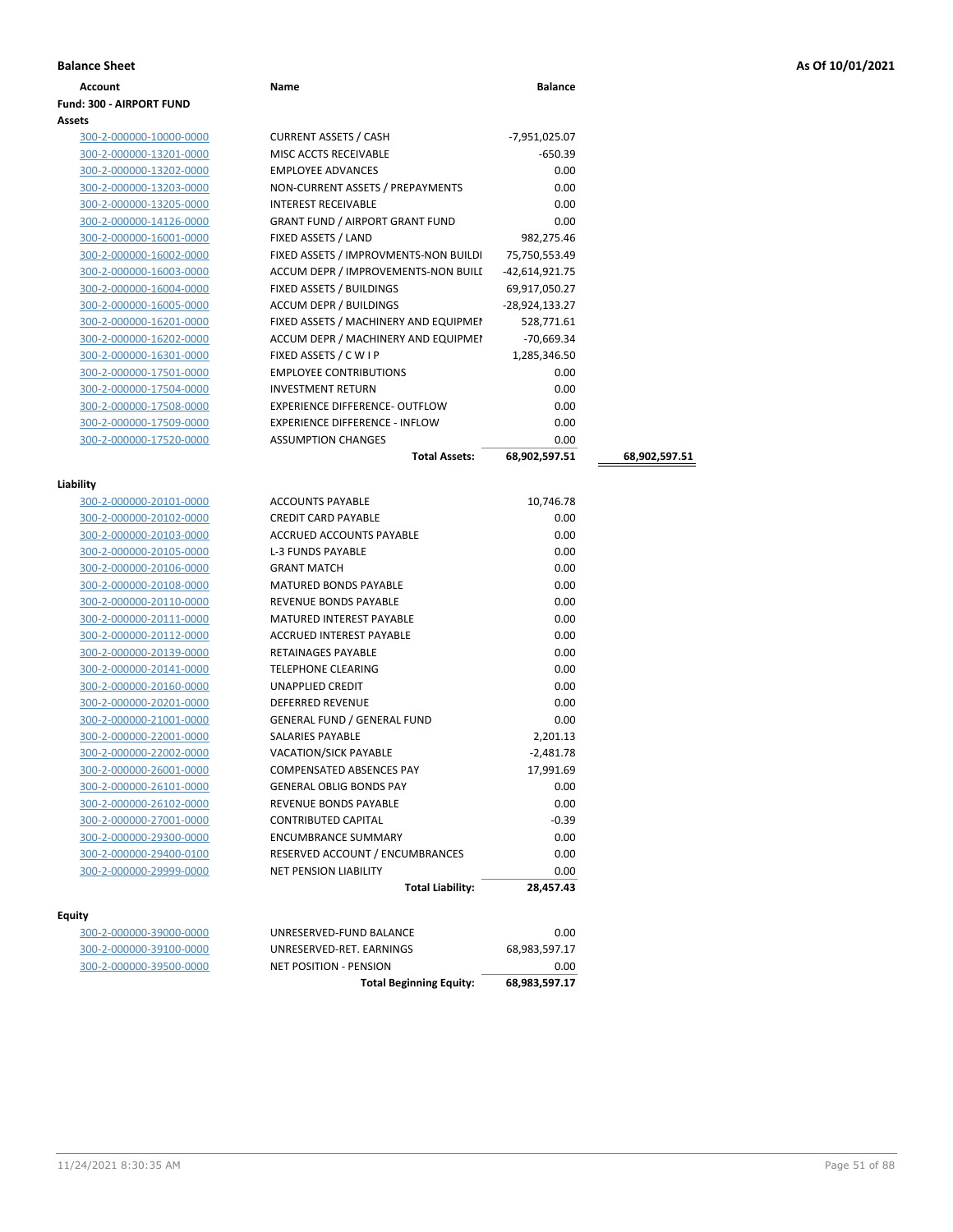| As Of 10/01/2021 |  |  |  |
|------------------|--|--|--|
|------------------|--|--|--|

| Name                                | <b>Balance</b>                                     |
|-------------------------------------|----------------------------------------------------|
|                                     | 0.00                                               |
|                                     | 109.457.08                                         |
| <b>Revenues Over/Under Expenses</b> | $-109,457.08$                                      |
|                                     | 68,874,140.09                                      |
|                                     | <b>Total Equity and Current Surplus (Deficit):</b> |

**Total Liabilities, Equity and Current Surplus (Deficit): 68,902,597.52**

**\*\*\* FUND 300 OUT OF BALANCE \*\*\* -0.01**

**\*\*\*Warning: Account Authorization is turned on. Please run the Unauthorized Account Listing Report to see if you are out of balance due to missing accounts \*\*\***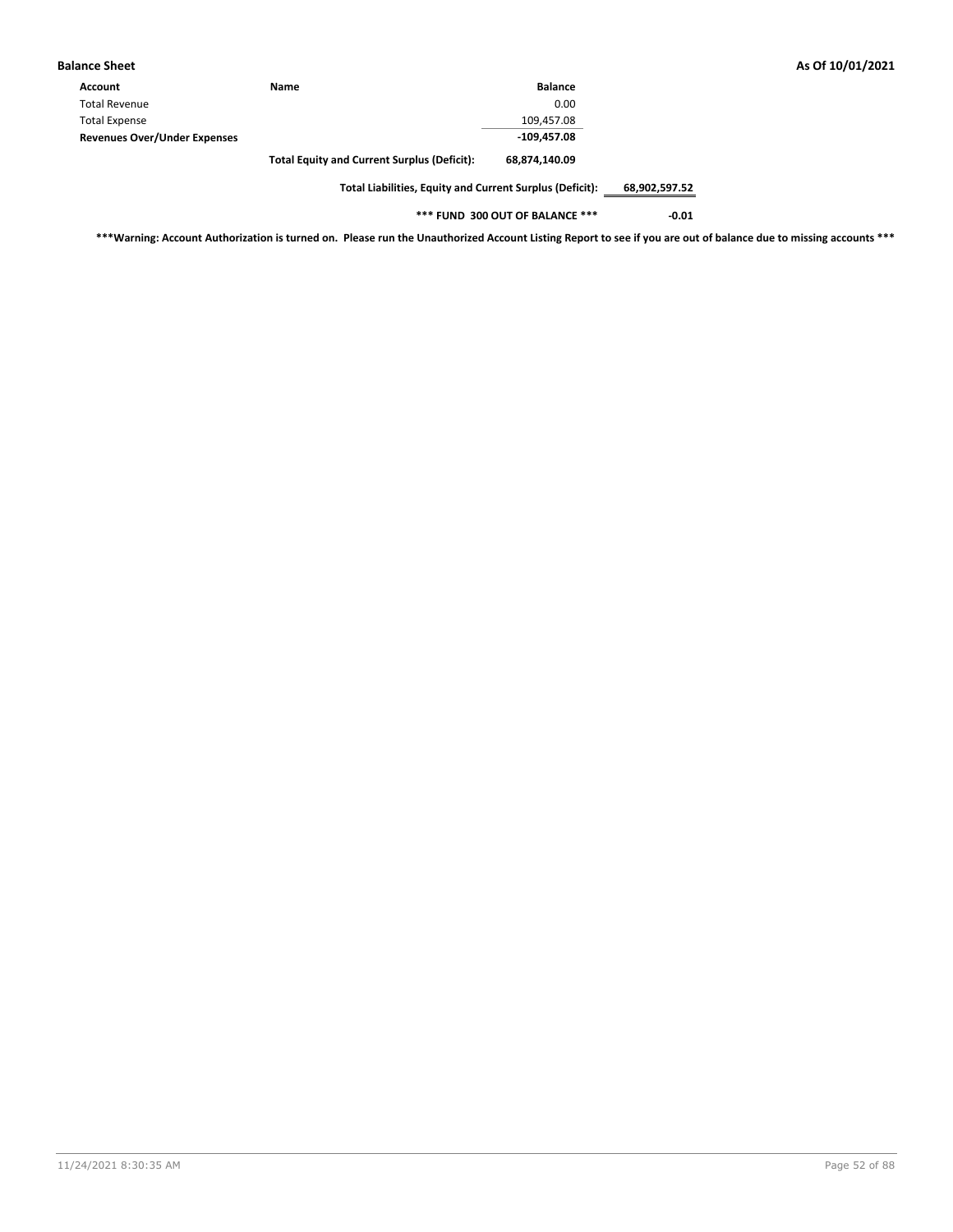| <b>Balance Sheet</b>                |                                                          |                |            | As Of 10/01/2021 |
|-------------------------------------|----------------------------------------------------------|----------------|------------|------------------|
| <b>Account</b>                      | Name                                                     | <b>Balance</b> |            |                  |
| Fund: 320 - AIRPORT TXDOT GRANT     |                                                          |                |            |                  |
| Assets                              |                                                          |                |            |                  |
| 320-2-000000-10000-0000             | <b>CURRENT ASSETS / CASH</b>                             | 299,311.20     |            |                  |
| 320-2-000000-13201-0000             | MISC ACCTS RECEIVABLE                                    | 0.00           |            |                  |
| 320-2-000000-13205-0000             | <b>INTEREST RECEIVABLE</b>                               | 0.00           |            |                  |
|                                     | <b>Total Assets:</b>                                     | 299,311.20     | 299,311.20 |                  |
| Liability                           |                                                          |                |            |                  |
| 320-2-000000-20101-0000             | <b>ACCOUNTS PAYABLE</b>                                  | 0.00           |            |                  |
| 320-2-000000-20102-0000             | <b>CREDIT CARD PAYABLE</b>                               | 0.00           |            |                  |
| 320-2-000000-20103-0000             | ACCRUED ACCOUNTS PAYABLE                                 | 0.00           |            |                  |
| 320-2-000000-20902-0000             | <b>DEFERRED GRANT REVENUE</b>                            | 0.00           |            |                  |
| 320-2-000000-21125-0000             | DUE TO / AIRPORT FUND                                    | 0.00           |            |                  |
| 320-2-000000-29300-0000             | <b>ENCUMBRANCE SUMMARY</b>                               | 0.00           |            |                  |
| 320-2-000000-29400-0100             | RESERVED ACCOUNT / ENCUMBRANCES                          | 0.00           |            |                  |
|                                     | <b>Total Liability:</b>                                  | 0.00           |            |                  |
| <b>Equity</b>                       |                                                          |                |            |                  |
| 320-2-000000-39000-0000             | UNRESERVED-FUND BALANCE                                  | 299,311.20     |            |                  |
|                                     | <b>Total Beginning Equity:</b>                           | 299,311.20     |            |                  |
| <b>Total Revenue</b>                |                                                          | 0.00           |            |                  |
| <b>Total Expense</b>                |                                                          | 0.00           |            |                  |
| <b>Revenues Over/Under Expenses</b> |                                                          | 0.00           |            |                  |
|                                     | <b>Total Equity and Current Surplus (Deficit):</b>       | 299,311.20     |            |                  |
|                                     | Total Liabilities, Equity and Current Surplus (Deficit): |                | 299,311.20 |                  |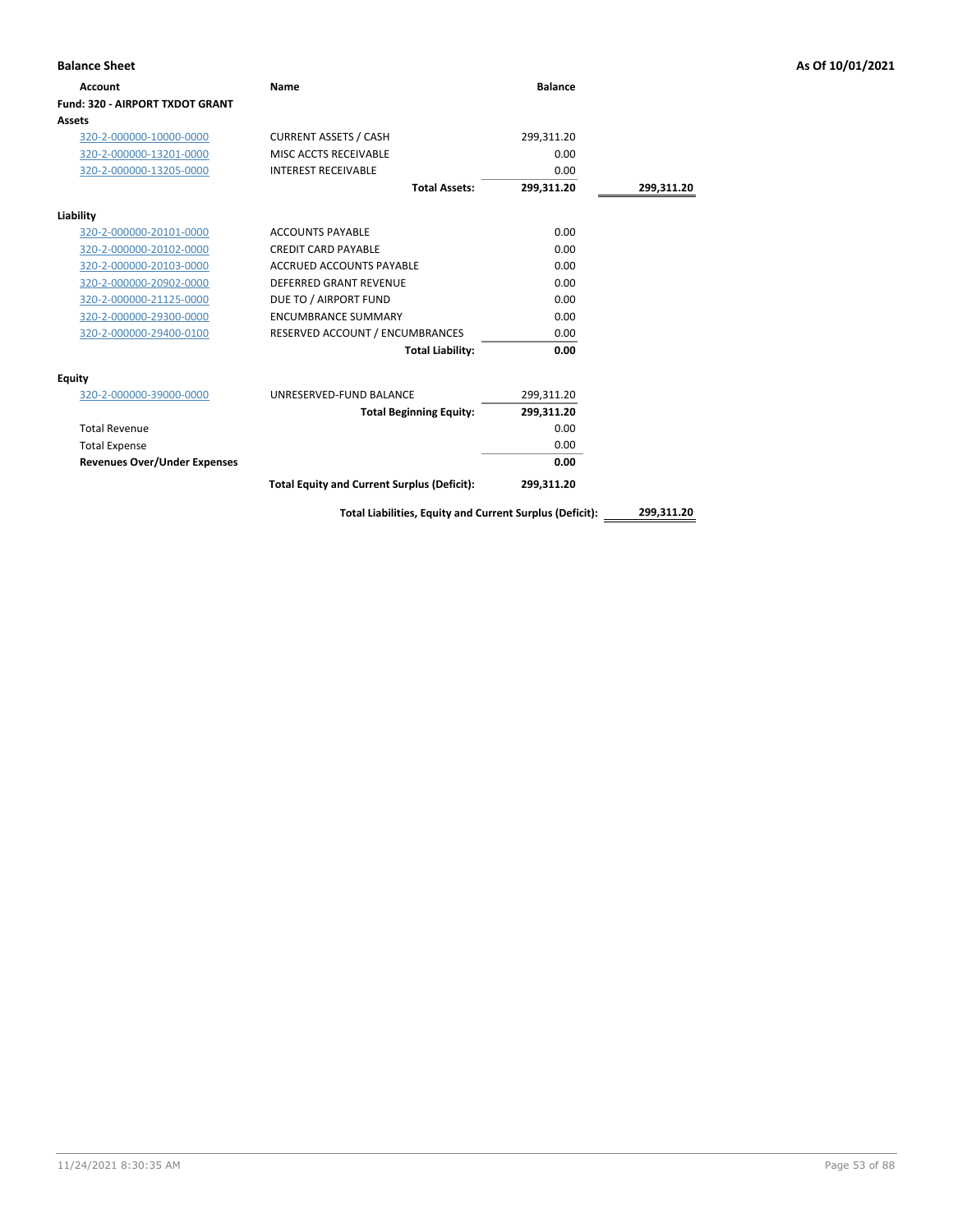| <b>Account</b>                          | Name                                                     | <b>Balance</b> |              |
|-----------------------------------------|----------------------------------------------------------|----------------|--------------|
| <b>Fund: 360 - AIRPORT CAPITAL FUND</b> |                                                          |                |              |
| Assets                                  |                                                          |                |              |
| 360-2-000000-10000-0000                 | <b>CURRENT ASSETS / CASH</b>                             | 9,674,808.75   |              |
| 360-2-000000-13201-0000                 | MISC ACCTS RECEIVABLE                                    | 0.00           |              |
| 360-2-000000-13205-0000                 | <b>INTEREST RECEIVABLE</b>                               | 0.00           |              |
| 360-2-000000-16301-0000                 | FIXED ASSETS / C W I P                                   | 132,616.88     |              |
|                                         | <b>Total Assets:</b>                                     | 9,807,425.63   | 9,807,425.63 |
| Liability                               |                                                          |                |              |
| 360-2-000000-20101-0000                 | <b>ACCOUNTS PAYABLE</b>                                  | 55,148.35      |              |
| 360-2-000000-20102-0000                 | <b>CREDIT CARD PAYABLE</b>                               | 0.00           |              |
| 360-2-000000-20103-0000                 | <b>ACCRUED ACCOUNTS PAYABLE</b>                          | 0.00           |              |
| 360-2-000000-20125-0000                 | SALES TAX PAYABLE / IN THE CITY                          | 0.00           |              |
| 360-2-000000-20139-0000                 | <b>RETAINAGES PAYABLE</b>                                | 0.00           |              |
| 360-2-000000-21001-0000                 | <b>GENERAL FUND / GENERAL FUND</b>                       | 0.00           |              |
| 360-2-000000-27001-0000                 | <b>CONTRIBUTED CAPITAL</b>                               | 0.00           |              |
| 360-2-000000-29300-0000                 | <b>ENCUMBRANCE SUMMARY</b>                               | 0.00           |              |
| 360-2-000000-29400-0000                 | RESERVED ACCOUNT / ENCUMBRANCES                          | 0.00           |              |
|                                         | <b>Total Liability:</b>                                  | 55,148.35      |              |
| Equity                                  |                                                          |                |              |
| 360-2-000000-39000-0000                 | UNRESERVED-FUND BALANCE                                  | 0.00           |              |
| 360-2-000000-39100-0000                 | UNRESERVED-RET. EARNINGS                                 | 9,643,943.95   |              |
|                                         | <b>Total Beginning Equity:</b>                           | 9,643,943.95   |              |
| <b>Total Revenue</b>                    |                                                          | 108,333.33     |              |
| <b>Total Expense</b>                    |                                                          | 0.00           |              |
| <b>Revenues Over/Under Expenses</b>     |                                                          | 108,333.33     |              |
|                                         | <b>Total Equity and Current Surplus (Deficit):</b>       | 9,752,277.28   |              |
|                                         | Total Liabilities, Equity and Current Surplus (Deficit): |                | 9,807,425.63 |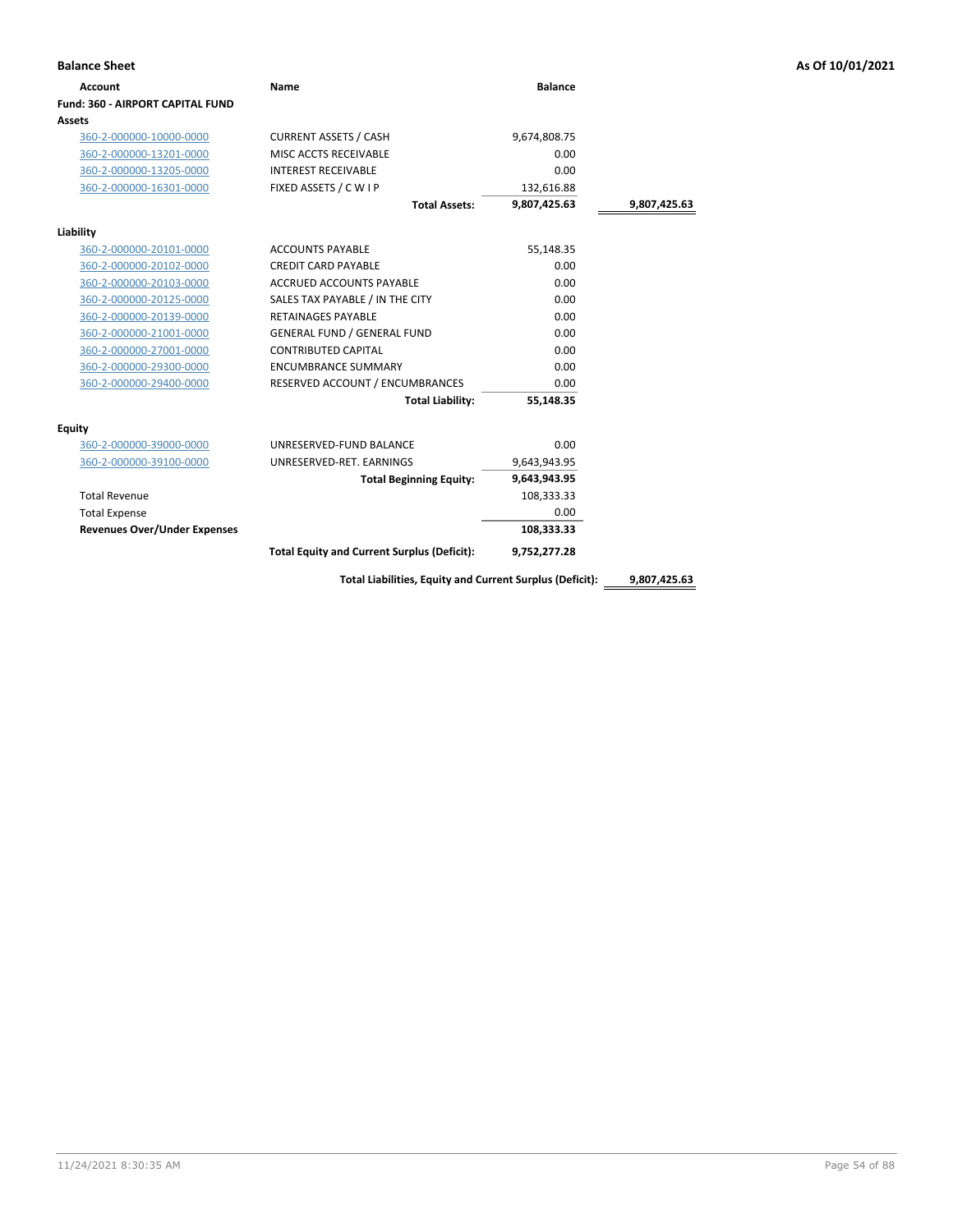| <b>Balance Sheet</b>                |                                                          |                 |      | As Of 10/01/2021 |
|-------------------------------------|----------------------------------------------------------|-----------------|------|------------------|
| <b>Account</b>                      | Name                                                     | <b>Balance</b>  |      |                  |
| Fund: 361 - L3-IDC FUND             |                                                          |                 |      |                  |
| Assets                              |                                                          |                 |      |                  |
| 361-2-000000-10000-0000             | <b>CURRENT ASSETS / CASH</b>                             | 0.00            |      |                  |
| 361-2-000000-13201-0000             | MISC ACCTS RECEIVABLE                                    | 0.00            |      |                  |
| 361-2-000000-13205-0000             | <b>INTEREST RECEIVABLE</b>                               | 0.00            |      |                  |
|                                     | <b>Total Assets:</b>                                     | 0.00            | 0.00 |                  |
| Liability                           |                                                          |                 |      |                  |
| 361-2-000000-20101-0000             | <b>ACCOUNTS PAYABLE</b>                                  | 0.00            |      |                  |
| 361-2-000000-20102-0000             | <b>CREDIT CARD PAYABLE</b>                               | 0.00            |      |                  |
| 361-2-000000-20103-0000             | MISCELLANEOUS LIABILITIES                                | 0.00            |      |                  |
| 361-2-000000-20108-0000             | MATURED BONDS PAYABLE                                    | 0.00            |      |                  |
| 361-2-000000-20111-0000             | MATURED INTEREST PAYABLE                                 | 0.00            |      |                  |
| 361-2-000000-20112-0000             | <b>ACCRUED INTEREST PAYABLE</b>                          | 0.00            |      |                  |
| 361-2-000000-20139-0000             | <b>RETAINAGES PAYABLE</b>                                | 0.00            |      |                  |
| 361-2-000000-21001-0000             | <b>GENERAL FUND / GENERAL FUND</b>                       | 0.00            |      |                  |
|                                     | <b>Total Liability:</b>                                  | 0.00            |      |                  |
| <b>Equity</b>                       |                                                          |                 |      |                  |
| 361-2-000000-39000-0000             | UNRESERVED-FUND BALANCE                                  | 0.00            |      |                  |
| 361-2-000000-39100-0000             | UNRESERVED-RET. EARNINGS                                 | $-2,881,924.85$ |      |                  |
| 361-2-000000-39150-0000             | RESERVED-RET. EARNINGS                                   | 2,881,924.85    |      |                  |
|                                     | <b>Total Beginning Equity:</b>                           | 0.00            |      |                  |
| <b>Total Revenue</b>                |                                                          | 0.00            |      |                  |
| <b>Total Expense</b>                |                                                          | 0.00            |      |                  |
| <b>Revenues Over/Under Expenses</b> |                                                          | 0.00            |      |                  |
|                                     | <b>Total Equity and Current Surplus (Deficit):</b>       | 0.00            |      |                  |
|                                     | Total Liabilities, Equity and Current Surplus (Deficit): |                 | 0.00 |                  |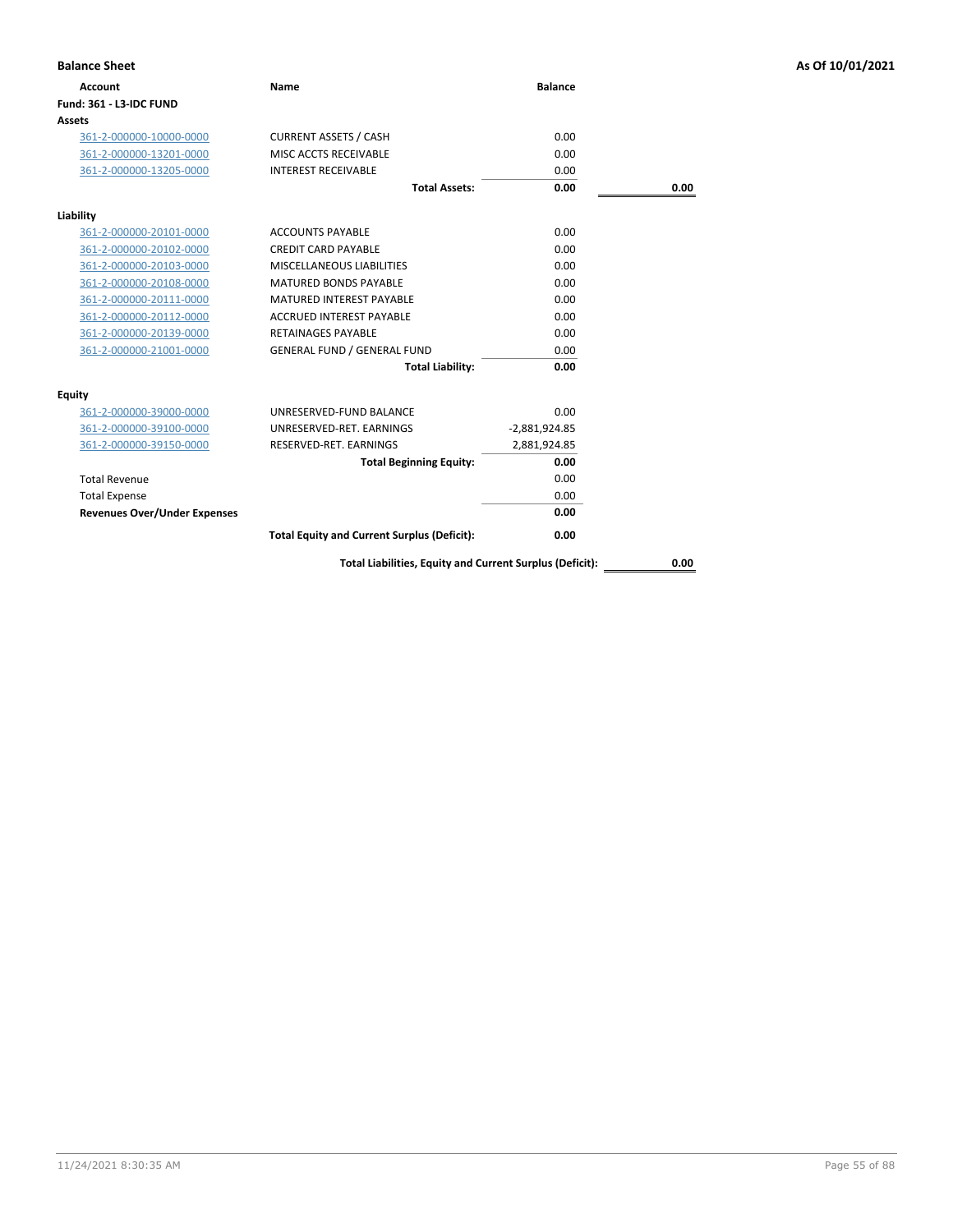| <b>Balance Sheet</b>                |                                                    |                |            | As Of 10/01/2021 |
|-------------------------------------|----------------------------------------------------|----------------|------------|------------------|
| Account                             | Name                                               | <b>Balance</b> |            |                  |
| Fund: 362 - AIRPORT FBO FUEL        |                                                    |                |            |                  |
| Assets                              |                                                    |                |            |                  |
| 362-2-000000-10000-0000             | <b>CURRENT ASSETS / CASH</b>                       | 416,672.51     |            |                  |
| 362-2-000000-13201-0000             | MISC ACCTS RECEIVABLE                              | 0.00           |            |                  |
| 362-2-000000-13205-0000             | <b>INTEREST RECEIVABLE</b>                         | 0.00           |            |                  |
|                                     | <b>Total Assets:</b>                               | 416,672.51     | 416,672.51 |                  |
| Liability                           |                                                    |                |            |                  |
| 362-2-000000-20101-0000             | <b>ACCOUNTS PAYABLE</b>                            | 86,106.63      |            |                  |
| 362-2-000000-20102-0000             | <b>CREDIT CARD PAYABLE</b>                         | 0.00           |            |                  |
| 362-2-000000-20103-0000             | <b>ACCRUED ACCOUNTS PAYABLE</b>                    | 0.00           |            |                  |
| 362-2-000000-20125-0000             | SALES TAX PAYABLE / IN THE CITY                    | 3.73           |            |                  |
| 362-2-000000-29300-0000             | <b>ENCUMBRANCE SUMMARY</b>                         | 0.00           |            |                  |
| 362-2-000000-29400-0000             | RESERVED ACCOUNT / ENCUMBRANCES                    | 0.00           |            |                  |
|                                     | <b>Total Liability:</b>                            | 86,110.36      |            |                  |
| <b>Equity</b>                       |                                                    |                |            |                  |
| 362-2-000000-39000-0000             | UNRESERVED-FUND BALANCE                            | 0.00           |            |                  |
| 362-2-000000-39100-0000             | UNRESERVED-RET. EARNINGS                           | 329,736.14     |            |                  |
|                                     | <b>Total Beginning Equity:</b>                     | 329,736.14     |            |                  |
| <b>Total Revenue</b>                |                                                    | 853.69         |            |                  |
| <b>Total Expense</b>                |                                                    | 27.68          |            |                  |
| <b>Revenues Over/Under Expenses</b> |                                                    | 826.01         |            |                  |
|                                     | <b>Total Equity and Current Surplus (Deficit):</b> | 330,562.15     |            |                  |
|                                     |                                                    |                |            |                  |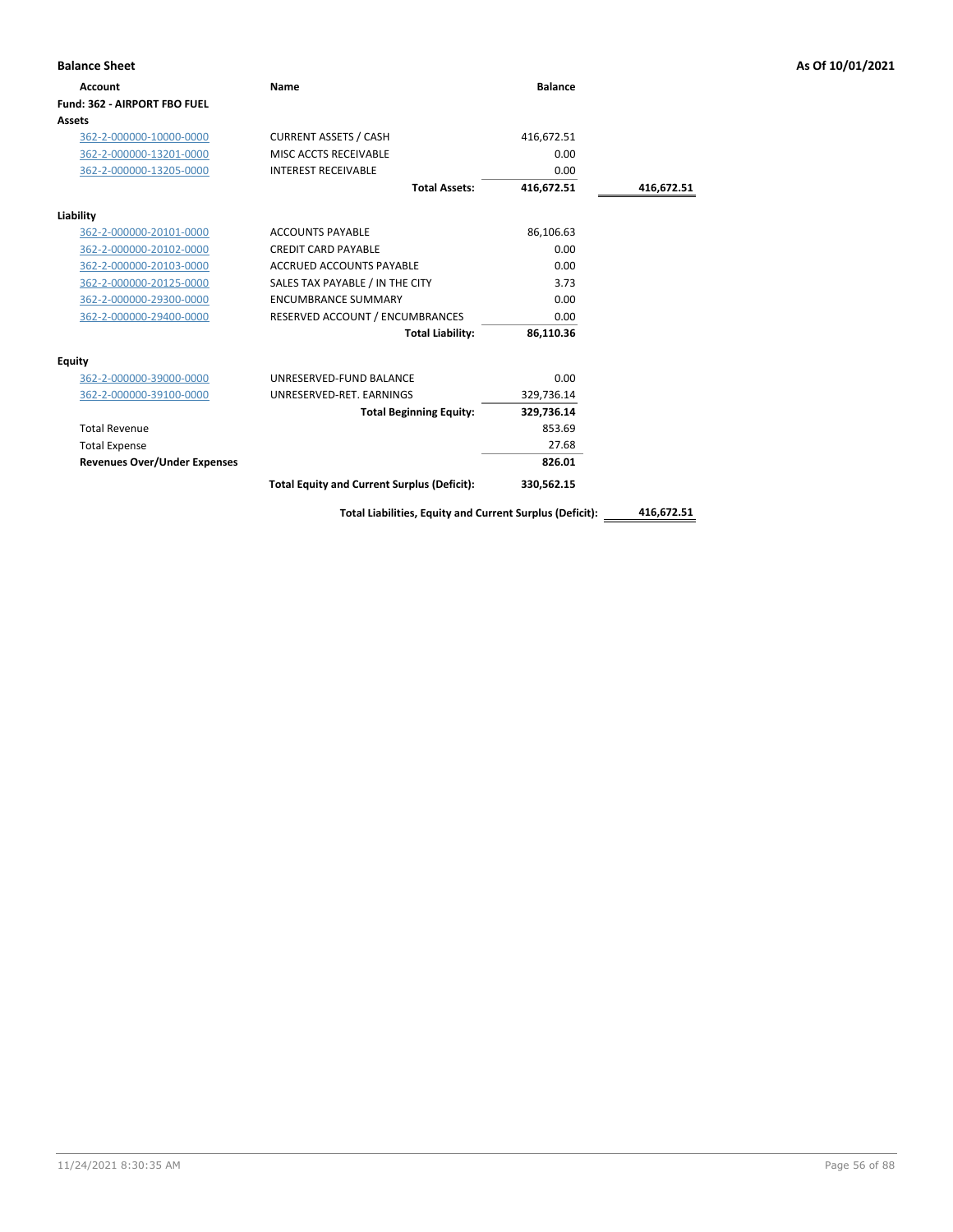| <b>Balance Sheet</b> | As Of 10/01/2021<br>. |
|----------------------|-----------------------|
|----------------------|-----------------------|

| <b>Balance Sheet</b> |      |                |
|----------------------|------|----------------|
| Account              | Name | <b>Balance</b> |

### **Fund: 400 - GOLF FUND Assets**

| 400-2-000000-10000-0000 |
|-------------------------|
| 400-2-000000-10304-0000 |
| 400-2-000000-13007-0000 |
| 400-2-000000-13201-0000 |
| 400-2-000000-13202-0000 |
| 400-2-000000-13203-0000 |
| 400-2-000000-13205-0000 |
| 400-2-000000-13206-0000 |
| 400-2-000000-15301-0000 |
| 400-2-000000-16001-0000 |
| 400-2-000000-16002-0000 |
| 400-2-000000-16003-0000 |
| 400-2-000000-16004-0000 |
| 400-2-000000-16005-0000 |
| 400-2-000000-16201-0000 |
| 400-2-000000-16202-0000 |
| 400-2-000000-16301-0000 |
| 400-2-000000-17501-0000 |
| 400-2-000000-17504-0000 |
| 400-2-000000-17508-0000 |
| 400-2-000000-17509-0000 |
| 400-2-000000-17520-0000 |

| 400-2-000000-10000-0000 | <b>CURRENT ASSETS / CASH</b>          | -446,705.52   |             |
|-------------------------|---------------------------------------|---------------|-------------|
| 400-2-000000-10304-0000 | CASH / PETTY CASH/CHANGE DRAWERS      | 200.00        |             |
| 400-2-000000-13007-0000 | <b>RETURNED CHECKS</b>                | 0.00          |             |
| 400-2-000000-13201-0000 | MISC ACCTS RECEIVABLE                 | $-516.82$     |             |
| 400-2-000000-13202-0000 | <b>EMPLOYEE ADVANCES</b>              | 0.00          |             |
| 400-2-000000-13203-0000 | NON-CURRENT ASSETS / PREPAYMENTS      | 0.00          |             |
| 400-2-000000-13205-0000 | <b>INTEREST RECEIVABLE</b>            | 0.00          |             |
| 400-2-000000-13206-0000 | <b>CHARGES RECEIVABLE</b>             | 28,034.15     |             |
| 400-2-000000-15301-0000 | <b>INVENTORIES / GOLF COURSE</b>      | 8,301.68      |             |
| 400-2-000000-16001-0000 | FIXED ASSETS / LAND                   | 93,000.00     |             |
| 400-2-000000-16002-0000 | FIXED ASSETS / IMPROVMENTS-NON BUILDI | 521,160.58    |             |
| 400-2-000000-16003-0000 | ACCUM DEPR / IMPROVEMENTS-NON BUILI   | -326,639.06   |             |
| 400-2-000000-16004-0000 | FIXED ASSETS / BUILDINGS              | 109,640.00    |             |
| 400-2-000000-16005-0000 | <b>ACCUM DEPR / BUILDINGS</b>         | $-109,640.00$ |             |
| 400-2-000000-16201-0000 | FIXED ASSETS / MACHINERY AND EQUIPMEN | 51,957.00     |             |
| 400-2-000000-16202-0000 | ACCUM DEPR / MACHINERY AND EQUIPMEI   | $-51,957.00$  |             |
| 400-2-000000-16301-0000 | FIXED ASSETS / C W I P                | 0.00          |             |
| 400-2-000000-17501-0000 | <b>EMPLOYEE CONTRIBUTIONS</b>         | 18,817.00     |             |
| 400-2-000000-17504-0000 | <b>INVESTMENT RETURN</b>              | $-36,564.00$  |             |
| 400-2-000000-17508-0000 | <b>EXPERIENCE DIFFERENCE- OUTFLOW</b> | 7,347.00      |             |
| 400-2-000000-17509-0000 | <b>EXPERIENCE DIFFERENCE - INFLOW</b> | $-811.00$     |             |
| 400-2-000000-17520-0000 | <b>ASSUMPTION CHANGES</b>             | 1,783.00      |             |
|                         | <b>Total Assets:</b>                  | $-132,592.99$ | -132,592.99 |
| lity                    |                                       |               |             |
| 400-2-000000-20101-0000 | <b>ACCOUNTS PAYABLE</b>               | 2,537.44      |             |
| 400-2-000000-20102-0000 | <b>CREDIT CARD PAYABLE</b>            | 0.00          |             |
| 400-2-000000-20103-0000 | ACCRUED ACCOUNTS PAYABLE              | 0.00          |             |
| 400-2-000000-20112-0000 | ACCRUED INTEREST PAYABLE              | 0.00          |             |
| 400-2-000000-20124-0000 | <b>GOLF COURSE RESALE</b>             | 0.00          |             |
| 400-2-000000-20125-0000 | SALES TAX PAYABLE / IN THE CITY       | 2,384.55      |             |
| 400-2-000000-20139-0000 | RETAINAGES PAYABLE                    | 0.00          |             |
| 400-2-000000-20141-0000 | <b>TELEPHONE CLEARING</b>             | 0.00          |             |
| 400-2-000000-20160-0000 | UNAPPLIED CREDIT                      | 0.00          |             |
| 400-2-000000-21001-0000 | <b>GENERAL FUND / GENERAL FUND</b>    | 0.00          |             |
| 400-2-000000-21101-0000 | ENTERPRISE / WTR/WWTR UTILITY FUND    | 0.00          |             |
| 400-2-000000-22001-0000 | <b>SALARIES PAYABLE</b>               | 4,564.90      |             |
| 400-2-000000-22002-0000 | <b>VACATION/SICK PAYABLE</b>          | 2,582.70      |             |
| 400-2-000000-23001-0000 | CAPITAL LEASE PAYABLE                 | 0.00          |             |
| 400-2-000000-24001-0000 | O/S CHECKS PAYABLE                    | 0.00          |             |
| 400-2-000000-26001-0000 | <b>COMPENSATED ABSENCES PAY</b>       | 43,300.18     |             |
| 400-2-000000-27001-0000 |                                       | 0.00          |             |
|                         | <b>CONTRIBUTED CAPITAL</b>            |               |             |
| 400-2-000000-27002-0000 | CONTRIBUTED CAPITAL / DEVELOPERS      | 0.00          |             |

## **Equity**

**Liability**

| UNRESERVED-FUND     |
|---------------------|
| UNRESERVED-RET. E.  |
| NET POSITION - PENS |
|                     |

|                         | <b>Total Beginning Equity:</b> | -235,928.00 |
|-------------------------|--------------------------------|-------------|
| 400-2-000000-39500-0000 | NET POSITION - PENSION         | -44.00      |
| 400-2-000000-39100-0000 | UNRESERVED-RET. EARNINGS       | -235.884.00 |
| 400-2-000000-39000-0000 | UNRESERVED-FUND BALANCE        | 0.00        |
| tv                      |                                |             |

**Total Liability: 104,585.77**

400-2-000000-29400-0100 RESERVED ACCOUNT / ENCUMBRANCES 0.00 400-2-000000-29999-0000 NET PENSION LIABILITY 49,216.00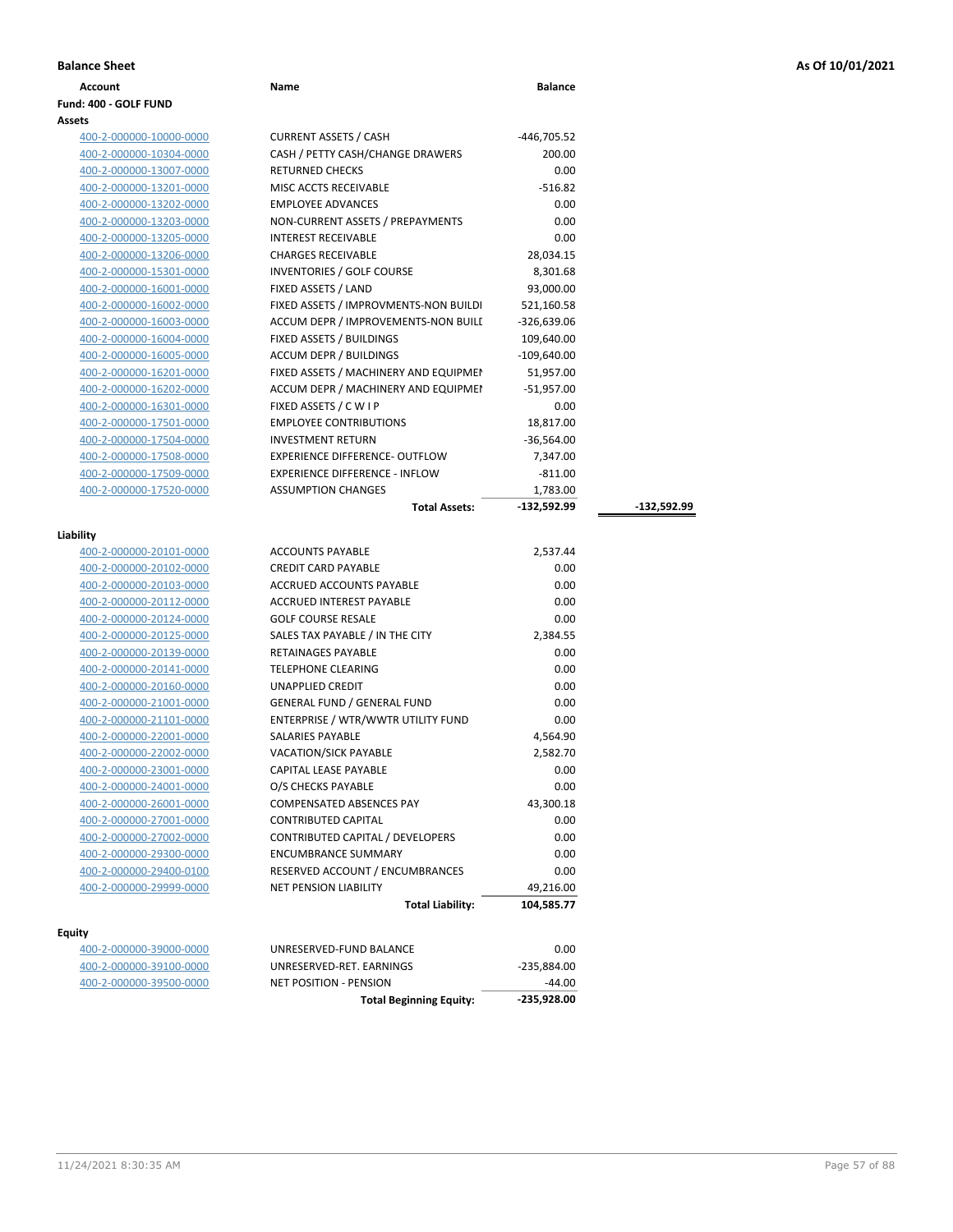| <b>Balance Sheet</b>                |                                                          |                |               |
|-------------------------------------|----------------------------------------------------------|----------------|---------------|
| Account                             | <b>Name</b>                                              | <b>Balance</b> |               |
| <b>Total Revenue</b>                |                                                          | 0.00           |               |
| <b>Total Expense</b>                |                                                          | 1,250.75       |               |
| <b>Revenues Over/Under Expenses</b> |                                                          | $-1,250.75$    |               |
|                                     | <b>Total Equity and Current Surplus (Deficit):</b>       | -237.178.75    |               |
|                                     | Total Liabilities, Equity and Current Surplus (Deficit): |                | $-132,592.98$ |

**\*\*\* FUND 400 OUT OF BALANCE \*\*\* -0.01**

**\*\*\*Warning: Account Authorization is turned on. Please run the Unauthorized Account Listing Report to see if you are out of balance due to missing accounts \*\*\***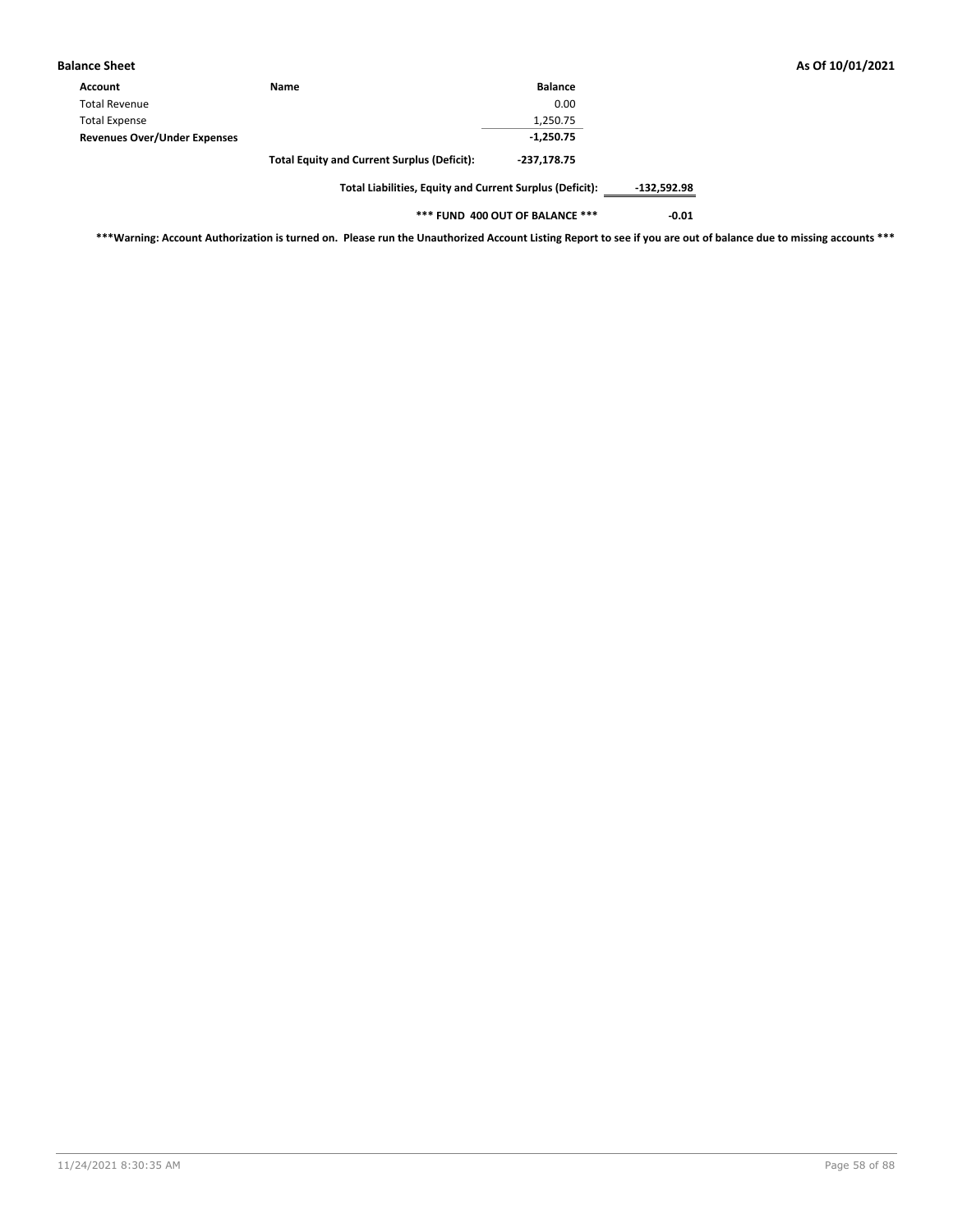| As Of 10/01/2021 |  |  |  |
|------------------|--|--|--|
|------------------|--|--|--|

| <b>Balance Sheet</b>                 |                                                    |                |              | As Of 10/01/2021 |
|--------------------------------------|----------------------------------------------------|----------------|--------------|------------------|
| <b>Account</b>                       | Name                                               | <b>Balance</b> |              |                  |
| <b>Fund: 500 - SANITATION FUND</b>   |                                                    |                |              |                  |
| <b>Assets</b>                        |                                                    |                |              |                  |
| 500-2-000000-10000-0000              | <b>CURRENT ASSETS / CASH</b>                       | 979,992.88     |              |                  |
| 500-2-000000-13000-0000              | <b>CUSTOMER ACCTS RECEIVABLE</b>                   | 347,154.26     |              |                  |
| 500-2-000000-13001-0000              | NON CURRENT CUSTOMER ACCTS RECEIVAE                | 100,415.97     |              |                  |
| 500-2-000000-13002-0000              | ALLOW FOR UNCOLLECT REC                            | $-86,913.13$   |              |                  |
| 500-2-000000-13003-0000              | UNBILLED YEAR-END ACCRUAL                          | 372,841.64     |              |                  |
| 500-2-000000-13201-0000              | MISC ACCTS RECEIVABLE                              | 0.00           |              |                  |
| 500-2-000000-17501-0000              | <b>EMPLOYEE CONTRIBUTIONS</b>                      | 18,817.00      |              |                  |
| 500-2-000000-17504-0000              | <b>INVESTMENT RETURN</b>                           | $-36,564.00$   |              |                  |
| 500-2-000000-17508-0000              | <b>EXPERIENCE DIFFERENCE- OUTFLOW</b>              | 7,347.00       |              |                  |
| 500-2-000000-17509-0000              | <b>EXPERIENCE DIFFERENCE - INFLOW</b>              | $-811.00$      |              |                  |
| 500-2-000000-17520-0000              | <b>ASSUMPTION CHANGES</b>                          | 1,783.00       |              |                  |
|                                      | <b>Total Assets:</b>                               | 1,704,063.62   | 1,704,063.62 |                  |
|                                      |                                                    |                |              |                  |
| Liability<br>500-2-000000-20101-0000 | <b>ACCOUNTS PAYABLE</b>                            | 438,537.38     |              |                  |
| 500-2-000000-20102-0000              | <b>CREDIT CARD PAYABLE</b>                         | 0.00           |              |                  |
| 500-2-000000-20103-0000              | ACCRUED ACCOUNTS PAYABLE                           | 0.00           |              |                  |
| 500-2-000000-20125-0000              | SALES TAX PAYABLE / IN THE CITY                    | 30,390.17      |              |                  |
| 500-2-000000-20126-0000              | SALES TAX PAYABLE / OUT OF CITY                    | 0.00           |              |                  |
| 500-2-000000-20133-0000              | <b>GARBAGE CLEARING</b>                            | 0.00           |              |                  |
| 500-2-000000-20135-0000              | <b>GARBAGE CLEARING / BAD DEBT EXPENS</b>          | 195,943.51     |              |                  |
| 500-2-000000-20160-0000              | UNAPPLIED CREDIT                                   | 0.00           |              |                  |
| 500-2-000000-20201-0000              | <b>DEFERRED REVENUE</b>                            | 0.00           |              |                  |
| 500-2-000000-21001-0000              | <b>GENERAL FUND / GENERAL FUND</b>                 | 0.00           |              |                  |
| 500-2-000000-22001-0000              | SALARIES PAYABLE                                   | 4,509.88       |              |                  |
| 500-2-000000-22002-0000              | VACATION/SICK PAYABLE                              | 11,955.46      |              |                  |
| 500-2-000000-24002-0000              | <b>CUSTOMER DEPOSITS</b>                           | 264,141.63     |              |                  |
| 500-2-000000-24007-0000              | <b>BILLED DEPOSITS SUSPENSE</b>                    | 0.00           |              |                  |
| 500-2-000000-26001-0000              | COMPENSATED ABSENCES PAY                           | 31,395.24      |              |                  |
| 500-2-000000-29300-0000              | <b>ENCUMBRANCE SUMMARY</b>                         | 0.00           |              |                  |
| 500-2-000000-29400-0100              | RESERVED ACCOUNT / ENCUMBRANCES                    | 0.00           |              |                  |
| 500-2-000000-29999-0000              | NET PENSION LIABILITY                              | 49,216.00      |              |                  |
|                                      | <b>Total Liability:</b>                            | 1,026,089.27   |              |                  |
|                                      |                                                    |                |              |                  |
| <b>Equity</b>                        |                                                    |                |              |                  |
| 500-2-000000-39000-0000              | UNRESERVED-FUND BALANCE                            | 0.00           |              |                  |
| 500-2-000000-39100-0000              | UNRESERVED-RET. EARNINGS                           | 771,584.56     |              |                  |
| 500-2-000000-39500-0000              | <b>NET POSITION - PENSION</b>                      | $-44.00$       |              |                  |
|                                      | <b>Total Beginning Equity:</b>                     | 771,540.56     |              |                  |
| <b>Total Revenue</b>                 |                                                    | 393.69         |              |                  |
| <b>Total Expense</b>                 |                                                    | 93,959.90      |              |                  |
| <b>Revenues Over/Under Expenses</b>  |                                                    | $-93,566.21$   |              |                  |
|                                      | <b>Total Equity and Current Surplus (Deficit):</b> | 677,974.35     |              |                  |
|                                      |                                                    |                |              |                  |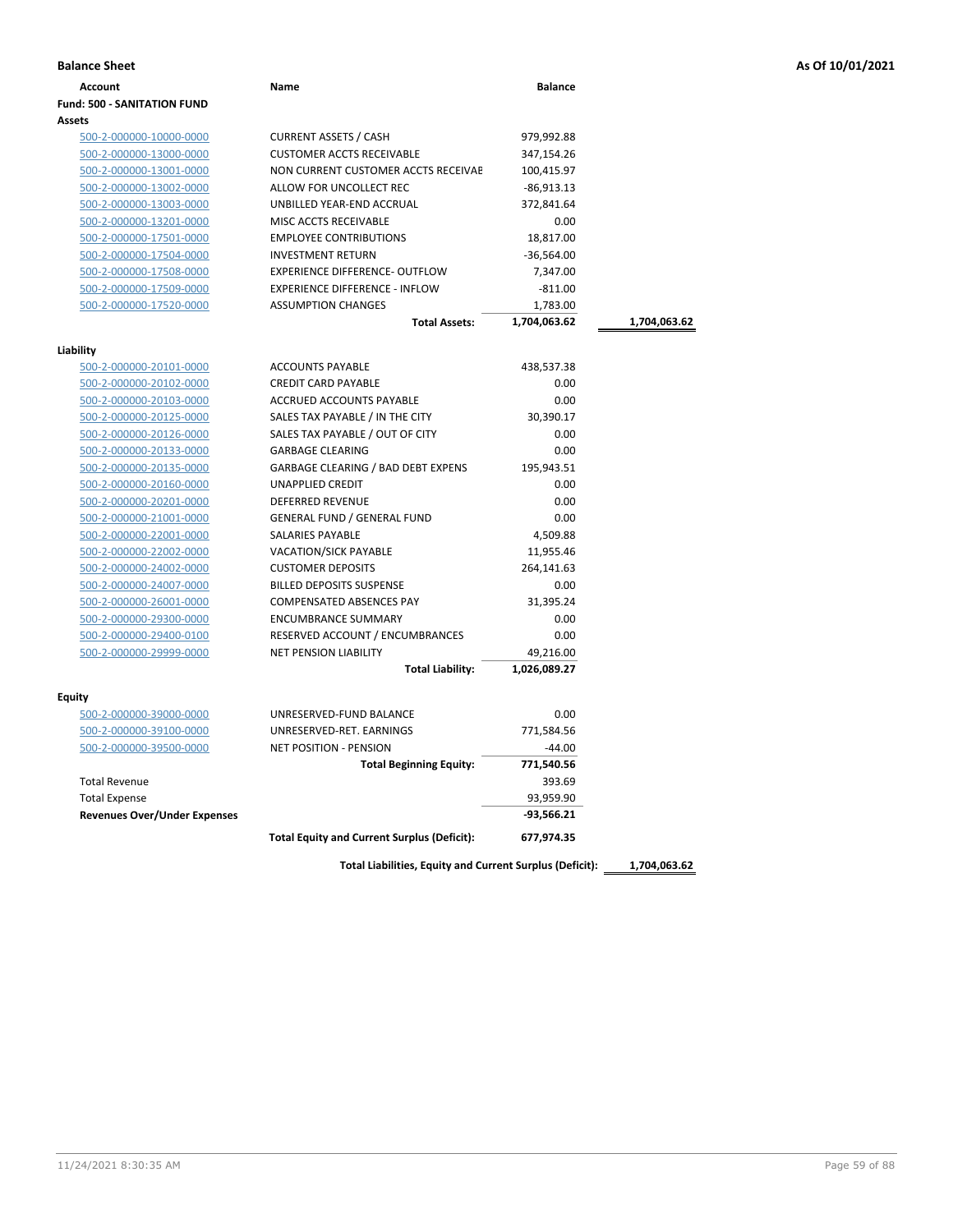| <b>Account</b>                                      | Name                                               | <b>Balance</b> |      |
|-----------------------------------------------------|----------------------------------------------------|----------------|------|
| Fund: 561 - REGINAL HOUSEHOLD HAZARDOUS WASTE GRANT |                                                    |                |      |
| Assets                                              |                                                    |                |      |
| 561-2-000000-10000-0000                             | <b>CURRENT ASSETS / CASH</b>                       | 0.00           |      |
| 561-2-000000-13201-0000                             | MISC ACCTS RECEIVABLE                              | 0.00           |      |
| 561-2-000000-13205-0000                             | <b>INTEREST RECEIVABLE</b>                         | 0.00           |      |
|                                                     | <b>Total Assets:</b>                               | 0.00           | 0.00 |
| Liability                                           |                                                    |                |      |
| 561-2-000000-20101-0000                             | <b>ACCOUNTS PAYABLE</b>                            | 0.00           |      |
| 561-2-000000-20102-0000                             | <b>CREDIT CARD PAYABLE</b>                         | 0.00           |      |
| 561-2-000000-20103-0000                             | ACCRUED ACCOUNTS PAYABLE                           | 0.00           |      |
| 561-2-000000-21140-0000                             | DUE TO / SANITATION FUND                           | 0.00           |      |
| 561-2-000000-29300-0000                             | <b>ENCUMBRANCE SUMMARY</b>                         | 0.00           |      |
| 561-2-000000-29400-0100                             | RESERVED ACCOUNT / ENCUMBRANCES                    | 0.00           |      |
|                                                     | <b>Total Liability:</b>                            | 0.00           |      |
| Equity                                              |                                                    |                |      |
| 561-2-000000-39100-0000                             | UNRESERVED-RET, EARNINGS                           | 0.00           |      |
|                                                     | <b>Total Beginning Equity:</b>                     | 0.00           |      |
| <b>Total Revenue</b>                                |                                                    | 0.00           |      |
| <b>Total Expense</b>                                |                                                    | 0.00           |      |
| <b>Revenues Over/Under Expenses</b>                 |                                                    | 0.00           |      |
|                                                     | <b>Total Equity and Current Surplus (Deficit):</b> | 0.00           |      |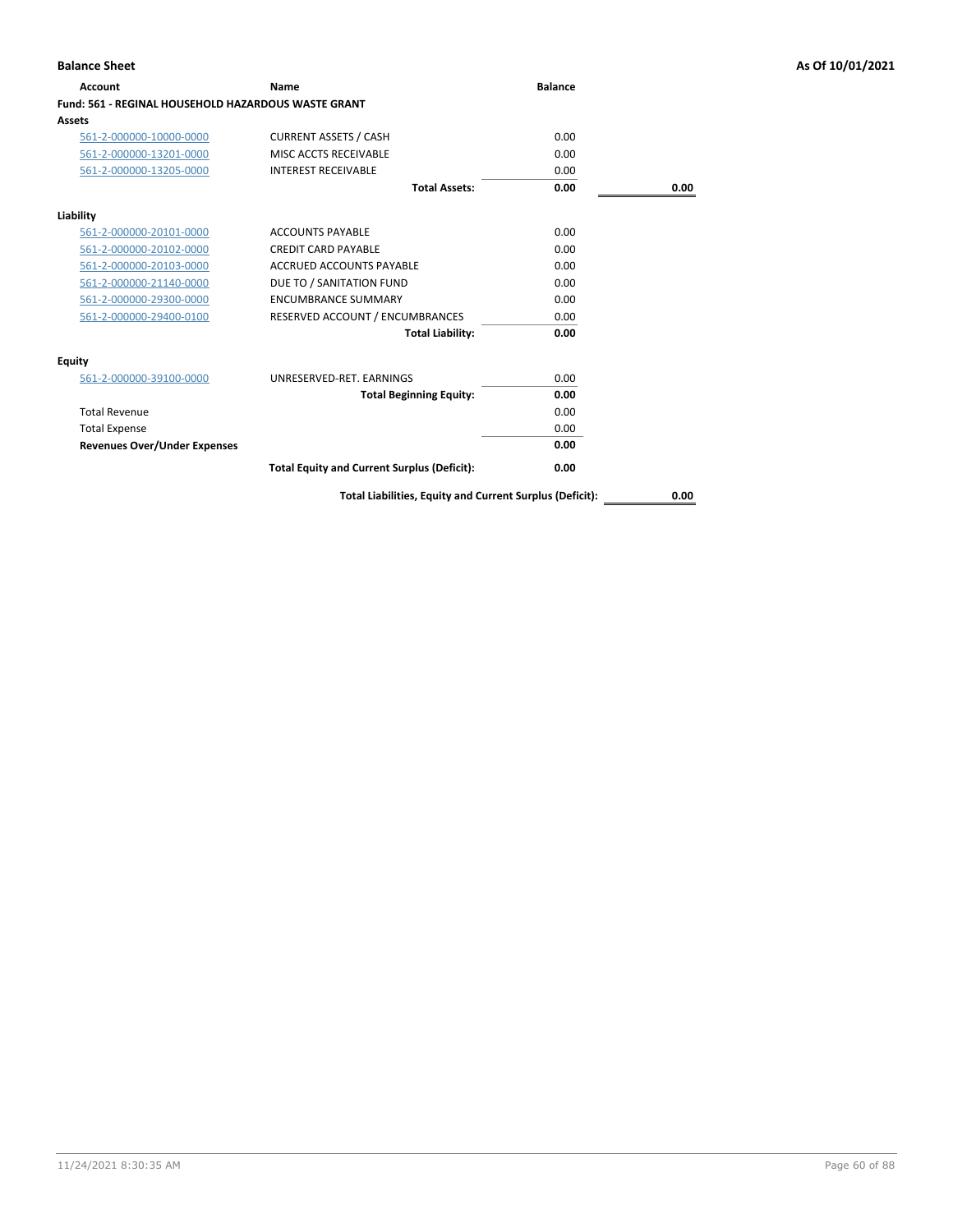| Account                                 | Name                                                     | <b>Balance</b>                  |             |
|-----------------------------------------|----------------------------------------------------------|---------------------------------|-------------|
| <b>Fund: 601 - CENTRAL SERVICE FUND</b> |                                                          |                                 |             |
| <b>Assets</b>                           |                                                          |                                 |             |
| 601-2-000000-10000-0000                 | <b>CURRENT ASSETS / CASH</b>                             | -646,450.48                     |             |
| 601-2-000000-13201-0000                 | MISC ACCTS RECEIVABLE                                    | 0.00                            |             |
| 601-2-000000-13203-0000                 | NON-CURRENT ASSETS / PREPAYMENTS                         | 0.00                            |             |
| 601-2-000000-13204-0000                 | PREPAYMENTS / INSURANCE PREPAYMENT                       | 0.00                            |             |
| 601-2-000000-13205-0000                 | <b>INTEREST RECEIVABLE</b>                               | 0.00                            |             |
| 601-2-000000-15001-0000                 | <b>INVENTORIES / POSTAGE</b>                             | 0.00                            |             |
| 601-2-000000-15101-0000                 | <b>FACILITIES MAINT STOCK INVENTORIES</b>                | 31,533.88                       |             |
| 601-2-000000-15201-0000                 | <b>INVENTORIES / GARAGE</b>                              | 510,213.54                      |             |
| 601-2-000000-16001-0000                 | FIXED ASSETS / LAND                                      | 0.00                            |             |
| 601-2-000000-16002-0000                 | FIXED ASSETS / IMPROVMENTS-NON BUILDI                    | 0.00                            |             |
| 601-2-000000-16003-0000                 | ACCUM DEPR / IMPROVEMENTS-NON BUILI                      | 0.00                            |             |
| 601-2-000000-16004-0000                 | FIXED ASSETS / BUILDINGS                                 | 100,832.00                      |             |
| 601-2-000000-16005-0000                 | <b>ACCUM DEPR / BUILDINGS</b>                            | $-100,832.00$                   |             |
| 601-2-000000-16201-0000                 | FIXED ASSETS / MACHINERY AND EQUIPMEN                    | 157,057.00                      |             |
| 601-2-000000-16202-0000                 | ACCUM DEPR / MACHINERY AND EQUIPMEI                      | $-157,057.01$                   |             |
| 601-2-000000-17501-0000                 | <b>EMPLOYEE CONTRIBUTIONS</b>                            | 37,634.00                       |             |
| 601-2-000000-17504-0000                 | <b>INVESTMENT RETURN</b>                                 | $-73,127.00$                    |             |
| 601-2-000000-17508-0000                 | EXPERIENCE DIFFERENCE- OUTFLOW                           | 14,695.00                       |             |
| 601-2-000000-17509-0000                 | <b>EXPERIENCE DIFFERENCE - INFLOW</b>                    | $-1,623.00$                     |             |
| 601-2-000000-17520-0000                 | <b>ASSUMPTION CHANGES</b>                                | 3,566.00                        |             |
|                                         | <b>Total Assets:</b>                                     | -123,558.07                     | -123,558.07 |
|                                         |                                                          |                                 |             |
| Liability                               |                                                          |                                 |             |
| 601-2-000000-20101-0000                 | <b>ACCOUNTS PAYABLE</b>                                  | 3,975.86                        |             |
| 601-2-000000-20102-0000                 | <b>CREDIT CARD PAYABLE</b>                               | 0.00                            |             |
| 601-2-000000-20103-0000                 | ACCRUED ACCOUNTS PAYABLE                                 | 0.00                            |             |
| 601-2-000000-20115-0000                 | <b>DRINK SUPPLY</b>                                      | 0.00                            |             |
| 601-2-000000-20141-0000                 | <b>TELEPHONE CLEARING</b>                                | 0.00                            |             |
| 601-2-000000-20148-0000                 | FLEET FUEL CLEARING                                      | 0.00                            |             |
| 601-2-000000-20149-0000                 | FLEET MAINTENANCE CLEARING                               | 84.03                           |             |
| 601-2-000000-20201-0000                 | <b>DEFERRED REVENUE</b>                                  | 0.00                            |             |
| 601-2-000000-21001-0000                 | <b>GENERAL FUND / GENERAL FUND</b>                       | 0.00                            |             |
| 601-2-000000-21101-0000                 | ENTERPRISE / WTR/WWTR UTILITY FUND                       | 0.00                            |             |
| 601-2-000000-22001-0000                 | SALARIES PAYABLE                                         | 16,767.22                       |             |
| 601-2-000000-22002-0000                 | <b>VACATION/SICK PAYABLE</b>                             | 40,218.76                       |             |
| 601-2-000000-24011-0000                 | <b>CIVIC CENTER DEPOSITS</b>                             | 0.00                            |             |
| 601-2-000000-24012-0000                 | <b>AUDITORIUM DEPOSITS</b>                               | 0.00                            |             |
| 601-2-000000-26001-0000                 | <b>COMPENSATED ABSENCES PAY</b>                          | 84,043.07                       |             |
| 601-2-000000-27001-0000                 | <b>CONTRIBUTED CAPITAL</b>                               | 0.00                            |             |
| 601-2-000000-29300-0000                 | <b>ENCUMBRANCE SUMMARY</b>                               | 0.00                            |             |
| 601-2-000000-29400-0100                 | RESERVED ACCOUNT / ENCUMBRANCES                          | 0.00                            |             |
| 601-2-000000-29999-0000                 | <b>NET PENSION LIABILITY</b>                             | 98,432.00                       |             |
|                                         | <b>Total Liability:</b>                                  | 243,520.94                      |             |
|                                         |                                                          |                                 |             |
| <b>Equity</b>                           |                                                          |                                 |             |
| 601-2-000000-39000-0000                 | UNRESERVED-FUND BALANCE                                  | 0.00                            |             |
| 601-2-000000-39100-0000                 | UNRESERVED-RET. EARNINGS                                 | $-445,210.53$                   |             |
| 601-2-000000-39500-0000                 | <b>NET POSITION - PENSION</b>                            | $-175.00$                       |             |
|                                         | <b>Total Beginning Equity:</b>                           | -445,385.53                     |             |
| <b>Total Revenue</b>                    |                                                          | 92,387.16                       |             |
| <b>Total Expense</b>                    |                                                          | 14,080.83                       |             |
| <b>Revenues Over/Under Expenses</b>     |                                                          | 78,306.33                       |             |
|                                         | <b>Total Equity and Current Surplus (Deficit):</b>       | -367,079.20                     |             |
|                                         | Total Liabilities, Equity and Current Surplus (Deficit): |                                 | -123,558.26 |
|                                         |                                                          | *** FUND 601 OUT OF BALANCE *** | 0.19        |

**\*\*\*Warning: Account Authorization is turned on. Please run the Unauthorized Account Listing Report to see if you are out of balance due to missing accounts \*\*\***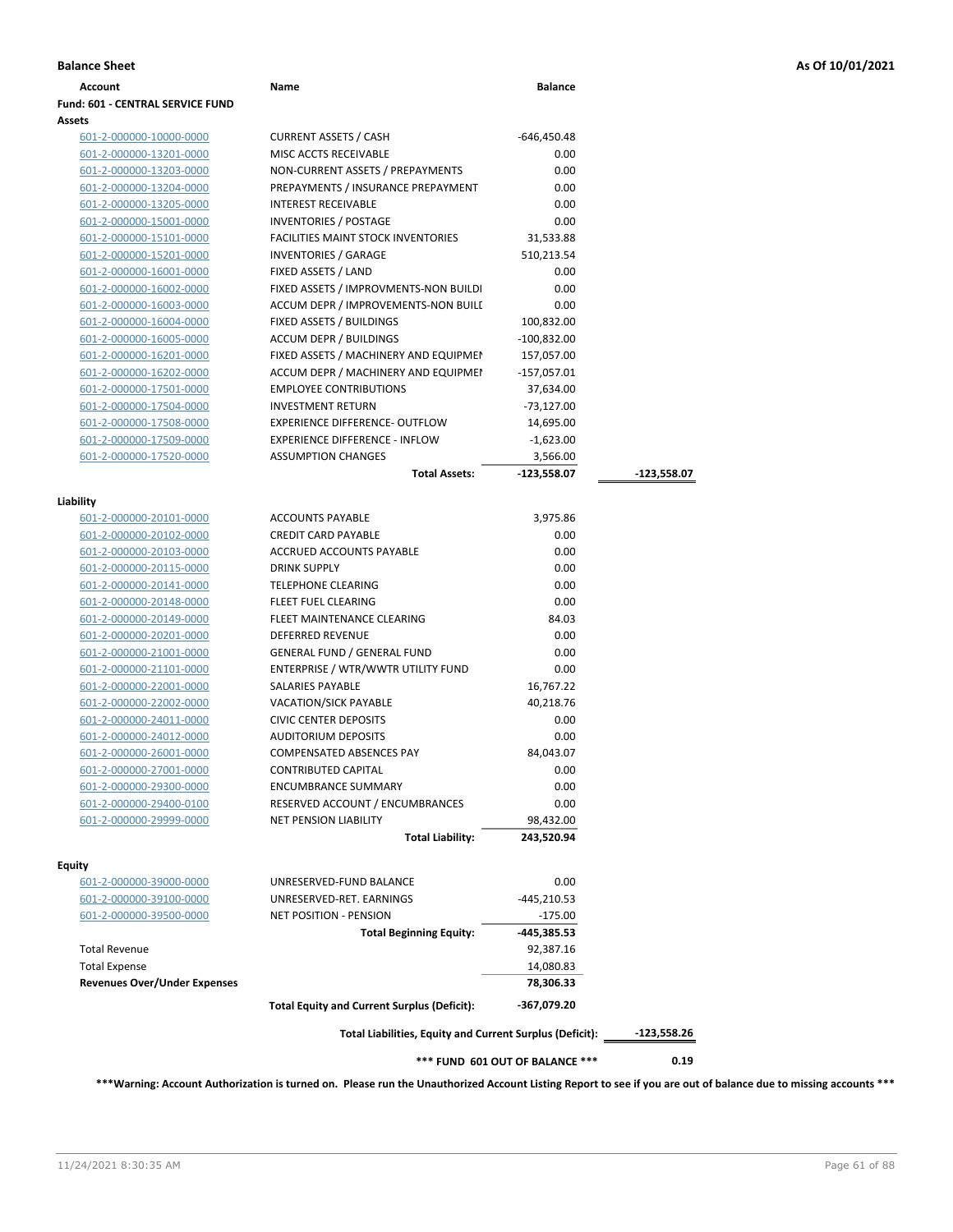| <b>Balance Sheet</b>                |                                                    |                |              | As Of 10/01/2021 |
|-------------------------------------|----------------------------------------------------|----------------|--------------|------------------|
| Account                             | Name                                               | <b>Balance</b> |              |                  |
| <b>Fund: 602 - INSURANCE FUND</b>   |                                                    |                |              |                  |
| Assets                              |                                                    |                |              |                  |
| 602-2-000000-10000-0000             | <b>CURRENT ASSETS / CASH</b>                       | 1,195,447.31   |              |                  |
| 602-2-000000-13201-0000             | MISC ACCTS RECEIVABLE                              | 0.00           |              |                  |
| 602-2-000000-13204-0000             | PREPAYMENTS / INSURANCE PREPAYMENT                 | 0.00           |              |                  |
| 602-2-000000-13205-0000             | <b>INTEREST RECEIVABLE</b>                         | 0.00           |              |                  |
|                                     | <b>Total Assets:</b>                               | 1,195,447.31   | 1,195,447.31 |                  |
| Liability                           |                                                    |                |              |                  |
| 602-2-000000-20101-0000             | <b>ACCOUNTS PAYABLE</b>                            | 4,194.03       |              |                  |
| 602-2-000000-20102-0000             | <b>CREDIT CARD PAYABLE</b>                         | 0.00           |              |                  |
| 602-2-000000-20103-0000             | <b>ACCRUED ACCOUNTS PAYABLE</b>                    | 0.00           |              |                  |
| 602-2-000000-20201-0000             | <b>DEFERRED REVENUE</b>                            | 0.00           |              |                  |
| 602-2-000000-29300-0000             | <b>ENCUMBRANCE SUMMARY</b>                         | 0.00           |              |                  |
| 602-2-000000-29400-0100             | RESERVED ACCOUNT / ENCUMBRANCES                    | 0.00           |              |                  |
|                                     | <b>Total Liability:</b>                            | 4,194.03       |              |                  |
| <b>Equity</b>                       |                                                    |                |              |                  |
| 602-2-000000-39000-0000             | UNRESERVED-FUND BALANCE                            | 0.00           |              |                  |
| 602-2-000000-39100-0000             | UNRESERVED-RET. EARNINGS                           | 690,080.82     |              |                  |
|                                     | <b>Total Beginning Equity:</b>                     | 690,080.82     |              |                  |
| <b>Total Revenue</b>                |                                                    | 501,172.46     |              |                  |
| <b>Total Expense</b>                |                                                    | 0.00           |              |                  |
| <b>Revenues Over/Under Expenses</b> |                                                    | 501,172.46     |              |                  |
|                                     | <b>Total Equity and Current Surplus (Deficit):</b> | 1,191,253.28   |              |                  |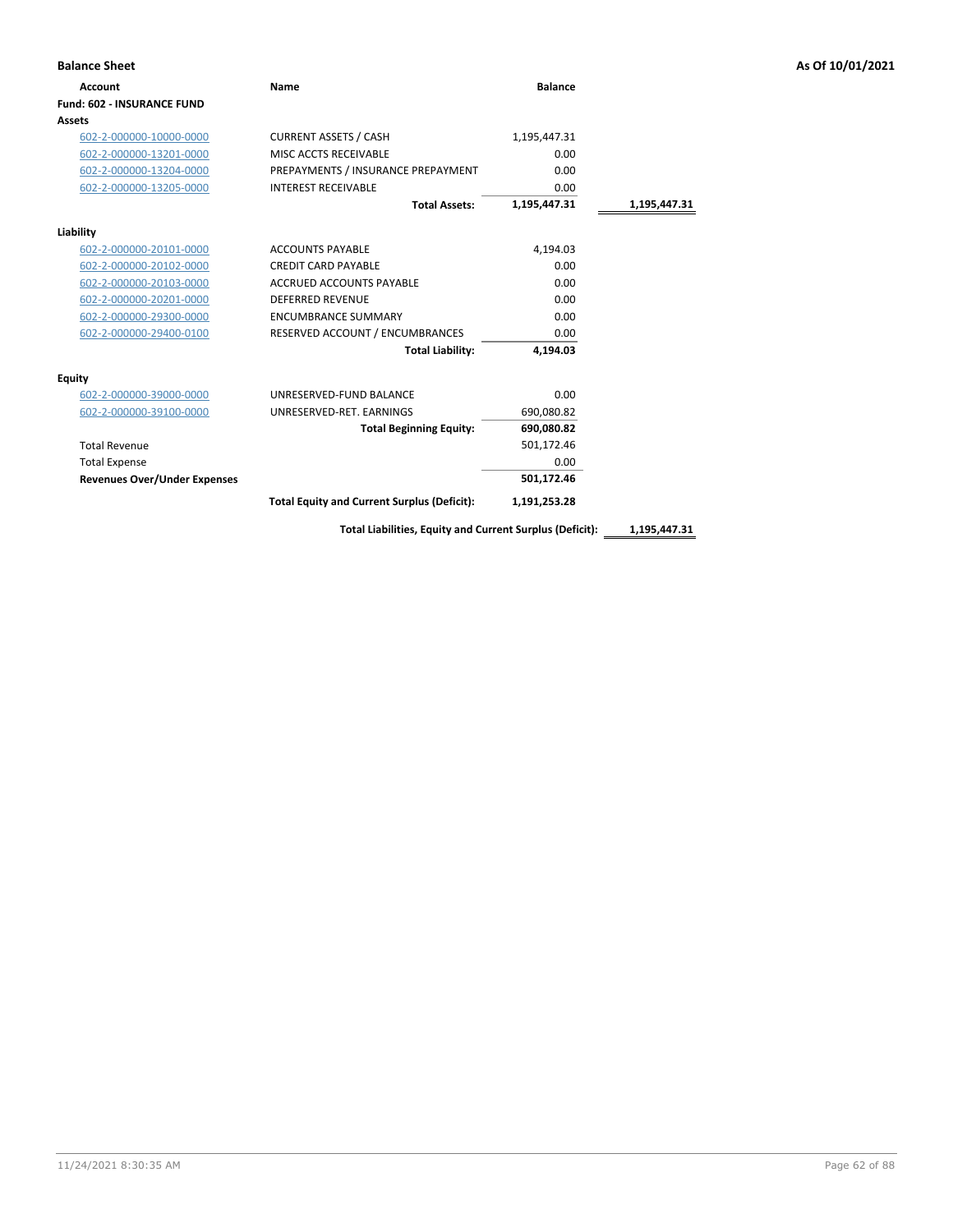|  |  |  | As Of 10/01/2021 |  |  |
|--|--|--|------------------|--|--|
|--|--|--|------------------|--|--|

| <b>Balance Sheet</b>                |                                                          |                 |            | As Of 10/01/2021 |
|-------------------------------------|----------------------------------------------------------|-----------------|------------|------------------|
| <b>Account</b>                      | Name                                                     | <b>Balance</b>  |            |                  |
| Fund: 604 - MIS FUND                |                                                          |                 |            |                  |
| Assets                              |                                                          |                 |            |                  |
| 604-2-000000-10000-0000             | <b>CURRENT ASSETS / CASH</b>                             | -395,679.18     |            |                  |
| 604-2-000000-13201-0000             | MISC ACCTS RECEIVABLE                                    | 0.00            |            |                  |
| 604-2-000000-13202-1400             | <b>EMPLOYEE ADVANCES</b>                                 | 0.00            |            |                  |
| 604-2-000000-13203-0000             | NON-CURRENT ASSETS / PREPAYMENTS                         | 0.00            |            |                  |
| 604-2-000000-13205-0000             | <b>INTEREST RECEIVABLE</b>                               | 0.00            |            |                  |
| 604-2-000000-15601-0000             | IT NETWORK PRINTER SUPPLY INVENTORY                      | 0.00            |            |                  |
| 604-2-000000-16004-0000             | FIXED ASSETS / BUILDINGS                                 | 0.00            |            |                  |
| 604-2-000000-16005-0000             | <b>ACCUM DEPR / BUILDINGS</b>                            | 0.00            |            |                  |
| 604-2-000000-16201-0000             | FIXED ASSETS / MACHINERY AND EQUIPMEN                    | 1,883,480.62    |            |                  |
| 604-2-000000-16202-0000             | ACCUM DEPR / MACHINERY AND EQUIPMEI                      | $-1,522,410.60$ |            |                  |
| 604-2-000000-16301-0000             | FIXED ASSETS / C W I P                                   | $-0.20$         |            |                  |
| 604-2-000000-17501-0000             | <b>EMPLOYEE CONTRIBUTIONS</b>                            | 18,817.00       |            |                  |
| 604-2-000000-17504-0000             | <b>INVESTMENT RETURN</b>                                 | $-36,564.00$    |            |                  |
| 604-2-000000-17508-0000             | EXPERIENCE DIFFERENCE- OUTFLOW                           | 7,347.00        |            |                  |
| 604-2-000000-17509-0000             | <b>EXPERIENCE DIFFERENCE - INFLOW</b>                    | $-811.00$       |            |                  |
| 604-2-000000-17520-0000             | <b>ASSUMPTION CHANGES</b>                                | 1,783.00        |            |                  |
|                                     | <b>Total Assets:</b>                                     | -44,037.36      | -44,037.36 |                  |
| Liability                           |                                                          |                 |            |                  |
| 604-2-000000-20101-0000             | <b>ACCOUNTS PAYABLE</b>                                  | 9,355.06        |            |                  |
| 604-2-000000-20102-0000             | <b>CREDIT CARD PAYABLE</b>                               | 0.00            |            |                  |
| 604-2-000000-20103-0000             | <b>ACCRUED ACCOUNTS PAYABLE</b>                          | 0.00            |            |                  |
| 604-2-000000-20141-0000             | <b>TELEPHONE CLEARING</b>                                | 0.00            |            |                  |
| 604-2-000000-21035-0000             | DEBT SERVICE / DUE TO DEBT SERVICE                       | 0.00            |            |                  |
| 604-2-000000-22001-0000             | SALARIES PAYABLE                                         | 10,507.77       |            |                  |
| 604-2-000000-22002-0000             | VACATION/SICK PAYABLE                                    | 19,229.60       |            |                  |
| 604-2-000000-22208-0000             | INSURANCE / AMERICAN FIDELITY                            | 0.00            |            |                  |
| 604-2-000000-23001-0000             | CAPITAL LEASE PAYABLE                                    | $-1.88$         |            |                  |
| 604-2-000000-23101-0000             | CAPITAL LEASE PAYABLE                                    | $-0.40$         |            |                  |
| 604-2-000000-26001-0000             | COMPENSATED ABSENCES PAY                                 | 7,669.12        |            |                  |
| 604-2-000000-27001-0000             | <b>CONTRIBUTED CAPITAL</b>                               | 0.00            |            |                  |
| 604-2-000000-29300-0000             | <b>ENCUMBRANCE SUMMARY</b>                               | 0.00            |            |                  |
| 604-2-000000-29400-0100             | RESERVED ACCOUNT / ENCUMBRANCES                          | 0.27            |            |                  |
| 604-2-000000-29999-0000             | <b>NET PENSION LIABILITY</b>                             | 49,216.00       |            |                  |
| 604-2-000000-92194-0101             | <b>BANK ONE / DIGITEC</b>                                | 0.00            |            |                  |
|                                     | <b>Total Liability:</b>                                  | 95,975.54       |            |                  |
|                                     |                                                          |                 |            |                  |
| Equity                              |                                                          |                 |            |                  |
| 604-2-000000-39000-0000             | UNRESERVED-FUND BALANCE                                  | 0.00            |            |                  |
| 604-2-000000-39100-0000             | UNRESERVED-RET. EARNINGS                                 | $-228,105.81$   |            |                  |
| 604-2-000000-39500-0000             | <b>NET POSITION - PENSION</b>                            | $-88.00$        |            |                  |
|                                     | <b>Total Beginning Equity:</b>                           | -228,193.81     |            |                  |
| <b>Total Revenue</b>                |                                                          | 92,376.41       |            |                  |
| <b>Total Expense</b>                |                                                          | 4,195.50        |            |                  |
| <b>Revenues Over/Under Expenses</b> |                                                          | 88,180.91       |            |                  |
|                                     | <b>Total Equity and Current Surplus (Deficit):</b>       | -140,012.90     |            |                  |
|                                     |                                                          |                 |            |                  |
|                                     | Total Liabilities, Equity and Current Surplus (Deficit): |                 | -44,037.36 |                  |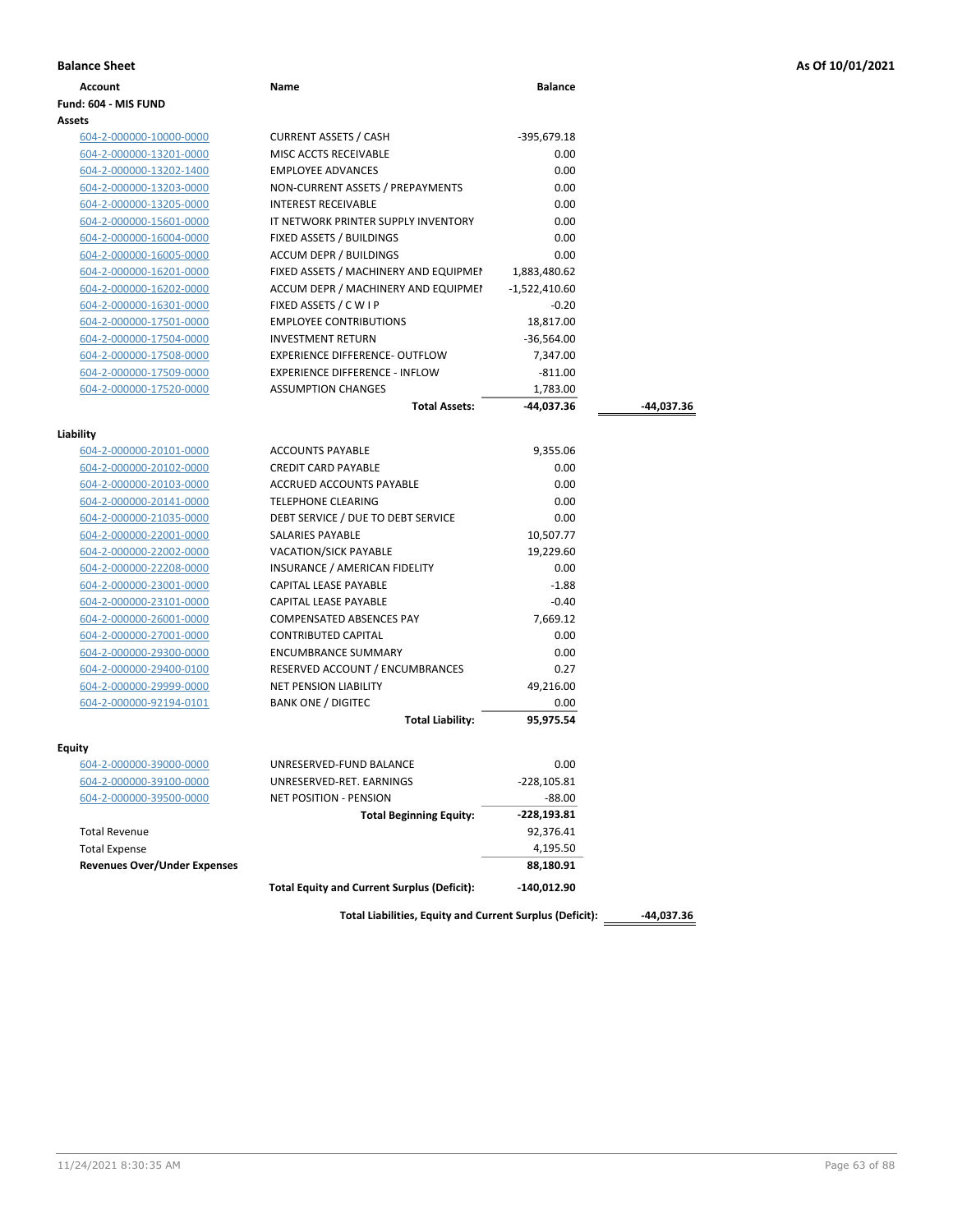| Account                              | Name                                  | <b>Balance</b>  |              |
|--------------------------------------|---------------------------------------|-----------------|--------------|
| Fund: 660 - VEHICLE REPLACEMENT FUND |                                       |                 |              |
| Assets                               |                                       |                 |              |
| 660-2-000000-10000-0000              | <b>CURRENT ASSETS / CASH</b>          | 455,577.52      |              |
| 660-2-000000-11309-0000              | <b>TAX ANTICIPATION NOTES</b>         | 0.00            |              |
| 660-2-000000-11510-0000              | PUBLIC SAFETY VEHICLE REPLACEMENT     | 906,138.88      |              |
| 660-2-000000-11520-0000              | <b>CERTIFICATES OF DEPOSIT</b>        | 0.00            |              |
| 660-2-000000-11530-0000              | <b>TexasTERM CP</b>                   | 0.00            |              |
| 660-2-000000-13201-0000              | MISC ACCTS RECEIVABLE                 | 0.00            |              |
| 660-2-000000-13205-0000              | <b>INTEREST RECEIVABLE</b>            | 0.00            |              |
| 660-2-000000-16201-0000              | FIXED ASSETS / MACHINERY AND EQUIPMEN | 9,340,505.81    |              |
| 660-2-000000-16202-0000              | ACCUM DEPR / MACHINERY AND EQUIPMEI   | $-6,823,613.65$ |              |
| 660-2-000000-16301-0000              | FIXED ASSETS / C W I P                | 0.00            |              |
| 660-2-000000-39300-0000              | RESERVED ACCOUNT / ESCROW BALANCE     | 0.00            |              |
|                                      | <b>Total Assets:</b>                  | 3,878,608.56    | 3,878,608.56 |
|                                      |                                       |                 |              |
| Liability                            |                                       |                 |              |
| 660-2-000000-20101-0000              | <b>ACCOUNTS PAYABLE</b>               | 6.68            |              |
| 660-2-000000-20102-0000              | <b>CREDIT CARD PAYABLE</b>            | 0.00            |              |
| 660-2-000000-20103-0000              | ACCRUED ACCOUNTS PAYABLE              | 0.00            |              |
| 660-2-000000-21001-0000              | <b>GENERAL FUND / GENERAL FUND</b>    | 0.00            |              |
| 660-2-000000-23001-0000              | <b>CAPITAL LEASE PAYABLE</b>          | 0.00            |              |
| 660-2-000000-23101-0000              | <b>CAPITAL LEASE PAYABLE</b>          | 481,505.15      |              |
| 660-2-000000-27001-0000              | <b>CONTRIBUTED CAPITAL</b>            | 0.00            |              |
| 660-2-000000-29300-0000              | <b>ENCUMBRANCE SUMMARY</b>            | 0.00            |              |
| 660-2-000000-29400-0100              | RESERVED ACCOUNT / ENCUMBRANCES       | 0.00            |              |
|                                      | <b>Total Liability:</b>               | 481,511.83      |              |
| Equity                               |                                       |                 |              |
| 660-2-000000-39000-0000              | UNRESERVED-FUND BALANCE               | 0.00            |              |
| 660-2-000000-39100-0000              | UNRESERVED-RET. EARNINGS              | 3,315,637.64    |              |
|                                      | <b>Total Beginning Equity:</b>        | 3,315,637.64    |              |
| <b>Total Revenue</b>                 |                                       | 81,459.09       |              |
| <b>Total Expense</b>                 |                                       | 0.00            |              |
| <b>Revenues Over/Under Expenses</b>  |                                       | 81,459.09       |              |
|                                      |                                       |                 |              |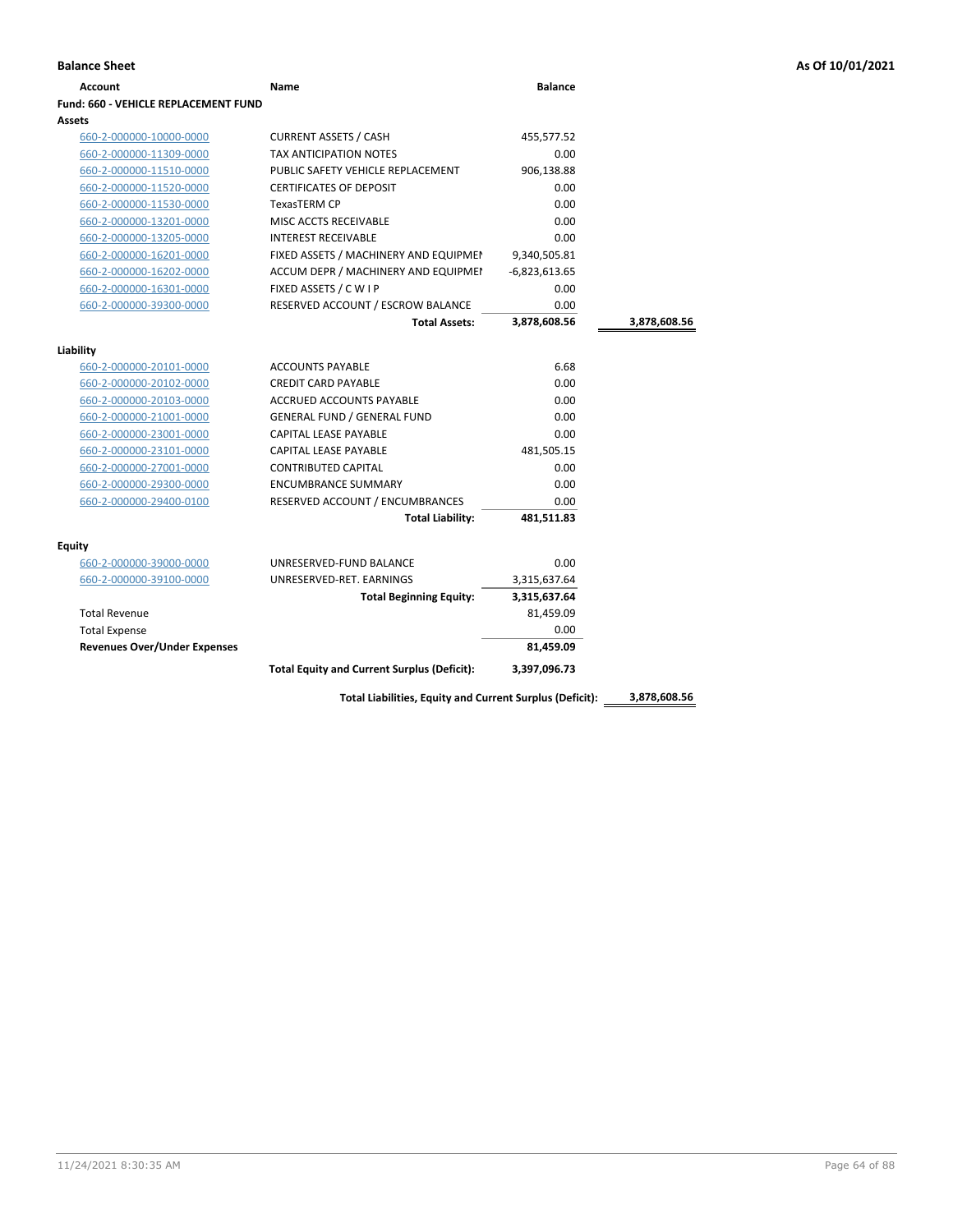| <b>Balance Sheet</b>                 |                                                    |                |      | As Of 10/01/2021 |
|--------------------------------------|----------------------------------------------------|----------------|------|------------------|
| Account                              | Name                                               | <b>Balance</b> |      |                  |
| <b>Fund: 701 - FIREMEN'S PENSION</b> |                                                    |                |      |                  |
| <b>Assets</b>                        |                                                    |                |      |                  |
| 701-1-000000-10000-0000              | <b>CURRENT ASSETS / CASH</b>                       | 0.00           |      |                  |
|                                      | <b>Total Assets:</b>                               | 0.00           | 0.00 |                  |
| Liability                            |                                                    |                |      |                  |
| 701-1-000000-20103-0000              | <b>ACCOUNTS PAYABLE</b>                            | 0.00           |      |                  |
| 701-1-000000-22306-1000              | UNREALIZED GAIN/LOSS                               | 543,546.00     |      |                  |
|                                      | <b>Total Liability:</b>                            | 543,546.00     |      |                  |
| <b>Equity</b>                        |                                                    |                |      |                  |
| 701-1-000000-39000-0000              | UNRESERVED-FUND BALANCE                            | $-543,546.00$  |      |                  |
|                                      | <b>Total Beginning Equity:</b>                     | -543,546.00    |      |                  |
| <b>Total Expense</b>                 |                                                    | 0.00           |      |                  |
| <b>Revenues Over/Under Expenses</b>  |                                                    | 0.00           |      |                  |
|                                      | <b>Total Equity and Current Surplus (Deficit):</b> | $-543,546.00$  |      |                  |
|                                      |                                                    |                |      |                  |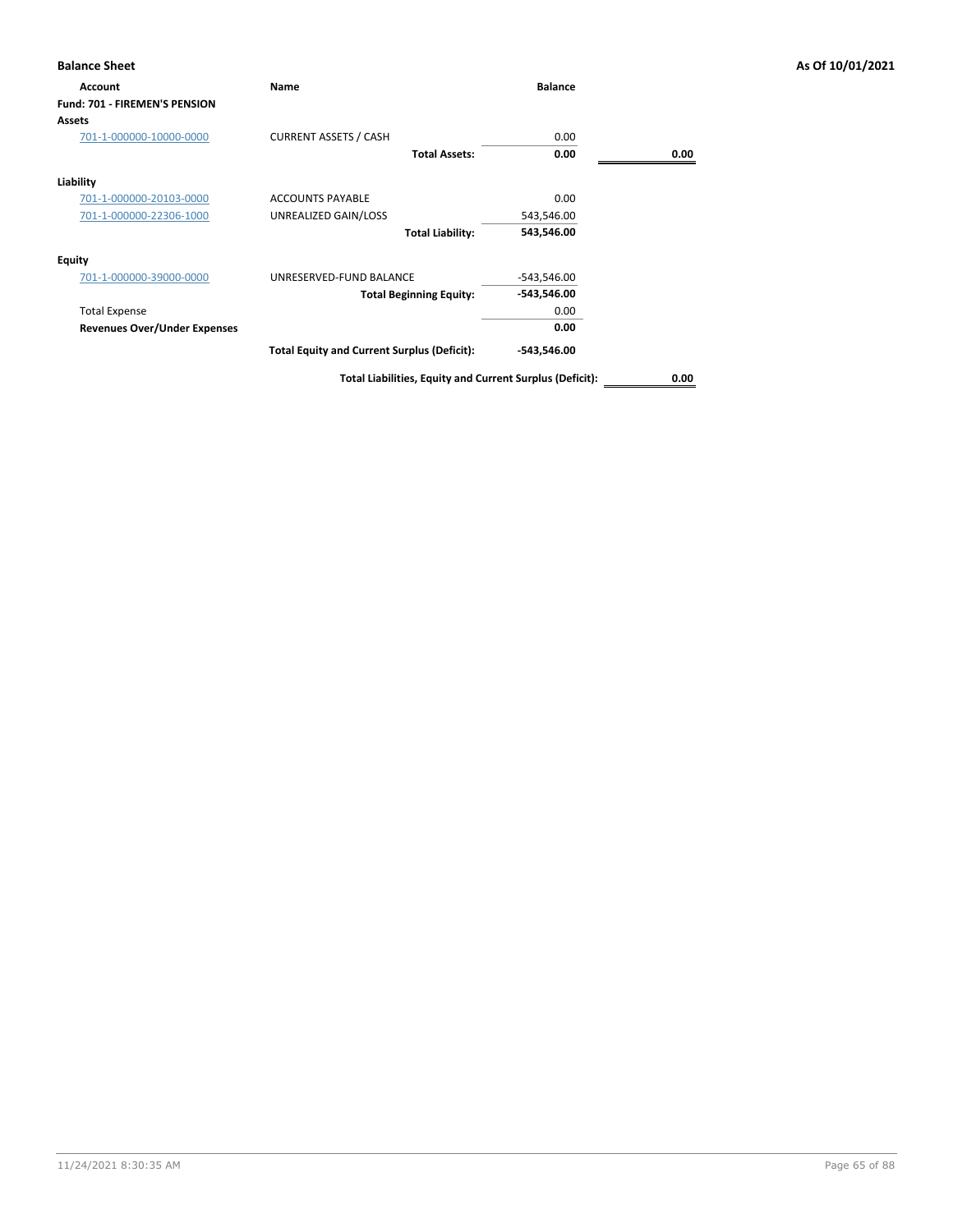| <b>Balance Sheet</b>                |                                                          |                |            | As Of 10/01/2021 |
|-------------------------------------|----------------------------------------------------------|----------------|------------|------------------|
| <b>Account</b>                      | Name                                                     | <b>Balance</b> |            |                  |
| Fund: 800 - SPENCE FUND             |                                                          |                |            |                  |
| Assets                              |                                                          |                |            |                  |
| 800-3-000000-10000-0000             | <b>CURRENT ASSETS / CASH</b>                             | $-18,606.37$   |            |                  |
| 800-3-000000-11507-0000             | <b>SPENCE ENDOWMENT</b>                                  | 602,831.36     |            |                  |
| 800-3-000000-11520-0000             | <b>CERTIFICATES OF DEPOSIT</b>                           | 0.00           |            |                  |
| 800-3-000000-11605-0000             | SPENCE ENDOWMENT                                         | 0.00           |            |                  |
| 800-3-000000-13205-0000             | <b>INTEREST RECEIVABLE</b>                               | 0.00           |            |                  |
|                                     | <b>Total Assets:</b>                                     | 584,224.99     | 584,224.99 |                  |
| Liability                           |                                                          |                |            |                  |
| 800-3-000000-20101-0000             | <b>ACCOUNTS PAYABLE</b>                                  | $-14,539.99$   |            |                  |
| 800-3-000000-20102-0000             | <b>CREDIT CARD PAYABLE</b>                               | 0.00           |            |                  |
| 800-3-000000-20103-0000             | <b>ACCRUED ACCOUNTS PAYABLE</b>                          | 0.00           |            |                  |
| 800-3-000000-20139-0000             | <b>RETAINAGES PAYABLE</b>                                | 0.00           |            |                  |
| 800-3-000000-21001-0000             | <b>GENERAL FUND / GENERAL FUND</b>                       | 0.00           |            |                  |
| 800-3-000000-29300-0000             | <b>ENCUMBRANCE SUMMARY</b>                               | 0.00           |            |                  |
| 800-3-000000-29400-0000             | RESERVED ACCOUNT / ENCUMBRANCES                          | 0.00           |            |                  |
|                                     | <b>Total Liability:</b>                                  | $-14,539.99$   |            |                  |
| <b>Equity</b>                       |                                                          |                |            |                  |
| 800-3-000000-39000-0000             | UNRESERVED-FUND BALANCE                                  | 598,814.98     |            |                  |
|                                     | <b>Total Beginning Equity:</b>                           | 598,814.98     |            |                  |
| <b>Total Revenue</b>                |                                                          | 0.00           |            |                  |
| <b>Total Expense</b>                |                                                          | 50.00          |            |                  |
| <b>Revenues Over/Under Expenses</b> |                                                          | $-50.00$       |            |                  |
|                                     | <b>Total Equity and Current Surplus (Deficit):</b>       | 598,764.98     |            |                  |
|                                     | Total Liabilities, Equity and Current Surplus (Deficit): |                | 584,224.99 |                  |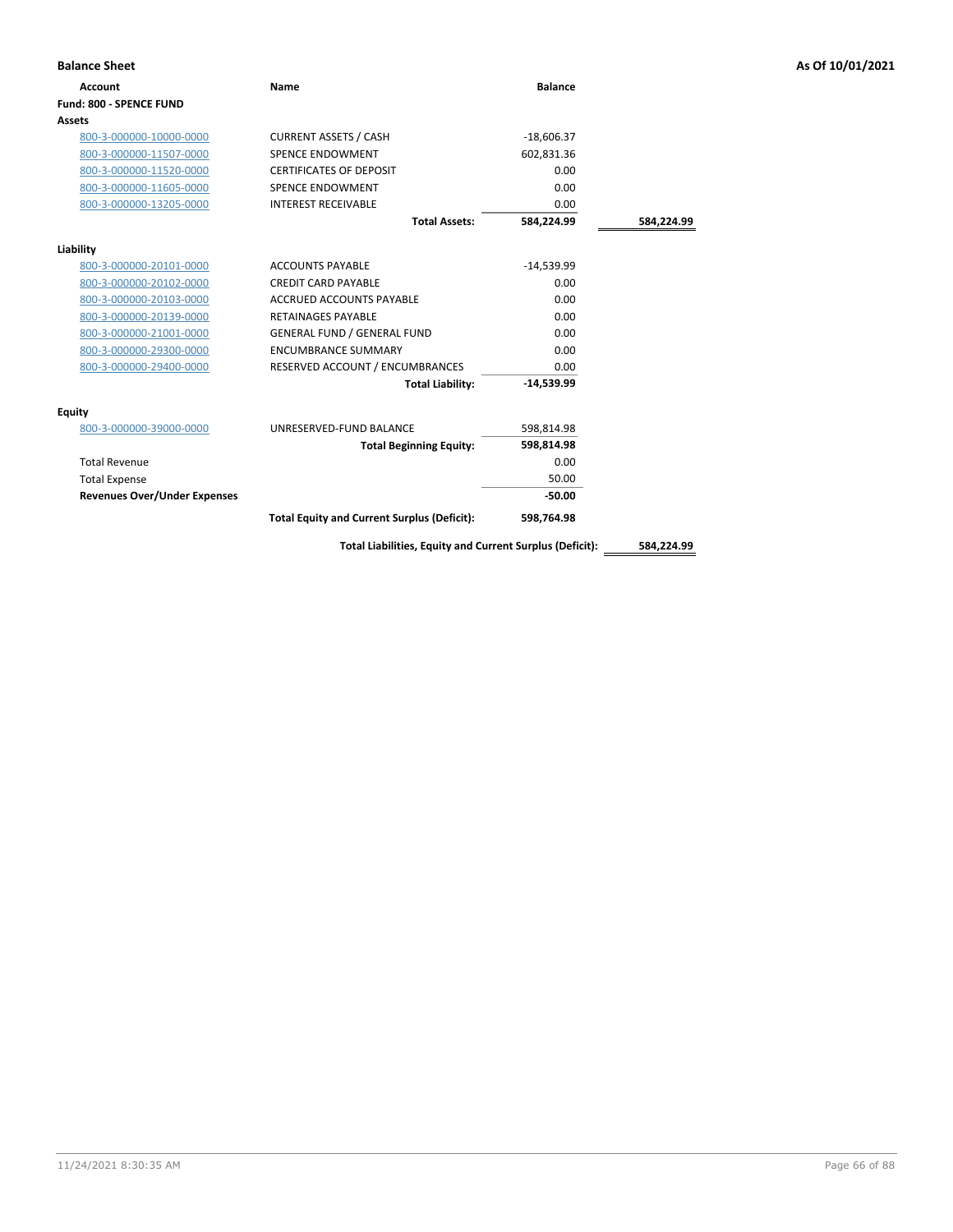| <b>Balance Sheet</b>                   |                                                          |                |           | As Of 10/01/2021 |
|----------------------------------------|----------------------------------------------------------|----------------|-----------|------------------|
| <b>Account</b>                         | Name                                                     | <b>Balance</b> |           |                  |
| <b>Fund: 801 - JONES LIBRARY TRUST</b> |                                                          |                |           |                  |
| <b>Assets</b>                          |                                                          |                |           |                  |
| 801-3-000000-10000-0000                | <b>CURRENT ASSETS / CASH</b>                             | 16,114.18      |           |                  |
| 801-3-000000-13201-0000                | MISC ACCTS RECEIVABLE                                    | 0.00           |           |                  |
| 801-3-000000-13205-0000                | <b>INTEREST RECEIVABLE</b>                               | 0.00           |           |                  |
|                                        | <b>Total Assets:</b>                                     | 16,114.18      | 16,114.18 |                  |
| Liability                              |                                                          |                |           |                  |
| 801-3-000000-20101-0000                | <b>ACCOUNTS PAYABLE</b>                                  | 0.28           |           |                  |
| 801-3-000000-20102-0000                | <b>CREDIT CARD PAYABLE</b>                               | 0.00           |           |                  |
| 801-3-000000-20103-0000                | <b>ACCRUED ACCOUNTS PAYABLE</b>                          | 0.00           |           |                  |
|                                        | <b>Total Liability:</b>                                  | 0.28           |           |                  |
| <b>Equity</b>                          |                                                          |                |           |                  |
| 801-3-000000-39000-0000                | UNRESERVED-FUND BALANCE                                  | 16,113.90      |           |                  |
|                                        | <b>Total Beginning Equity:</b>                           | 16,113.90      |           |                  |
| <b>Total Revenue</b>                   |                                                          | 0.00           |           |                  |
| <b>Total Expense</b>                   |                                                          | 0.00           |           |                  |
| <b>Revenues Over/Under Expenses</b>    |                                                          | 0.00           |           |                  |
|                                        | <b>Total Equity and Current Surplus (Deficit):</b>       | 16,113.90      |           |                  |
|                                        | Total Liabilities, Equity and Current Surplus (Deficit): |                | 16,114.18 |                  |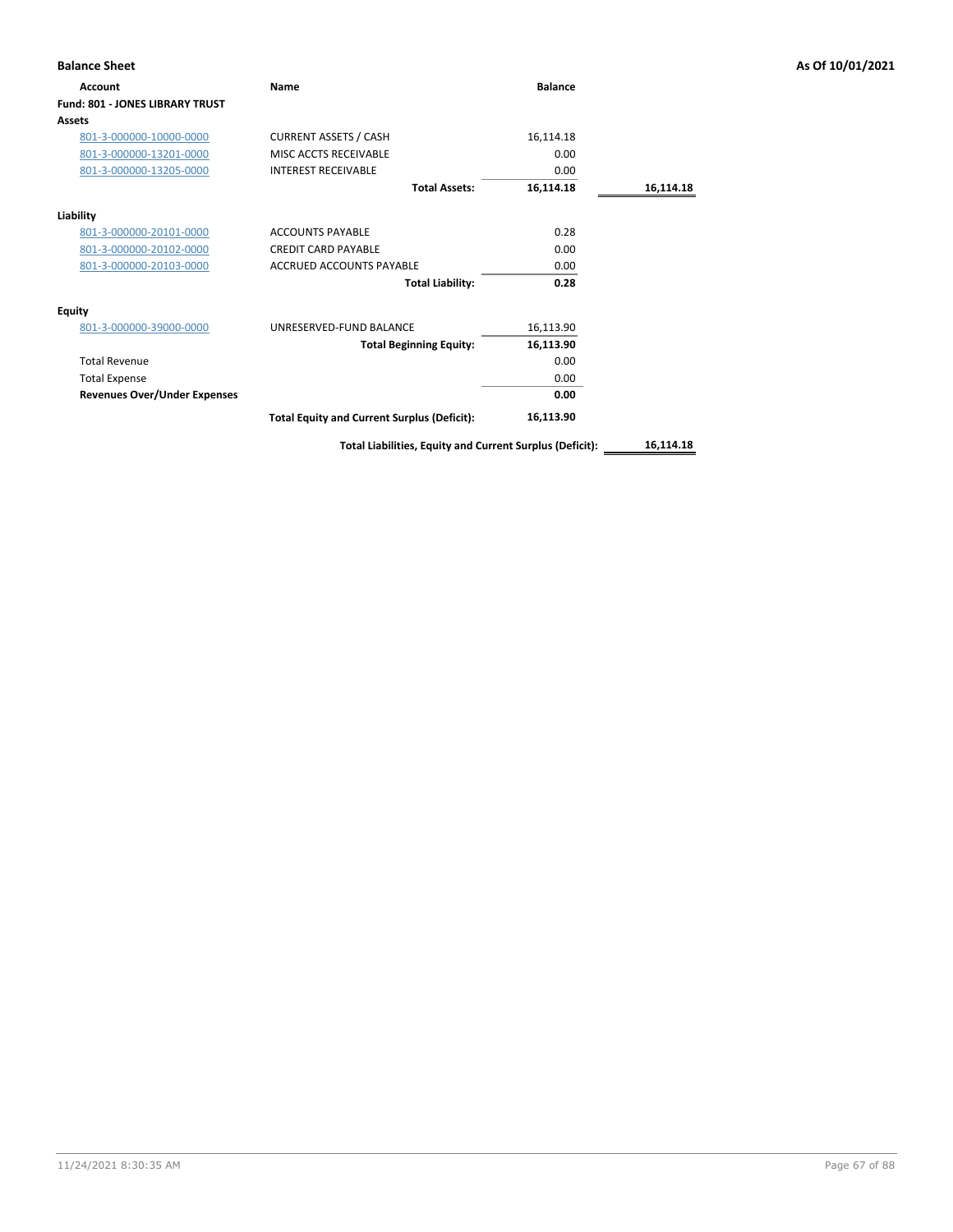**Assets**

**Fund: 803 - GREENVILLE BOARD OF DEVELOPMENT**

| <b>Account</b>                           | Name                             | <b>Balance</b> |      |  |
|------------------------------------------|----------------------------------|----------------|------|--|
| d: 803 - GREENVILLE BOARD OF DEVELOPMENT |                                  |                |      |  |
| ets                                      |                                  |                |      |  |
| 803-3-000000-10000-0000                  | <b>CURRENT ASSETS / CASH</b>     | 0.00           |      |  |
| 803-3-000000-13201-0000                  | MISC ACCTS RECEIVABLE            | 0.00           |      |  |
| 803-3-000000-13203-0000                  | NON-CURRENT ASSETS / PREPAYMENTS | 0.00           |      |  |
|                                          | <b>Total Assets:</b>             | 0.00           | 0.00 |  |
| ility                                    |                                  |                |      |  |

|                                     | <b>Total Assets:</b>                               | 0.00          | 0.00 |
|-------------------------------------|----------------------------------------------------|---------------|------|
| Liability                           |                                                    |               |      |
| 803-3-000000-20101-0000             | <b>ACCOUNTS PAYABLE</b>                            | 0.00          |      |
| 803-3-000000-20102-0000             | <b>ACCOUNTS PAYABLE</b>                            | 0.00          |      |
| 803-3-000000-20103-0000             | ACCRUED ACCOUNTS PAYABLE                           | 0.00          |      |
| 803-3-000000-20139-0000             | <b>RETAINAGES PAYABLE</b>                          | 0.00          |      |
| 803-3-000000-20141-0000             | <b>TELEPHONE CLEARING</b>                          | 0.00          |      |
| 803-3-000000-21400-0000             | ELECTRIC OPERATING FUND                            | 0.00          |      |
| 803-3-000000-22001-0000             | ACCRUED SALARIES/WAGES                             | 0.00          |      |
| 803-3-000000-22002-0000             | ACCRUED SALARIES/WAGES                             | 0.00          |      |
| 803-3-000000-26001-0000             | <b>COMPENSATED ABSENCES PAY</b>                    | 0.00          |      |
| 803-3-000000-29300-0000             | <b>ENCUMBRANCE SUMMARY</b>                         | 0.00          |      |
| 803-3-000000-29400-0100             | RESERVED ACCOUNT / ENCUMBRANCES                    | 103,228.62    |      |
|                                     | <b>Total Liability:</b>                            | 103,228.62    |      |
| Equity                              |                                                    |               |      |
| 803-3-000000-39000-0000             | UNRESERVED-FUND BALANCE                            | $-103,228.62$ |      |
|                                     | <b>Total Beginning Equity:</b>                     | $-103,228.62$ |      |
| <b>Total Revenue</b>                |                                                    | 0.00          |      |
| <b>Total Expense</b>                |                                                    | 0.00          |      |
| <b>Revenues Over/Under Expenses</b> |                                                    | 0.00          |      |
|                                     | <b>Total Equity and Current Surplus (Deficit):</b> | $-103,228.62$ |      |
|                                     |                                                    |               |      |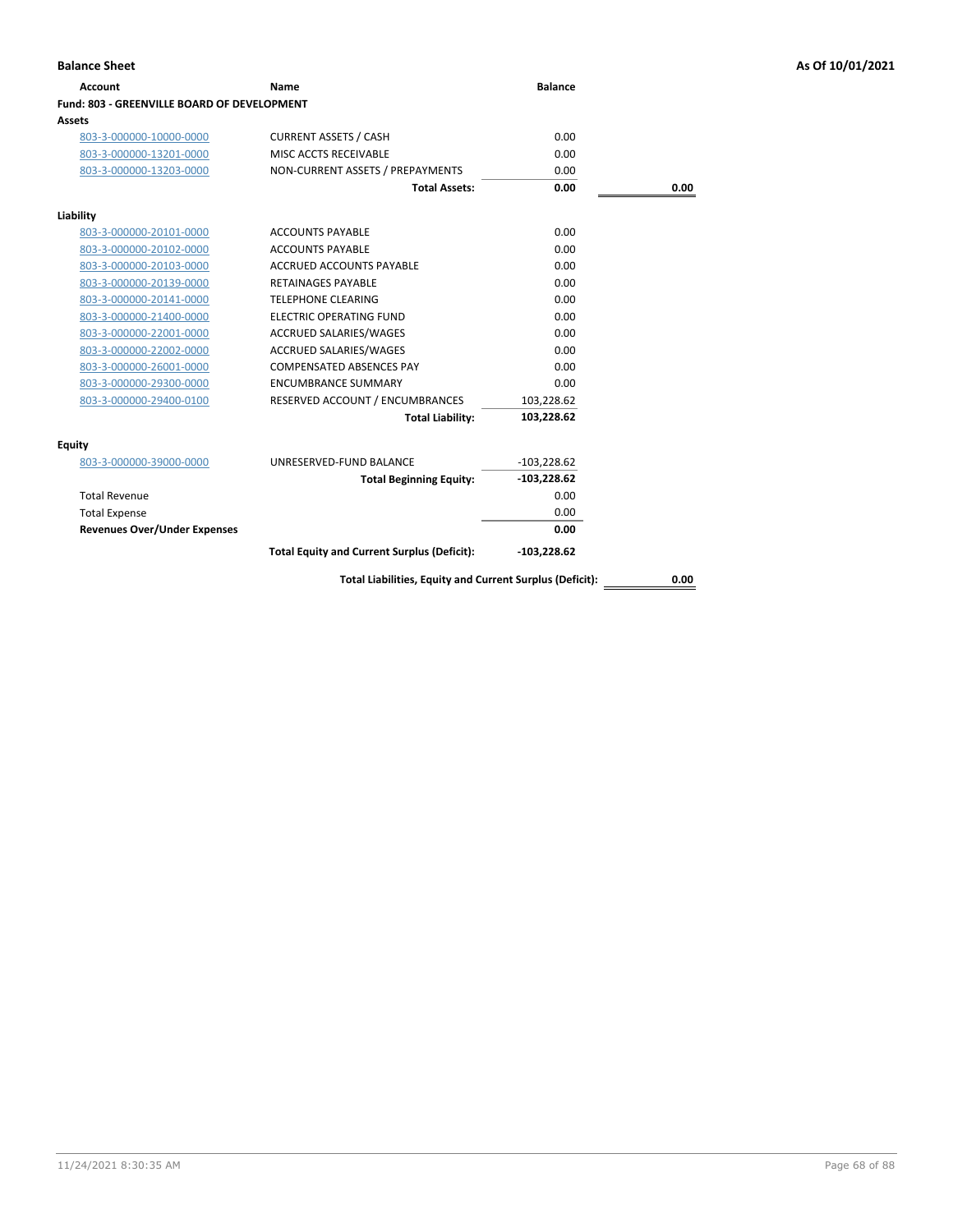| <b>Balance Sheet</b>                |                                                          |                |      | As Of 10/01/2021 |
|-------------------------------------|----------------------------------------------------------|----------------|------|------------------|
| <b>Account</b>                      | Name                                                     | <b>Balance</b> |      |                  |
| Fund: 807 - 4A-EDC                  |                                                          |                |      |                  |
| Assets                              |                                                          |                |      |                  |
| 807-3-000000-10000-0000             | <b>CURRENT ASSETS / CASH</b>                             | 0.00           |      |                  |
| 807-3-000000-13201-0000             | MISC ACCTS RECEIVABLE                                    | 0.00           |      |                  |
| 807-3-000000-16301-0000             | FIXED ASSETS / C W I P                                   | 0.00           |      |                  |
|                                     | <b>Total Assets:</b>                                     | 0.00           | 0.00 |                  |
| Liability                           |                                                          |                |      |                  |
| 807-3-000000-20101-0000             | <b>ACCOUNTS PAYABLE</b>                                  | 0.00           |      |                  |
| 807-3-000000-20103-0000             | <b>ACCOUNTS PAYABLE</b>                                  | 0.00           |      |                  |
| 807-3-000000-20139-0000             | RETAINAGES PAYABLE                                       | 0.00           |      |                  |
| 807-3-000000-26105-0000             | INV NET OF RELATED DEBT                                  | 305,846.00     |      |                  |
| 807-3-000000-29300-0000             | <b>ENCUMBRANCE SUMMARY</b>                               | 0.00           |      |                  |
| 807-3-000000-29400-0100             | RESERVED ACCOUNT / ENCUMBRANCES                          | 18,078.76      |      |                  |
| 807-3-495000-20180-0000             | <b>CURRENT DEBT</b>                                      | 0.00           |      |                  |
| 807-3-495000-26002-0000             | CA - LONG-TERM DEBT / AMT TO BE PROVIC                   | 0.00           |      |                  |
|                                     | <b>Total Liability:</b>                                  | 323,924.76     |      |                  |
| Equity                              |                                                          |                |      |                  |
| 807-3-000000-39000-0000             | UNRESERVED-FUND BALANCE                                  | $-323,924.76$  |      |                  |
|                                     | <b>Total Beginning Equity:</b>                           | $-323,924.76$  |      |                  |
| <b>Total Revenue</b>                |                                                          | 0.00           |      |                  |
| <b>Total Expense</b>                |                                                          | 0.00           |      |                  |
| <b>Revenues Over/Under Expenses</b> |                                                          | 0.00           |      |                  |
|                                     | <b>Total Equity and Current Surplus (Deficit):</b>       | -323,924.76    |      |                  |
|                                     | Total Liabilities, Equity and Current Surplus (Deficit): |                | 0.00 |                  |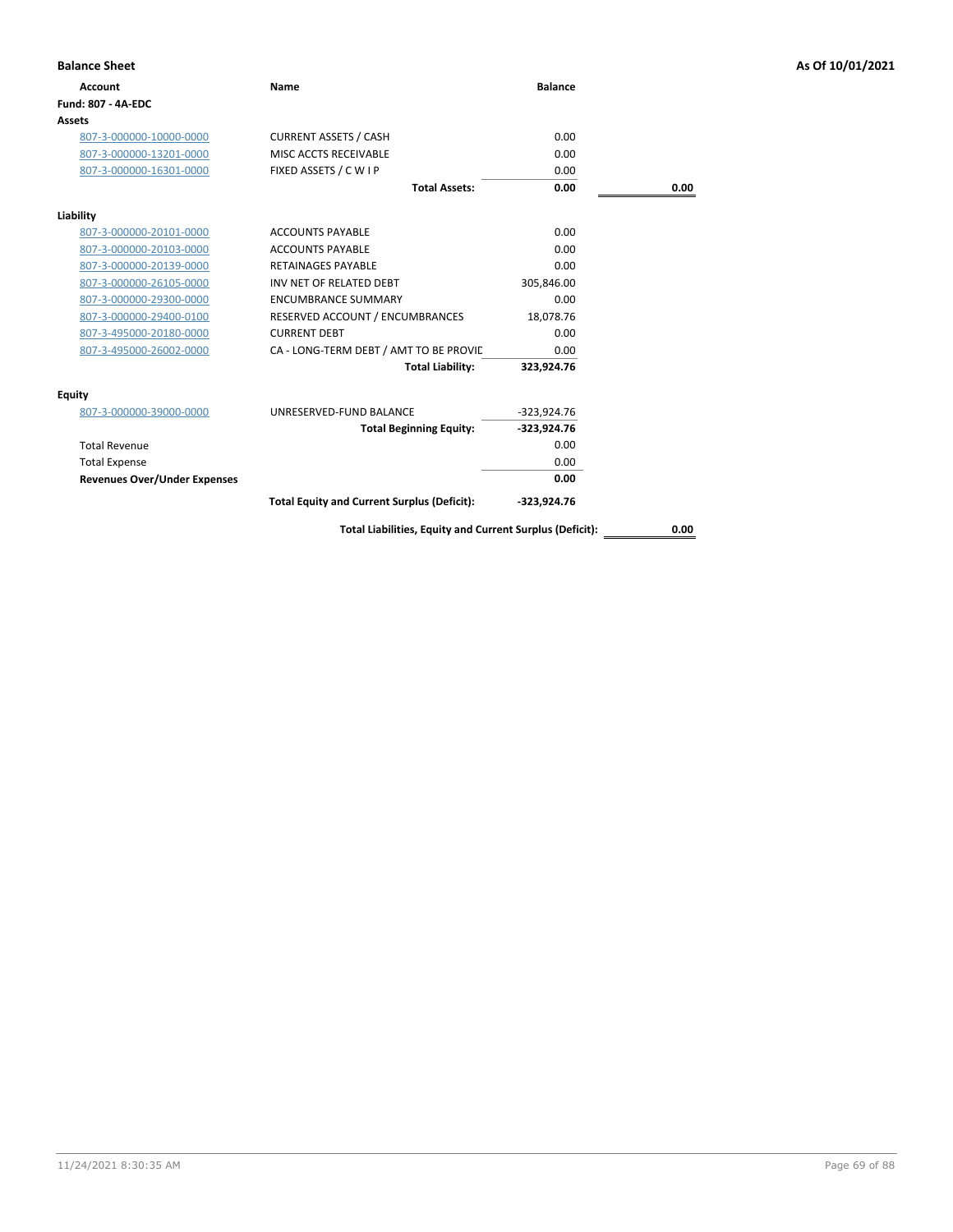| <b>Balance Sheet</b>                |                                                    |                |              | As Of 10/01/2021 |
|-------------------------------------|----------------------------------------------------|----------------|--------------|------------------|
| Account                             | Name                                               | <b>Balance</b> |              |                  |
| Fund: 809 - GREENVILLE IDC (L-3)    |                                                    |                |              |                  |
| <b>Assets</b>                       |                                                    |                |              |                  |
| 809-3-000000-10000-0000             | <b>CURRENT ASSETS / CASH</b>                       | 3,098,604.49   |              |                  |
| 809-3-000000-13201-0000             | MISC ACCTS RECEIVABLE                              | 0.00           |              |                  |
|                                     | <b>Total Assets:</b>                               | 3,098,604.49   | 3,098,604.49 |                  |
| Liability                           |                                                    |                |              |                  |
| 809-3-000000-20101-0000             | <b>ACCOUNTS PAYABLE</b>                            | 0.00           |              |                  |
| 809-3-000000-20103-0000             | ACCRUED ACCOUNTS PAYABLE                           | $-518,507.41$  |              |                  |
| 809-3-000000-21001-0000             | <b>GENERAL FUND / GENERAL FUND</b>                 | 0.00           |              |                  |
|                                     | <b>Total Liability:</b>                            | $-518,507.41$  |              |                  |
| Equity                              |                                                    |                |              |                  |
| 809-3-000000-39000-0000             | UNRESERVED-FUND BALANCE                            | 3,617,111.90   |              |                  |
| 809-3-000000-39100-0000             | UNRESERVED-RET. EARNINGS                           | 0.00           |              |                  |
| 809-3-000000-39150-0000             | RESERVED-RET. EARNINGS                             | 0.00           |              |                  |
|                                     | <b>Total Beginning Equity:</b>                     | 3,617,111.90   |              |                  |
| <b>Total Revenue</b>                |                                                    | 0.00           |              |                  |
| <b>Total Expense</b>                |                                                    | 0.00           |              |                  |
| <b>Revenues Over/Under Expenses</b> |                                                    | 0.00           |              |                  |
|                                     | <b>Total Equity and Current Surplus (Deficit):</b> | 3,617,111.90   |              |                  |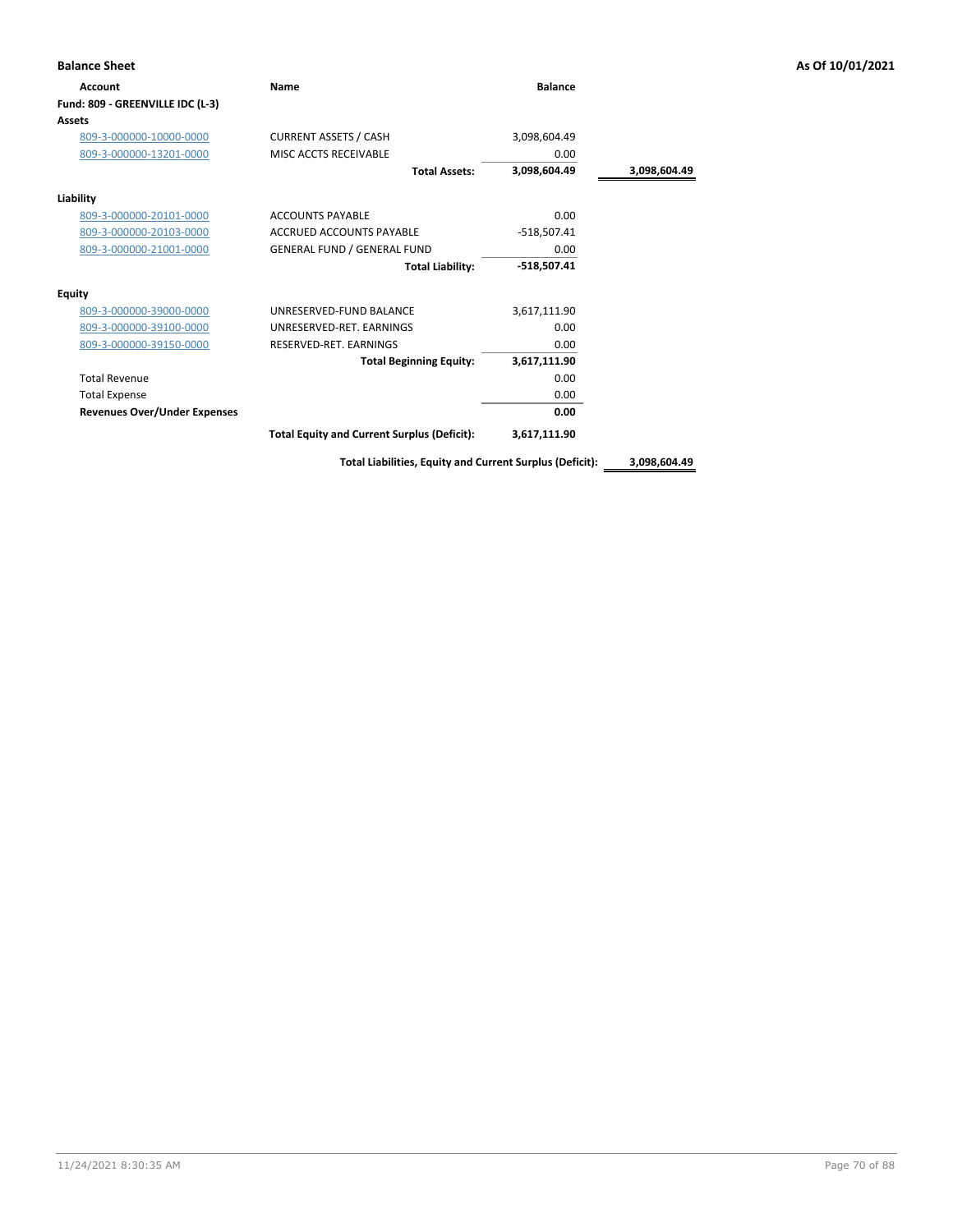| <b>Balance Sheet</b>                    |                                                          |                |            | As Of 10/01/2021 |
|-----------------------------------------|----------------------------------------------------------|----------------|------------|------------------|
| <b>Account</b>                          | Name                                                     | <b>Balance</b> |            |                  |
| Fund: 810 - SEIZURE FUNDS - STATE RULES |                                                          |                |            |                  |
| Assets                                  |                                                          |                |            |                  |
| 810-3-000000-10000-0000                 | <b>CURRENT ASSETS / CASH</b>                             | 217,475.73     |            |                  |
| 810-3-000000-13201-0000                 | MISC ACCTS RECEIVABLE                                    | 0.00           |            |                  |
| 810-3-000000-13202-1400                 | <b>EMPLOYEE ADVANCES</b>                                 | 0.00           |            |                  |
| 810-3-000000-13205-0000                 | <b>INTEREST RECEIVABLE</b>                               | 0.00           |            |                  |
| 810-3-000000-16201-0000                 | MACHINERY AND EQUIPMENT                                  | 0.00           |            |                  |
| 810-3-000000-16202-0000                 | ACCUMULATED DEPRECATION                                  | 0.00           |            |                  |
|                                         | <b>Total Assets:</b>                                     | 217,475.73     | 217,475.73 |                  |
| Liability                               |                                                          |                |            |                  |
| 810-3-000000-20101-0000                 | <b>ACCOUNTS PAYABLE</b>                                  | 853.89         |            |                  |
| 810-3-000000-20102-0000                 | <b>CREDIT CARD PAYABLE</b>                               | 0.00           |            |                  |
| 810-3-000000-20103-0000                 | <b>ACCRUED ACCOUNTS PAYABLE</b>                          | 0.00           |            |                  |
| 810-3-000000-29300-0000                 | <b>ENCUMBRANCE SUMMARY</b>                               | 0.00           |            |                  |
| 810-3-000000-29400-0100                 | RESERVED ACCOUNT / ENCUMBRANCES                          | 0.00           |            |                  |
| 810-3-000000-92520-0600                 | RESERVED ACCOUNT/HB65 SIEZURES                           | 0.00           |            |                  |
|                                         | <b>Total Liability:</b>                                  | 853.89         |            |                  |
| <b>Equity</b>                           |                                                          |                |            |                  |
| 810-3-000000-39000-0000                 | UNRESERVED-FUND BALANCE                                  | 216,621.84     |            |                  |
|                                         | <b>Total Beginning Equity:</b>                           | 216,621.84     |            |                  |
| <b>Total Revenue</b>                    |                                                          | 0.00           |            |                  |
| <b>Total Expense</b>                    |                                                          | 0.00           |            |                  |
| <b>Revenues Over/Under Expenses</b>     |                                                          | 0.00           |            |                  |
|                                         | <b>Total Equity and Current Surplus (Deficit):</b>       | 216,621.84     |            |                  |
|                                         | Total Liabilities, Equity and Current Surplus (Deficit): |                | 217,475.73 |                  |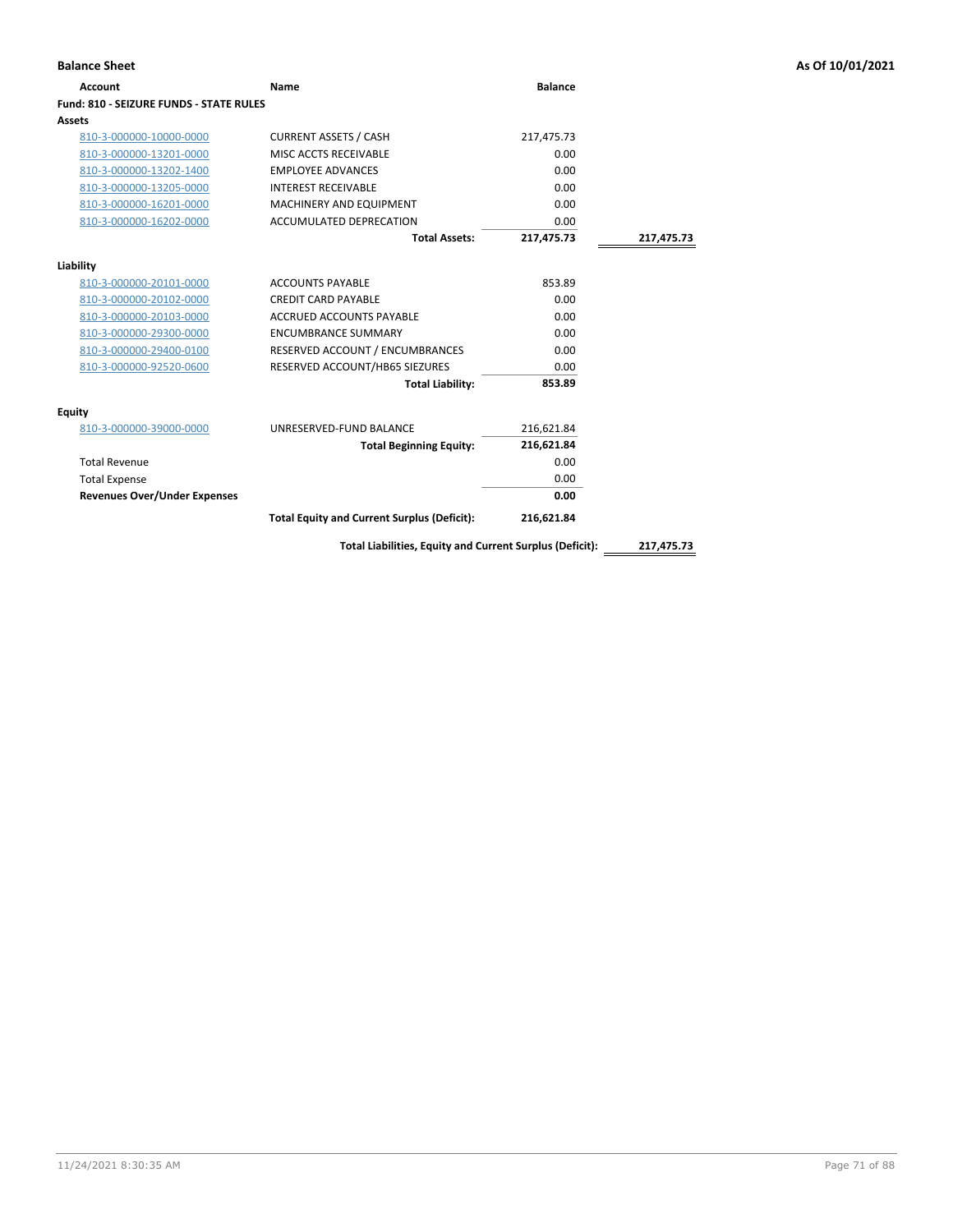| <b>Account</b>                        | Name                                                     | <b>Balance</b> |            |
|---------------------------------------|----------------------------------------------------------|----------------|------------|
| Fund: 811 - SEIZURE FUNDS - FED RULES |                                                          |                |            |
| Assets                                |                                                          |                |            |
| 811-3-000000-10000-0000               | <b>CURRENT ASSETS / CASH</b>                             | 217,316.79     |            |
| 811-3-000000-13201-0000               | MISC ACCTS RECEIVABLE                                    | 0.00           |            |
| 811-3-000000-13205-0000               | <b>INTEREST RECEIVABLE</b>                               | 0.00           |            |
| 811-3-000000-16201-0000               | <b>MACHINERY AND EQUIPMENT</b>                           | 0.00           |            |
| 811-3-000000-16202-0000               | ACCUMULATED DEPRECATION                                  | 0.00           |            |
|                                       | <b>Total Assets:</b>                                     | 217,316.79     | 217,316.79 |
| Liability                             |                                                          |                |            |
| 811-3-000000-20101-0000               | <b>ACCOUNTS PAYABLE</b>                                  | 3.81           |            |
| 811-3-000000-20102-0000               | <b>CREDIT CARD PAYABLE</b>                               | 0.00           |            |
| 811-3-000000-20103-0000               | <b>ACCRUED ACCOUNTS PAYABLE</b>                          | 0.00           |            |
| 811-3-000000-29300-0000               | <b>ENCUMBRANCE SUMMARY</b>                               | 0.00           |            |
| 811-3-000000-29400-0100               | RESERVED ACCOUNT / ENCUMBRANCES                          | 0.00           |            |
| 811-3-000000-92521-0700               | RESERVED ACCOUNT/FED SIEZURES                            | 0.00           |            |
|                                       | <b>Total Liability:</b>                                  | 3.81           |            |
| Equity                                |                                                          |                |            |
| 811-3-000000-39000-0000               | UNRESERVED-FUND BALANCE                                  | 217,312.98     |            |
|                                       | <b>Total Beginning Equity:</b>                           | 217,312.98     |            |
| <b>Total Revenue</b>                  |                                                          | 0.00           |            |
| <b>Total Expense</b>                  |                                                          | 0.00           |            |
| <b>Revenues Over/Under Expenses</b>   |                                                          | 0.00           |            |
|                                       | <b>Total Equity and Current Surplus (Deficit):</b>       | 217,312.98     |            |
|                                       | Total Liabilities, Equity and Current Surplus (Deficit): |                | 217,316.79 |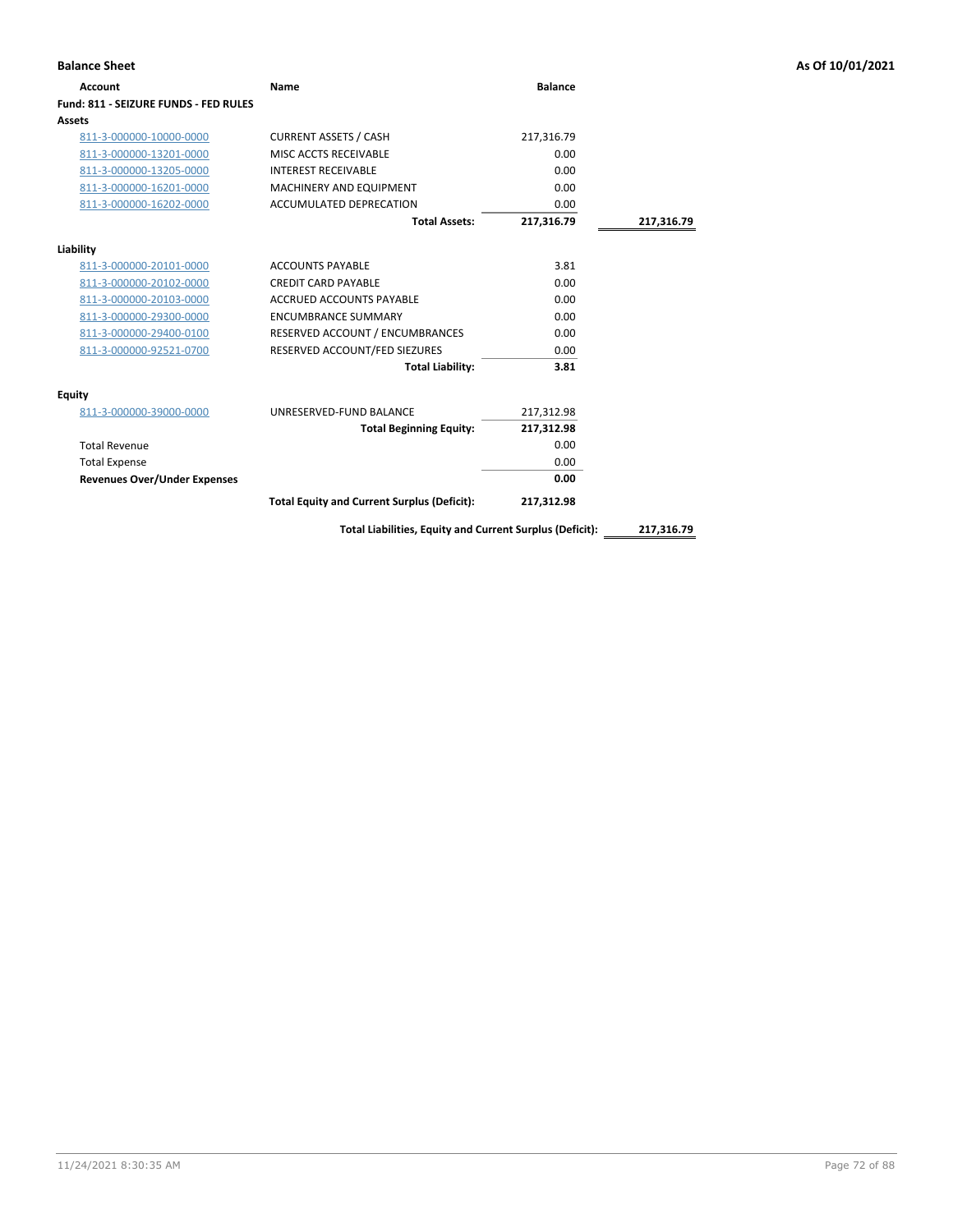| <b>Account</b>                                          | Name                                               | <b>Balance</b> |              |
|---------------------------------------------------------|----------------------------------------------------|----------------|--------------|
| Fund: 820 - TIRZ FUND (Tax Increment Reinvestment Zone) |                                                    |                |              |
| <b>Assets</b>                                           |                                                    |                |              |
| 820-3-000000-10000-0000                                 | <b>CURRENT ASSETS / CASH</b>                       | 3,138,501.40   |              |
| 820-3-000000-13101-0000                                 | TAX RECEIVABLE-CURRENT                             | 177,946.37     |              |
| 820-3-000000-13102-0000                                 | <b>TAXES REC-DELINQUENT</b>                        | 10,110.76      |              |
| 820-3-000000-13103-0000                                 | ALLOW FOR UNCOLLECT TAXES                          | $-1.854.26$    |              |
| 820-3-000000-13201-0000                                 | MISC ACCTS RECEIVABLE                              | 0.00           |              |
| 820-3-000000-13205-0000                                 | <b>INTEREST RECEIVABLE</b>                         | 0.00           |              |
| 820-3-000000-13221-0000                                 | MISC A/R - PROPERTY TAXES                          | 192,052.15     |              |
|                                                         | <b>Total Assets:</b>                               | 3,516,756.42   | 3,516,756.42 |
| Liability                                               |                                                    |                |              |
| 820-3-000000-20101-0000                                 | <b>ACCOUNTS PAYABLE</b>                            | 2,932.70       |              |
| 820-3-000000-20103-0000                                 | <b>ACCRUED ACCOUNTS PAYABLE</b>                    | 0.00           |              |
| 820-3-000000-20203-0000                                 | <b>DEFERRED TAX REVENUE</b>                        | 182.093.90     |              |
| 820-3-000000-29300-0000                                 | <b>ENCUMBRANCE SUMMARY</b>                         | 0.00           |              |
| 820-3-000000-29400-0100                                 | RESERVED ACCOUNT / ENCUMBRANCES                    | 0.00           |              |
|                                                         | <b>Total Liability:</b>                            | 185,026.60     |              |
| Equity                                                  |                                                    |                |              |
| 820-3-000000-39000-0000                                 | UNRESERVED-FUND BALANCE                            | 3,331,729.82   |              |
| 820-3-000000-39100-0000                                 | UNRESERVED-RET. EARNINGS                           | 0.00           |              |
|                                                         | <b>Total Beginning Equity:</b>                     | 3,331,729.82   |              |
| <b>Total Revenue</b>                                    |                                                    | 0.00           |              |
| <b>Total Expense</b>                                    |                                                    | 0.00           |              |
| <b>Revenues Over/Under Expenses</b>                     |                                                    | 0.00           |              |
|                                                         | <b>Total Equity and Current Surplus (Deficit):</b> | 3,331,729.82   |              |
|                                                         |                                                    |                |              |

**Total Liabilities, Equity and Current Surplus (Deficit): 3,516,756.42**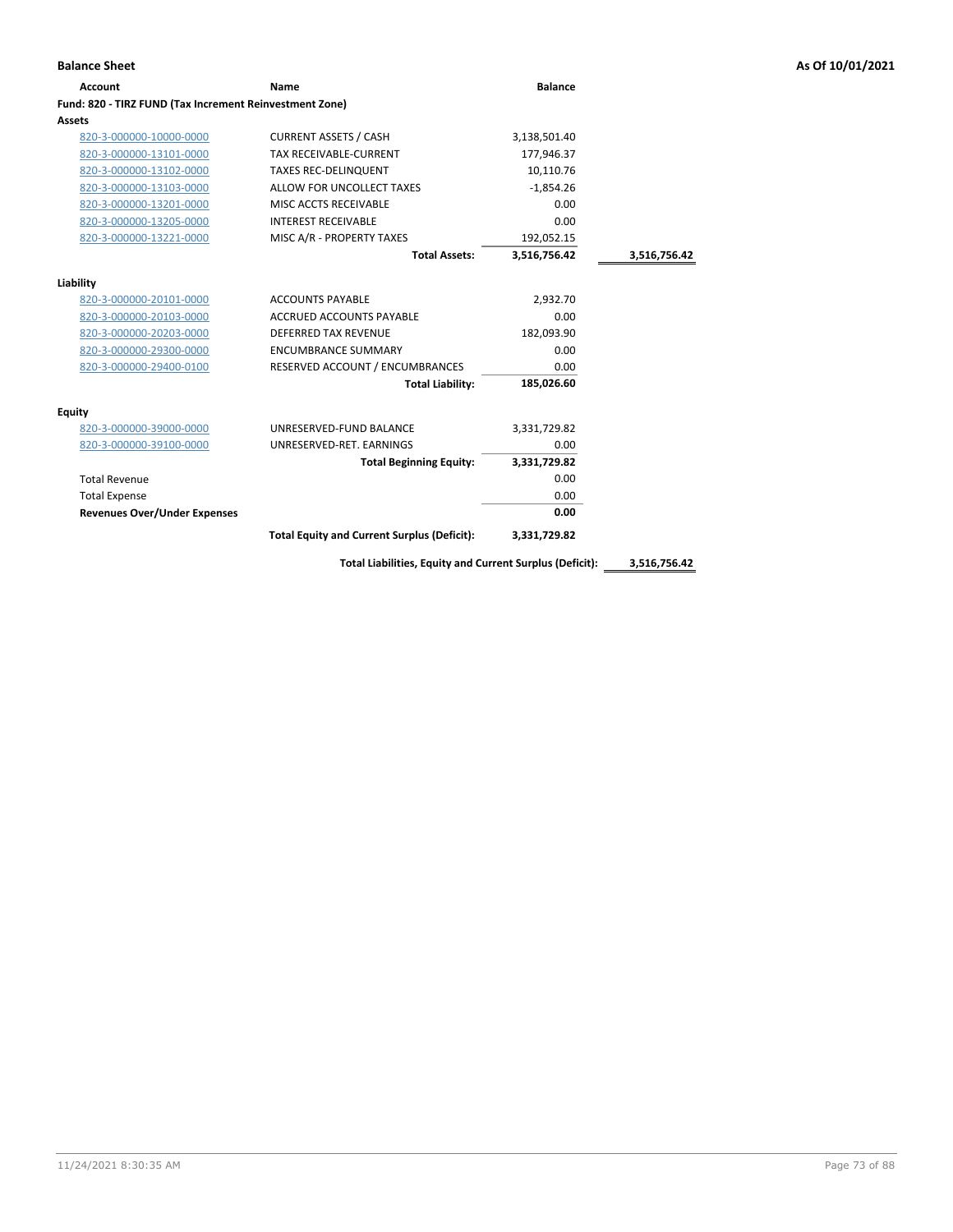| Account                                  | Name                                                     | <b>Balance</b> |      |
|------------------------------------------|----------------------------------------------------------|----------------|------|
| Fund: 890 - GRNVL IDC (L-3) FIXED ASSETS |                                                          |                |      |
| Assets                                   |                                                          |                |      |
| 890-3-000000-10000-0000                  | <b>CURRENT ASSETS / CASH</b>                             | $-0.18$        |      |
| 890-3-000000-16004-0000                  | FIXED ASSETS / BUILDINGS                                 | 0.00           |      |
| 890-3-000000-16005-0000                  | <b>ACCUMULATED DEPRECIATION</b>                          | 0.00           |      |
| 890-3-000000-16301-0000                  | FIXED ASSETS / C W I P                                   | 0.25           |      |
|                                          | <b>Total Assets:</b>                                     | 0.07           | 0.07 |
| Liability                                |                                                          |                |      |
| 890-3-000000-20101-0000                  | <b>ACCOUNTS PAYABLE</b>                                  | 0.00           |      |
| 890-3-000000-27001-0000                  | <b>CONTRIBUTED CAPITAL</b>                               | 0.00           |      |
| 890-3-000000-27101-0000                  | INVESTMENT IN GFA / GENERAL FUND                         | 0.00           |      |
| 890-3-000000-27102-0000                  | <b>SPECIAL REVENUE FUNDS</b>                             | 0.00           |      |
| 890-3-000000-27103-0000                  | <b>GENERAL CIP FUND</b>                                  | 0.00           |      |
| 890-3-000000-27104-0000                  | PROPRIETARY FUNDS                                        | 0.07           |      |
| 890-3-000000-27201-0000                  | CAFR USE / MUNICIPAL BUILDINGS                           | 0.00           |      |
| 890-3-000000-27202-0000                  | CAFR USE / OTHER GENERAL GOVERNMEN                       | 0.00           |      |
| 890-3-000000-27205-0000                  | CAFR USE / PUBLIC WORKS                                  | 0.00           |      |
| 890-3-000000-27210-0000                  | CAFR USE / INVESTMENT IN GFA                             | 0.00           |      |
| 890-3-000000-27301-0000                  | DONATIONS/GRANTS                                         | 0.00           |      |
|                                          | <b>Total Liability:</b>                                  | 0.07           |      |
| Equity                                   |                                                          |                |      |
| 890-3-000000-39000-0000                  | UNRESERVED-FUND BALANCE                                  | 0.00           |      |
|                                          | <b>Total Beginning Equity:</b>                           | 0.00           |      |
| <b>Total Expense</b>                     |                                                          | 0.00           |      |
| <b>Revenues Over/Under Expenses</b>      |                                                          | 0.00           |      |
|                                          | <b>Total Equity and Current Surplus (Deficit):</b>       | 0.00           |      |
|                                          | Total Liabilities, Equity and Current Surplus (Deficit): |                | 0.07 |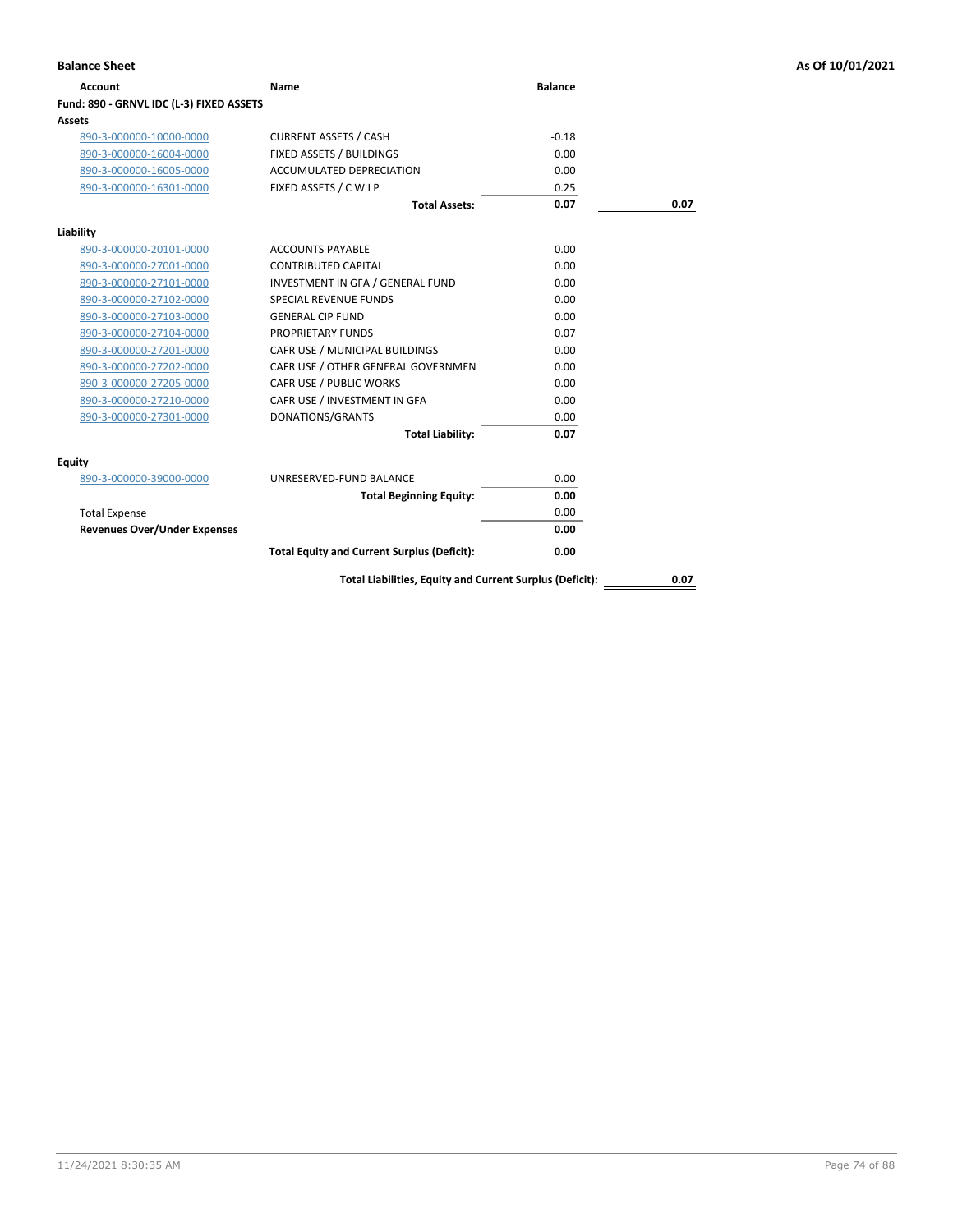|  | Balance Sheet |  |
|--|---------------|--|
|  |               |  |

### **Account Name Balance Fund: 899 - POOLED CASH Assets**

| .                              |    |
|--------------------------------|----|
| 899-8-000000-10000-0000        | Cι |
| 899-8-000000-10101-0000        | Сŀ |
| 899-8-000000-10102-0000        | Сŀ |
| 899-8-000000-10103-0000        | OI |
| 899-8-000000-10105-0000        | Сŀ |
| 899-8-000000-10106-0000        | Сŀ |
| 899-8-000000-10107-0000        | Сŀ |
| 899-8-000000-10401-0000        | Cι |
| 899-8-000000-10402-0000        | СF |
| 899-8-000000-10403-0000        | NI |
| 899-8-000000-11101-0000        | T) |
| 899-8-000000-11101-0001        | T) |
| 899-8-000000-11201-0000        | LC |
| 899-8-000000-11401-0000        | ΤE |
| 899-8-000000-11601-0000        | TE |
| 899-8-000000-11801-0000        | T) |
| 899-8-000000-12001-0000        | Al |
| 899-8-000000-12002-0000        | PF |
| 899-8-000000-12003-0000        | ΤF |
| 899-8-000000-12301-0000        | вo |
| 899-8-000000-13205-0000        | IN |
| 899-8-000000-14100-0000        | D١ |
| 899-8-000000-14101-0000        | D١ |
| 899-8-000000-14102-0000        | D١ |
| 899-8-000000-14103-0000        | D١ |
| 899-8-000000-14110-0000        | DI |
| 899-8-000000-14111-0000        | D١ |
| 899-8-000000-14112-0000        | D١ |
| 899-8-000000-14113-0000        | D١ |
| 899-8-000000-14114-0000        | D١ |
| 899-8-000000-14115-0000        | D١ |
| 899-8-000000-14116-0000        | D١ |
| 899-8-000000-14117-0000        | D١ |
| 899-8-000000-14118-0000        | D١ |
| 899-8-000000-14119-0000        | D١ |
| 899-8-000000-14120-0000        | D١ |
| 899-8-000000-14121-0000        | D١ |
| 899-8-000000-14122-0000        | D١ |
| 899-8-000000-14123-0000        | D١ |
| 899-8-000000-14124-0000        | D١ |
| 899-8-000000-14125-0000        | D  |
| 899-8-000000-14126-0000        | D١ |
| 899-8-000000-14140-0000        | D١ |
| 899-8-000000-14160-0000        | D١ |
| 899-8-000000-14161-0000        | D  |
| 899-8-000000-14162-0000        | D١ |
| 899-8-000000-14163-0000        | D١ |
| 899-8-000000-14164-0000        | D١ |
| 899-8-000000-14165-0000        | D١ |
| 899-8-000000-14170-0000        | D١ |
| 899-8-000000-14171-0000        | D١ |
| 899-8-000000-14172-0000        | D١ |
| 899-8-000000-14173-0000        | D١ |
| 899-8-000000-14174-0000        | D١ |
| 899-8-000000-14175-0000        | D  |
| 899-8-000000-14176-0000        | D١ |
| 899-8-000000-14177-0000        | D١ |
| 899-8-000000-14190-0000        | D١ |
| <u>899-8-000000-14192-0000</u> | D١ |

| ts                                                 |                                                                            |                      |
|----------------------------------------------------|----------------------------------------------------------------------------|----------------------|
| 899-8-000000-10000-0000                            | <b>CURRENT ASSETS / CASH</b>                                               | 0.00                 |
| 899-8-000000-10101-0000                            | CHASE OUTBOUND OPERATING                                                   | $-1,182,699.72$      |
| 899-8-000000-10102-0000                            | CHASE INBOUND OPERATING                                                    | 9,448,950.06         |
| 899-8-000000-10103-0000                            | OPERATING ACCOUNT / CLAIMS ACCOUNT                                         | 0.00                 |
| 899-8-000000-10105-0000                            | CHASE BANK / SAVINGS - 3003113077                                          | 1,549,314.73         |
| 899-8-000000-10106-0000                            | CHASE BANK / SAVINGS - 2911913371                                          | 1,627,831.65         |
| 899-8-000000-10107-0000                            | CHASE TASC FLEX SPENDING                                                   | 2,256.88             |
| 899-8-000000-10401-0000                            | <b>CURRENT ASSETS / INTERNAL CLEARING</b>                                  | 229,654.82           |
| 899-8-000000-10402-0000                            | <b>CREDIT CARD CLEARING</b>                                                | 0.00                 |
| 899-8-000000-10403-0000                            | <b>NET BILL PAYMENTS</b>                                                   | 0.00                 |
| 899-8-000000-11101-0000                            | TX CLASS / OPERATING                                                       | 42,359.43            |
| 899-8-000000-11101-0001                            | TX CLASS/COVID RELIEF FUNDS                                                | 4,953,412.19         |
| 899-8-000000-11201-0000                            | LOGIC INVESTMENTS / OPERATING                                              | 1,077,735.85         |
| 899-8-000000-11401-0000                            | TEXSTAR ACCT - TRADERS ROAD SETTLEMEN                                      | 2,525,237.62         |
| 899-8-000000-11601-0000                            | <b>TEXPOOL ACCT - OPERATING</b>                                            | 3,062,496.77         |
| 899-8-000000-11801-0000                            | TX GEN TERM OPERATING                                                      | 9,035,529.99         |
| 899-8-000000-12001-0000                            | AMERICAN NATIONAL OPERATING                                                | 0.00                 |
| 899-8-000000-12002-0000                            | PFM ACCT OPERATING                                                         | 13,279,129.66        |
| 899-8-000000-12003-0000                            | <b>TREASURIES - CITY ONLY</b><br><b>BOND PROCEEDS / PURCHASED INTEREST</b> | 0.00<br>0.00         |
| 899-8-000000-12301-0000<br>899-8-000000-13205-0000 | <b>INTEREST RECEIVABLE</b>                                                 | 8,788.73             |
| 899-8-000000-14100-0000                            | DUE FROM FUND 100                                                          | 143,877.09           |
| 899-8-000000-14101-0000                            | DUE FROM FUND 101                                                          | 1.34                 |
| 899-8-000000-14102-0000                            | DUE FROM FUND 102                                                          | 0.95                 |
| 899-8-000000-14103-0000                            | DUE FROM FUND 103                                                          | 0.20                 |
| 899-8-000000-14110-0000                            | DUE FROM FUND 110                                                          | 0.00                 |
| 899-8-000000-14111-0000                            | DUE FROM FUND 111                                                          | 6,687.64             |
| 899-8-000000-14112-0000                            | DUE FROM FUND 112                                                          | 0.02                 |
| 899-8-000000-14113-0000                            | DUE FROM FUND 113                                                          | 10,740.41            |
| 899-8-000000-14114-0000                            | DUE FROM FUND 114                                                          | 3,877.66             |
| 899-8-000000-14115-0000                            | DUE FROM FUND 115                                                          | 0.00                 |
| 899-8-000000-14116-0000                            | DUE FROM FUND 116                                                          | 0.00                 |
| 899-8-000000-14117-0000                            | DUE FROM FUND 117                                                          | 0.00                 |
| 899-8-000000-14118-0000                            | DUE FROM FUND 118                                                          | 0.00                 |
| 899-8-000000-14119-0000                            | DUE FROM FUND 119                                                          | 0.00                 |
| 899-8-000000-14120-0000                            | DUE FROM FUND 120                                                          | 0.00                 |
| 899-8-000000-14121-0000                            | DUE FROM FUND 121                                                          | 0.00                 |
| 899-8-000000-14122-0000                            | DUE FROM FUND 122                                                          | 0.00                 |
| 899-8-000000-14123-0000                            | DUE FROM FUND 123                                                          | 225.09               |
| 899-8-000000-14124-0000                            | DUE FROM FUND 124                                                          | 0.02                 |
| 899-8-000000-14125-0000                            | DUE FROM FUND 125                                                          | 0.00                 |
| 899-8-000000-14126-0000                            | DUE FROM FUND 126<br>DUE FROM FUND 140                                     | 0.00                 |
| 899-8-000000-14140-0000<br>899-8-000000-14160-0000 | DUE FROM FUND 160                                                          | 9.65                 |
| 899-8-000000-14161-0000                            | DUE FROM FUND 161                                                          | 2,017,441.17<br>0.00 |
| 899-8-000000-14162-0000                            | DUE FROM FUND 162                                                          | 0.00                 |
| 899-8-000000-14163-0000                            | DUE FROM FUND 163                                                          | 0.00                 |
| 899-8-000000-14164-0000                            | DUE FROM FUND 164                                                          | 0.58                 |
| 899-8-000000-14165-0000                            | DUE FROM FUND 165                                                          | 0.00                 |
| 899-8-000000-14170-0000                            | DUE FROM FUND 170                                                          | 0.00                 |
| 899-8-000000-14171-0000                            | DUE FROM FUND 171                                                          | 0.00                 |
| 899-8-000000-14172-0000                            | DUE FROM FUND 172                                                          | 0.00                 |
| 899-8-000000-14173-0000                            | DUE FROM FUND 173                                                          | 0.00                 |
| 899-8-000000-14174-0000                            | DUE FROM FUND 174                                                          | 0.00                 |
| 899-8-000000-14175-0000                            | DUE FROM FUND 175                                                          | 0.00                 |
| 899-8-000000-14176-0000                            | DUE FROM FUND 176                                                          | 0.00                 |
| 899-8-000000-14177-0000                            | DUE FROM FUND 177                                                          | 0.00                 |
| 899-8-000000-14190-0000                            | DUE FROM FUND 190                                                          | 0.00                 |
| 899-8-000000-14192-0000                            | DUE FROM FUND 192                                                          | 7,977.85             |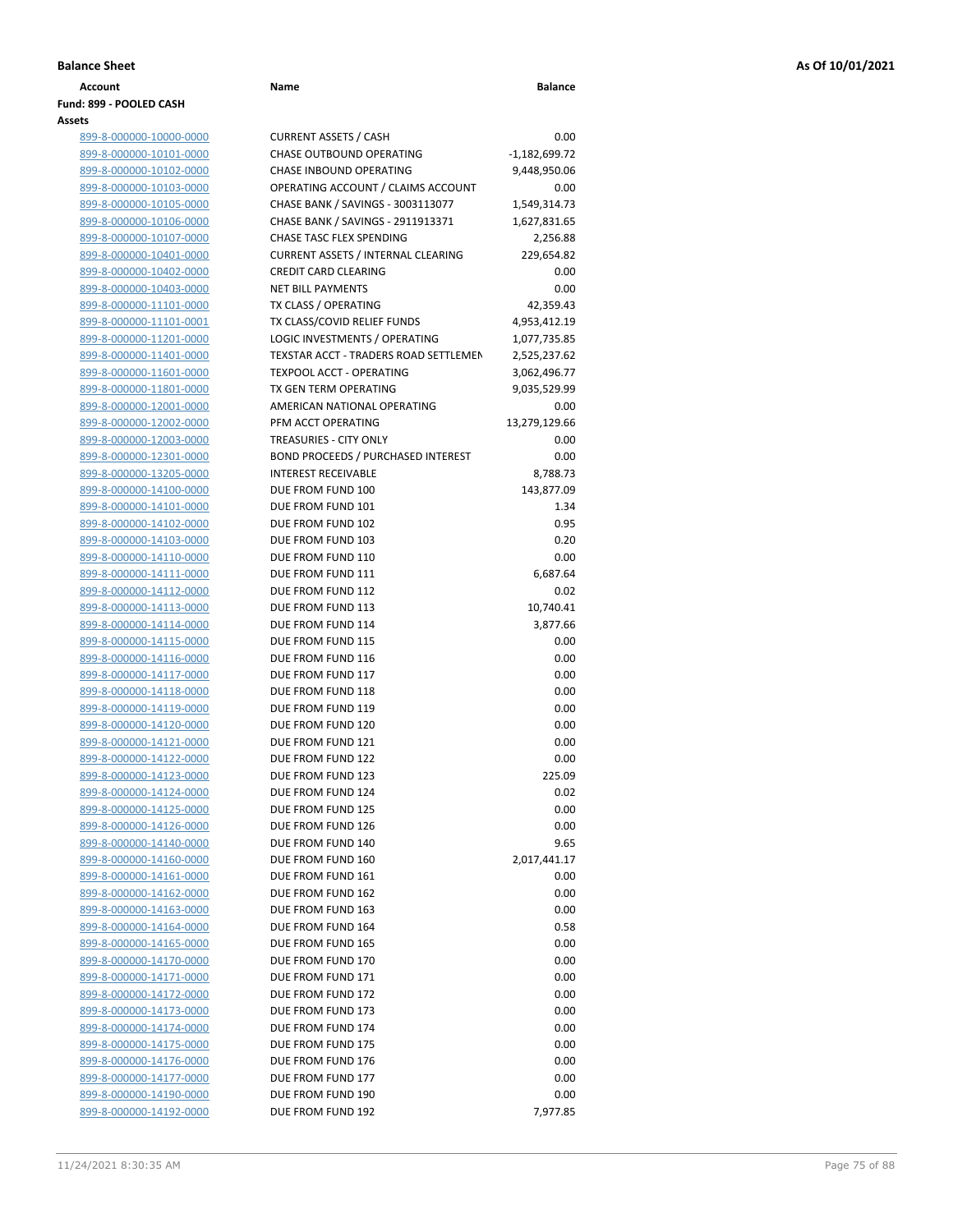| Account                 | Name                                  | <b>Balance</b> |               |
|-------------------------|---------------------------------------|----------------|---------------|
| 899-8-000000-14200-0000 | DUE FROM FUND 200                     | 365,890.65     |               |
| 899-8-000000-14210-0000 | DUE FROM FUND 210                     | 258.63         |               |
| 899-8-000000-14211-0000 | DUE FROM FUND 211                     | 0.00           |               |
| 899-8-000000-14212-0000 | DUE FROM FUND 212                     | 0.00           |               |
| 899-8-000000-14216-0000 | DUE FROM FUND 216                     | 49,786.30      |               |
| 899-8-000000-14217-0000 | DUE FROM FUND 217                     | 0.00           |               |
| 899-8-000000-14300-0000 | DUE FROM FUND 300                     | 10,746.78      |               |
| 899-8-000000-14320-0000 | DUE FROM FUND 320                     | 0.00           |               |
| 899-8-000000-14360-0000 | DUE FROM FUND 360                     | 55,148.35      |               |
| 899-8-000000-14361-0000 | DUE FROM FUND 361                     | 0.00           |               |
| 899-8-000000-14400-0000 | DUE FROM FUND 400                     | 2,537.44       |               |
| 899-8-000000-14500-0000 | DUE FROM FUND 500                     | 438,537.38     |               |
| 899-8-000000-14561-0000 | DUE FROM FUND 561                     | 0.00           |               |
| 899-8-000000-14601-0000 | DUE FROM FUND 601                     | 3,975.86       |               |
| 899-8-000000-14602-0000 | DUE FROM FUND 602                     | 4,194.03       |               |
| 899-8-000000-14604-0000 | DUE FROM FUND 604                     | 9,355.06       |               |
| 899-8-000000-14660-0000 | DUE FROM FUND 660                     | 6.68           |               |
| 899-8-000000-14800-0000 | DUE FROM FUND 800                     | 0.00           |               |
| 899-8-000000-14801-0000 | DUE FROM FUND 801                     | 0.28           |               |
| 899-8-000000-14802-0000 | DUE FROM FUND 802                     | 0.00           |               |
| 899-8-000000-14803-0000 | DUE FROM FUND 803                     | 0.00           |               |
| 899-8-000000-14807-0000 | DUE FROM FUND 807                     | 0.00           |               |
| 899-8-000000-14809-0000 | DUE FROM FUND 809                     | 0.00           |               |
| 899-8-000000-14810-0000 | DUE FROM FUND 810                     | 853.89         |               |
| 899-8-000000-14811-0000 | DUE FROM FUND 811                     | 3.81           |               |
| 899-8-000000-14820-0000 | DUE FROM TIRZ FUND                    | 2,932.70       |               |
| 899-8-000000-14890-0000 | DUE FROM GRNVL IDC (L-3) FIXED ASSETS | 0.00           |               |
| 899-8-000000-14910-0000 | DUE FROM FUND 910                     | 1,081,850.58   |               |
| 899-8-000000-14911-0000 | DUE FROM FUND 911                     | 0.15           |               |
| 899-8-000000-14912-0000 | DUE FROM FUND 912                     | 0.00           |               |
| 899-8-000000-14913-0000 | DUE FROM FUND 913                     | 1.84           |               |
| 899-8-000000-14916-0000 | DUE FROM FUND 916                     | 0.00           |               |
| 899-8-000000-14950-0000 | DUE FROM FUND 950                     | 312,889.72     |               |
| 899-8-000000-91011-1001 | <b>BANK OF AMERICA</b>                | 0.00           |               |
|                         | <b>Total Assets:</b>                  | 50,189,808.46  | 50,189,808.46 |
| Liability               |                                       |                |               |
| 899-8-000000-20101-0000 | <b>ACCOUNTS PAYABLE</b>               | 4,615,747.44   |               |
| 899-8-000000-20102-0000 | <b>CREDIT CARD PAYABLE</b>            | 0.00           |               |
| 899-8-000000-21040-0000 | DUE TO OTHER FUNDS                    | 45,663,814.33  |               |
|                         | <b>Total Liability:</b>               | 50,279,561.77  |               |
|                         |                                       |                |               |
| Equity                  |                                       |                |               |
| 899-3-000000-39000-0000 | UNRESERVED-FUND BALANCE               | $-3,646.68$    |               |
| 899-8-000000-14362-0000 | DUE FROM FUND 362                     | $-86,106.63$   |               |
| 899-8-000000-39200-0101 | EQUITY IN POOLED CASH                 | 0.00           |               |
| 899-8-000000-39200-0110 | EQUITY IN POOLED CASH                 | 0.00           |               |
| 899-8-000000-39200-0111 | EQUITY IN POOLED CASH                 | 0.00           |               |
| 899-8-000000-39200-0112 | EQUITY IN POOLED CASH                 | 0.00           |               |
| 899-8-000000-39200-0190 | EQUITY IN POOLED CASH                 | 0.00           |               |
| 899-8-000000-39200-0201 | EQUITY IN POOLED CASH                 | 0.00           |               |
| 899-8-000000-39200-0202 | EQUITY IN POOLED CASH                 | 0.00           |               |
| 899-8-000000-39200-0203 | EQUITY IN POOLED CASH                 | 0.00           |               |
| 899-8-000000-39200-0204 | EQUITY IN POOLED CASH                 | 0.00           |               |
| 899-8-000000-39200-0205 | EQUITY IN POOLED CASH                 | 0.00           |               |
| 899-8-000000-39200-0206 | EQUITY IN POOLED CASH                 | 0.00           |               |
| 899-8-000000-39200-0207 | EQUITY IN POOLED CASH                 | 0.00           |               |
| 899-8-000000-39200-0208 | EQUITY IN POOLED CASH                 | 0.00           |               |
| 899-8-000000-39200-0209 | EQUITY IN POOLED CASH                 | 0.00           |               |
| 899-8-000000-39200-0210 | EQUITY IN POOLED CASH                 | 0.00           |               |

899-8-000000-39200-0211 EQUITY IN POOLED CASH 0.00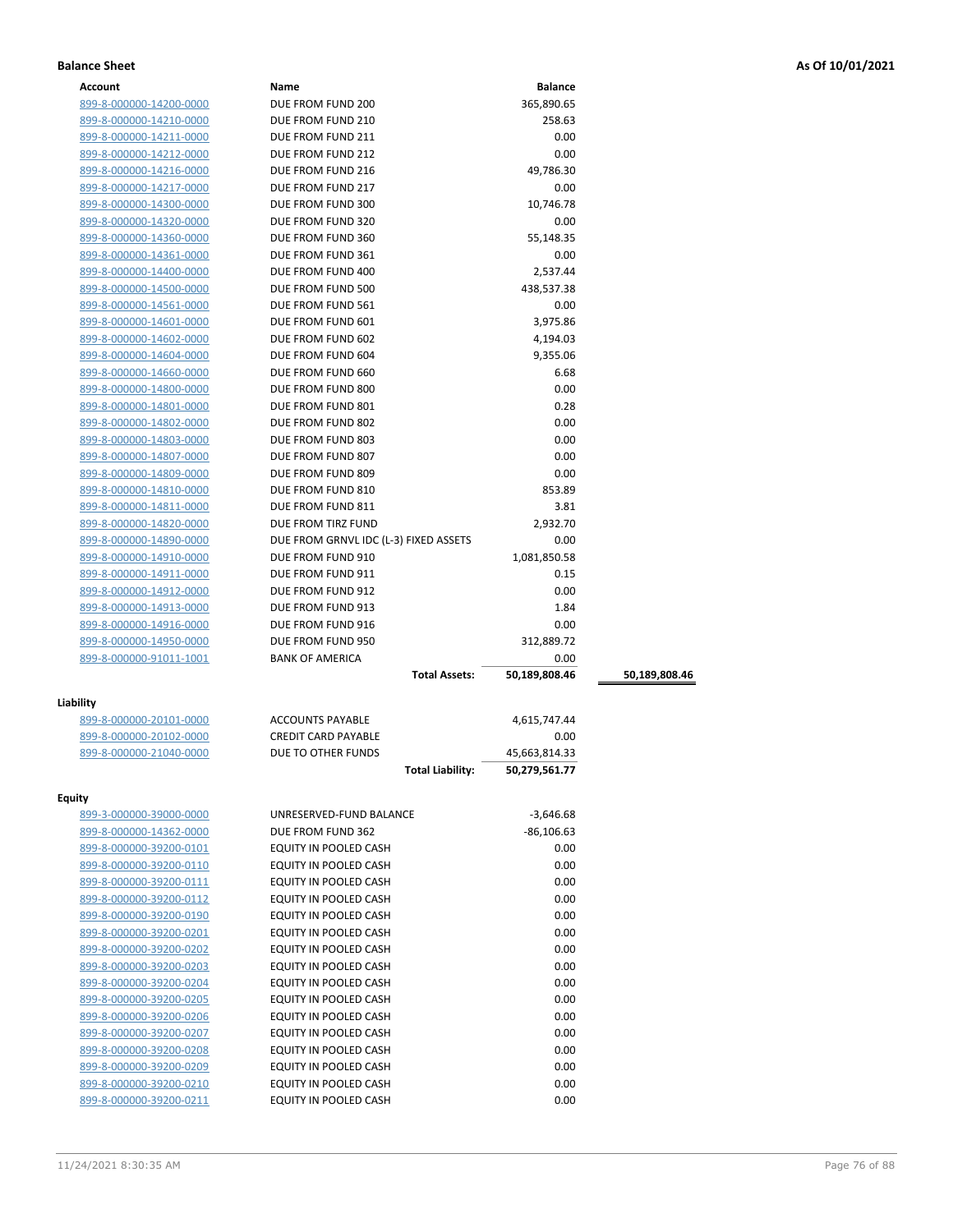| Account                        | Name                         | <b>Balance</b> |
|--------------------------------|------------------------------|----------------|
| 899-8-000000-39200-0212        | EQUITY IN POOLED CASH        | 0.00           |
| 899-8-000000-39200-0213        | EQUITY IN POOLED CASH        | 0.00           |
| 899-8-000000-39200-0214        | EQUITY IN POOLED CASH        | 0.00           |
| 899-8-000000-39200-0215        | EQUITY IN POOLED CASH        | 0.00           |
| 899-8-000000-39200-0216        | EQUITY IN POOLED CASH        | 0.00           |
|                                | <b>EQUITY IN POOLED CASH</b> | 0.00           |
| 899-8-000000-39200-0217        |                              |                |
| 899-8-000000-39200-0218        | EQUITY IN POOLED CASH        | 0.00           |
| 899-8-000000-39200-0219        | EQUITY IN POOLED CASH        | 0.00           |
| 899-8-000000-39200-0220        | EQUITY IN POOLED CASH        | 0.00           |
| 899-8-000000-39200-0221        | EQUITY IN POOLED CASH        | 0.00           |
| 899-8-000000-39200-0222        | EQUITY IN POOLED CASH        | 0.00           |
| 899-8-000000-39200-0223        | EQUITY IN POOLED CASH        | 0.00           |
| 899-8-000000-39200-0224        | EQUITY IN POOLED CASH        | 0.00           |
| 899-8-000000-39200-0225        | EQUITY IN POOLED CASH        | 0.00           |
| 899-8-000000-39200-0226        | EQUITY IN POOLED CASH        | 0.00           |
| 899-8-000000-39200-0227        | EQUITY IN POOLED CASH        | 0.00           |
| 899-8-000000-39200-0228        | EQUITY IN POOLED CASH        | 0.00           |
| 899-8-000000-39200-0229        | EQUITY IN POOLED CASH        | 0.00           |
| 899-8-000000-39200-0231        | EQUITY IN POOLED CASH        | 0.00           |
| 899-8-000000-39200-0232        | EQUITY IN POOLED CASH        | 0.00           |
| 899-8-000000-39200-0233        | EQUITY IN POOLED CASH        | 0.00           |
| 899-8-000000-39200-0234        | EQUITY IN POOLED CASH        | 0.00           |
| 899-8-000000-39200-0235        | EQUITY IN POOLED CASH        | 0.00           |
| 899-8-000000-39200-0236        | EQUITY IN POOLED CASH        | 0.00           |
| 899-8-000000-39200-0241        | EQUITY IN POOLED CASH        | 0.00           |
|                                | <b>EQUITY IN POOLED CASH</b> | 0.00           |
| 899-8-000000-39200-0247        | EQUITY IN POOLED CASH        | 0.00           |
| 899-8-000000-39200-0250        |                              |                |
| 899-8-000000-39200-0251        | EQUITY IN POOLED CASH        | 0.00           |
| 899-8-000000-39200-0252        | EQUITY IN POOLED CASH        | 0.00           |
| 899-8-000000-39200-0253        | EQUITY IN POOLED CASH        | 0.00           |
| 899-8-000000-39200-0254        | EQUITY IN POOLED CASH        | 0.00           |
| 899-8-000000-39200-0301        | EQUITY IN POOLED CASH        | 0.00           |
| 899-8-000000-39200-0302        | EQUITY IN POOLED CASH        | 0.00           |
| 899-8-000000-39200-0401        | EQUITY IN POOLED CASH        | 0.00           |
| 899-8-000000-39200-0402        | EQUITY IN POOLED CASH        | 0.00           |
| 899-8-000000-39200-0403        | EQUITY IN POOLED CASH        | 0.00           |
| 899-8-000000-39200-0405        | EQUITY IN POOLED CASH        | 0.00           |
| 899-8-000000-39200-0406        | EQUITY IN POOLED CASH        | 0.00           |
| 899-8-000000-39200-0410        | EQUITY IN POOLED CASH        | 0.00           |
| 899-8-000000-39200-0411        | EQUITY IN POOLED CASH        | 0.00           |
| <u>899-8-000000-39200-0501</u> | EQUITY IN POOLED CASH        | 0.00           |
| 899-8-000000-39200-0502        | EQUITY IN POOLED CASH        | 0.00           |
| 899-8-000000-39200-0503        | EQUITY IN POOLED CASH        | 0.00           |
| 899-8-000000-39200-0504        | EQUITY IN POOLED CASH        | 0.00           |
| 899-8-000000-39200-0505        | EQUITY IN POOLED CASH        | 0.00           |
| 899-8-000000-39200-0506        | EQUITY IN POOLED CASH        | 0.00           |
| 899-8-000000-39200-0507        | EQUITY IN POOLED CASH        | 0.00           |
| <u>899-8-000000-39200-0511</u> | EQUITY IN POOLED CASH        | 0.00           |
| 899-8-000000-39200-0513        | EQUITY IN POOLED CASH        | 0.00           |
| 899-8-000000-39200-0521        | EQUITY IN POOLED CASH        | 0.00           |
| 899-8-000000-39200-0522        | EQUITY IN POOLED CASH        | 0.00           |
| 899-8-000000-39200-0523        | EQUITY IN POOLED CASH        | 0.00           |
| <u>899-8-000000-39200-0601</u> | EQUITY IN POOLED CASH        | 0.00           |
| 899-8-000000-39200-0602        | EQUITY IN POOLED CASH        | 0.00           |
|                                |                              |                |
| 899-8-000000-39200-0603        | EQUITY IN POOLED CASH        | 0.00           |
| 899-8-000000-39200-0604        | EQUITY IN POOLED CASH        | 0.00           |
| 899-8-000000-39200-0702        | EQUITY IN POOLED CASH        | 0.00           |
| <u>899-8-000000-39200-0703</u> | EQUITY IN POOLED CASH        | 0.00           |
| 899-8-000000-39200-0704        | EQUITY IN POOLED CASH        | 0.00           |
| 899-8-000000-39200-0705        | EQUITY IN POOLED CASH        | 0.00           |
| 899-8-000000-39200-0706        | EQUITY IN POOLED CASH        | 0.00           |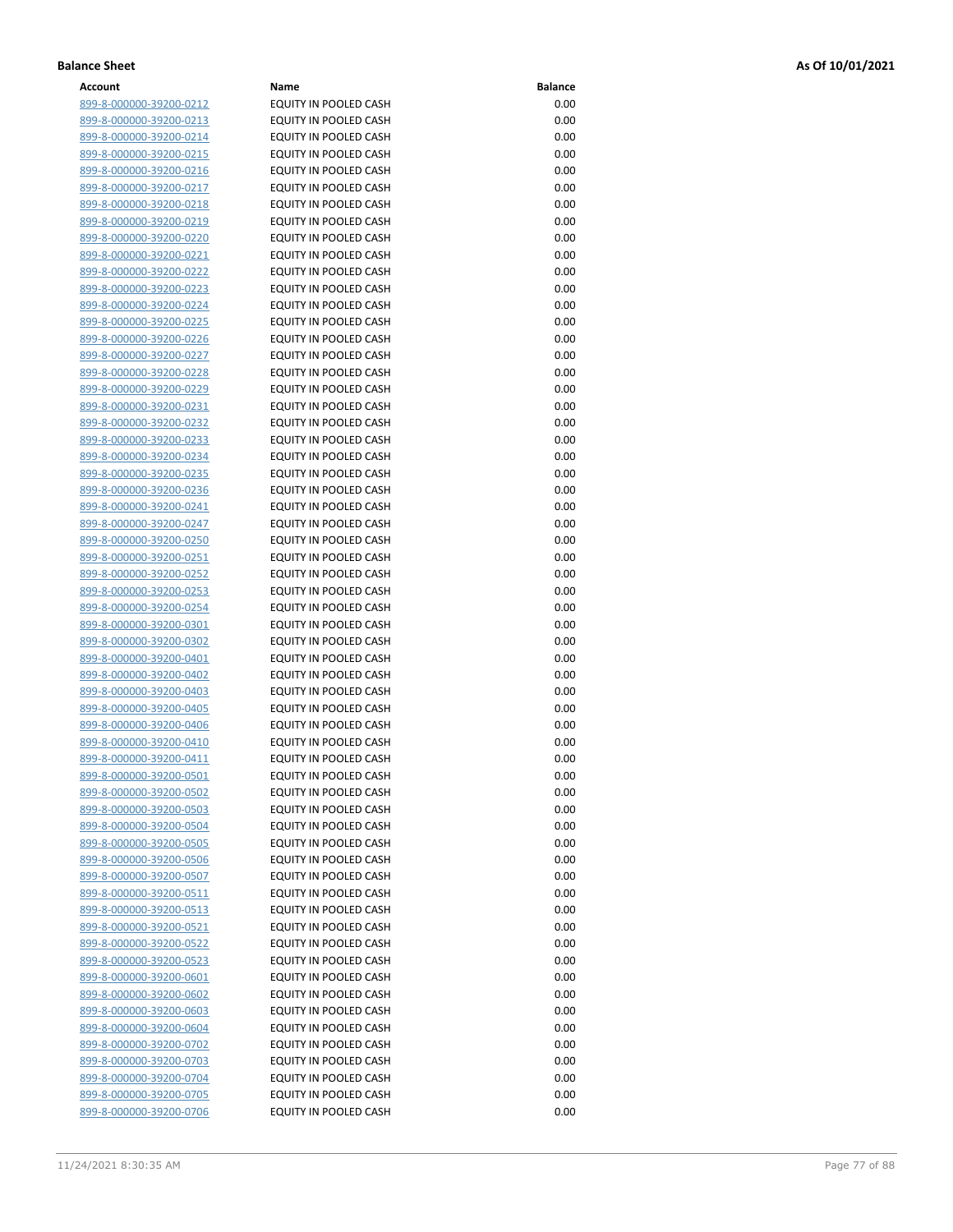| Account                             | Name                                               | <b>Balance</b> |
|-------------------------------------|----------------------------------------------------|----------------|
| 899-8-000000-39200-0707             | EQUITY IN POOLED CASH                              | 0.00           |
| 899-8-000000-39200-0708             | EQUITY IN POOLED CASH                              | 0.00           |
| 899-8-000000-39200-0710             | EQUITY IN POOLED CASH                              | 0.00           |
| 899-8-000000-39200-0721             | <b>EQUITY IN POOLED CASH</b>                       | 0.00           |
| 899-8-000000-39200-0722             | EQUITY IN POOLED CASH                              | 0.00           |
| 899-8-000000-39200-0723             | EQUITY IN POOLED CASH                              | 0.00           |
| 899-8-000000-39200-0731             | EQUITY IN POOLED CASH                              | 0.00           |
| 899-8-000000-39200-0825             | EQUITY IN POOLED CASH                              | 0.00           |
| 899-8-000000-39200-0901             | EQUITY IN POOLED CASH                              | 0.00           |
| 899-8-000000-39200-0902             | EQUITY IN POOLED CASH                              | 0.00           |
| 899-8-000000-39200-0903             | EQUITY IN POOLED CASH                              | 0.00           |
| 899-8-000000-39200-0904             | EQUITY IN POOLED CASH                              | 0.00           |
| 899-8-000000-39200-0905             | <b>EQUITY IN POOLED CASH</b>                       | 0.00           |
| 899-8-000000-39200-0909             | EQUITY IN POOLED CASH                              | 0.00           |
| 899-8-000000-39200-0910             | EQUITY IN POOLED CASH                              | 0.00           |
| 899-8-000000-39200-0960             | EQUITY IN POOLED CASH                              | 0.00           |
| 899-8-000000-39200-9999             | EQUITY IN POOLED CASH                              | 0.00           |
|                                     | <b>Total Beginning Equity:</b>                     | $-89,753.31$   |
| <b>Total Revenue</b>                |                                                    | 0.00           |
| <b>Revenues Over/Under Expenses</b> |                                                    | 0.00           |
|                                     | <b>Total Equity and Current Surplus (Deficit):</b> | $-89,753.31$   |

**Total Liabilities, Equity and Current Surplus (Deficit): 50,189,808.46**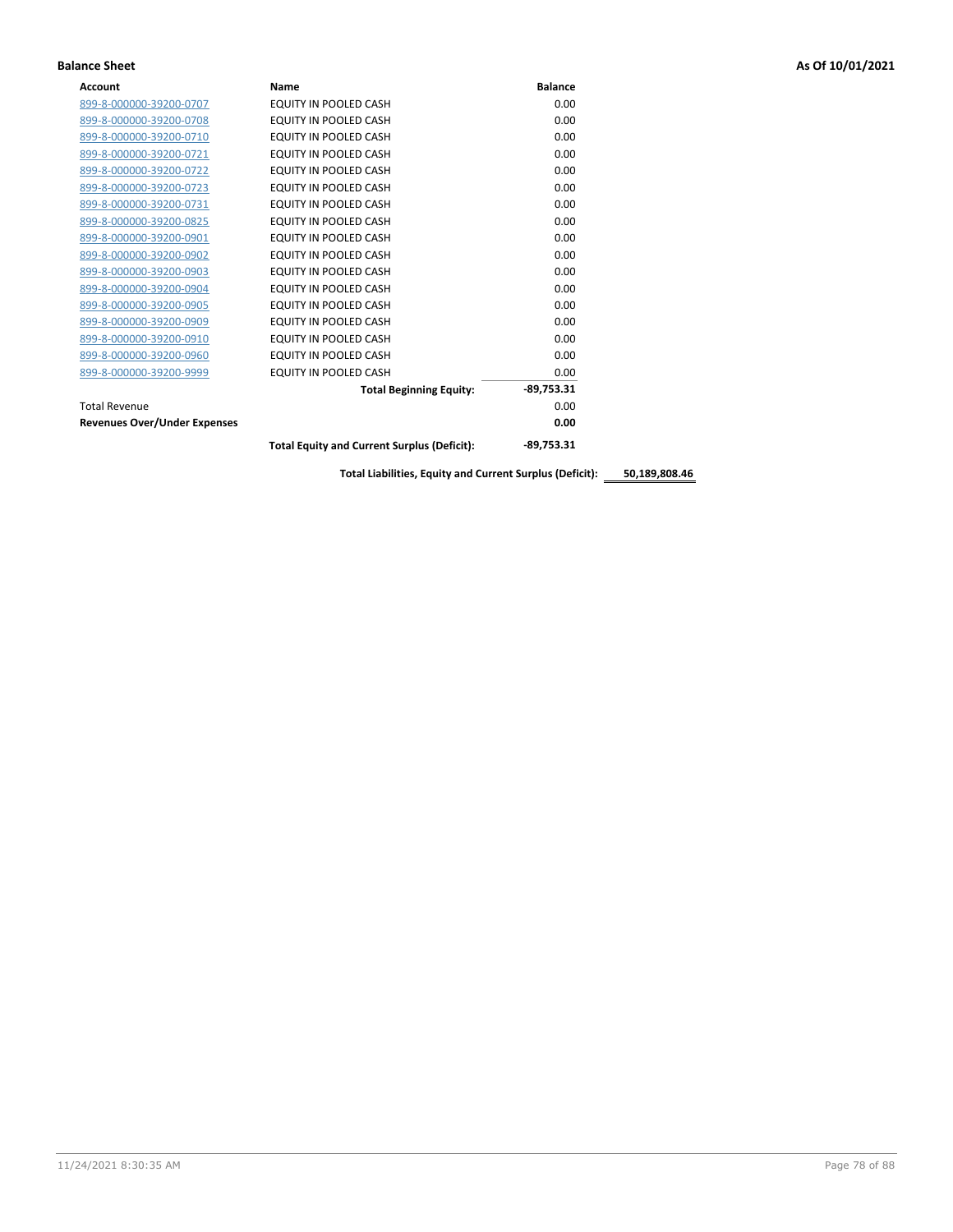| Account                             | Name                                   | <b>Balance</b>  |
|-------------------------------------|----------------------------------------|-----------------|
| Fund: 910 - ELECTRIC OPERATING FUND |                                        |                 |
| Assets                              |                                        |                 |
| 910-9-000000-10000-1300             | <b>CASH</b>                            | 8,899,898.86    |
| 910-9-000000-10209-1300             | <b>ADMIN PETTY CASH</b>                | 114.36          |
| 910-9-000000-10308-1300             | <b>GEUS SERVICE CENTER CHANGE</b>      | 849.90          |
| 910-9-000000-10309-1300             | <b>GEUS DOWNTOWN CHANGE</b>            | 1,650.00        |
| 910-9-000000-11540-1301             | PTO LIABILITY FUNDING                  | 461,889.27      |
| 910-9-000000-11541-1301             | CASH INVESTED - TX TERM GENERAL        | 29,444,538.66   |
| 910-9-000000-12190-1810             | DEFERRED ISSUANCE COSTS 2001           | 0.00            |
| 910-9-000000-12191-1810             | DEFERRED ISSUANCE COST 2008 ENGINE PR  | 0.00            |
| 910-9-000000-12192-1810             | DEFERRED ISSUANCE COSTS 2010 BOA ENGL  | 0.00            |
| 910-9-000000-12193-1810             | DEFERRED ISSUANCE COSTS 2010 SCRUBBEI  | 0.00            |
| 910-9-000000-12194-1810             | DEFERRED ISSUANCE COSTS 2010 TMPA DEI  | 0.00            |
| 910-9-000000-12201-1810             | <b>BOND DISCOUNT</b>                   | 95,916.37       |
| 910-9-000000-13000-1420             | <b>CUSTOMER ACCOUNTS RECEIVABLE</b>    | 2,138,096.36    |
| 910-9-000000-13001-1420             | NON CURRENT CUSTOMER ACCTS RECEIVAE    | 792,985.30      |
| 910-9-000000-13002-1440             | ALLOWANCE FOR UNCOLLECTABLE            | -794,670.36     |
| 910-9-000000-13003-1422             | UNBILLED YEAR-END ACCRUAL              | 3,490,207.86    |
| 910-9-000000-13009-1423             | FUEL ADJUSTMENT - UNDER/OVER           | $-2,891,264.40$ |
| 910-9-000000-13011-1420             | <b>AMP RECEIVABLE</b>                  | $-29,477.44$    |
| 910-9-000000-13012-1420             | ROUNDUP ACCOUNTS RECEIVABLE            | 74.16           |
| 910-9-000000-13066-1421             | AMPY CUSTOMER ACCOUNTS RECEIVABLE      | 0.00            |
| 910-9-000000-13067-1421             | AMPY ARREARS ACCOUNTS RECEIVABLE       | $-23,481.01$    |
| 910-9-000000-13068-1421             | AMPY Customers Left With Balance A/R   | 65,185.44       |
| 910-9-000000-13201-1430             | MISCELLANEOUS ACCOUNTS RECEIVABLE      | 21,273.84       |
| 910-9-000000-13205-1710             | <b>INTEREST RECEIVABLE</b>             | 0.00            |
| 910-9-000000-13290-1650             | <b>PREPAYMENTS</b>                     | 0.00            |
| 910-9-000000-13291-1651             | TMPA SCRUBBER PREPAYMENT               | 0.00            |
| 910-9-000000-13293-1653             | TMPA FIXED COSTS PREPAYMENT            | 0.00            |
| 910-9-000000-13294-1654             | TMPA DEMAND COSTS ESCROW               | 0.00            |
| 910-9-000000-13297-1657             | <b>ERCOT CRR PREPAYMENTS</b>           | $-88,736.38$    |
| 910-9-000000-13299-1655             | <b>ERCOT COLLATERAL</b>                | 118,550.00      |
| 910-9-000000-14001-1461             | DUE FROM COG - GENERAL FUND            | 0.00            |
| 910-9-000000-14402-1469             | DUE FROM DEBT SERVICE FUND             | 0.00            |
| 910-9-000000-14501-1467             | DUE FROM GBOD                          | 0.00            |
| 910-9-000000-14916-1469             | DUE FROM FUND 916                      | 0.00            |
| 910-9-000000-14999-1910             | DUE FROM 906                           | 0.00            |
| 910-9-000000-15900-1540             | <b>INVENTORY</b>                       | 3,125,017.25    |
| 910-9-000000-15901-1541             | <b>GEUS UNLEADED GASOLINE</b>          | 2,620.24        |
| 910-9-000000-15902-1542             | <b>GEUS DIESEL GASOLINE</b>            | 2,804.05        |
| 910-9-000000-15903-1543             | <b>INVENTORY - SUBSTATION</b>          | 7,771.80        |
| 910-9-000000-15909-1510             | STEAM PLANT FUEL OIL INVENTORY         | 496,435.57      |
| 910-9-000000-16301-1070             | <b>CWIP</b>                            | 1,358,711.70    |
| 910-9-000000-16400-1180             | GASB 62 ASSET                          | 11,778,330.00   |
| 910-9-000000-17501-1860             | <b>EMPLOYEE CONTRIBUTIONS</b>          | 639,774.00      |
| 910-9-000000-17504-1860             | <b>INVESTMENT RETURN</b>               | $-1,243,160.00$ |
| 910-9-000000-17508-1860             | <b>EXPERIENCE DIFFERENCE- OUTFLOW</b>  | 249,812.00      |
| 910-9-000000-17509-1860             | <b>EXPERIENCE DIFFERENCE - INFLOW</b>  | $-27,589.00$    |
| 910-9-000000-17520-1860             | <b>ASSUMPTION CHANGES</b>              | 60,623.00       |
| 910-9-000000-17608-1860             | OPEB DEFERRED OUTFLOW                  | 122,882.00      |
| 910-9-000000-17609-1860             | OPEB DEFERRED INFLOW                   | $-136,425.00$   |
| 910-9-000000-19000-3100             | STEAM - LAND                           | 117,340.90      |
| 910-9-000000-19001-3110             | STEAM PLANT - STRUCTURES               | 1,082,096.04    |
| 910-9-000000-19002-3120             | STEAM PLANT - BOILER PLANT EQUIPMENT   | 8,036,336.05    |
| 910-9-000000-19003-3130             | STEAM PLANT - ENGINES                  | 0.00            |
| 910-9-000000-19004-3140             | STEAM PLANT - GENERATORS               | 9,067,106.70    |
| 910-9-000000-19005-3150             | STEAM PLANT - ACCESSORY ELECTRIC EQUIF | 950,135.42      |
| 910-9-000000-19006-3160             | STEAM PLANT - MISC POWER PLANT EQUIPI  | 12,912.88       |
| 910-9-000000-19100-3400             | <b>ENGINE PLANT - LAND</b>             | 43,850.00       |
|                                     |                                        |                 |

910-9-000000-19101-3411 ENGINE PLANT - STRUCTURES 0.00

| 910-9-000000-10000-1300                            | CASH                                                        | 8,899,898.86       |
|----------------------------------------------------|-------------------------------------------------------------|--------------------|
| 910-9-000000-10209-1300                            | <b>ADMIN PETTY CASH</b>                                     | 114.36             |
| 910-9-000000-10308-1300                            | <b>GEUS SERVICE CENTER CHANGE</b>                           | 849.90             |
| 910-9-000000-10309-1300                            | <b>GEUS DOWNTOWN CHANGE</b>                                 | 1,650.00           |
| 910-9-000000-11540-1301                            | PTO LIABILITY FUNDING                                       | 461,889.27         |
| 910-9-000000-11541-1301                            | CASH INVESTED - TX TERM GENERAL                             | 29,444,538.66      |
| 910-9-000000-12190-1810                            | DEFERRED ISSUANCE COSTS 2001                                | 0.00               |
| 910-9-000000-12191-1810                            | DEFERRED ISSUANCE COST 2008 ENGINE PR                       | 0.00               |
| 910-9-000000-12192-1810                            | DEFERRED ISSUANCE COSTS 2010 BOA ENGI                       | 0.00               |
| 910-9-000000-12193-1810                            | DEFERRED ISSUANCE COSTS 2010 SCRUBBEF                       | 0.00               |
| 910-9-000000-12194-1810                            | DEFERRED ISSUANCE COSTS 2010 TMPA DEI                       | 0.00               |
| 910-9-000000-12201-1810                            | <b>BOND DISCOUNT</b>                                        | 95,916.37          |
| 910-9-000000-13000-1420                            | <b>CUSTOMER ACCOUNTS RECEIVABLE</b>                         | 2,138,096.36       |
| 910-9-000000-13001-1420                            | NON CURRENT CUSTOMER ACCTS RECEIVAE                         | 792,985.30         |
| 910-9-000000-13002-1440                            | ALLOWANCE FOR UNCOLLECTABLE                                 | -794,670.36        |
| 910-9-000000-13003-1422                            | UNBILLED YEAR-END ACCRUAL                                   | 3,490,207.86       |
| 910-9-000000-13009-1423                            | FUEL ADJUSTMENT - UNDER/OVER                                | $-2,891,264.40$    |
| 910-9-000000-13011-1420                            | AMP RECEIVABLE                                              | $-29,477.44$       |
| 910-9-000000-13012-1420                            | ROUNDUP ACCOUNTS RECEIVABLE                                 | 74.16              |
| 910-9-000000-13066-1421                            | AMPY CUSTOMER ACCOUNTS RECEIVABLE                           | 0.00               |
| 910-9-000000-13067-1421                            | AMPY ARREARS ACCOUNTS RECEIVABLE                            | $-23,481.01$       |
| 910-9-000000-13068-1421                            | AMPY Customers Left With Balance A/R                        | 65,185.44          |
| 910-9-000000-13201-1430                            | MISCELLANEOUS ACCOUNTS RECEIVABLE                           | 21,273.84          |
| 910-9-000000-13205-1710                            | <b>INTEREST RECEIVABLE</b>                                  | 0.00               |
| 910-9-000000-13290-1650                            | <b>PREPAYMENTS</b>                                          | 0.00               |
| 910-9-000000-13291-1651                            | TMPA SCRUBBER PREPAYMENT                                    | 0.00               |
| 910-9-000000-13293-1653                            | TMPA FIXED COSTS PREPAYMENT                                 | 0.00               |
| 910-9-000000-13294-1654                            | TMPA DEMAND COSTS ESCROW                                    | 0.00               |
| 910-9-000000-13297-1657                            | <b>ERCOT CRR PREPAYMENTS</b>                                | $-88,736.38$       |
| 910-9-000000-13299-1655<br>910-9-000000-14001-1461 | <b>ERCOT COLLATERAL</b><br>DUE FROM COG - GENERAL FUND      | 118,550.00<br>0.00 |
| 910-9-000000-14402-1469                            | DUE FROM DEBT SERVICE FUND                                  | 0.00               |
| 910-9-000000-14501-1467                            | DUE FROM GBOD                                               | 0.00               |
| 910-9-000000-14916-1469                            | DUE FROM FUND 916                                           | 0.00               |
| 910-9-000000-14999-1910                            | DUE FROM 906                                                | 0.00               |
| 910-9-000000-15900-1540                            | <b>INVENTORY</b>                                            | 3,125,017.25       |
| 910-9-000000-15901-1541                            | <b>GEUS UNLEADED GASOLINE</b>                               | 2,620.24           |
| 910-9-000000-15902-1542                            | <b>GEUS DIESEL GASOLINE</b>                                 | 2,804.05           |
| 910-9-000000-15903-1543                            | INVENTORY - SUBSTATION                                      | 7,771.80           |
| 910-9-000000-15909-1510                            | STEAM PLANT FUEL OIL INVENTORY                              | 496,435.57         |
| 910-9-000000-16301-1070                            | <b>CWIP</b>                                                 | 1,358,711.70       |
| 910-9-000000-16400-1180                            | GASB 62 ASSET                                               | 11,778,330.00      |
| 910-9-000000-17501-1860                            | <b>EMPLOYEE CONTRIBUTIONS</b>                               | 639,774.00         |
| 910-9-000000-17504-1860                            | <b>INVESTMENT RETURN</b>                                    | $-1,243,160.00$    |
| 910-9-000000-17508-1860                            | <b>EXPERIENCE DIFFERENCE- OUTFLOW</b>                       | 249,812.00         |
| 910-9-000000-17509-1860                            | <b>EXPERIENCE DIFFERENCE - INFLOW</b>                       | $-27,589.00$       |
| 910-9-000000-17520-1860                            | <b>ASSUMPTION CHANGES</b>                                   | 60,623.00          |
| 910-9-000000-17608-1860                            | OPEB DEFERRED OUTFLOW                                       | 122,882.00         |
| 910-9-000000-17609-1860                            | OPEB DEFERRED INFLOW                                        | $-136,425.00$      |
| 910-9-000000-19000-3100                            | STEAM - LAND                                                | 117,340.90         |
| 910-9-000000-19001-3110                            | STEAM PLANT - STRUCTURES                                    | 1,082,096.04       |
| 910-9-000000-19002-3120                            | STEAM PLANT - BOILER PLANT EQUIPMENT                        | 8,036,336.05       |
| 910-9-000000-19003-3130                            | STEAM PLANT - ENGINES                                       | 0.00               |
| 910-9-000000-19004-3140                            | STEAM PLANT - GENERATORS                                    | 9,067,106.70       |
| 910-9-000000-19005-3150                            | STEAM PLANT - ACCESSORY ELECTRIC EQUIF                      | 950,135.42         |
| 910-9-000000-19006-3160                            | STEAM PLANT - MISC POWER PLANT EQUIPI                       | 12,912.88          |
| 910-9-000000-19100-3400                            | <b>ENGINE PLANT - LAND</b>                                  | 43,850.00          |
| 910-9-000000-19101-3410<br>000000 10101 2411       | <b>ENGINE PLANT - STRUCTURES</b><br>CINE DI ANT. CTOUCTUDES | 4,655,874.20       |
|                                                    |                                                             | n nn               |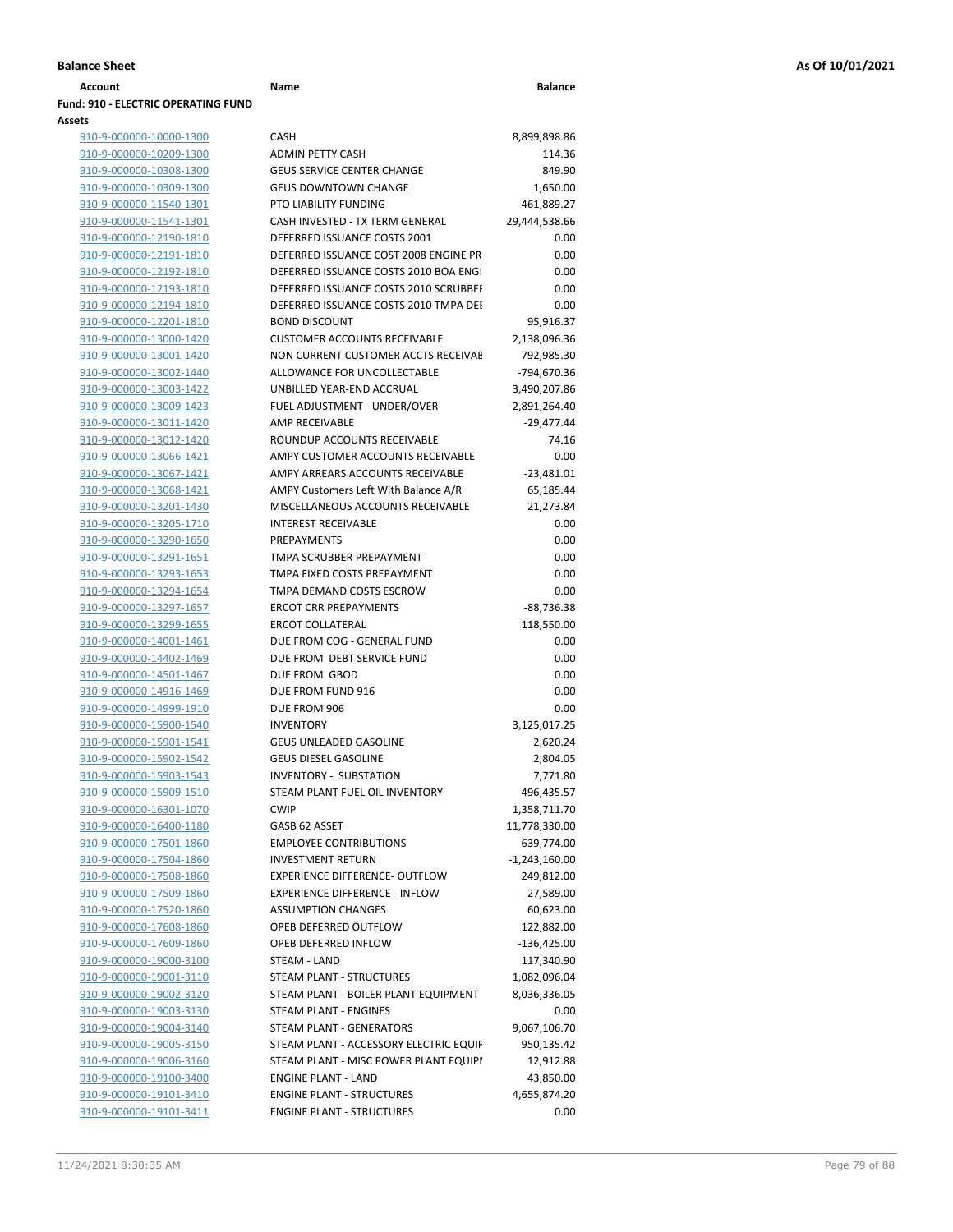| Account |
|---------|
|---------|

| Account                 | Name                                             | <b>Balance</b> |                |
|-------------------------|--------------------------------------------------|----------------|----------------|
| 910-9-000000-19104-3440 | <b>ENGINE PLANT - ENGINE PLANT GENERATOF</b>     | 28,633,940.73  |                |
| 910-9-000000-19105-3450 | ENGINE PLANT - ACCESSORY ELECTRIC EQUI           | 597,137.98     |                |
| 910-9-000000-19106-3460 | ENGINE PLANT - MISCELLANEOUS POWER P             | 61,047.10      |                |
| 910-9-000000-19204-3442 | <b>ENGINE PLANT - RENEWABLE GENERATORS</b>       | 252,690.01     |                |
| 910-9-000000-19301-3500 | TRANSMISSION - LAND                              | 53,501.21      |                |
| 910-9-000000-19302-3520 | STRUCTURES AND IMPROVEMENTS                      | 0.00           |                |
| 910-9-000000-19302-3530 | TRANSMISSION - SUBSTATIONS                       | 6,632,770.70   |                |
| 910-9-000000-19303-3572 | TRANSMISSION - TMPA LINES                        | 1,156,631.80   |                |
| 910-9-000000-19304-3571 | <b>TRANSMISSION - GEUS LINES</b>                 | 4,570,587.97   |                |
| 910-9-000000-19401-3600 | DISTRIBUTION - LAND                              | 218,418.15     |                |
| 910-9-000000-19402-3610 | STRUCTURES AND IMPROVEMENTS                      | 0.00           |                |
| 910-9-000000-19402-3620 | DISTRIBUTION - SUBSTATIONS                       | 9,140,808.48   |                |
| 910-9-000000-19403-3640 | <b>DISTRIBUTION - POLES</b>                      | 4,708,440.62   |                |
|                         |                                                  |                |                |
| 910-9-000000-19404-3650 | DISTRIBUTION - OH CONDUCTOR & DEVICES            | 4,502,266.51   |                |
| 910-9-000000-19405-3660 | DISTRIBUTION - UNDERGROUND CONDUIT               | 2,042,698.38   |                |
| 910-9-000000-19406-3670 | DISTRIBUTION - UG CONDUCTOR & DEVICES            | 3,213,585.24   |                |
| 910-9-000000-19407-3680 | DISTRIBUTION - TRANSFORMERS                      | 4,433,564.13   |                |
| 910-9-000000-19408-3690 | DISTRIBUTION - SERVICE CONNECTIONS               | 519,125.25     |                |
| 910-9-000000-19409-3700 | <b>DISTRIBUTION - METERS</b>                     | 1,870,430.25   |                |
| 910-9-000000-19410-3710 | <b>DISTRIBUTION - VAPOR LIGHTS</b>               | 95,533.53      |                |
| 910-9-000000-19411-3750 | DISTRIBUTION - STREET LIGHTS & SIGNALS           | 109,895.25     |                |
| 910-9-000000-19501-3890 | <b>GENERAL - LAND</b>                            | 110,503.10     |                |
| 910-9-000000-19502-3900 | <b>GENERAL - STRUCTURES</b>                      | 6,017,004.74   |                |
| 910-9-000000-19503-3910 | <b>GENERAL - FURNITURE &amp; OFFICE EQUIPMEN</b> | 702,786.52     |                |
| 910-9-000000-19504-3941 | <b>GENERAL - METER READING ASSETS</b>            | 17,535.00      |                |
| 910-9-000000-19505-3911 | <b>GENERAL - CUSTOMER SERVICE EQUIPMENT</b>      | 6,125.00       |                |
| 910-9-000000-19506-3914 | <b>GENERAL - BILLING EQUIPMENT</b>               | 0.00           |                |
| 910-9-000000-19507-3915 | <b>GENERAL - CASHIERING EQUIPMENT</b>            | 7,033.54       |                |
| 910-9-000000-19508-3920 | <b>GENERAL - TRANSPORTATION EQUIPMENT</b>        | 3,100,469.17   |                |
| 910-9-000000-19509-3930 | <b>GENERAL - WAREHOUSE EQUIPMENT</b>             | 84,284.02      |                |
| 910-9-000000-19510-3940 | <b>GENERAL - TOOLS</b>                           | 13,918.37      |                |
| 910-9-000000-19511-3950 | GENERAL - LABORATORY EQUIPMENT                   | 318,791.99     |                |
| 910-9-000000-19512-3960 | <b>GENERAL - POWER OPERATED EQUIPMENT</b>        | 398,548.30     |                |
| 910-9-000000-19513-3970 | <b>GENERAL - COMMUNICATIONS EQUIPMENT</b>        | 47,808.65      |                |
| 910-9-000000-19514-3980 | GENERAL - MISCELLANEOUS EQUIPMENT                | 372,382.32     |                |
|                         | <b>GENERAL-MISC INTANGIBLE</b>                   | 0.00           |                |
| 910-9-000000-19515-3000 |                                                  |                |                |
| 910-9-000000-19999-1080 | ACCUMULATED DEPRECIATION                         | -49,309,277.67 |                |
|                         | <b>Total Assets:</b>                             | 116,807,846.93 | 116,807,846.93 |
| Liability               |                                                  |                |                |
| 910-9-000000-20101-2320 | <b>ACCOUNTS PAYABLE</b>                          | 1,081,850.58   |                |
| 910-9-000000-20102-2321 | <b>CREDIT CARD PAYABLE</b>                       | 0.00           |                |
| 910-9-000000-20103-2322 | <b>ACCRUED ACCOUNTS PAYABLE</b>                  | 0.00           |                |
| 910-9-000000-20139-2323 | RETAINAGES PAYABLE                               | 66,738.69      |                |
| 910-9-000000-20141-0000 | TELEPHONE CLEARING                               | 0.00           |                |
| 910-9-000000-20142-0000 | <b>ESCROW</b>                                    | 0.00           |                |
|                         | GASB 62 SHORT-TERM                               |                |                |
| 910-9-000000-20161-2324 |                                                  | 1,771,770.00   |                |
| 910-9-000000-20201-2530 | DEFERRED REVENUE                                 | -2,891,264.40  |                |
| 910-9-000000-20815-2410 | SALES TAX PAYABLE - IN THE CITY                  | 80,342.77      |                |
| 910-9-000000-20816-2411 | SALES TAX PAYABLE - OUT OF CITY                  | 3,520.94       |                |
| 910-9-000000-21001-2341 | DUE TO COG - GEN FUND                            | 0.00           |                |
| 910-9-000000-21406-2329 | DUE TO DEBT TO SERVICE FUND                      | 4,115.11       |                |
| 910-9-000000-21507-2347 | DUE TO GBOD                                      | 54,490.68      |                |
| 910-9-000000-22001-2327 | SALARIES PAYABLE                                 | 306,647.46     |                |
| 910-9-000000-22002-2328 | PTO PAYABLE                                      | 415,117.53     |                |
| 910-9-000000-23011-2211 | <b>REVENUE BONDS</b>                             | 36,576,842.84  |                |
| 910-9-000000-24000-2350 | <b>CUSTOMER DEPOSITS</b>                         | 2,305,084.31   |                |
| 910-9-000000-24014-2359 | <b>CUSTOMER DEPOSITS / AMPY EQUIPMENT</b>        | 66,289.85      |                |
| 910-9-000000-24015-2350 | AMP RESERVE                                      | $-29,477.44$   |                |

910-9-000000-25069-2530 **PREPAID ELECTRICITY - AMPY** -79,552.05 910-9-000000-26001-2283 OBLIGATION FOR COMPENSATED ABSENCES 626,740.39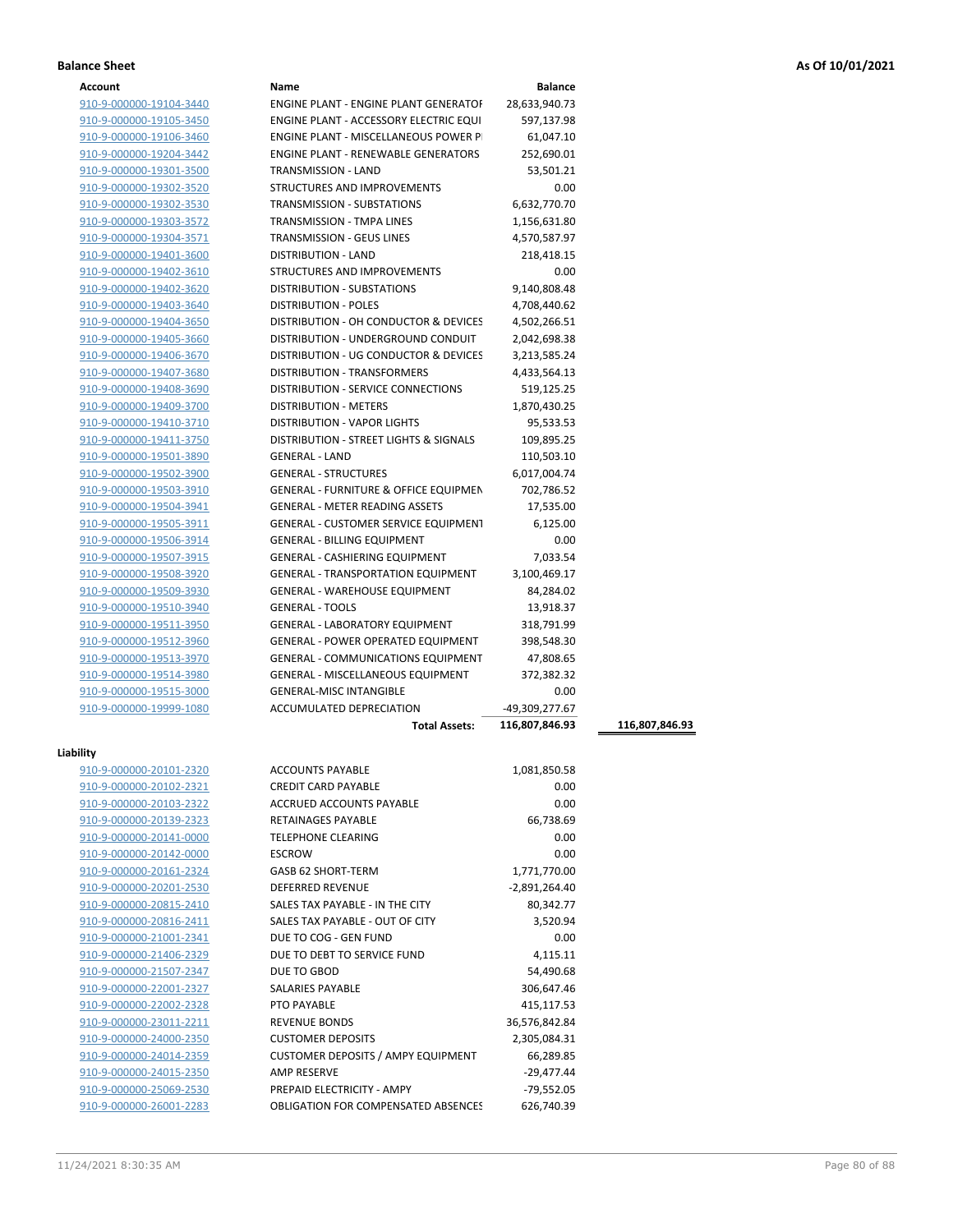| <b>Account</b>                      | Name                                               | <b>Balance</b>  |
|-------------------------------------|----------------------------------------------------|-----------------|
| 910-9-000000-26004-2284             | GASB 62 LONG-TERM                                  | 10,006,560.00   |
| 910-9-000000-26102-2210             | <b>REVENUE BONDS PAYABLE</b>                       | 43,430,000.00   |
| 910-9-000000-26107-2250             | <b>BOND PREMIUM</b>                                | 4,387,403.42    |
| 910-9-000000-26108-2250             | <b>SCRUBBER DEBT - 2010</b>                        | 0.00            |
| 910-9-000000-26109-2250             | PREMIUM ON SCRUBBER                                | 0.00            |
| 910-9-000000-26110-2250             | <b>TMPA DEBT - 2010</b>                            | 0.00            |
| 910-9-000000-26111-2250             | PREMIUM ON TMPA DEBT                               | 0.00            |
| 910-9-000000-26112-2250             | DEFERRED BOND REFUNDING                            | 358,540.55      |
| 910-9-000000-29300-0000             | <b>ENCUMBRANCE SUMMARY</b>                         | 0.00            |
| 910-9-000000-29400-0100             | RESERVED ACCOUNT / ENCUMBRANCES                    | 0.00            |
| 910-9-000000-29999-2280             | <b>TOTAL OPEB LIABILITY</b>                        | 775,894.00      |
| 910-9-000000-29999-2283             | <b>NET PENSION LIABILITY</b>                       | 1,673,337.00    |
|                                     | <b>Total Liability:</b>                            | 100,990,992.23  |
| <b>Equity</b>                       |                                                    |                 |
| 910-9-000000-39100-2160             | <b>UNRESERVED RETAINED FARNINGS</b>                | 14,556,050.26   |
| 910-9-000000-39500-4210             | <b>NET POSITION - PENSION</b>                      | $-3,070.00$     |
| 910-9-000000-39500-9260             | <b>NET POSITION - PENSION</b>                      | -737,478.00     |
|                                     | <b>Total Beginning Equity:</b>                     | 13,815,502.26   |
| <b>Total Revenue</b>                |                                                    | $-143,251.25$   |
| <b>Total Expense</b>                |                                                    | $-2,144,603.69$ |
| <b>Revenues Over/Under Expenses</b> |                                                    | 2,001,352.44    |
|                                     | <b>Total Equity and Current Surplus (Deficit):</b> | 15.816.854.70   |

**Total Liabilities, Equity and Current Surplus (Deficit): 116,807,846.93**

11/24/2021 8:30:35 AM Page 81 of 88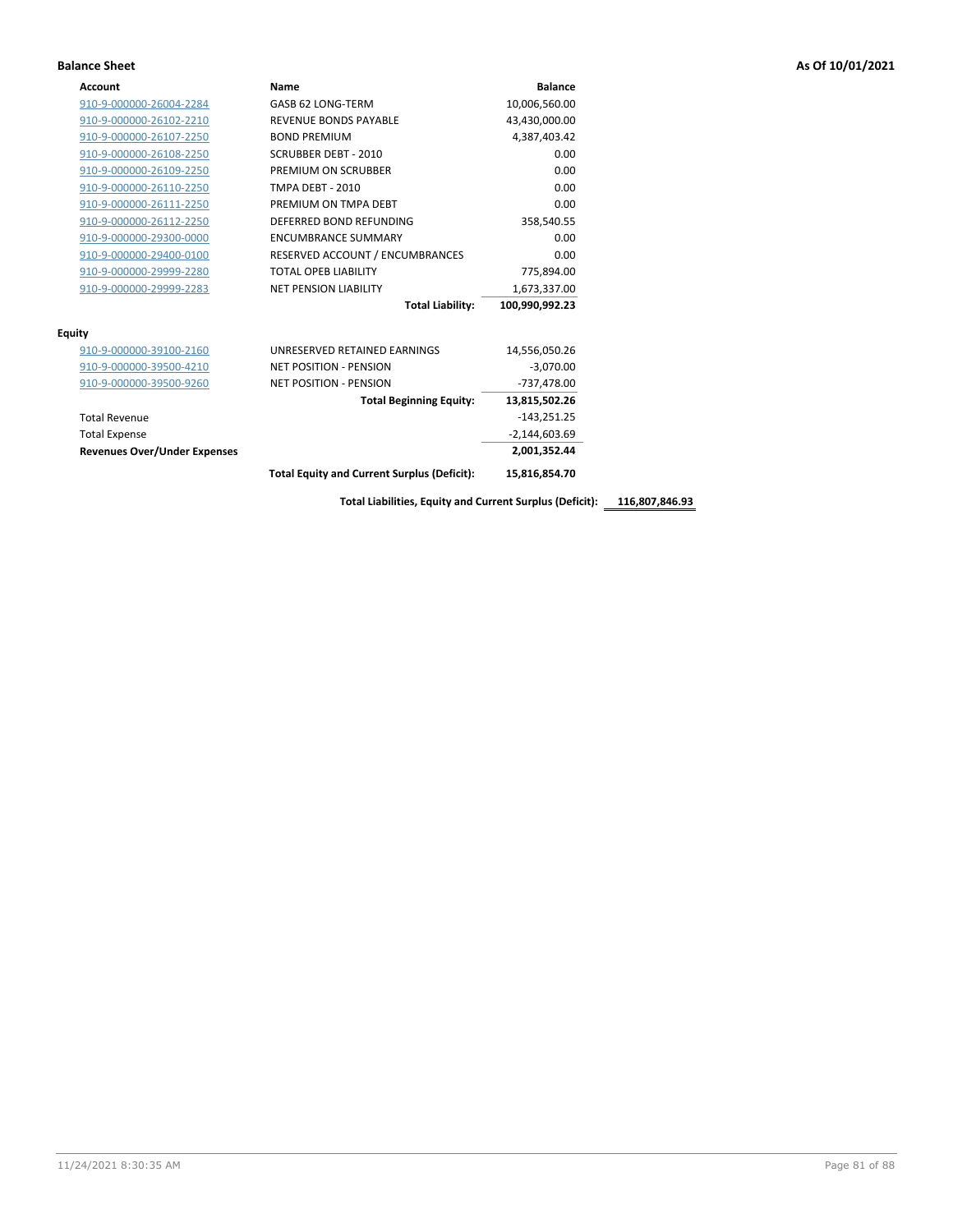| <b>Balance Sheet</b>                       |                                                          |                |          | As Of 10/01/2021 |
|--------------------------------------------|----------------------------------------------------------|----------------|----------|------------------|
| Account                                    | Name                                                     | <b>Balance</b> |          |                  |
| <b>Fund: 911 - ELECTRIC DEBT REDUCTION</b> |                                                          |                |          |                  |
| <b>Assets</b>                              |                                                          |                |          |                  |
| 911-9-000000-10000-1300                    | CASH                                                     | 8,766.75       |          |                  |
| 911-9-000000-12002-0000                    | <b>GOVERNMENT OBLIGATIONS / AGENCIES</b>                 | 0.00           |          |                  |
| 911-9-000000-13201-1430                    | MISCELLANEOUS ACCOUNTS RECEIVABLE                        | 0.00           |          |                  |
| 911-9-000000-13205-1710                    | <b>INTEREST RECEIVABLE</b>                               | 0.00           |          |                  |
|                                            | <b>Total Assets:</b>                                     | 8,766.75       | 8,766.75 |                  |
| Liability                                  |                                                          |                |          |                  |
| 911-9-000000-20101-0000                    | <b>ACCOUNTS PAYABLE</b>                                  | 0.15           |          |                  |
| 911-9-000000-20103-0100                    | ACCRUED ACCOUNTS PAYABLE                                 | 0.00           |          |                  |
| 911-9-000000-Z2430-0000                    | RESERVED ACCOUNT / ENCUMBRANCE SUM                       | 0.00           |          |                  |
| 911-9-000000-Z2520-0100                    | RESERVED ACCOUNT / ENCUMBRANCES                          | 0.00           |          |                  |
|                                            | <b>Total Liability:</b>                                  | 0.15           |          |                  |
| <b>Equity</b>                              |                                                          |                |          |                  |
| 911-9-000000-39100-2160                    | UNRESERVED RETAINED EARNINGS                             | 8,766.60       |          |                  |
|                                            | <b>Total Beginning Equity:</b>                           | 8,766.60       |          |                  |
| <b>Total Revenue</b>                       |                                                          | 0.00           |          |                  |
| <b>Total Expense</b>                       |                                                          | 0.00           |          |                  |
| <b>Revenues Over/Under Expenses</b>        |                                                          | 0.00           |          |                  |
|                                            | <b>Total Equity and Current Surplus (Deficit):</b>       | 8,766.60       |          |                  |
|                                            | Total Liabilities, Equity and Current Surplus (Deficit): |                | 8,766.75 |                  |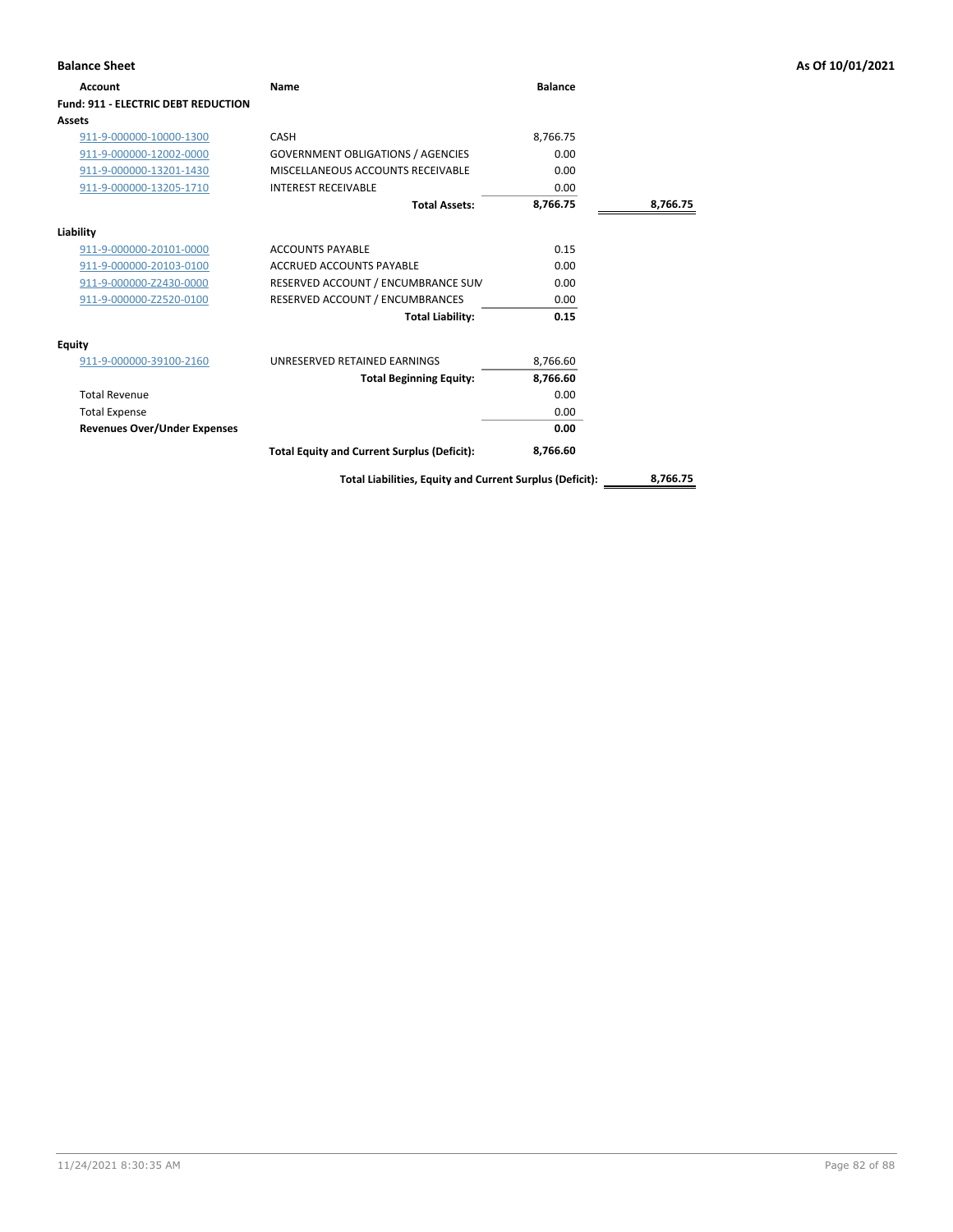| <b>Balance Sheet</b>                     |                                                          |                |              | As Of 10/01/2021 |
|------------------------------------------|----------------------------------------------------------|----------------|--------------|------------------|
| <b>Account</b>                           | Name                                                     | <b>Balance</b> |              |                  |
| <b>Fund: 912 - ELECTRIC DEBT SERVICE</b> |                                                          |                |              |                  |
| <b>Assets</b>                            |                                                          |                |              |                  |
| 912-9-000000-10000-1300                  | CASH                                                     | 7,517,573.72   |              |                  |
| 912-9-000000-11504-1301                  | RESERVE FUND - 2008 BOND ISSUE                           | 0.00           |              |                  |
| 912-9-000000-11506-1301                  | RESERVE FUND - 2010 BOND ISSUE                           | 0.00           |              |                  |
| 912-9-000000-11515-1301                  | RESERVE FUND - 2015 BOND ISSUE                           | 0.00           |              |                  |
| 912-9-000000-11516-1301                  | RESERVE FUND - 2015 TAXABLE BONDS                        | 0.00           |              |                  |
| 912-9-000000-13205-1710                  | <b>INTEREST RECEIVABLE</b>                               | 0.00           |              |                  |
|                                          | <b>Total Assets:</b>                                     | 7,517,573.72   | 7,517,573.72 |                  |
| Liability                                |                                                          |                |              |                  |
| 912-9-000000-14403-1469                  | DUE FROM ELECTRIC FUND                                   | $-4,115.11$    |              |                  |
| 912-9-000000-20101-2320                  | <b>ACCOUNTS PAYABLE</b>                                  | 0.00           |              |                  |
| 912-9-000000-20107-2370                  | <b>ACCRUED INTEREST PAYABLE</b>                          | 263,514.35     |              |                  |
| 912-9-000000-21400-2999                  | DUE TO GEUS 910 - ELECTRIC OPERATING                     | 0.00           |              |                  |
| 912-9-000000-Z2430-0000                  | <b>ENCUMBRANCE SUMMARY</b>                               | 0.00           |              |                  |
| 912-9-000000-Z2520-0100                  | RESERVED ACCOUNT / ENCUMBRANCES                          | 0.00           |              |                  |
|                                          | <b>Total Liability:</b>                                  | 259,399.24     |              |                  |
| <b>Equity</b>                            |                                                          |                |              |                  |
| 912-9-000000-39100-2150                  | SEMI RESERVED RETAINED EARNINGS                          | 7,258,174.48   |              |                  |
|                                          | <b>Total Beginning Equity:</b>                           | 7,258,174.48   |              |                  |
| <b>Total Revenue</b>                     |                                                          | 0.00           |              |                  |
| <b>Total Expense</b>                     |                                                          | 0.00           |              |                  |
| <b>Revenues Over/Under Expenses</b>      |                                                          | 0.00           |              |                  |
|                                          | <b>Total Equity and Current Surplus (Deficit):</b>       | 7,258,174.48   |              |                  |
|                                          | Total Liabilities, Equity and Current Surplus (Deficit): |                | 7,517,573.72 |                  |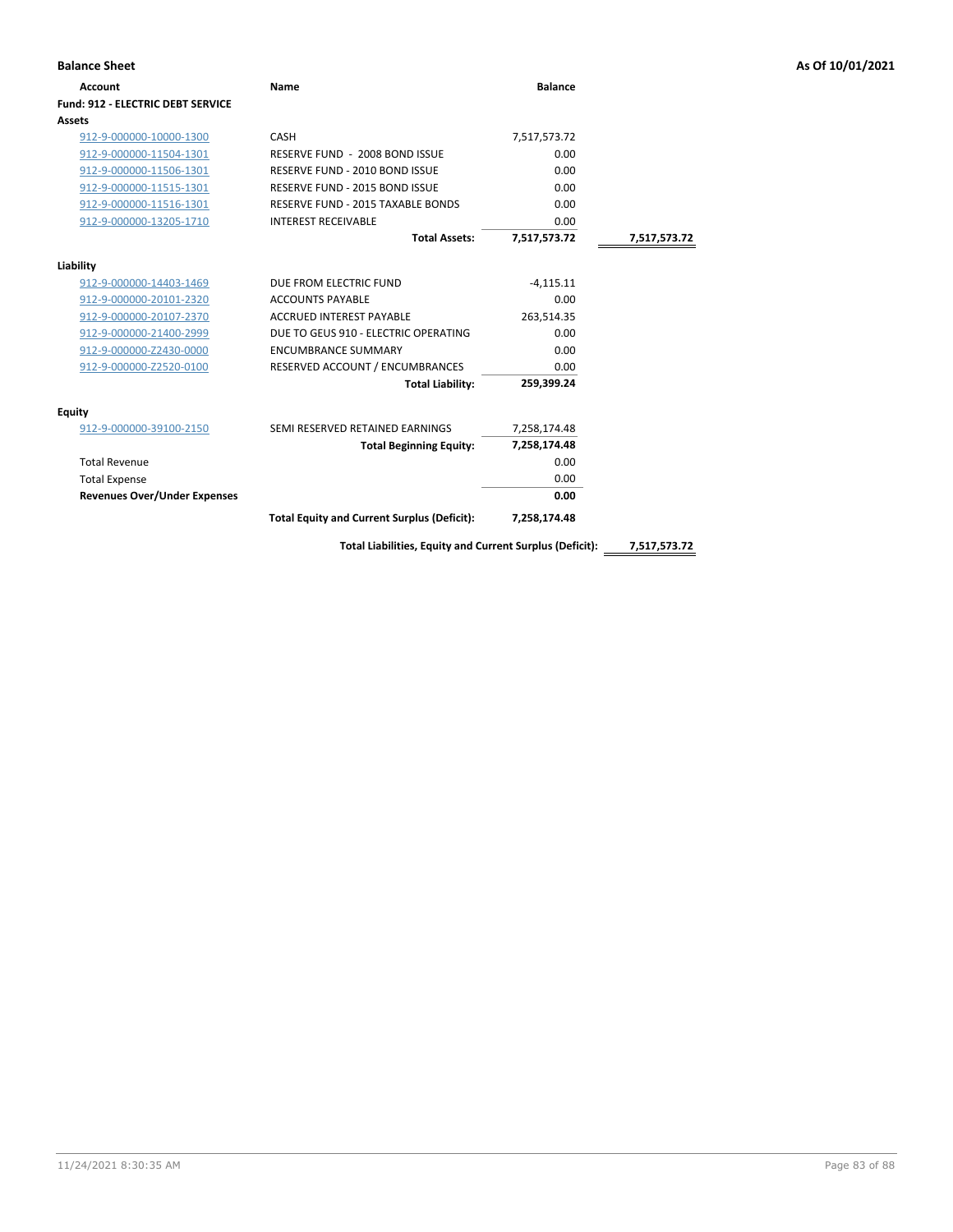| <b>Account</b>                                | Name                                               | <b>Balance</b> |            |
|-----------------------------------------------|----------------------------------------------------|----------------|------------|
| <b>Fund: 913 - ELECTRIC CONSTRUCTION FUND</b> |                                                    |                |            |
| <b>Assets</b>                                 |                                                    |                |            |
| 913-9-000000-10000-1300                       | <b>CASH</b>                                        | 105,020.94     |            |
| 913-9-000000-13201-1430                       | MISCELLANEOUS ACCOUNTS RECEIVABLE                  | 0.00           |            |
| 913-9-000000-13205-1710                       | <b>INTEREST RECEIVABLE</b>                         | 0.00           |            |
|                                               | <b>Total Assets:</b>                               | 105,020.94     | 105,020.94 |
| Liability                                     |                                                    |                |            |
| 913-9-000000-20101-2320                       | <b>ACCOUNTS PAYABLE</b>                            | 1.84           |            |
| 913-9-000000-20102-2321                       | <b>CREDIT CARD PAYABLE</b>                         | 0.00           |            |
| 913-9-000000-20103-0000                       | <b>ACCRUED ACCOUNTS PAYABLE</b>                    | 0.00           |            |
| 913-9-000000-29300-0000                       | <b>ENCUMBRANCE SUMMARY</b>                         | 0.00           |            |
| 913-9-000000-29400-0100                       | RESERVED ACCOUNT / ENCUMBRANCES                    | 0.00           |            |
|                                               | <b>Total Liability:</b>                            | 1.84           |            |
| Equity                                        |                                                    |                |            |
| 913-9-000000-39100-2160                       | SEMI RESERVED RETAINED EARNINGS                    | 105,019.10     |            |
|                                               | <b>Total Beginning Equity:</b>                     | 105,019.10     |            |
| <b>Total Revenue</b>                          |                                                    | 0.00           |            |
| <b>Total Expense</b>                          |                                                    | 0.00           |            |
| <b>Revenues Over/Under Expenses</b>           |                                                    | 0.00           |            |
|                                               | <b>Total Equity and Current Surplus (Deficit):</b> | 105,019.10     |            |

**Total Liabilities, Equity and Current Surplus (Deficit): 105,020.94**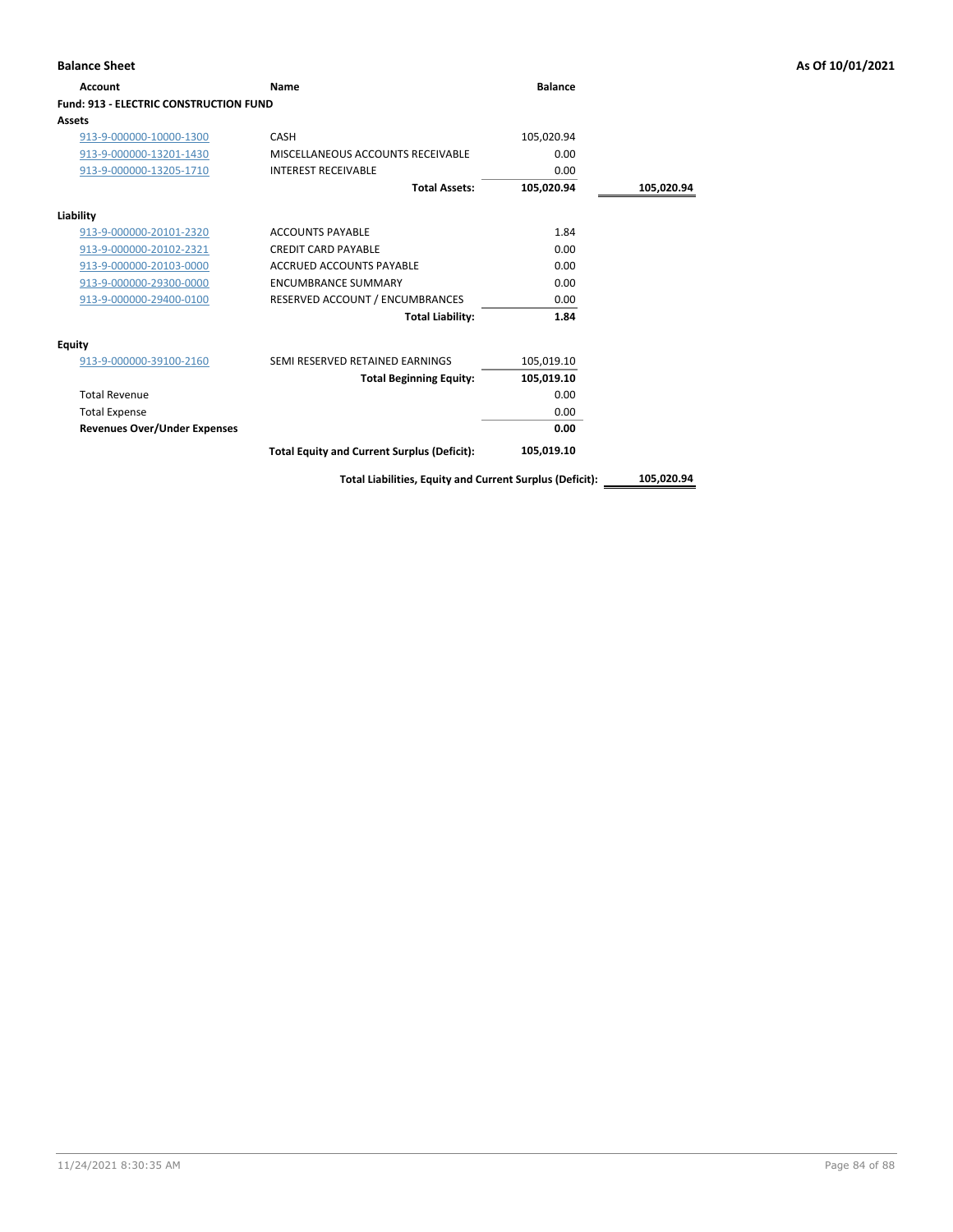| <b>Balance Sheet</b>                |                                                          |                |      | As Of 10/01/2021 |
|-------------------------------------|----------------------------------------------------------|----------------|------|------------------|
| <b>Account</b>                      | Name                                                     | <b>Balance</b> |      |                  |
| Fund: 916 - 08 ENGINE BOND PROCEEDS |                                                          |                |      |                  |
| Assets                              |                                                          |                |      |                  |
| 916-9-000000-10000-1300             | CASH                                                     | 0.00           |      |                  |
| 916-9-000000-12189-0000             | 08 ENGINE BOND PROCEEDS                                  | 0.00           |      |                  |
| 916-9-000000-13201-1430             | MISCELLANOEUS ACCOUNTS RECEIVABLE                        | 0.00           |      |                  |
| 916-9-000000-13205-1710             | <b>INTEREST RECEIVABLE</b>                               | 0.00           |      |                  |
| 916-9-000000-Z1030-1202             | 2008 GEUS REVENUE BOND - TEXAS TERM                      | 0.00           |      |                  |
| 916-9-000000-Z1030-1401             | 2008 GEUS REVENUE BOND - PFM                             | 0.00           |      |                  |
| 916-9-000000-Z1030-1402             | 2009 GEUS REVENUE BOND - PFM                             | 0.00           |      |                  |
| 916-9-000000-Z1030-3123             | 2009 GEUS REVENUE BOND - TEXAS TERM                      | 0.00           |      |                  |
|                                     | <b>Total Assets:</b>                                     | 0.00           | 0.00 |                  |
| Liability                           |                                                          |                |      |                  |
| 916-9-000000-20101-2320             | <b>ACCOUNTS PAYABLE</b>                                  | 0.00           |      |                  |
| 916-9-000000-20139-2323             | <b>RETAINAGES PAYABLE</b>                                | 0.00           |      |                  |
| 916-9-000000-21401-2330             | DUE TO ELECTRIC OPERATING                                | 0.00           |      |                  |
| 916-9-000000-29300-0000             | <b>ENCUMBRANCE SUMMARY</b>                               | 0.00           |      |                  |
| 916-9-000000-29400-0100             | RESERVED ACCOUNT / ENCUMBRANCES                          | 0.00           |      |                  |
|                                     | <b>Total Liability:</b>                                  | 0.00           |      |                  |
| <b>Equity</b>                       |                                                          |                |      |                  |
| 916-9-000000-39100-2150             | RESERVED RETAINED EARNINGS                               | 0.00           |      |                  |
|                                     | <b>Total Beginning Equity:</b>                           | 0.00           |      |                  |
| <b>Total Revenue</b>                |                                                          | 0.00           |      |                  |
| <b>Total Expense</b>                |                                                          | 0.00           |      |                  |
| <b>Revenues Over/Under Expenses</b> |                                                          | 0.00           |      |                  |
|                                     | <b>Total Equity and Current Surplus (Deficit):</b>       | 0.00           |      |                  |
|                                     | Total Liabilities, Equity and Current Surplus (Deficit): |                | 0.00 |                  |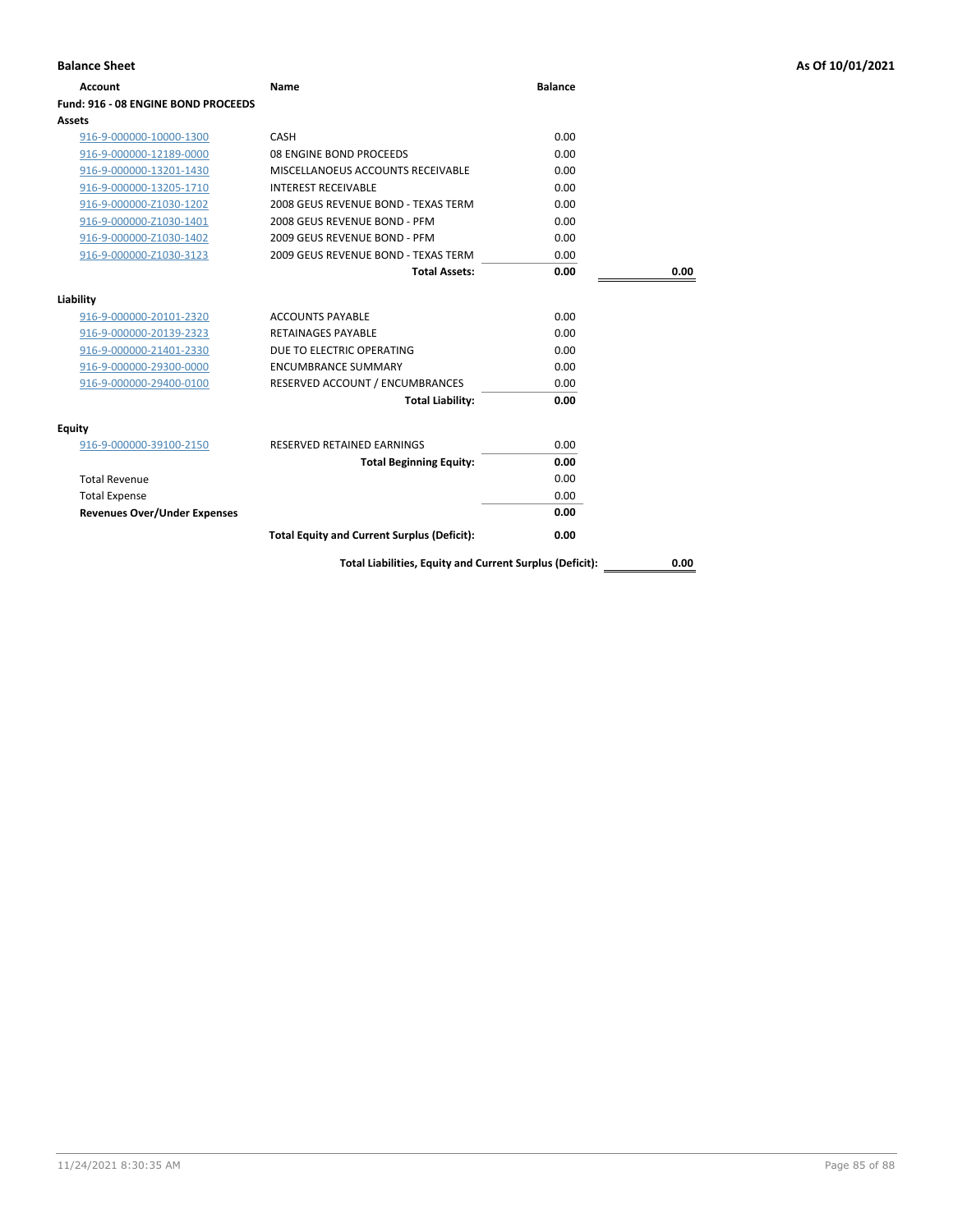| <b>Balance Sheet</b> | As Of 10/01/2021 |
|----------------------|------------------|
|                      |                  |

| <b>Account</b>               | Name                                            | <b>Balance</b> |              |
|------------------------------|-------------------------------------------------|----------------|--------------|
| Fund: 950 - CABLE / INTERNET |                                                 |                |              |
| Assets                       |                                                 |                |              |
| 950-9-000000-10000-1300      | <b>CASH</b>                                     | 1,436,333.14   |              |
| 950-9-000000-11550-1301      | <b>PTO LIABILITY FUNDING</b>                    | 41,960.79      |              |
| 950-9-000000-13000-1420      | <b>CUSTOMER ACCOUNTS RECEIVABLE</b>             | 384,648.21     |              |
| 950-9-000000-13001-1420      | NON CURRENT CUSTOMER ACCTS RECEIVAE             | 367,666.57     |              |
| 950-9-000000-13002-1440      | ALLOWANCE FOR UNCOLLECTABLE                     | $-291,565.71$  |              |
| 950-9-000000-13003-1421      | UNBILLED YEAR-END ACCRUAL                       | 414,366.25     |              |
| 950-9-000000-13201-1430      | MISCELLANEOUS ACCOUNTS RECEIVABLE               | $-452.32$      |              |
| 950-9-000000-13205-1710      | <b>INTEREST RECEIVABLE</b>                      | 0.00           |              |
| 950-9-000000-15801-1540      | <b>INVENTORY</b>                                | 244,434.97     |              |
| 950-9-000000-16301-1070      | <b>CWIP</b>                                     | 0.00           |              |
| 950-9-000000-17501-1860      | <b>EMPLOYEE CONTRIBUTIONS</b>                   | 94,084.00      |              |
| 950-9-000000-17504-1860      | <b>INVESTMENT RETURN</b>                        | $-182,818.00$  |              |
| 950-9-000000-17508-1860      | EXPERIENCE DIFFERENCE- OUTFLOW                  | 36,737.00      |              |
| 950-9-000000-17509-1860      | <b>EXPERIENCE DIFFERENCE - INFLOW</b>           | $-4,057.00$    |              |
| 950-9-000000-17520-1860      | <b>ASSUMPTION CHANGES</b>                       | 8,915.00       |              |
| 950-9-000000-17608-1860      | OPEB DEFERRED OUTFLOW                           | 19,137.00      |              |
| 950-9-000000-17609-1860      | OPEB DEFERRED INFLOW                            |                |              |
|                              |                                                 | $-23,199.00$   |              |
| 950-9-000000-18001-5110      | <b>HEADEND, TRUNK &amp; DISTRIBUTION SYSTEM</b> | 9,984,577.54   |              |
| 950-9-000000-18002-5111      | <b>HEADEND EQUIPMENT</b>                        | 1,446,772.67   |              |
| 950-9-000000-18003-5120      | <b>DROPS</b>                                    | 2,085,649.58   |              |
| 950-9-000000-18101-5130      | <b>CUSTOMER PREMISES EQUIPMENT</b>              | 1,267,770.00   |              |
| 950-9-000000-18102-5140      | PRODUCTION EQUIPMENT                            | 50,880.47      |              |
| 950-9-000000-18201-5210      | CENTRAL INTERNET EQUIPMENT                      | 355,090.87     |              |
| 950-9-000000-18202-5220      | <b>CUSTOMER INTERFACE EQUIPMENT</b>             | 280,820.68     |              |
| 950-9-000000-18301-5000      | <b>FIBER OPTICS</b>                             | 890,477.49     |              |
| 950-9-000000-18501-5901      | STRUCTURES AND IMPROVEMENTS                     | 685,973.69     |              |
| 950-9-000000-18502-5910      | <b>FURNITURE &amp; OFFICE EQUIPMENT</b>         | 44,556.21      |              |
| 950-9-000000-18503-5920      | <b>TRANSPORTATION EQUIPMENT</b>                 | 338,295.50     |              |
| 950-9-000000-18504-5950      | LABORATORY EQUIPMENT                            | 172,694.63     |              |
| 950-9-000000-18505-5960      | POWER OPERATED EQUIPMENT                        | 0.00           |              |
| 950-9-000000-18506-5980      | MISCELLANEOUS EQUIPMENT                         | 0.00           |              |
| 950-9-000000-18999-1080      | ACCUMULATED DEPRECIATION                        | -11,405,522.65 |              |
|                              | <b>Total Assets:</b>                            | 8,744,227.58   | 8,744,227.58 |
|                              |                                                 |                |              |
| Liability                    |                                                 |                |              |
| 950-9-000000-20101-2320      | <b>ACCOUNTS PAYABLE</b>                         | 312,889.72     |              |
| 950-9-000000-20102-2321      | <b>CREDIT CARD PAYABLE</b>                      | 0.00           |              |
| 950-9-000000-20103-2322      | ACCRUED ACCOUNTS PAYABLE                        | 0.00           |              |
| 950-9-000000-20815-2410      | SALES TAX PAYABLE - IN THE CITY                 | 28,963.22      |              |
| 950-9-000000-20816-2411      | SALES TAX PAYABLE - OUT OF CITY                 | 0.00           |              |
| 950-9-000000-21001-1101      | DUE TO COG - GEN FUND                           | 0.00           |              |
| 950-9-000000-21507-2347      | DUE TO GBOD                                     | 0.00           |              |
| 950-9-000000-22001-2327      | SALARIES PAYABLE                                | 44,560.62      |              |
| 950-9-000000-22002-2328      | PTO PAYABLE                                     | 66,283.80      |              |
| 950-9-000000-24000-2350      | <b>CUSTOMER DEPOSITS</b>                        | 10,236.69      |              |
| 950-9-000000-26001-2283      | <b>OBLIGATION FOR COMPENSATED ABSENCES</b>      | 12,958.69      |              |
| 950-9-000000-29300-0000      | <b>ENCUMBRANCE SUMMARY</b>                      | 0.00           |              |
| 950-9-000000-29400-0100      | RESERVED ACCOUNT / ENCUMBRANCES                 | 0.00           |              |
| 950-9-000000-29999-2280      | TOTAL OPEB LIABILITY                            | 123,598.00     |              |
| 950-9-000000-29999-2283      | <b>NET PENSION LIABILITY</b>                    | 246,079.00     |              |
|                              | <b>Total Liability:</b>                         | 845,569.74     |              |
|                              |                                                 |                |              |
| Equity                       |                                                 |                |              |
| 950-9-000000-39100-2160      | UNRESERVED RETAINED EARNINGS                    | 8,036,993.23   |              |
| 950-9-000000-39500-4210      | <b>NET POSITION - PENSION</b>                   | $-438.00$      |              |
| 950-9-000000-39500-9261      | NET POSITION - PENSION                          | $-116,174.00$  |              |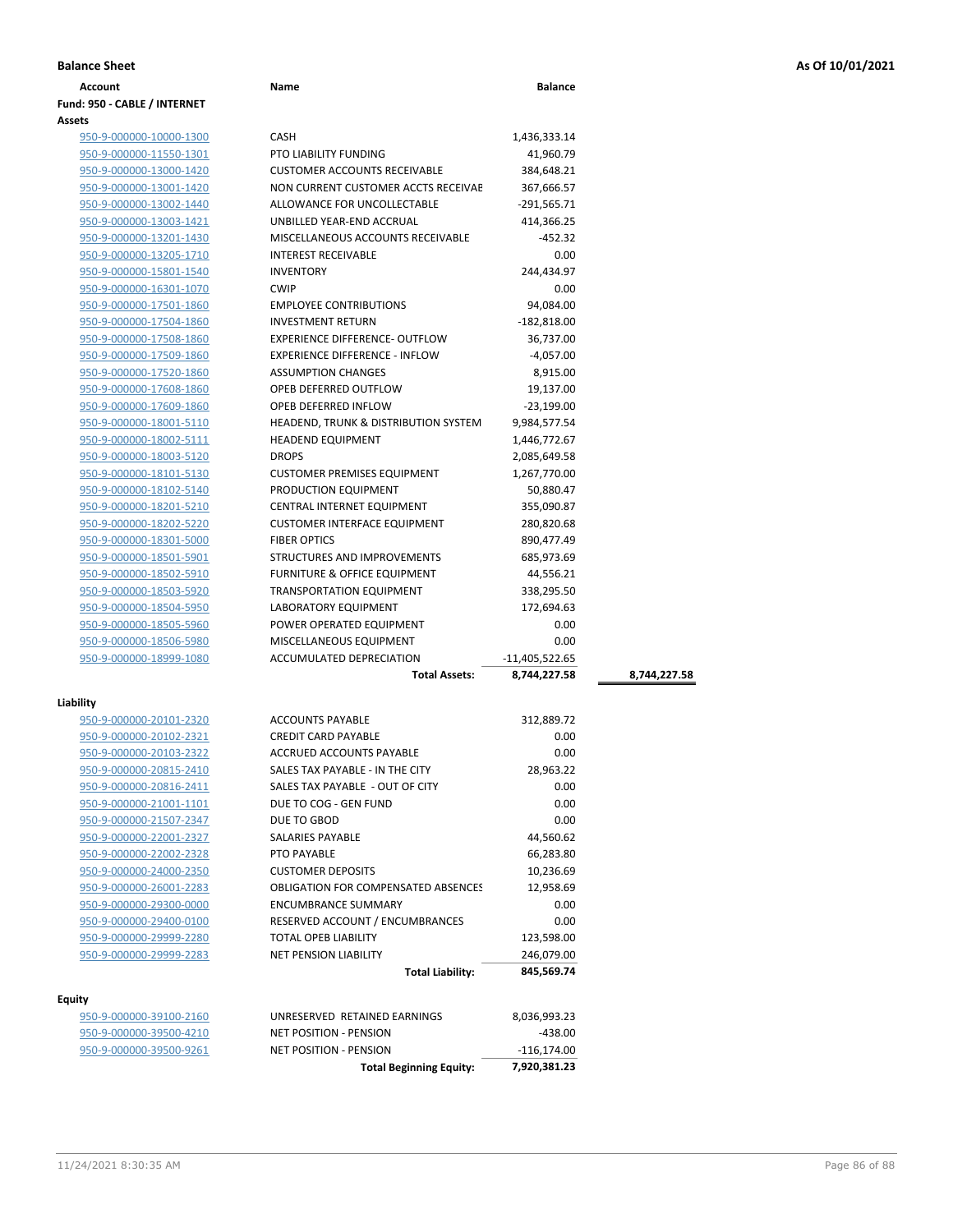|  |  |  |  | As Of 10/01/2021 |
|--|--|--|--|------------------|
|--|--|--|--|------------------|

| <b>Balance Sheet</b>                |                                                    |                | As Of 10/01/2021 |
|-------------------------------------|----------------------------------------------------|----------------|------------------|
| Account                             | Name                                               | <b>Balance</b> |                  |
| <b>Total Revenue</b>                |                                                    | 282.27         |                  |
| <b>Total Expense</b>                |                                                    | 22,005.66      |                  |
| <b>Revenues Over/Under Expenses</b> |                                                    | $-21,723.39$   |                  |
|                                     | <b>Total Equity and Current Surplus (Deficit):</b> | 7,898,657.84   |                  |

**Total Liabilities, Equity and Current Surplus (Deficit): 8,744,227.58**